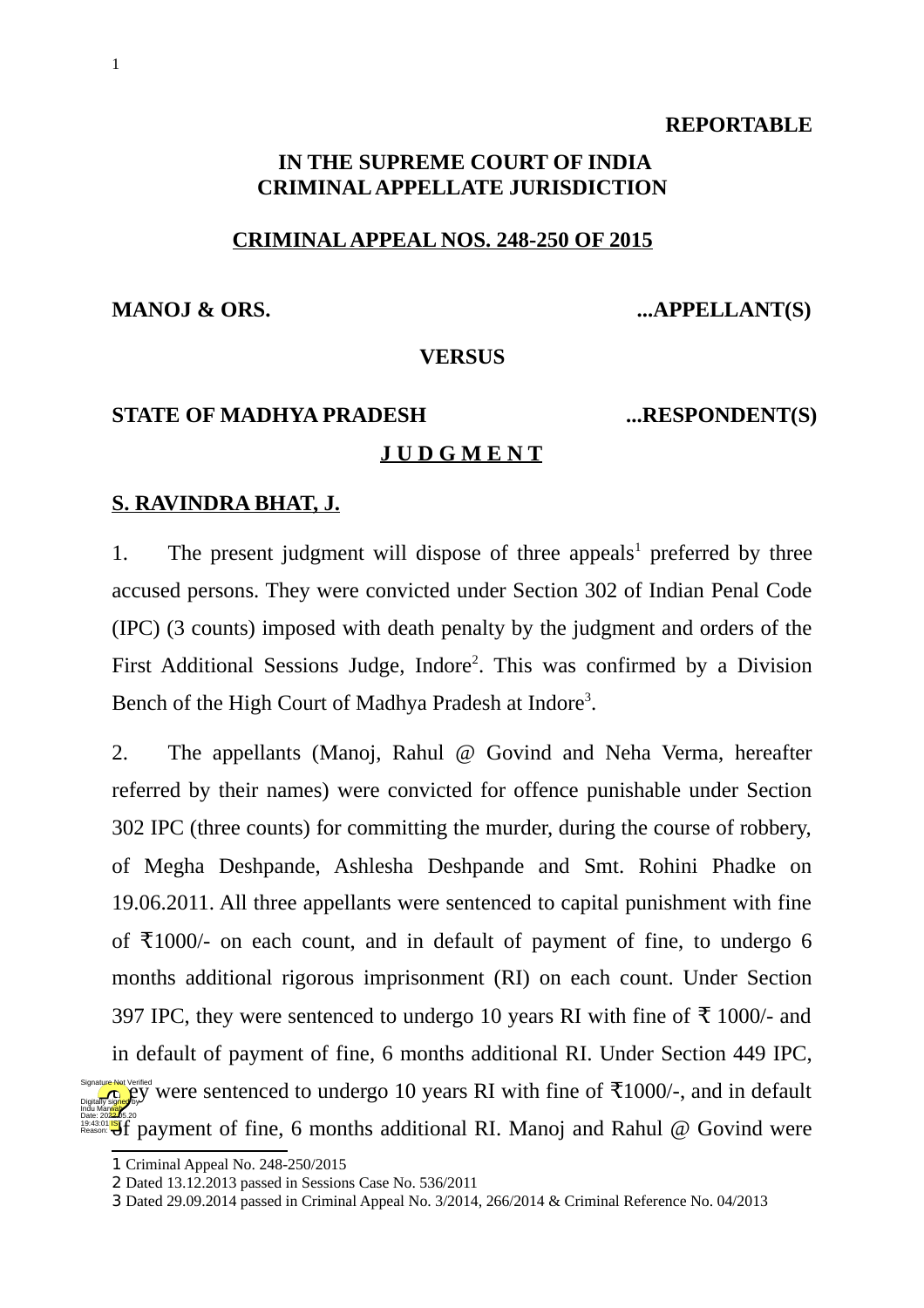also convicted for offence punishable under Section 25(1-B) (B) of the Arms Act and sentenced to undergo 1 year RI with fine of  $\overline{\text{1000}}$  and in default of payment of fine, 6 months additional RI. Rahul was also convicted under Section 27 of the Arms Act and sentenced to undergo 3 years RI with fine of ₹3000/- and in default of payment of fine, 6 months additional RI.

# *Facts*

3. The facts are that PW-1 Niranjan Deshpande rented a part of House no. 24 Shrinagar Main from its landlord PW-5 Vishal Pandey, few days before the date of incident i.e., 19.06.2011. Niranjan's wife Megha, daughter Ashlesha and mother-in-law Smt. Rohini Phadke were at those premises, residing there. In the evening of that day another tenant PW-2 Dipti Kapil who lived on the same floor told PW-5 Vishal Pandey that Niranjan's flat was bolted from the outside and reported seeing patches of blood on the door. On receiving this information, the landlord went to enquire. When no one opened the door, he looked through the open window and saw the dead bodies of the deceased persons lying near the bedroom door and blood was on the floor. He called his neighbour PW-9 Mahesh Parmar and Mukesh on the spot, before telephoning PW-1 Niranjan Deshpande to reach there immediately. PW-5 Vishal Pandey also lodged a first information report (FIR) at Police Station MIG Colony, Indore<sup>[4](#page-1-0)</sup> which was recorded by PW-31 Inspector Mohan Singh Yadav (investigating officer "IO"). The FIR alleging that some unknown persons murdered the three deceased ladies with sharp weapons and fled the scene, registered offences punishable under Section 302 IPC and 25 Arms Act.

4. The police reached the premises and prepared a spot map of the crime scene. Several articles found at the spot were seized. It was later (on the next day) reported that Megha's golden bangles and *Mangalsutra*, Rohini Phadke's

<span id="page-1-0"></span><sup>4</sup> FIR No. 401/2011 dated 19.06.2011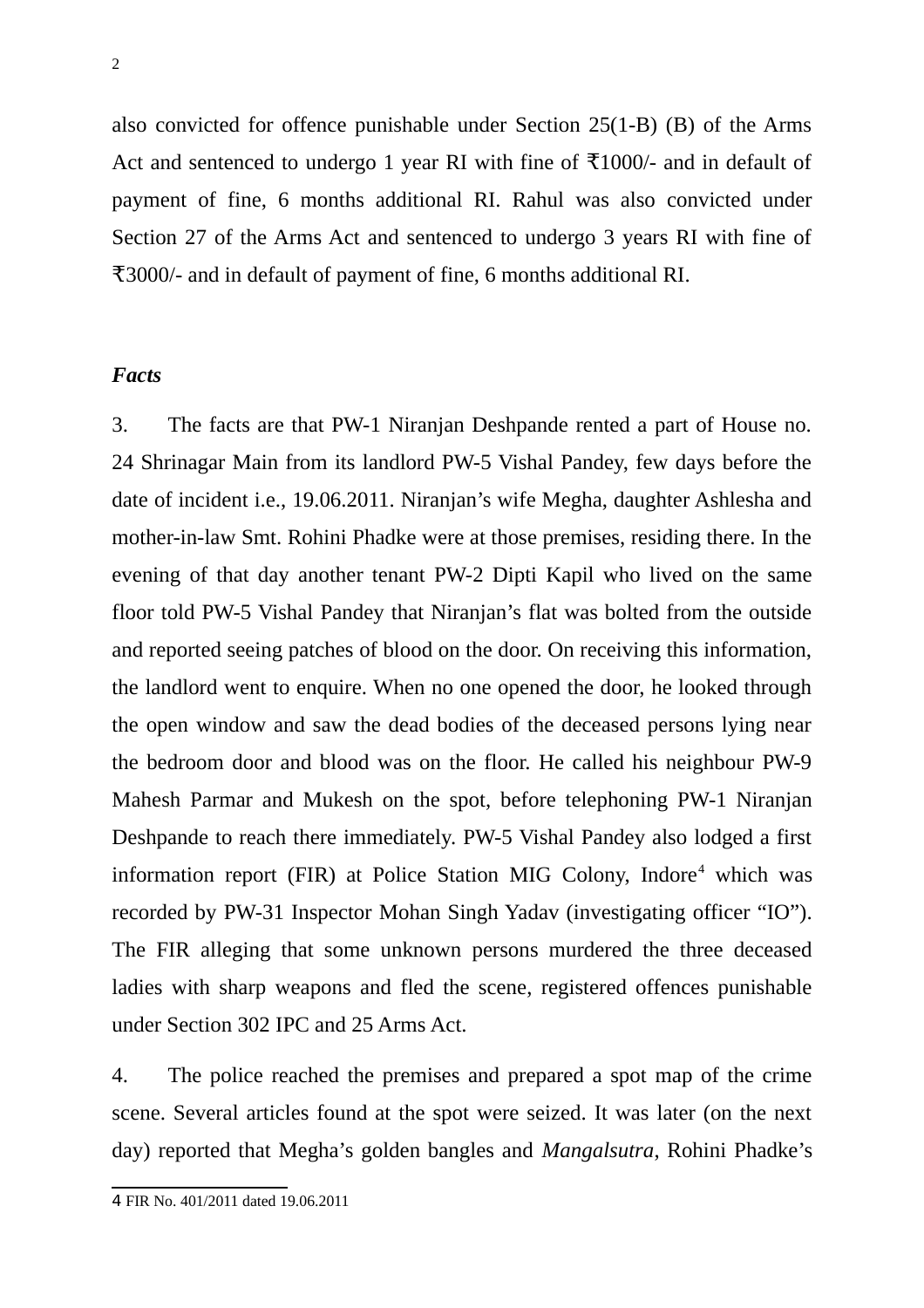two gold bangles, and Ashlesha's mobile phone, camera and ATM cards were missing. Investigation started and on 22.06.2011 at around 06:00 AM, PW-28 Vijay Chauhan while on patrolling duty, spotted Neha Verma outside an ATM near L.I.G, under suspicious circumstances. On receiving this information, the IO (PW-31) along with PW-4 Banno Solanki and others, reached the spot. Neha Verma was searched. This yielded an ATM card, which belonged to the deceased Ashlesha. Neha was taken for questioning; her disclosure statements led to her subsequent arrest. Based on information she provided, the police recovered some robbed articles from her house.

5. Upon disclosure statements of Neha the other accused i.e., Rahul  $\omega$ Govind and Manoj were arrested and from their possession the robbed jewellery, knife and a pistol was seized. Investigation revealed that during the alleged incident Rahul  $\omega$  Govind inadvertently shot his own foot and recorded a false FIR in this regard at the Annapurna Police Station by *dehatinalisi* dated 19.06.2011<sup>[5](#page-2-0)</sup> against unknown persons. Accordingly, an FIR $<sup>6</sup>$  $<sup>6</sup>$  $<sup>6</sup>$  was registered by</sup> PW-30 ASI R. S. Makwana for offences punishable under Sections 294, 307 and 34 IPC. Manoj was also injured during the incident and secured treatment from PW-8 Dr. Achutmal Tejwani. The clothes and shoes worn by the accused were seized; and parts of the broken and disposed mobile phone and camera were also recovered and seized pursuant to their disclosure statements. The appellants underwent identification parade. Their fingerprints were examined, the seized articles were sent for chemical and DNA test and permission for prosecution was taken.

<span id="page-2-1"></span><span id="page-2-0"></span>6. After conclusion of investigation, the police filed a final report indicting the appellants for commission of offence under Sections 302, 397 and 449 IPC and Section 25, 27 of Arms Act. The trial court framed charges against the accused under Sections 397/34 in alternative 302/34 and 449 IPC, and besides

3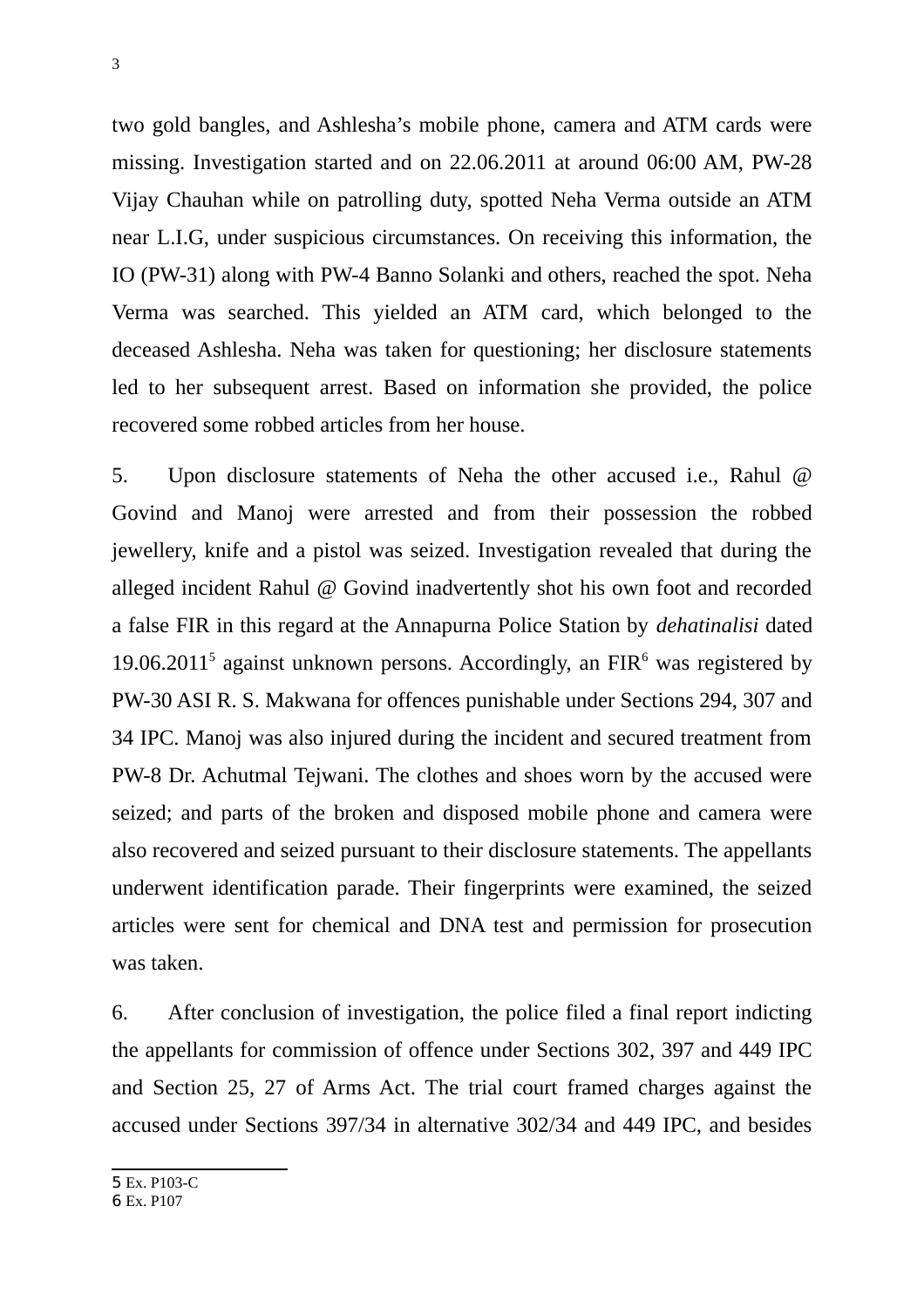these charges Manoj was charged under section 25(1-B) (B) of Arms Act, 1959 and Rahul  $\omega$  Govind was charged under S. 25(1-B) (B) and 27 of Arms Act. All the appellants abjured their guilt and claimed trial. The prosecution examined 36 witnesses and produced certain documents (Ex. P1-P129) in support of their case. After recording the evidence of prosecution, the appellants' statements were recorded under Section 313 Criminal Procedure Code (CrPC). The appellants examined a total of 6 defence witnesses and produced certain documents (Ex. D1-D50) in support of their case.

# *Trial Court's findings*

7. As the entire case was based on circumstantial evidence, upon appreciation of the material evidence adduced by the prosecution, the trial court concluded that the accused persons were present at the scene of occurrence on 19.06.2011 at about 5:00-5:15 PM and that evidence of experts who lifted the fingerprints of the accused (from the house) along with the testimonies of PW-1, PW-2, PW-5, PW-9 and PW-31 proved that they had entered into the house. Upon recovery of the knife and firearm which caused the death, it was established by way of chemical, DNA as well as ballistic examination that those articles were used and that during the sequence of the incident, blood of the deceased persons was found on the clothes of the accused persons. The trial court further concluded that the footprints at the crime scene were similar to those of the shoes recovered from the accused persons, and the gun shot injury caused by the bullet which hit the foot of Rahul  $\omega$  Govind as well as the bullet which hit the body of the deceased, were fired from the same weapon, which was recovered from his possession. It was held that this left no doubt in establishing the guilt of Rahul and Manoj, and during the whole incident The evidence also proved Neha's presence at that time. The trial court held that this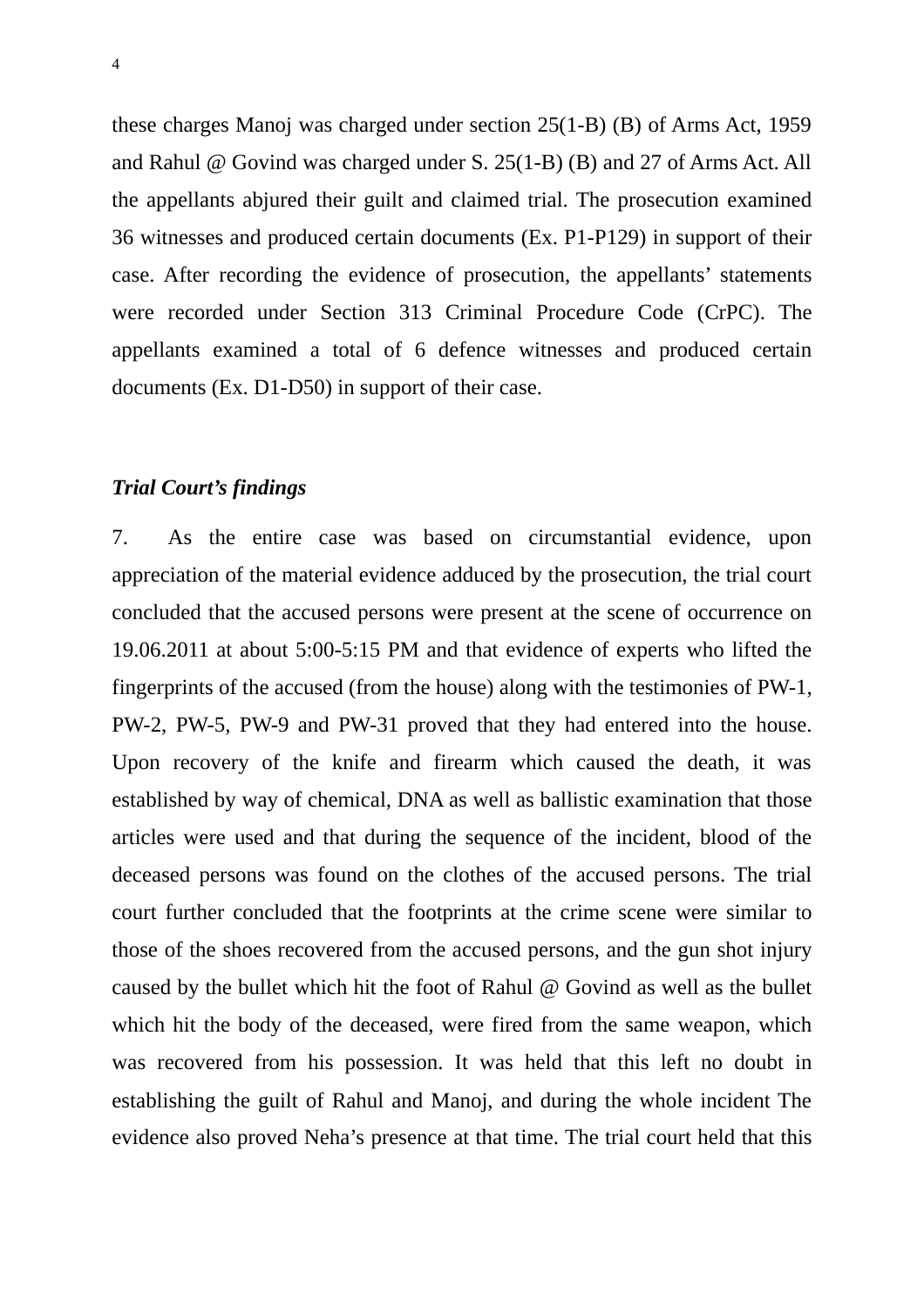established her involvement in the crime along with the accused persons; every hypothesis of the innocence of the accused was ruled out.

8. After considering the evidence on record, the trial court convicted the appellants of committing the offences they were charged with. On the point of sentence, the trial court took the view that given the magnitude and diabolic manner in which the offences were committed, the case on hand fell under the category of rarest of the rare case and warranted death penalty.

# *High Court's findings confirming the Trial Court's order*

9. The Division Bench of the High Court<sup>[7](#page-4-0)</sup> confirmed the sentences imposed on the appellants and the reference made by the trial court was answered in the affirmative. The High Court concluded that the forensic experts as well as the neighbours and the investigating officer had seen the blood-stained floor, walls, and bedsheets, and that the evidence produced on record with respect to them did not leave any major lacuna in the case of the prosecution; further, the presence of the accused in the house, their intention of committing such a heinous crime, and the manner in which the accused persons had caused the death, had been duly proved.

10. The High Court relied upon the statements of fingerprint expert PW-24 K.K. Dwivedi who visited the site and lifted the chance fingerprints which matched with the appellants' fingerprints, as well as jewellery recovered from their possession -which was identified by PW-1 and PW-3 as belonging to the deceased. The weapons (knife and country made pistol) used for the commission of the offence were recovered from the accused and the same was proved. Also, the accused persons were duly identified in open court by the witnesses pursuant to their depositions.

<span id="page-4-0"></span><sup>7</sup> High Court of Madhya Pradesh, Bench at Indore vide order dt. 29.09.2014 in Criminal Appeal No. 3/2014, Criminal Reference No. 4/2013 and Criminal Appeal No. 266/2014.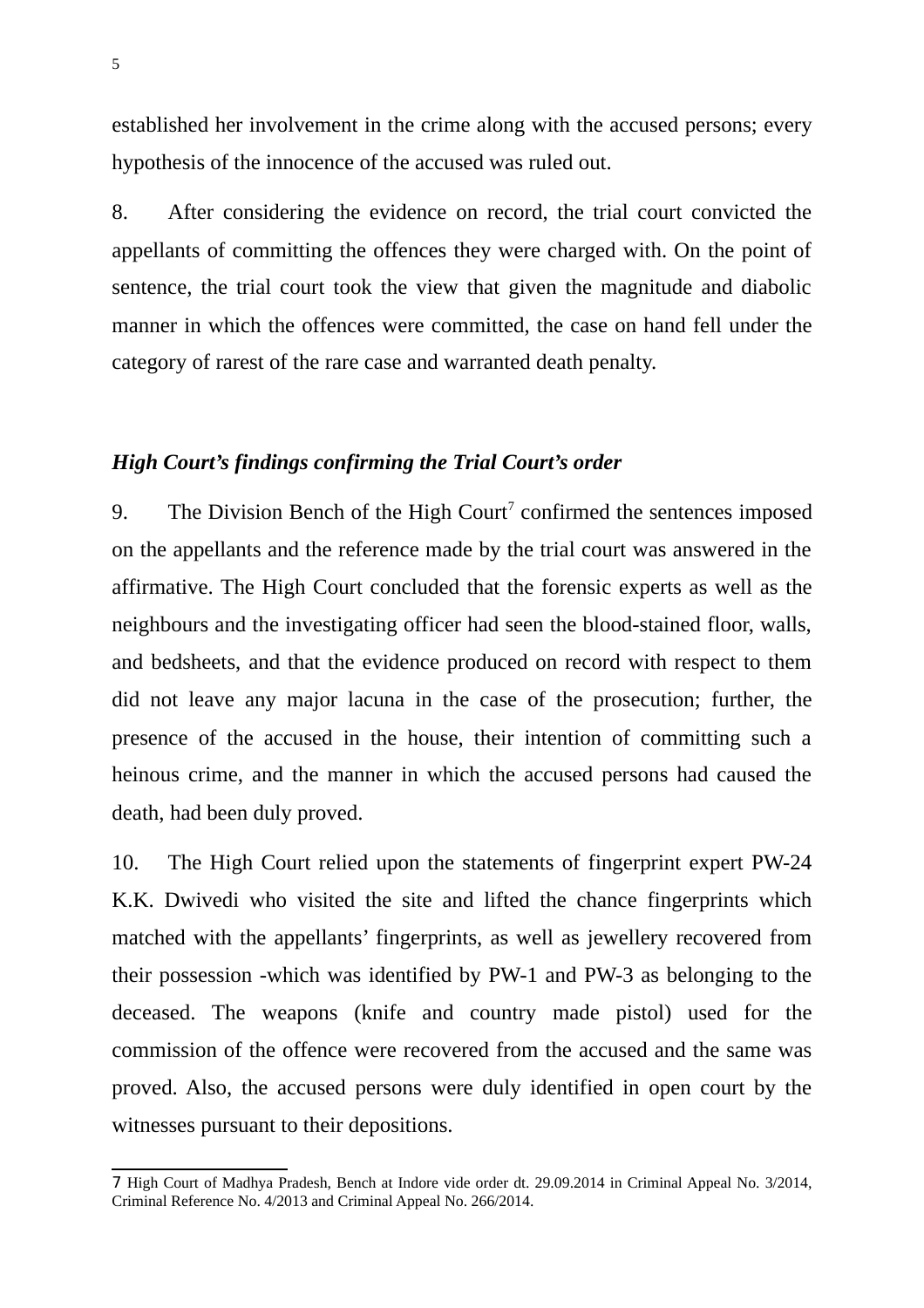11. The High Court further held that the accused, during their examination under Section 313 CrPC failed to explain their conduct and even gave incorrect and false answers. It therefore affirmed the trial court's conclusions and findings.

12. Upon examination of whether this case would fall in the category of "rarest of rare case" to justify the imposition of capital punishment on the appellants, the High Court was of the view that as the incident shook the collective conscience of the community and the acts of murder committed by the appellants were so gruesome, merciless and brutal, the aggravating circumstances far outweighed the mitigating circumstances and hence, this case fell under the category of rarest of the rare case which manifests society's abhorrence of such crime.

# *Contentions on behalf of the Appellants*

13. Ms. Anjana Prakash, learned senior counsel appearing *pro bono* for Rahul and Manoj*,* contended that the evidence of witnesses, i.e., police witnesses and private witnesses in this case raise questions as to whether Neha was arrested at the time and at the spot claimed by the prosecution, whether her disclosure statements were genuine, whether the disclosures were made as claimed, and whether subsequent arrests and recoveries were in the manner claimed by the prosecution.

14. It was urged that PW-4 lady constable Banno Solanki deposed to having gone to the ATM machine, searched Neha, leading to recovery of Ashlesha's ATM card. However, she contradicted the IO and other witnesses about the place of her interrogation. PW-4 deposed that Neha was interrogated at the Police Station where she said that some ornaments and ATM cards were in her house. This was confirmed by PW-6 Triyambak @ Prafulla and PW-36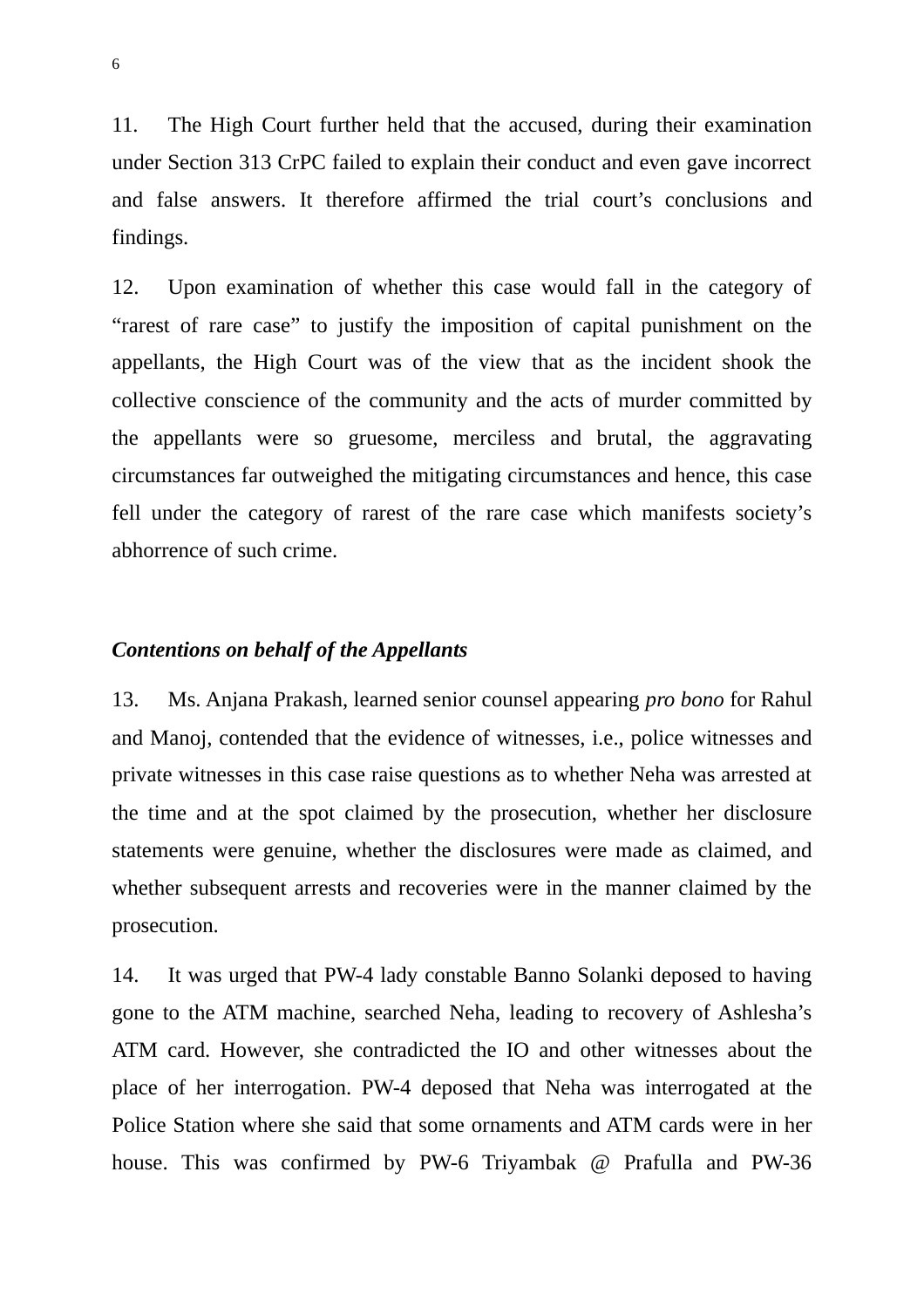Mulayam Singh Yadav. However, the prosecution did not explain why no arrest memo/ information memo was prepared at the Police Station. It is argued that this is pertinent as there is a serious dispute about the arrests and recoveries itself, as also the manner claimed by the prosecution. Also, PW-4 the female constable escorting the female accused, did not corroborate the prosecution that any recoveries were made from Neha's house after her interrogation. She was silent about whether she was part of the police team which went to the house of Neha in her examination-in-chief. In cross examination she deposed to sitting in the same vehicle as Neha while going to her house. The presence of PW-4 is only confirmed by witnesses of the search team (i.e., PW-3 Dr Deepak Hari Ranadey and PW-31 IO Mohan Singh). PW-4 further did not support the prosecution that Neha had disclosed the names of Rahul and Manoj or having accompanied Neha (which would be expected, the accused being a woman) to the house of the two accused and the resulting subsequent recoveries. She deposed that the police party returned to the police station from Neha's house in the private vehicle. This suggests that the arrest memo (Ex. P9) and Information Memo (Ex. P10) made at that time and place is false and as a result, the subsequent story of Neha leading the police party to the houses of Rahul and Manoj are also false.

15. It was further stated that PW-31 deposed that PW-28 Vijay Chauhan, informed PW-19 Y.R. Gaikwad, about spotting a girl standing suspiciously near an ATM for which PW-19 made a Station Diary entry and informed him via wireless. PW-31 therefore went to the police station, constituting a team  $$ comprising himself, PW-4, PW-19, PW-28 and PW-36 – which left for the ATM spot and thereafter to Neha's house (and those of Rahul and Manoj). It is submitted that neither was the Station Diary produced, nor did PW-19 corroborate the deposition of PW-31 at all. Likewise, there was variance between the statement of PW-28 and PW-31, on whether he was in the raiding party that went to Neha's house.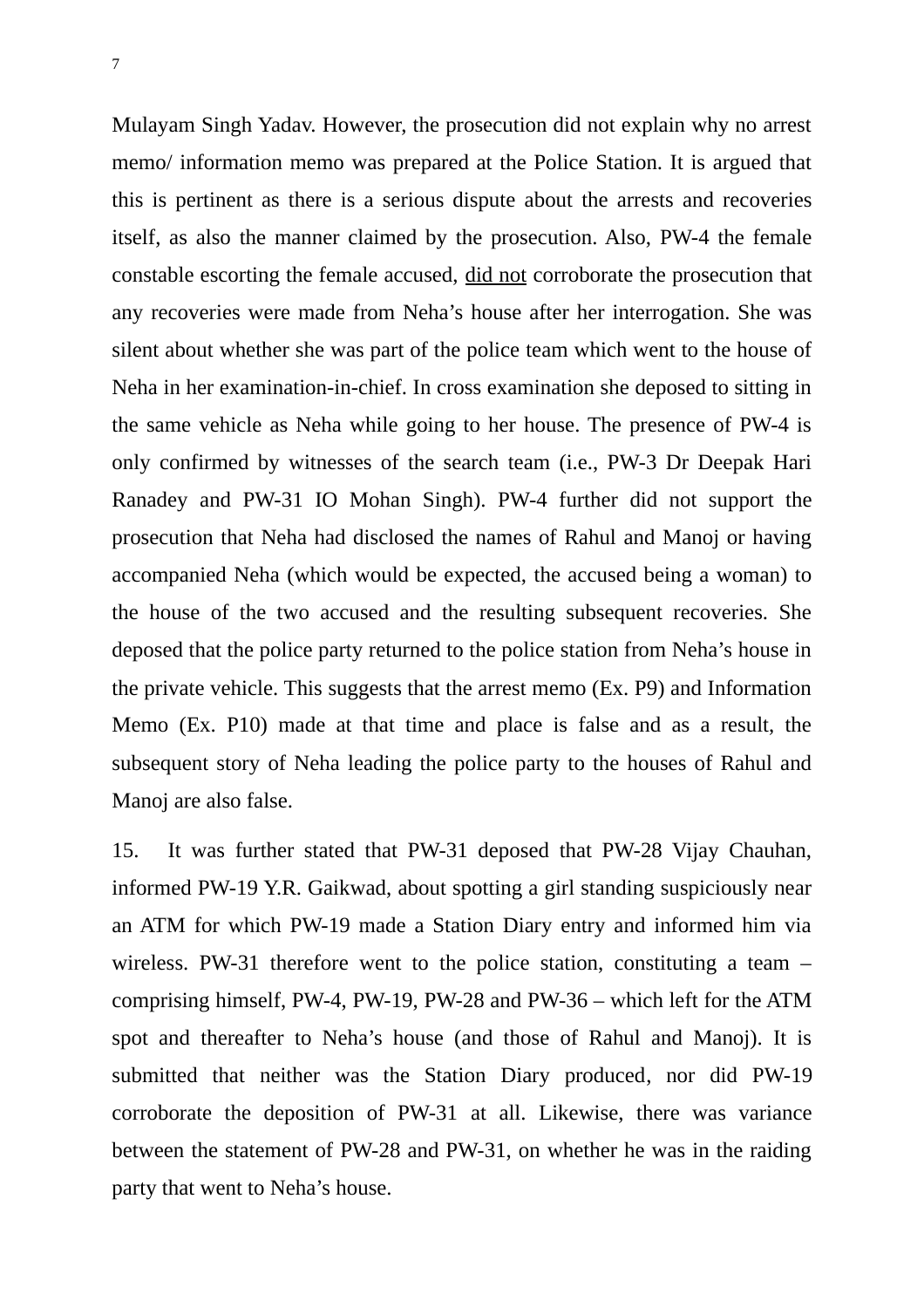16. Counsel further argued that PW-31 deposed about various persons accompanying him, when he learnt about Neha loitering suspiciously. However, he omitted to mention PW-19, who received information and told him about Neha's movement, at PW-28's behest. This suggests that Neha was in fact, interrogated at the Police Station. So, there was no reason for not preparing an arrest memo or recording disclosure statement at that point in time, in the police station itself, even though the ATM card had been recovered. PW-31 did not offer any explanation as to why the disclosure was made on the way in the police vehicle. Counsel also referred to PW-4's deposition, which was silent on this aspect. Furthermore, counsel highlighted that though family members, particularly Neha's father were available, they were not intimated about her arrest, nor were their signatures taken on the arrest memo. It was urged that all these in fact corroborate the defence submission that Neha's arrest did not take place as contended by the prosecution.

17. Moving on to the arrest of Rahul and Manoj, some discrepancies in the form of injuries found on their person and the manner their occurrence was recorded before their disclosure statements (Ex. P12-P13 in the case of Rahul and Ex. P15-P16 in the case of Manoj), were pointed out. How these injuries occurred in fact was recorded before the disclosure statement. It was submitted that after Neha's arrest, recoveries were made from Rahul's house (Ex. P14) at 09:10 AM. Here, Ex. P12 i.e., arrest memo dated 22.06.2011 of Rahul  $\omega$ Govind made no mention of any injury on Rahul's foot despite mentioning an old firearm wound on the left elbow in column 9 of the arrest memo, which is where the police noted the injuries. It was urged that this was an irreconcilable circumstance against the prosecution's case that Rahul had a bullet injury on his left leg.

18. It was submitted that Manoj's arrest then took place at 10:05 AM from his house (Ex. P15). His disclosure statement was recorded at 10:15 AM (Ex. P16)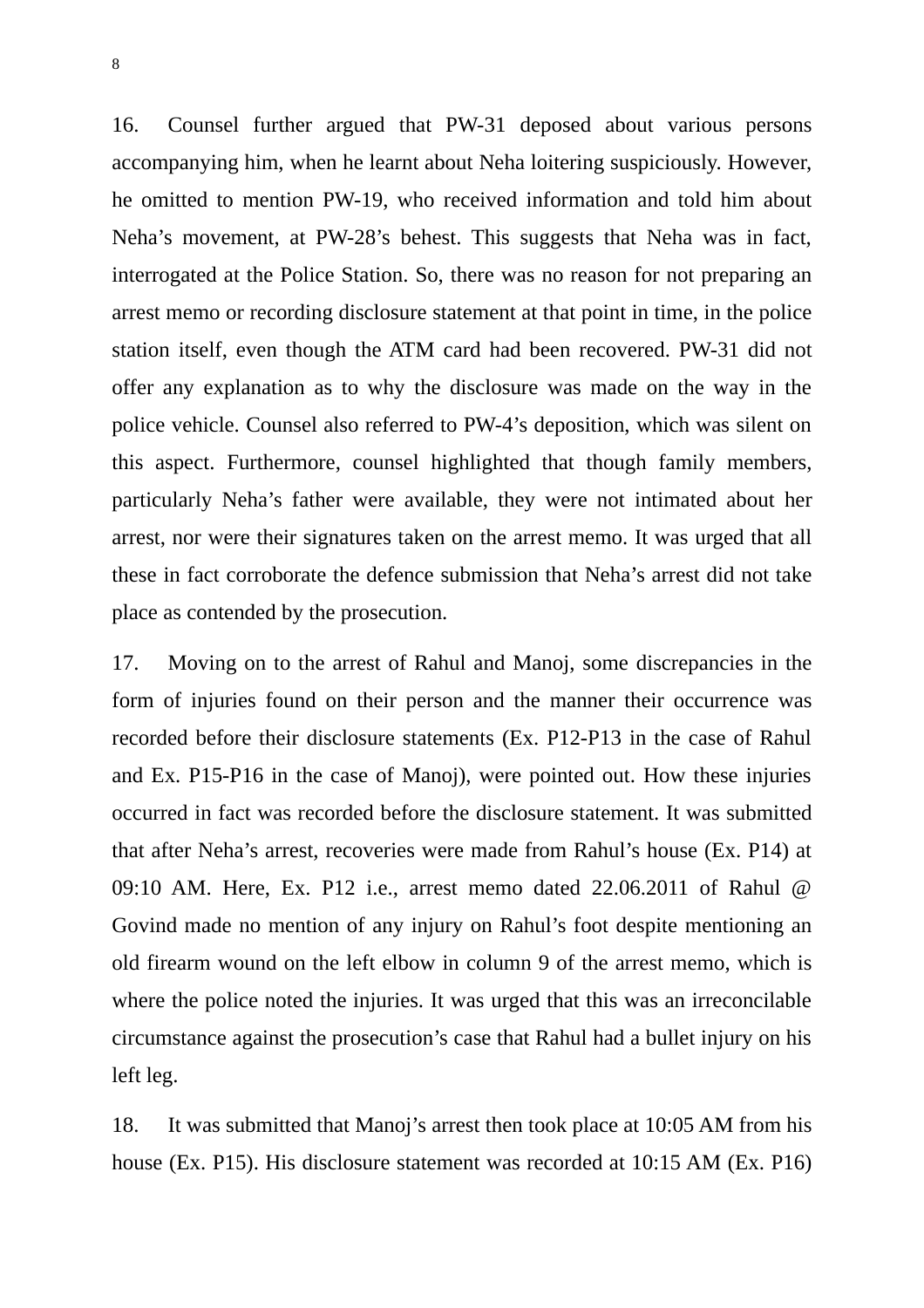and seizures were made at 10:35 AM (Ex. P17). The arrest memo of Manoj (Ex. P15), however, does not record the injury on the elbow even while it notes signs of an injury on the nose in column 9 of the arrest memo which is where the police is supposed to record injuries present on the body of the accused at the time of arrest. The prosecution case is that on 22.06.2011 from 6:00 AM till 4:40 PM various seizures were made and documents were prepared. However, there is evidence to show that a press conference was held in the office of DW-3 Sanjay Rana, IG Indore between 12:30 PM to post 1:00 PM and even before the press conference, PW-31 IO had informed him that the investigation was done and Neha was arrested, and that he had conducted the seizure procedure from the accused. This falsifies the story of the recovery of shoe at the instance of Rahul Ex. P21 [reliance is placed on DW-3 and DW-5].

19. Ms. Prakash contended that PW-31 IO deposed to interrogating Rahul on 23.06.2011 before two witnesses - but did not name them. Rahul reportedly disclosed that he had kept his clothes and knife in a bag in his motorcycle and Manoj had broken the stolen mobile and camera and thrown them near a Maruti Showroom. He then prepared the information memo (Ex. P28) at 07:50 AM. He interrogated Manoj in the presence of two witnesses (who he did not name) who allegedly confessed that he had concealed the clothes and shoes worn by him in his father's almirah and had thrown a broken mobile near the Maruti showroom at Rau. He then prepared information memo (Ex. P31), recorded at 08:05 AM. PW-31 also interrogated Neha in the presence of two witnesses (who were again, not named) who revealed that she had kept her clothes and sandals worn by her in the dicky of her Scooty. He then prepared information memo (Ex. P34) at 08:15 AM. It was submitted that since the accused had made their disclosures on the date of their arrest, it appears strange and unnatural that truncated recovery statements would be given at different stages of investigation. Counsel urged that there was no explanation as to why PW-31 IO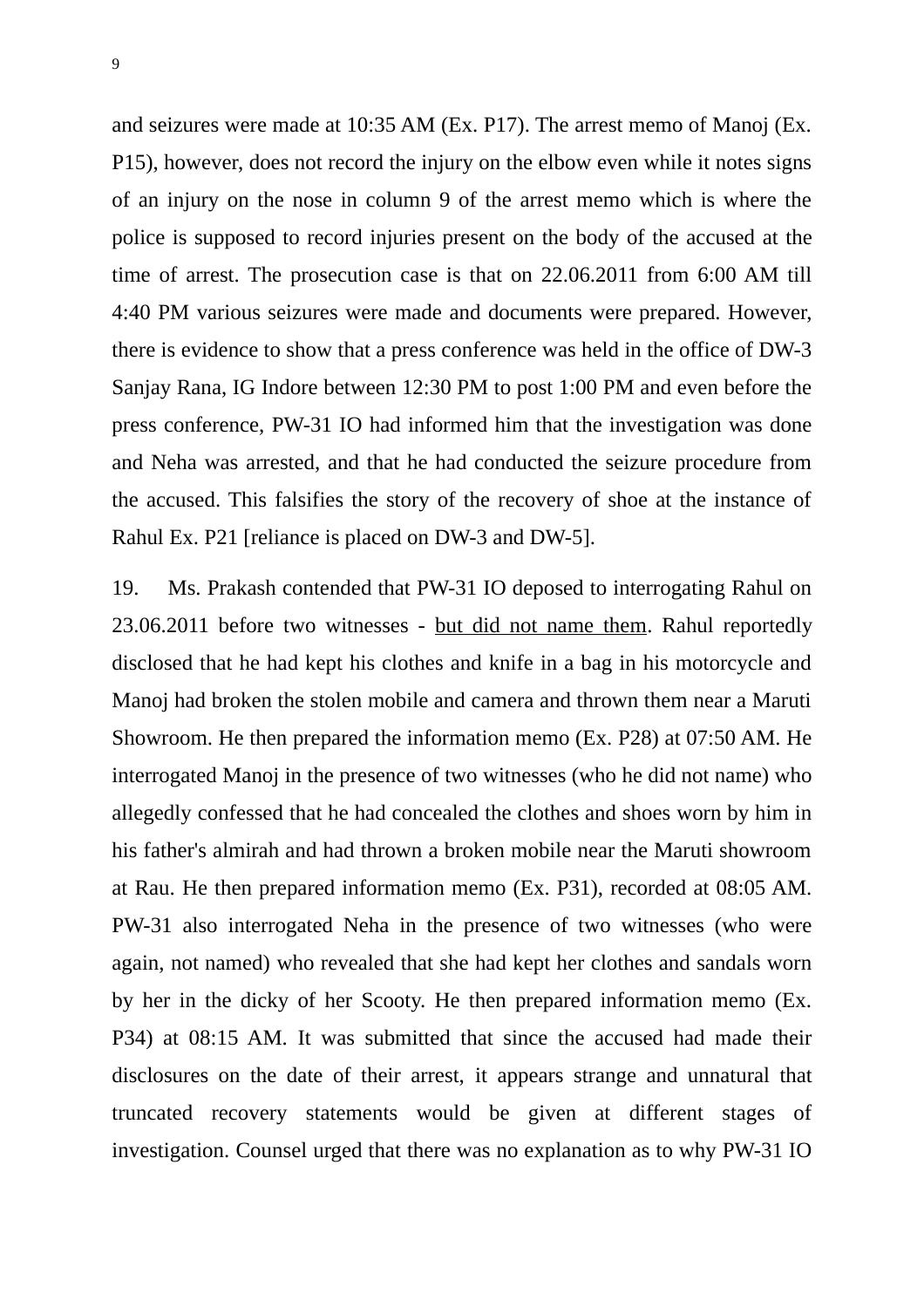does not reveal either the time of recording of statements or the names of the witnesses.

20. Commenting on the recoveries made on 23.06.2011, it was submitted that no explanation was furnished as to why truncated recoveries were made on different dates, as was claimed by the prosecution. Further, the witness to these recoveries PW-7 Sandeep Narulkar, appears to be a stock witness who stated that he reached the police station at 8:45 AM on 23.06.2011, i.e., after the disclosure statements (Ex. P28, P31 and P34) were recorded*.* In the chief examination, this witness deposed that Rahul disclosed before him that he could get the clothes, knife, lens of camera recovered. Manoj disclosed keeping his clothes in his father's house and Neha about having kept her clothes in her vehicle parked behind a hospital. Then police prepared memos Ex. P28, P31 and P34 respectively and recovered articles of which memos were prepared as Ex. P29, P31 & P34 respectively. It is pointed out that PW-7 does not say anything about a lady police officer in the team which would have been required on account of involvement of female accused Neha. It was urged that nonexamination of the other witness (Prakash lchke) assumes great significance and without any explanation for his non-examination it cannot be said that the recoveries are reliable.

21. Counsel cast serious doubts as to the recovery by police on 22.06.2011 and 23.06.2011. She particularly pointed to the fact that a photograph of Rahul wearing a black beaded bracelet was found from his house and seized as Ex. P14. This was not made pursuant to any disclosure and apparently was seized during the process of seizing other items. During the cross-examination of PW-31 IO, a suggestion was made that this picture was clicked when the bracelet was forced to be worn by the accused. The IO denied the suggestion. Likewise, a photograph of Manoj, wearing sunglasses was seized from his house and exhibited as Ex. P17. This was in the course of his disclosure statement leading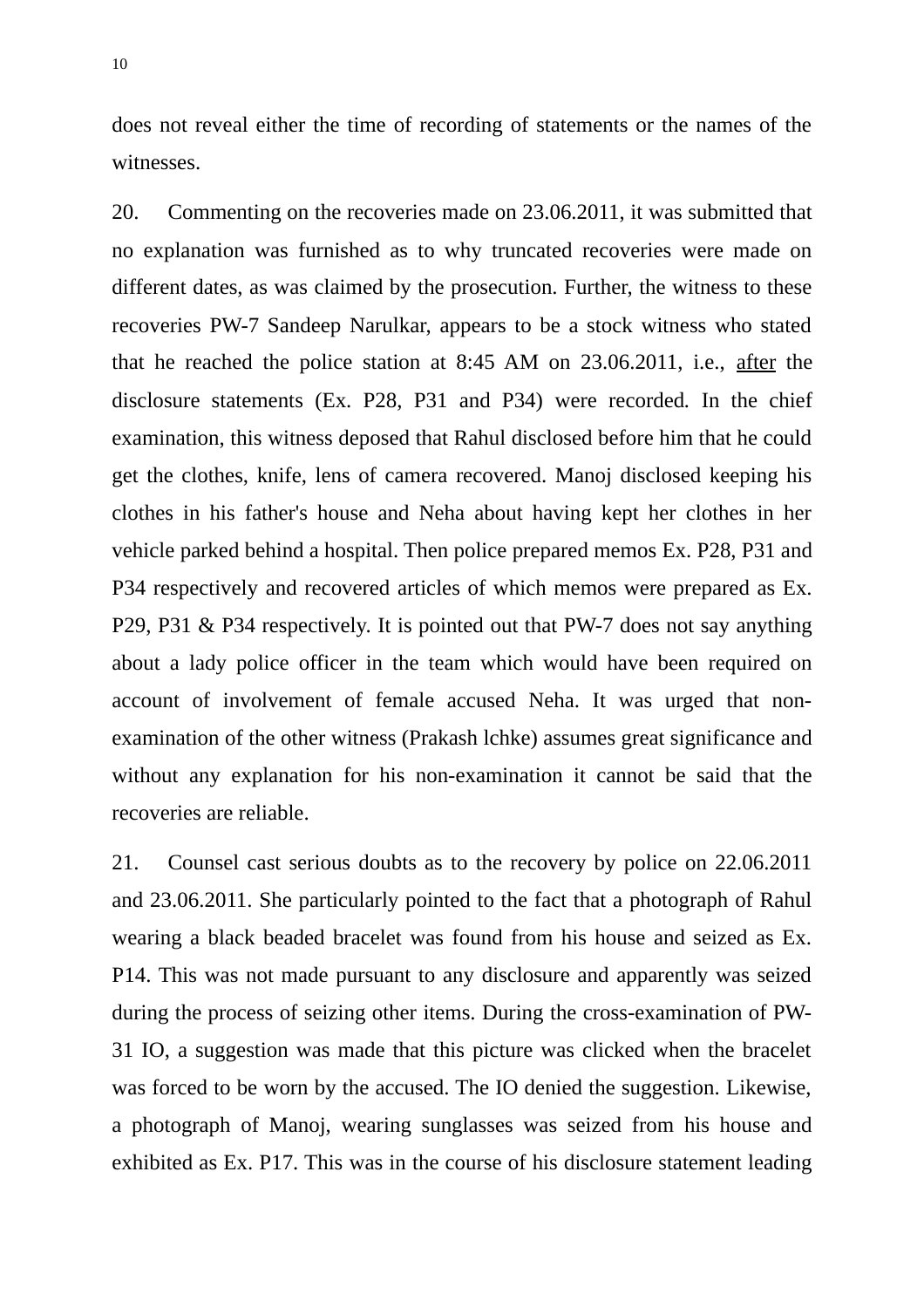to recovery of other articles. However, in Rahul's case, there was no disclosure statement. Neither of the seizure memos mentioned from where in the premises, these articles were found. Further, the recoveries were not spoken about in the depositions of the recovery witnesses.

22. It was next argued that neither PW-3 nor PW-6 said anything regarding the sealing of the seized items Ex. P11, P14 and P17) in their presence on 22.06.2011 and 23.06.2011. Similarly, the witness (for recoveries made on 23.06.2011) PW-7, did not mention who placed seals on the items Ex. P29, P30, P32, P33 and P35. PW-6 could not recollect the sealing of the articles on 22.06.2011. Likewise in Ex. P35 disclosure by Neha and recovery of items on 23.06.2011 do not mention the sealing of the items. Counsel also compared the depositions of the *panch* witnesses with the evidence of PW-12 Tehsildar and PW-36 Mulayam Singh Yadav (head constable, MIG). It was submitted that these witnesses nowhere mentioned the particulars of sealing, what kind of seals were placed or the signatures of persons, who had witnessed the recovery and sealing of the articles. It is therefore argued that the recoveries on 22.06.2011 are unreliable. Learned counsel submitted that in all likelihood, the accused were in police custody for a longer period than what was projected, which raises doubts over the veracity and voluntariness of the disclosure statements by them. She also submitted that recoveries of next day i.e., 23.06.2011 are similarly unreliable as they were not recorded in the presence of witnesses PW-7 and Prakash Ichke. PW-7 arrived at the police station that day at 8:45 AM, the disclosure statements however were recorded earlier between 7:50 and 8:15 AM – evidenced by Ex. P28, P31 and P34. Signatures of the witnesses were taken on those documents. It was submitted that the oral evidence completely undermines and falsifies preparation of documents at the date and time mentioned. Therefore, recoveries are dubious inasmuch as they purport to have been made pursuant to disclosure statements on the same day, which were recorded before the witnesses even reached the police station. Another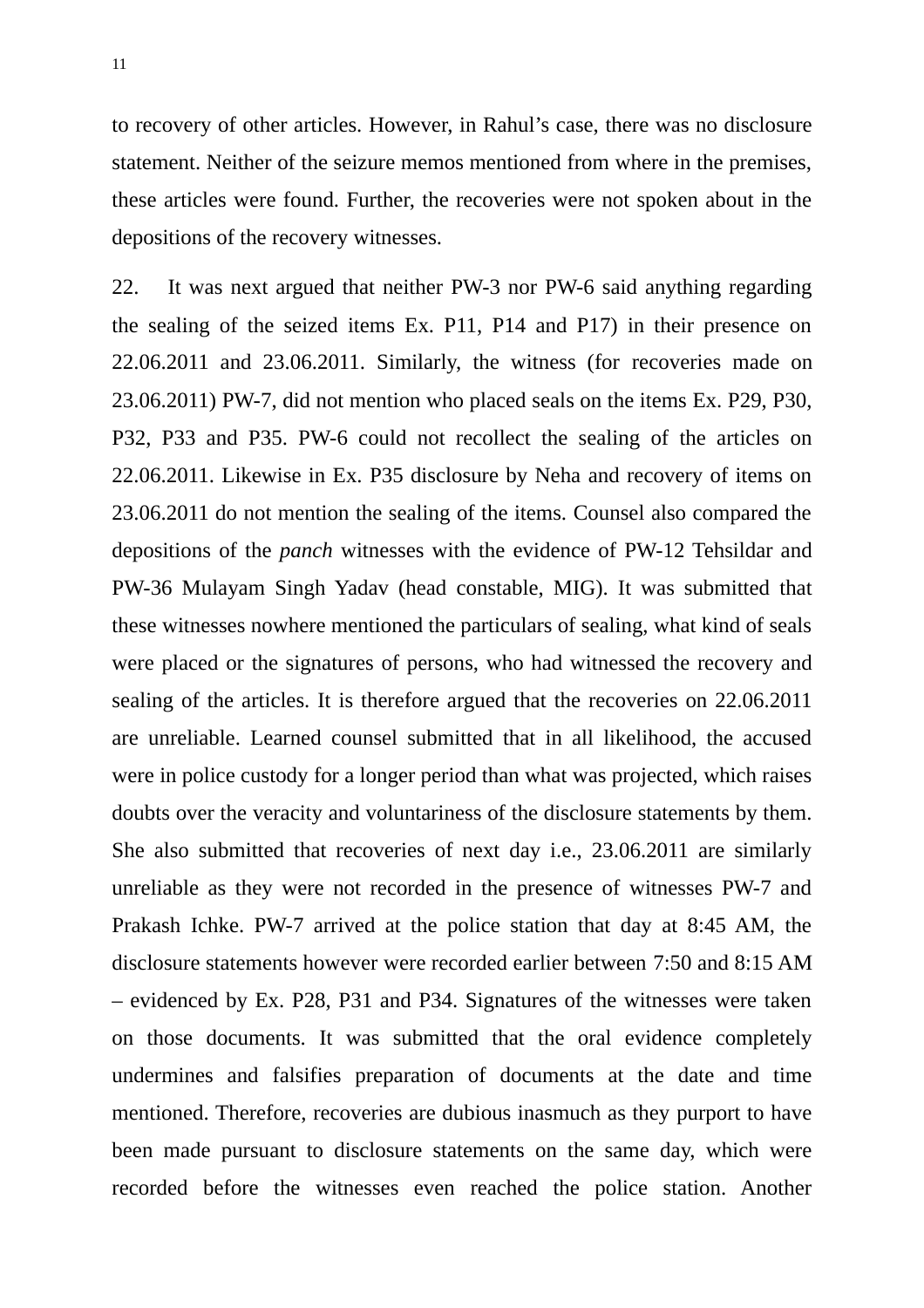suspicious circumstance according to counsel was that recoveries were made in the afternoon, starting from 02:45 PM after a gap of 6 hours. The timing of Ex. P29, P30, P32, P33 and P35, are shown in this regard. It is argued that when the disclosure statements were recorded latest at 8:15 AM, the police did not offer any explanation why the recoveries took place in the afternoon only after a lapse of six hours.

23. It was further submitted that recoveries are also suspect because the details were published in newspapers, both on 22.06.2011 and 23.06.2011. Learned counsel relied on Ex. D4, published on 22.6.2011 which mentions the recovery of a pistol and knife from the accused. These recoveries were made that day at 9:30 AM and 10:35 AM. Importantly, the learned counsel argued that the chain of custody of the shoe allegedly belonging to Rahul which was seized from an open place within jurisdiction of the Annapurna police station on 22.6.2011 as propounded by the prosecution, is suspect as it was soon photographed in a newspaper published on 23.6.2011, while in the hands of the police officer. Reliance is placed on Ex. D6 in this regard.

<span id="page-11-0"></span>24. It was next pointed out that the accused were produced before a magistrate on 23.6.2011. The record reveals that the arrests were made in the morning of 22.06.2011, and several articles were seized pursuant to the disclosure statements of the accused and consequently, recoveries effected. However, the magistrate was not shown these articles nor was any memo produced before the magistrate at the time of the production of the accused on 23.6.2011. This procedural irregularity as highlighted by the senior counsel is contrary to Section 102(3) CrPC which requires every police officer to forthwith report seizure of any article to a magistrate having jurisdiction. Counsel relies on *Umesh Tukaram Padwal & Anr. v. State of Maharashtra[8](#page-11-0)* , to say that noncompliance is fatal to the prosecution story.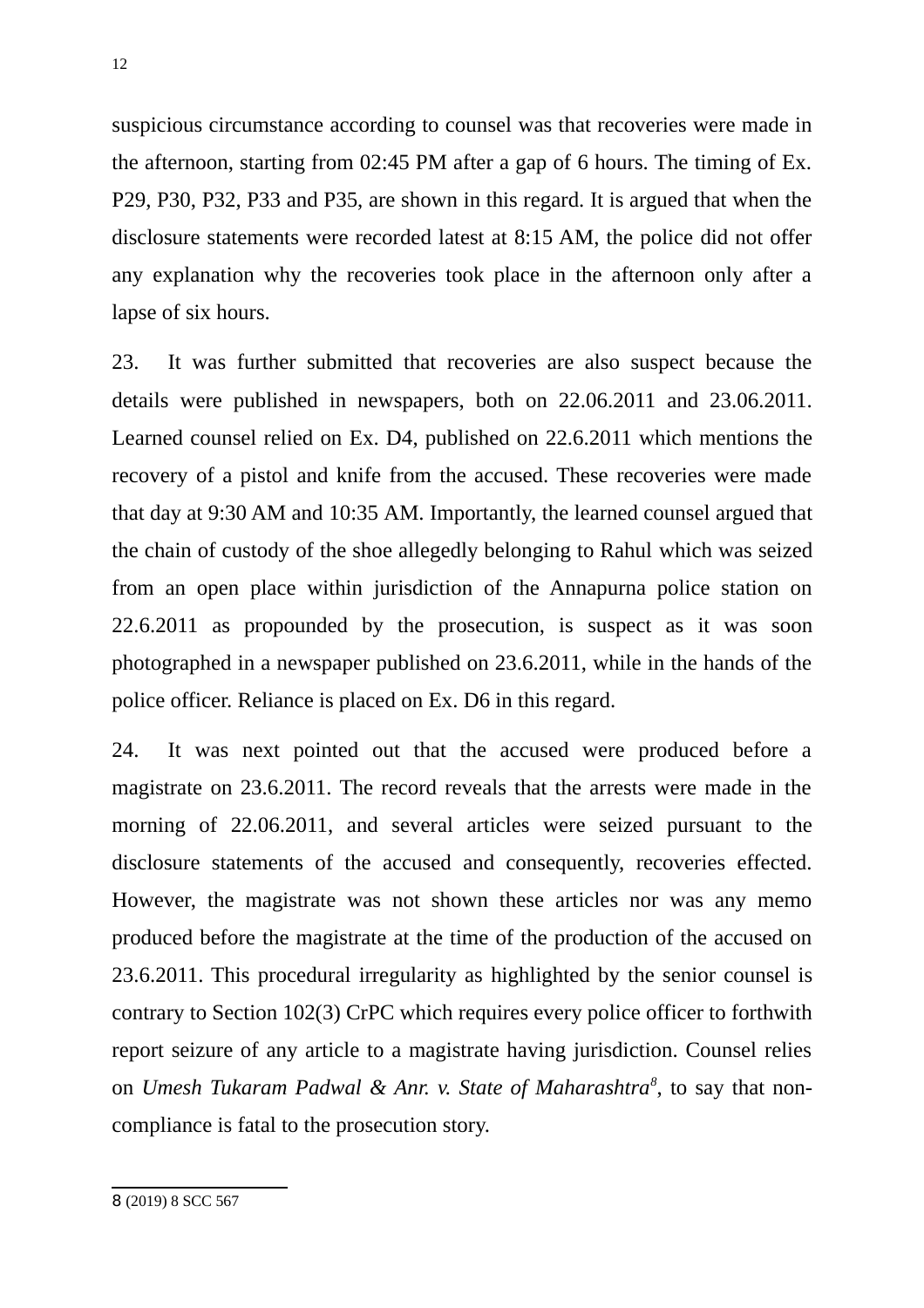25. Ms. Prakash also contended that PW-10 Dilip Sen is a chance witness whose testimony is unreliable because it contains contradictions and material improvements. It contains a material contradiction regarding his reporting to the police about seeing all the three accused. In his examination-in-chief, he stated that he read about the incident in the newspaper and therefore, went and informed the police about the incident. In his cross examination, however, he said that he did not read the newspaper and went to the police station without reading the newspaper. He also mentions going to the police station for another reason (to get a *gumasta* license) and upon overhearing discussions going on there about this case, he volunteered information. Further his testimony is unbelievable as, given the description of the scene of crime, the clothes of the accused should have also been smeared with blood. The recovery memos of the clothes of the accused (Ex. P29, P32, and P35) shows that the clothes worn by the accused on the day of the incident were light in colour on which blood would have been easily visible. Moreover, PW-10 explained his presence near the place of occurrence since he wanted to check if House No. 23 was available for rental purposes. However, the prosecution has not sufficiently established his presence near the place of occurrence as the owner of House No. 23 was not examined and no other evidence was led to confirm the presence of PW-10 at the place of occurrence. PW-10 further improved from his statement under Section 161 CrPC (Ex. D7) with respect to Neha's presence at the place. Likewise, learned counsel submitted that PW-8 Achyutmal Tejwani (whose deposition was relied on by the prosecution, to say that he treated Manoj), is an unreliable witness. His credentials as a medical practitioner, was doubted: counsel relied on the witnesses' cross-examination and submitted that this witness had migrated to India from Pakistan, and in all probability was beholden to the police.

26. Learned counsel submitted that the delay of 25 days in conducting the test identification parade (TIP) is unexplained. The delay assumes significance since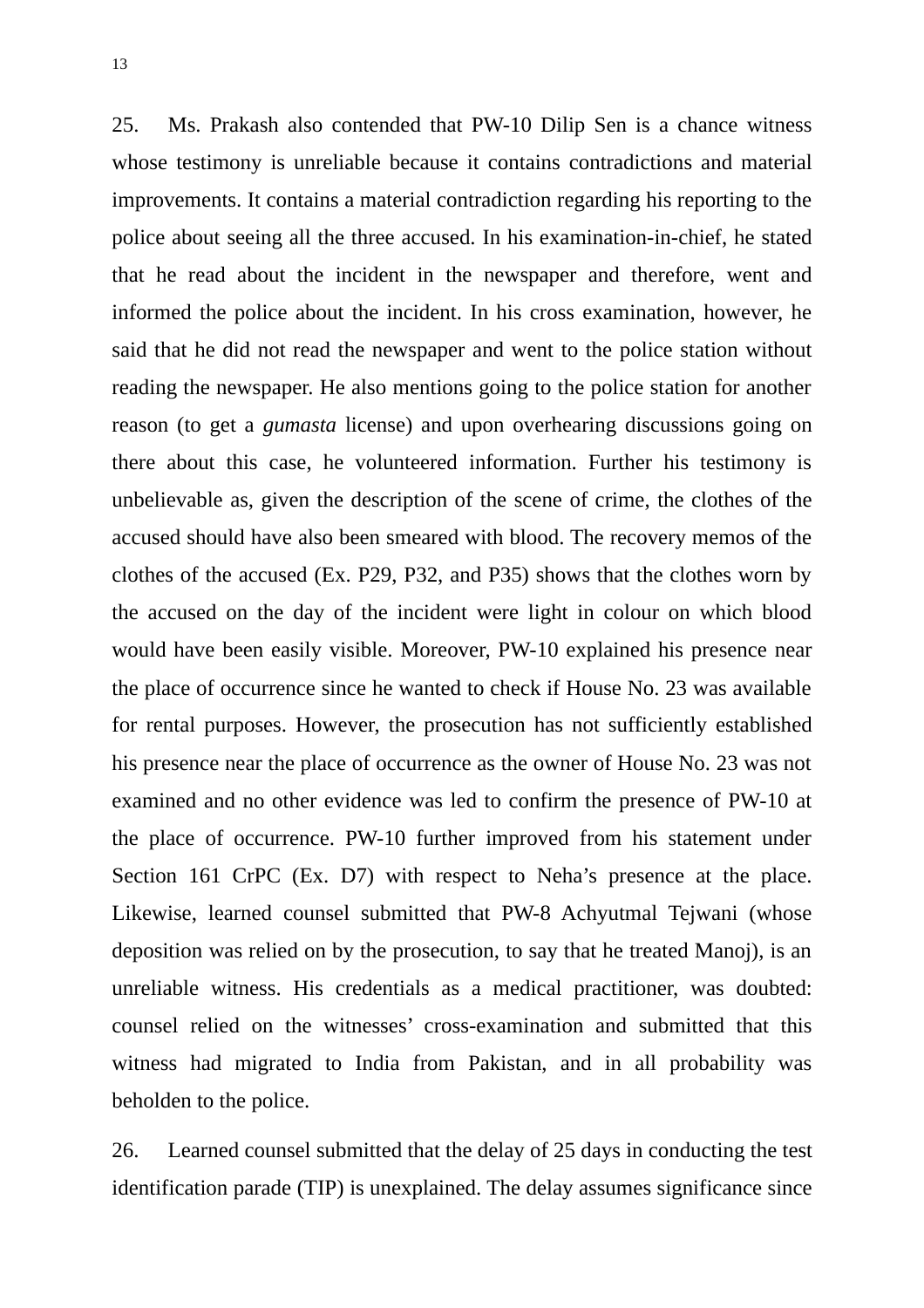unveiled photographs of the accused were published across newspapers starting from 23.06.2011. In this regard, reliance is placed on Ex. D6, D45 and D48 which are newspaper articles containing photographs. Furthermore, it was submitted that the procedure of the TIP was questionable as Rahul and Manoj were made to stand together in the TIP line-up. The identification memo does not record the appearances of the other persons. Ms. Prakash submitted that Rahul and Manoj do not look similar - she relied on the arrest memos Ex. P12 and P15 to support her argument. PW-10 in his cross examination stated that some persons were tall, others were short; some were fair and others, dark. Therefore, the combined TIP procedure was faulty and could not have been relied on. In this regard, counsel relied on *Lal Singh and others v. State of U.P[9](#page-13-0) , Muthuswami v. State of Madras[10](#page-13-1)* and *Mohammed Abdul Hafeez v. State of AP[11](#page-13-2)* to say that in the absence of individual distinguishing features, a TIP of the accused conducted after a relatively long time may not be relied upon by the courts.

27. Learned senior counsel submitted that there was serious doubt about the identity of Rahul, who was referred to as "Govind" in all documents until the preparation of his arrest memo Ex. P12 on 22.06.2011. There was no reason why an alias for Rahul was associated with him in the arrest memo. This raises doubt about the identity of the individual. All documents relating to the medical treatment for the bullet injury as well as the case proceeding (Crime No. 377/2011 registered by PW-29 crucially on the date of occurrence) refer to him as Govind. These were Ex. P103 - *dehatinalisi* at 10:30 PM on 19.06.2011; Ex. P97 - letter of police to the District Hospital & report of District Hospital Indore after examination of wounds and referring him to M.Y Hospital; Ex. P104 - Crime details recorded at 11 PM on 19.06.2011; Ex. P105 - FIR of the shooting incident at 12:15 AM on 20.06.2011; Ex. P101 - case closure report on

<span id="page-13-2"></span><span id="page-13-1"></span><span id="page-13-0"></span>9 2003 (12) SCC 554 10 AIR 1954 SC 4 11 (1983) 1 SCC 143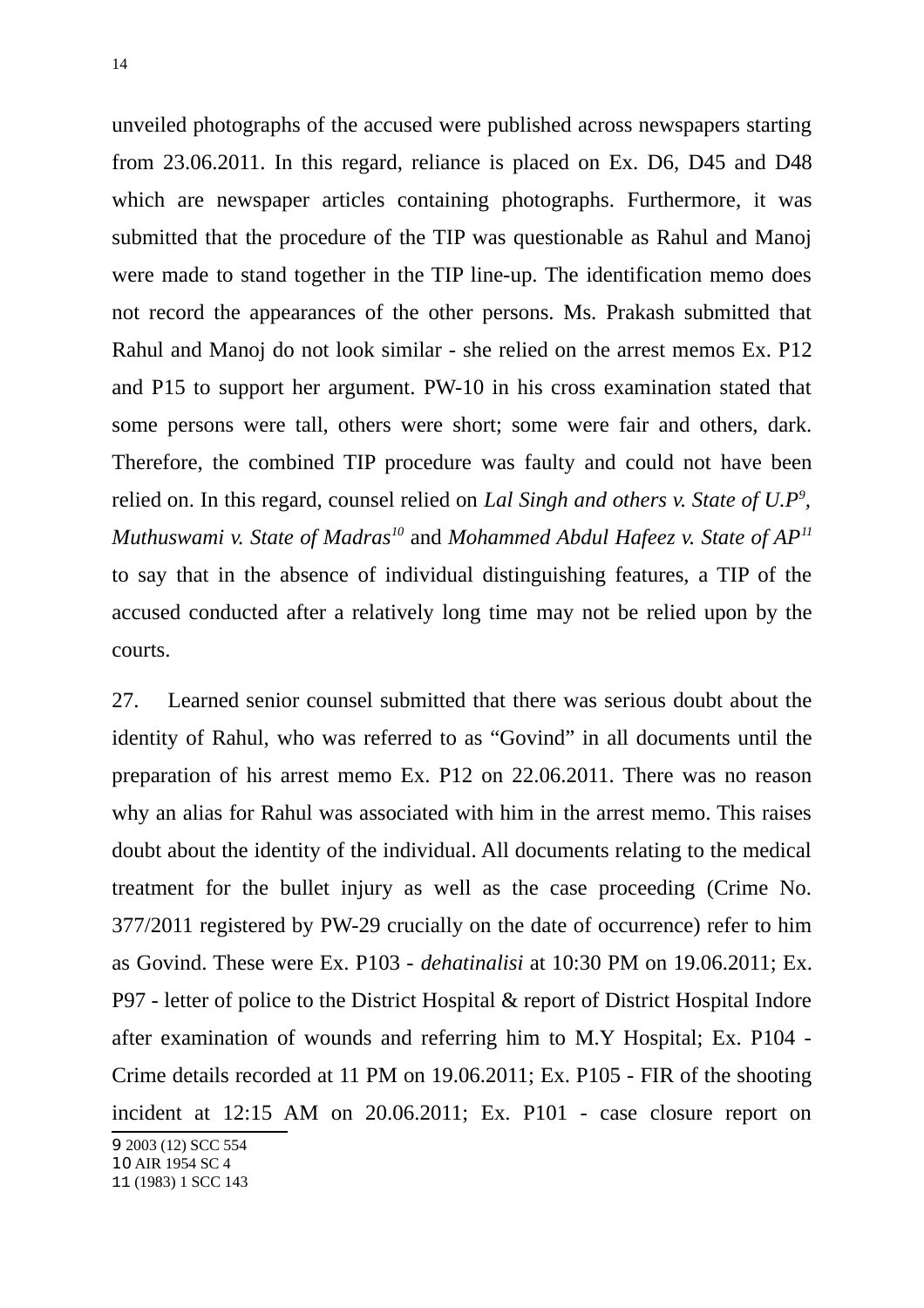29.06.2011; Ex. P113 at MY hospital signed by PW-32 Dr. Nilesh Guru on 20.06.2011.

28. Learned counsel submitted that the non-identification by the treating doctors (PW-26 and PW-32) of Rahul, or even of PW-30 RS Makwana (of PS Annapurna) in TIP or in court, on the one hand, and his identification by PW 29 Gourishankar Chadar (of PS Annapurna) in court as Govind @ Rahul, assumes significance. Rahul was allegedly admitted in MY Hospital and there was ample opportunity for the treating doctors, nurses, and other hospital staff to identify him. Their omission to do so, raises serious doubts.

29. Ms. Prakash argued that material was suppressed regarding admission in hospital. In this regard, it is pointed out that Ex. P113 only mentions the date of admission as 20.06.2011 and the name of the patient is mentioned as Govind. There is no information on record regarding the treatment given to him and the time of his discharge. This is more crucial as no one from the hospital has deposed in order to prove the identity of the person being treated. Likewise, chain of custody of the bullet extracted from Rahul was not proved. In this regard it was contended that PW-32 Dr. Nilesh Guru extracted the bullet and deposited it in the medico-legal case section at MY Hospital on 20.06.2011. He did not depose to sealing the bullet at all. A sealed bullet was collected by PW-30 from MY Hospital from an unknown doctor on 23.06.2011. The bullet was not sealed in front of PW-30. Therefore, there is no evidence on record to prove who sealed the bullet and when. It was urged that the magistrate's remand order dated 23.06.2011 omits mentioning of any injuries, especially on Appellant 2 Rahul @ Govind which would have been visible since he had been hospitalised. Furthermore, no MLCs of the accused persons were produced during the trial. It was also contended that the prosecution version regarding reporting of a false case and seeking medical treatment and informing PS Annapurna to alert them of the bullet by Rahul is unbelievable. Ex. P97 shows that it was prepared at PS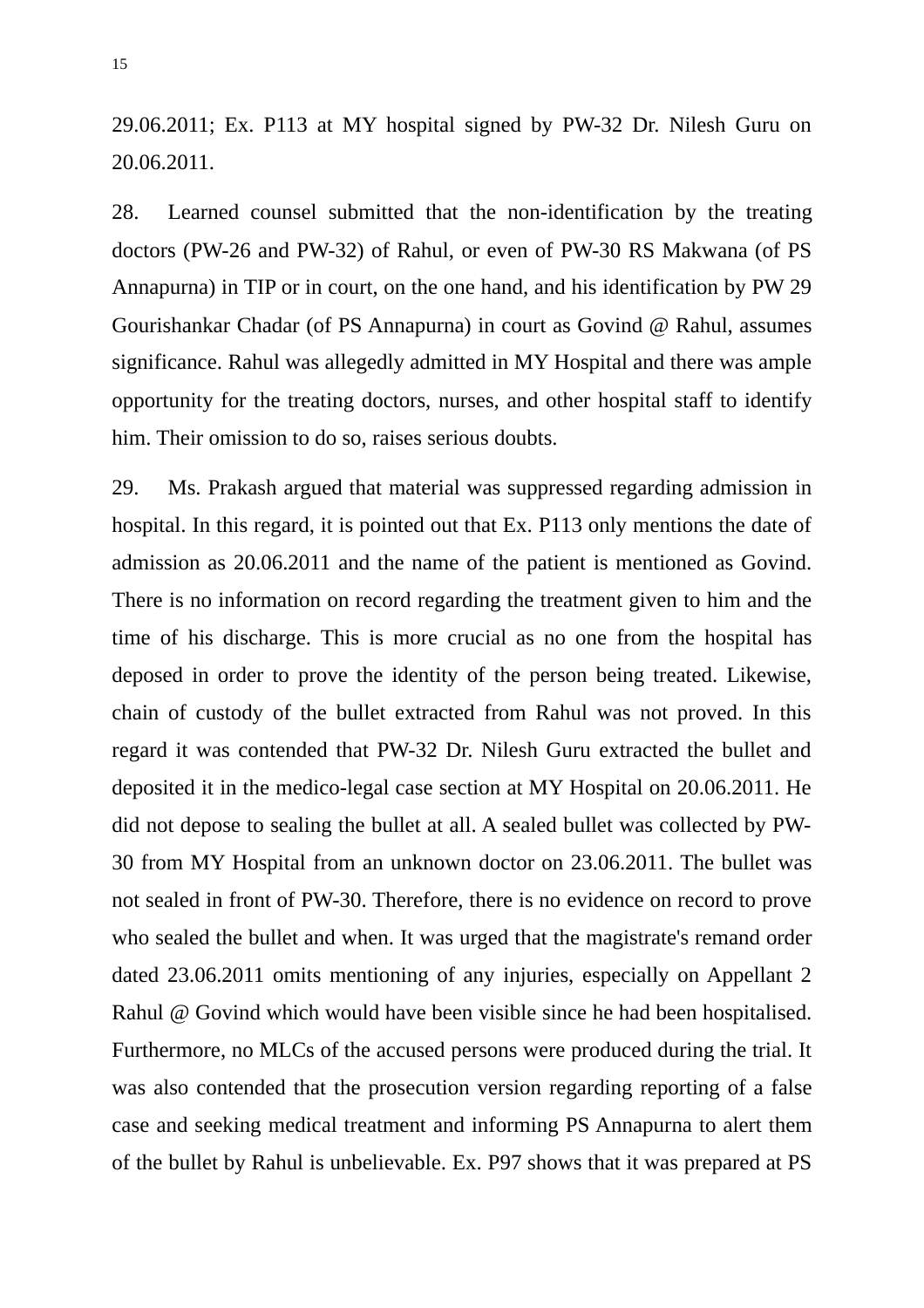Annapurna. From the document it appears that Govind was sent to the District Hospital with a forwarding letter that curiously has a note seeking opinion on whether the injury is self-inflicted. This directly contradicts the story of PW-29 that Rahul  $\omega$  Govind had shouted and alerted the police that he was going to the District Hospital.

30. In terms of Ex. P104 Rahul had signed the spot map prepared on 19.06.2011 at 11:00 PM. However, it is also the case of the prosecution that Rahul was going to get his injured foot treated and was admitted in hospital during that time. It appears that Constable Dinesh took Rahul to the District Hospital and subsequently to MY Hospital. That constable has not been examined and no reasons for non-examination were given. Learned counsel submitted that there is no material about how Rahul went from District Hospital to the MY Hospital with a gunshot injury, or who took him from the District Hospital to MY Hospital and who conducted his x-ray.

31. It was next argued that as far as seizure memo of the right shoe is concerned, the memo (Ex. P75) was drawn at PS Annapurna at the behest of Abhay Tiwari, who too was not examined by the prosecution. This makes the contents of the document inadmissible. PW-20 Harbhajan Singh did not remember the logo on the shoe. He also did not depose as to which foot (left or right foot) did the shoe fit, or its size. He did not say whether it was a sports or leather shoe and also does not describe laces. PW-20 deposed that it was seized in his presence, however, he does not mention whether the same was sealed in front of him. PW-29 merely described that Abhay Tiwari found the shoe and it was contended that this was hearsay evidence. Importantly, there was no inquiry by the prosecution to prove that the seized shoe was even the same size as Rahul  $\omega$  Govind's. His foot size could have been measured under Sections 2(a) and 4 of the Identification of Prisoners Act, 1920 which was not done.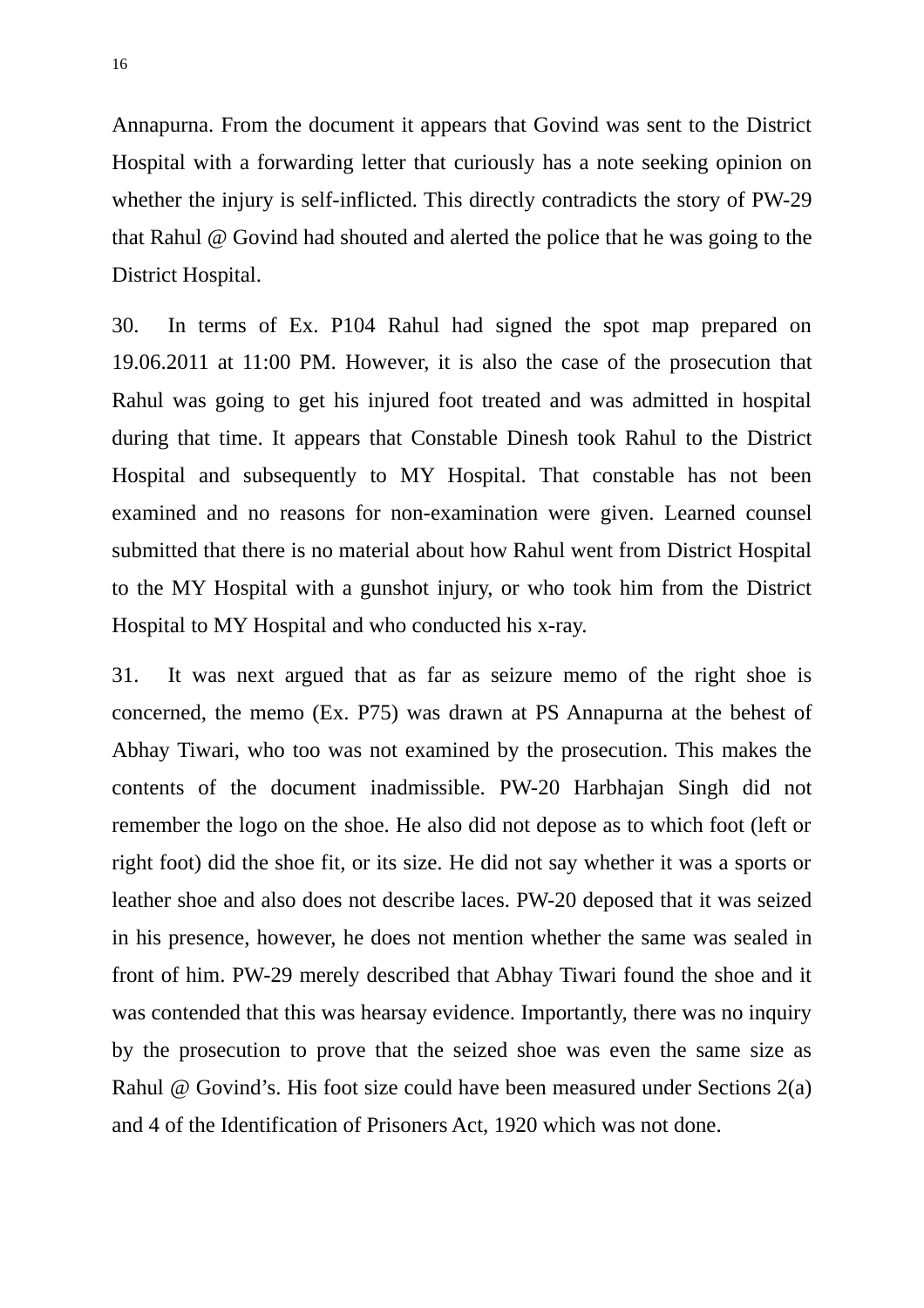32. It was next urged that there were serious gaps in the TIP of the jewellery held on 09.07.2011 by PW-12 Tehsildar. In this regard, it was pointed that PW-3 Deepak Ranade deposed those two bangles were removed from Rohini's hand and one *kudi* (earring) was removed from her body and handed over to him. During jewellery identification proceedings, PW-1 identified Megha's four (4) bangles and Rohini's two (2) bangles. It is unclear if bangles identified by PW-1 included those handed over to PW-3. Further, if the bangles of deceased Rohini given to PW-3 were not the same as those identified by PW-1, the two recovered bangles from the accused were not matched with those given to PW-3. It was also unclear if the jewellery was mixed with other items having similar designs, as required by law. Similar pieces of broken *mangalsutra* should have been kept during the identification proceedings as well. Further, the identification memo (Ex. P1) did not indicate how many similar pieces of jewellery were mixed along with the jewellery identified. There is discrepancy in the evidence of PW-1 and PW-3 as to what was said to have been stolen when questioned on 21.06.2011. According to PW-3, on 21.06.2011 when he went along with PW-1 to the house of the deceased, PW-1 only informed about the missing camera.

33. Challenging reliance on the DNA analysis report, counsel submitted that there was inordinate delay in sending items to the forensic science laboratory (FSL). The items seized on 23.06.2011 were sent for examination to the FSL on 13.07.2011 (after 20 days) as seen by Ex. P115. This delay was not explained by the prosecution. Therefore, it was urged that records of the police *malkhana* and conditions of safekeeping of items were important in this case. Also, statistical analysis was not conducted which is an integral part of the scientific process. The lack of cross examination of the DNA expert PW-35 Dr. Pankaj Shrivastava on this was argued to be immaterial since this goes to admissibility of the DNA report as scientific evidence and this court should consider this serious gap in the scientific process. Counsel submitted that blood reference samples of the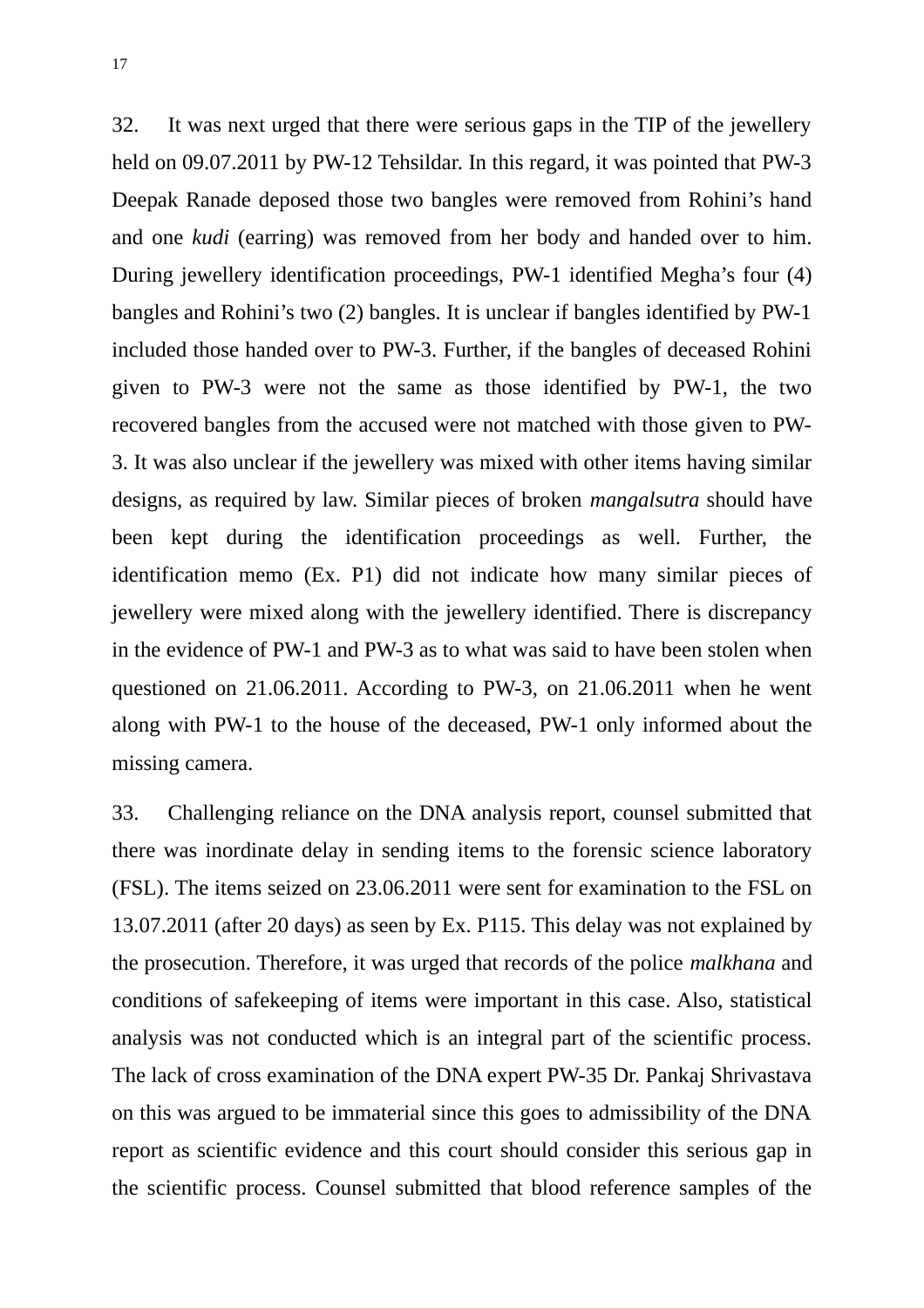deceased were not collected and tested. The blood collected on cotton swabs found next to the dead bodies at the crime scene were used as reference samples, which is unreliable. Lastly, counsel urged that no laboratory records were submitted – PW-35 mentioned that in the observation sheet details of the samples received and the testing were noted. This sheet was not submitted with the laboratory report. Also, electropherograms were not submitted with the laboratory reports.

34. Turning next to the ballistic reports and the prosecution's claim that the bullet extracted from Rahul's foot, and that recovered from Megha's body were fired from the same weapon, it was argued, that these circumstances were not proved, because of the unreliability with regard to the manner of Rahul's arrest, doubts about his identity, manner of seizure of the bullet from his foot, its sealing, custody, and production in court. Counsel submitted that the articles were received by the ballistic expert only on 14.07.2011; the ballistics report Ex. P120 is dated 30.07.2011.

35. Doubts were expressed about seals on the items seized from the crime scene, which included the fired cartridges. According to the counsel their consequent matching with the test fire cartridge was unreliable. It was urged that the presence of copper during the chemical analysis of the shoe is unreliable since the shoe was seized at Annapurna PS and the witness Abhay Tiwari was not examined. Further, the live cartridge's primer cap (seized from the place of occurrence) had fallen during examination by PW-16 Bheem Bahadur who was from the Arms Branch and had sealed the cartridge. He, however, did not say that he had reloaded it. During the ballistics examination however, it was found that Article A-6 contained a live 7.65 mm caliber pistol cartridge which was marked LR1 (in Ex. P120). The description of LR1 states that it is a reloaded live cartridge. The seals of the arms branch on the live bullet were intact when they were sent to the FSL on 13.07.2011 (Ex. P115). These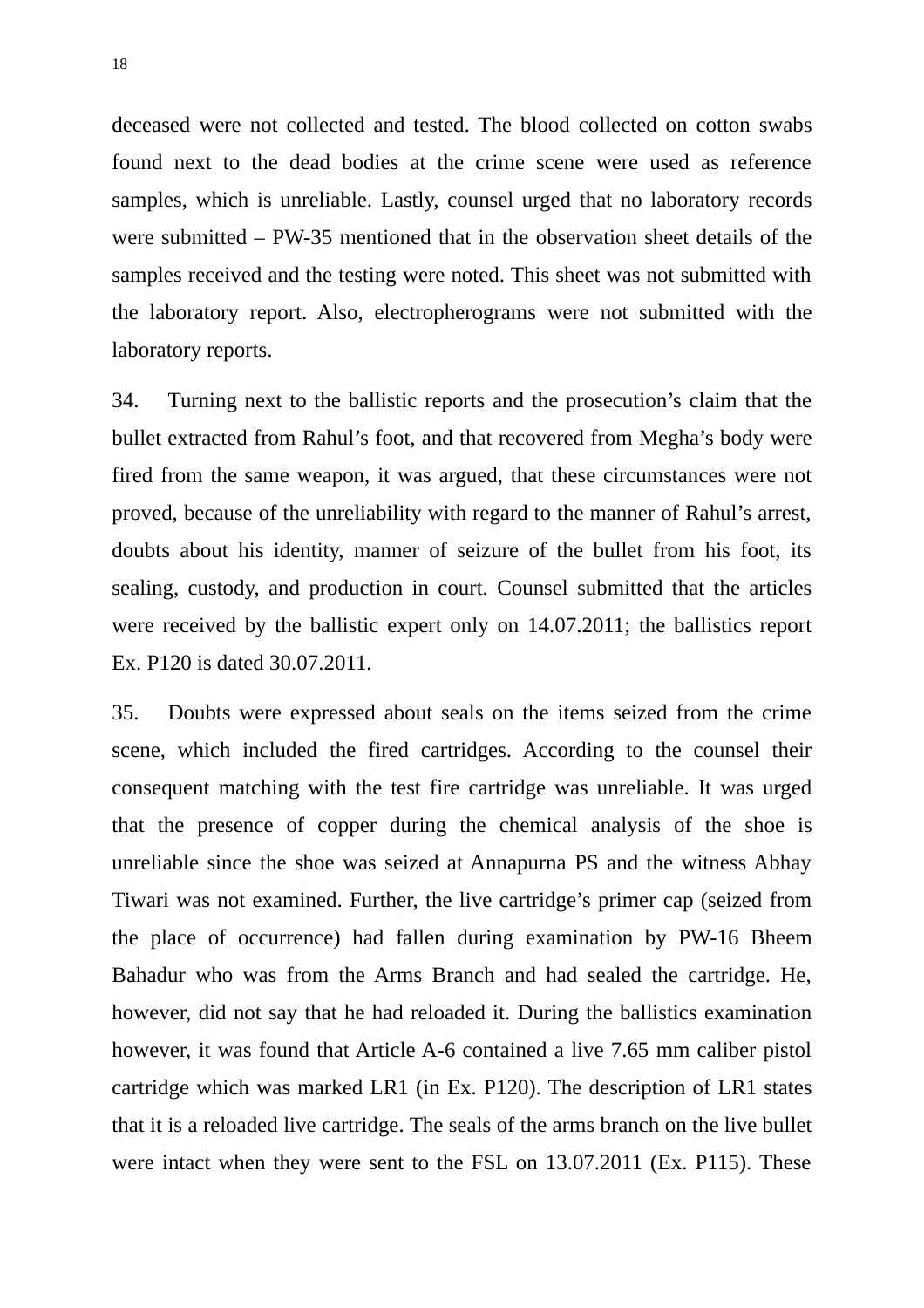facts raised doubts about the chain of custody of Article A-6 (the live cartridge) given the discrepancies in its condition. Further, it is unclear as to what was used for the test firing by the FSL: if the live cartridge was used, it would not be possible since the primer cap had fallen off, making it unusable. The Report (Ex. P120) did not mention the use of another test ammunition for the firing test, whose description should have been provided as part of the report to ensure that the same ammunition is being used. Counsel submitted that the fired cartridges found at the left side and the legs of the deceased were not photographed - as evident from scene of crime report (Ex. P77) and crime scene photos (Ex. P56). PW-9 did not see the bullet in his hand and said that it was small in size. It is not explained how he recalls the caliber (KF 7.65) written on the bullet and fired cartridge.

36. Learned senior counsel submitted that the circumstances relating to lifting of fingerprints, their being forwarded for expert examination, and the report, were not proved beyond reasonable doubt. It is urged that with regards to chance prints found at the place of occurrence, PW-5 Vishal Pandey did not mention signing of the fingerprint slips. Elimination prints were not taken from anyone present at the crime scene. To prove that fingerprints were of the accused, the identity of the specimen prints were not proved since neither the signature of the accused nor their photographs were affixed on Ex. P41, P42, or P43, contrary to what was stated by PW-13 Vijay Singh Chauhan (constable) who mentioned that he took signatures of the accused persons. The specimen prints were not taken before the magistrate on 23.06.2011, and rather on the next day (24.06.2011) at PS MIG. Sending of fingerprints for examination: No witness (PW-13, PW-24, or PW-31) has deposed anything suggesting that prints were sent to the fingerprint branch in a sealed condition. The rule of prudence of taking prints before the magistrate under Section 5 of Identification of Prisoners Act, 1920 was breached. Further, specimen fingerprints of the accused were sent to the fingerprint branch after an unexplained delay of 3 days, i.e., 27.06.2011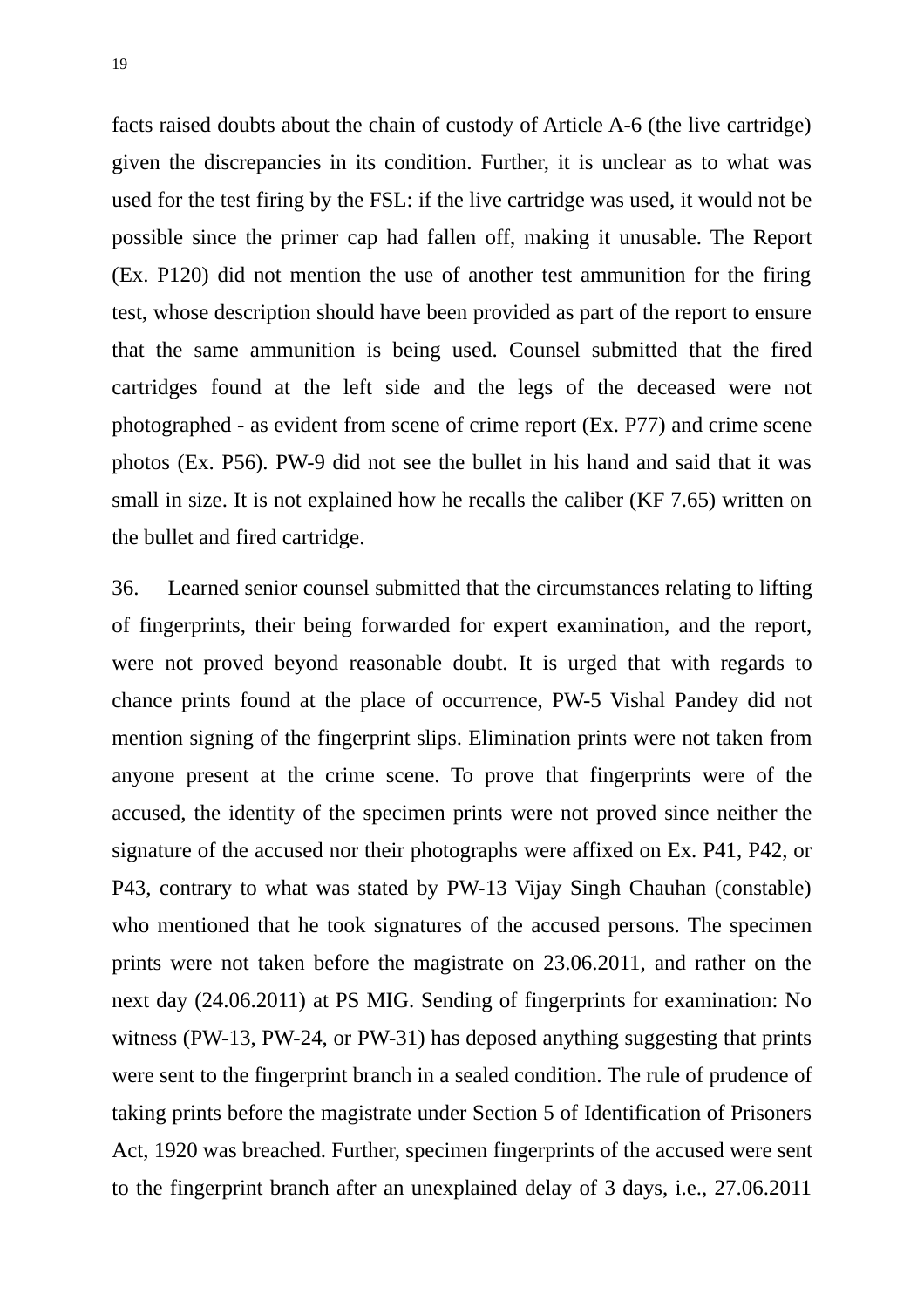despite both departments being in Indore. The fingerprint expert's report (Ex. P84) is not credible because elimination of the deceased's prints was not explained by PW-24 KK Dwivedi (fingerprint expert) or in his report Ex. P84. Only the final conclusion of elimination has been written about. There is no scientific evidence that fingerprints are unique for all individuals and therefore, heavy reliance cannot be placed on it. It is only corroborative in nature. Further, the counsel highlighted that the fingerprints were not lifted from the knives, pistol and ornaments seized from the accused. Counsel relied on *Mohd. Aman & Anr. v. State of Rajasthan[12](#page-19-0)* and *Chandran @ Surendran & Anr. v. State of Kerala[13](#page-19-1)*, for arguing that fingerprint proof cannot *ipso facto* lead to conviction.

37. Learned senior counsel then argued that the shoeprint report (Ex. P125) mentioned that the chance shoeprints were incomplete and unclear, despite which the expert proceeded with the examination and came to a finding of the prints being identical to F6 (right), G4 (right), and H3 (which does not specify which side, as per Ex. 125). Rahul's foot impression was not taken as per Section 4 read with Section 2(a) of Identification of Prisoners Act along with Rule 822(4) of MP Police Regulations Rules. It was urged that this was important in proving that Rahul wore shoe size 44. PW-5 mentioned that there was a lot of blood on the floor. Elimination prints of shoes were not collected from PW-5 or anyone else present at the scene of occurrence. At this point it is worth noting that among others, five persons had entered the place of occurrence to act as witnesses to the inquest proceedings. The scene of crime report (Ex. P77) mentioned that the shoeprints were bloodied and partial in nature. All these cast doubts about authenticity and reliability of the footprint expert's report.

38. Mr. Shri Singh, learned counsel arguing *pro bono* on behalf of the appellant Neha, supplemented the contentions of Ms. Anjana Prakash. He

<span id="page-19-0"></span><sup>12</sup> (1997) 10 SCC 44

<span id="page-19-1"></span><sup>13</sup> (1991) Supp (1) SCC 39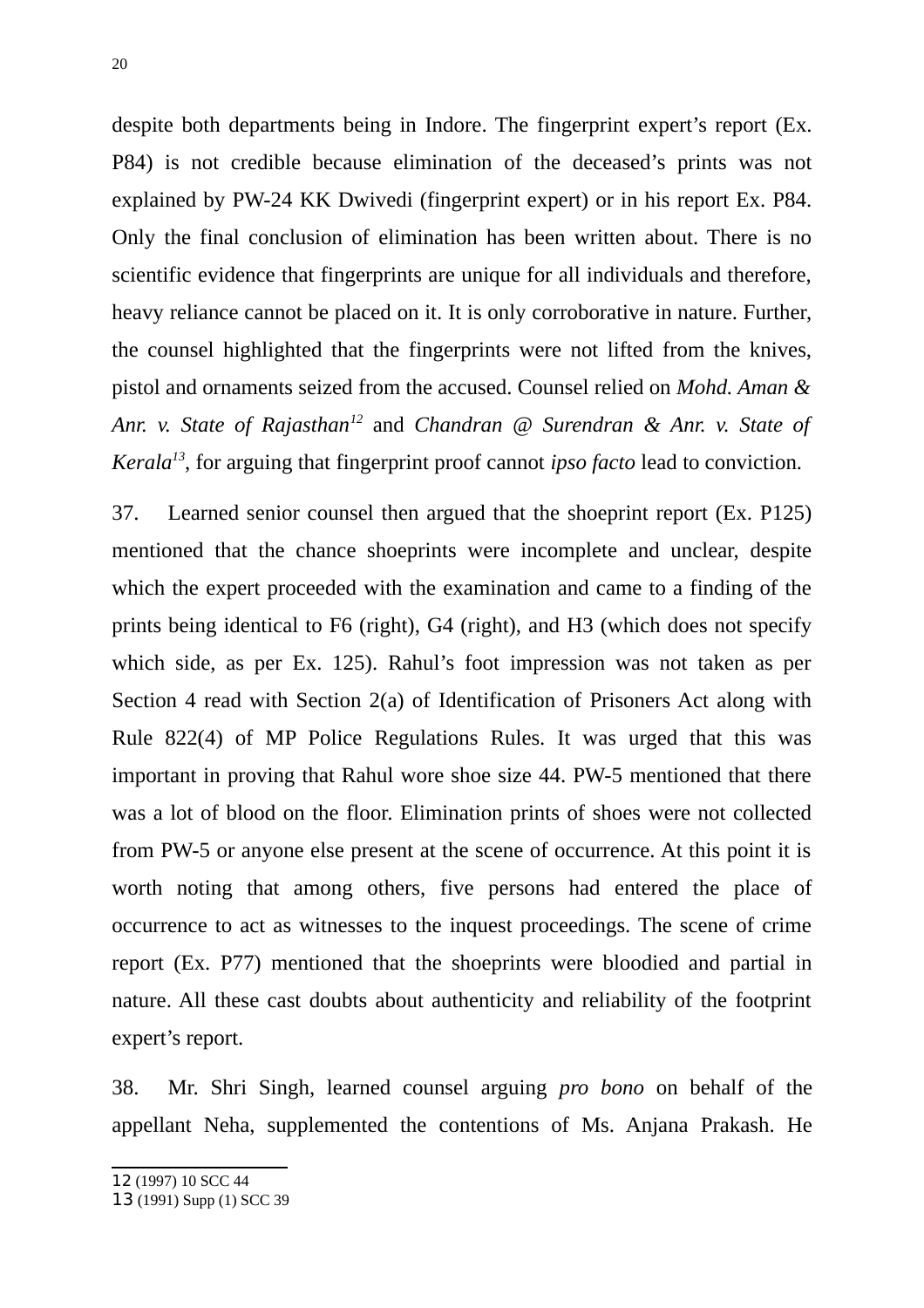questioned the prosecution version about Neha's arrest. He submitted that officially Neha's arrest memo (Ex. P9) was prepared at Devendra Nagar. When Neha was arrested, a personal Seizure Memo (Ex. P10) and a Disclosure Memo (Ex. P11) was prepared. No explanation as to why Neha's search outside the ATM (Ex. P22) did not yield the phone seized through Ex. P9, was given. PW-31 IO admitted that this was not recorded in Neha's arrest memo. Pertinently, the prosecution neither conducted a technical investigation of the seized phone nor provided any explanation as to why investigation was not conducted in this regard. Further, DW-1 SI Deepika Shinde admitted to conducting an analysis of the  $CDRs^{14}$  $CDRs^{14}$  $CDRs^{14}$ . The CDRs were not produced before the trial court.

39. It was urged that these omissions impel the court to draw an adverse inference, under Section 114 (g) of the Evidence Act 1872 against the police, casting grave doubt over Neha's apprehension, her arrest, and subsequent recoveries. Reliance is placed in this regard on *Noor Aga* v. *State of Punjab[15](#page-20-1)* and *Chunthuram v. State of Chhattisgarh[16](#page-20-2) .*

40. Learned counsel further argued that PW-4 Banno Solanki (lady constable) was cross-examined on 30.09.2011 i.e., just three months after the incident. In cross-examination, the suggestion given was that Neha was brought to the police station on the evening of 21.06.2011 by DW-1 SI Deepika Shinde. PW-4 was silent regarding her role in searching Neha's residence on 22.06.2011, though she claimed she was present during Neha's apprehension earlier. PW-28, during cross-examination about DW-1's role, deposed that he and DW-1 received an out-of-turn promotion. PW-6, too during cross-examination, admitted that DW-1 was a part of the raiding team. These facts were effaced from the record. This was consistently the line of defence during the trial. Both courts below disregarded this aspect of Neha's defence – though the involvement of DW-1, in the investigation of this case was proved conclusively.

<span id="page-20-0"></span><sup>14</sup> Call detail records, which list out the incoming and outgoing calls received and made from the instrument.

<span id="page-20-1"></span><sup>15</sup> (2008) 16 SCC 417

<span id="page-20-2"></span><sup>16</sup> (2020) 10 SCC 733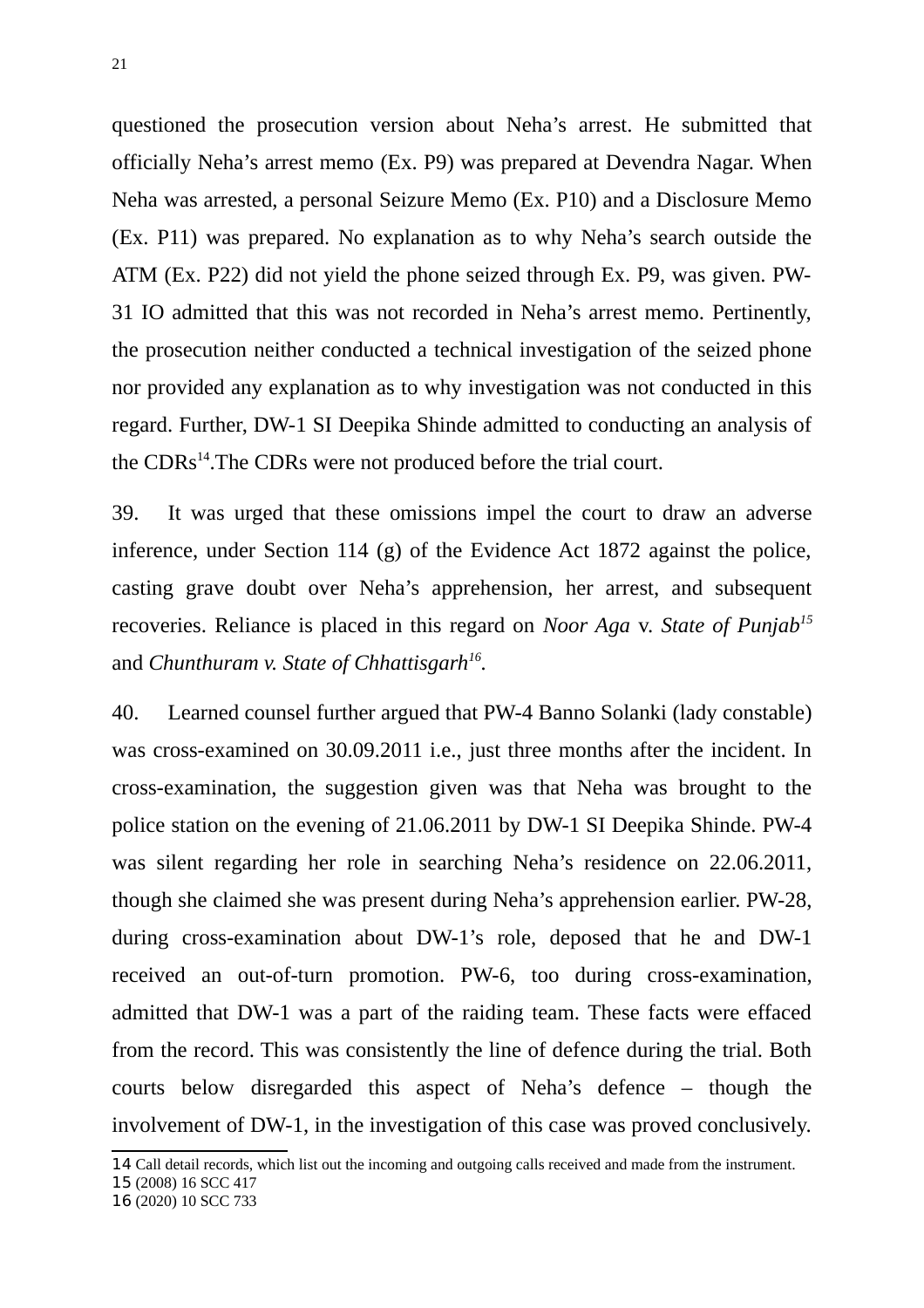Further, despite several opportunities, the prosecution failed to explain the acts of DW-1 during the investigation, or why her role was specifically erased. Reliance is placed in this regard on *Reena Hazarika* v. *State of Assam[17](#page-21-0)*. It was urged that this warrants adverse inference against the prosecution, creating doubt over its reliability.

41. It was argued that the testimony of DW-1 Deepika Shinde in fact shows that technical evidence was analysed on the date of the incident itself. This does not square with the complete absence of telephonic evidence in the testimonies of the investigating team including PW-4, PW-28, PW-31. Telephonic evidence about whether the accused spoke to each other, or knew each other, or whether the deceased spoke to any of the accused, or the triangulation of location was not collected during the investigation and has been kept out of the trial. It was urged that in its place, this court now had to rely upon the *ipse dixit* of the investigation team, knowing that electronic evidence was not only available, but was surreptitiously used to Neha's detriment. It was pointed out that PW-31 IO made no reference to the presence of officials of the Crime Branch on 19.06.2011, 20.06.2011, or 21.06.2011. However, PW-28, Vijay Singh Chauhan made reference to his Crime Branch posting, and informing PW-19 YR Gaikwad, what he (i.e., PW-28) saw on 22.06.2011. However, PW-19 in his testimony was silent on receiving any information from PW-28 on 22.06.2011. DW-1's capacity for conducting investigation was questioned on the ground that the CrPC does not permit parallel/multiple investigations in the same case.

<span id="page-21-0"></span>42. It was submitted that despite recovery of the "Oriflame" document from Neha, the prosecution did not rely on the document as an exhibit. The prosecution did not examine any official from the company to provide any context whatsoever as to the forms, catalogue or, perfume recovered from Neha's residence on 22.06.2011 (Ex. P11). There is no evidence to suggest that the form seized from Neha was filled in by the deceased Megha; nor was the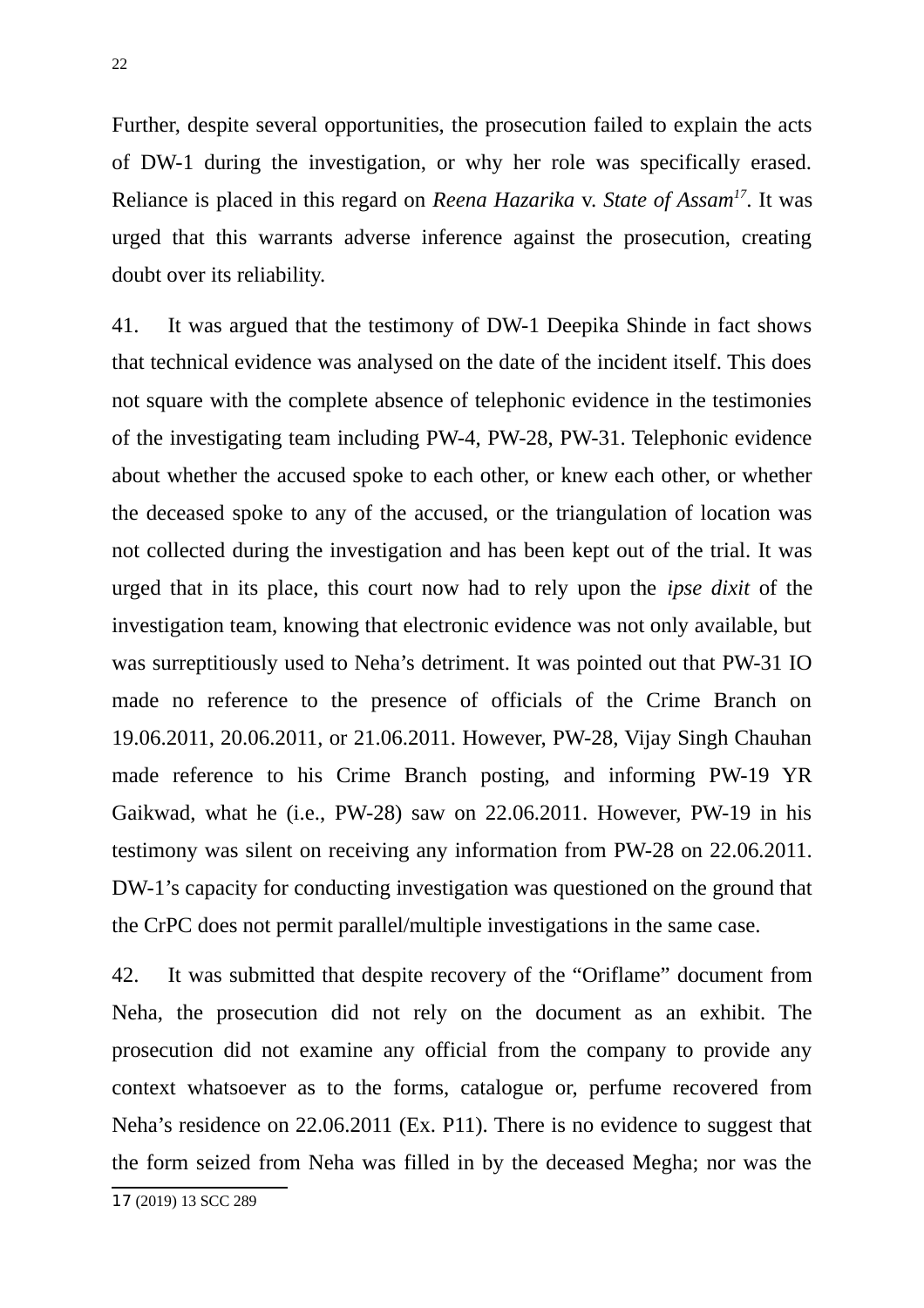latter's signature identified or proved. Counsel stressed that the independent witnesses who deposed to such a form do not indicate that there were any signatures on it. PW-3 merely stated that a paper/document (of "Oriflame") was recovered from Neha's residence. He did not indicate whether the form was filled. PW-6 stated that certain articles including the form were seized in his presence but did not indicate their nature/details. While PW-3 identified the form in court, no question for the purpose of identifying the handwriting on such form was put to him. The signatures of the independent witnesses, as well as the police personnel at the time of such seizure were not found on the *pullanda* containing the form. The only witness providing any details with reference to the "Oriflame" form is PW-31 IO. It was urged that these "details" too were mere surmises of PW-31 untested during the investigation or trial. It was also pointed out that all questions put to Neha, relating to the recovery of the Oriflame form, were denied. While PW-1, in his examination-in-chief states that his wife was a consultant at Oriflame, the form seized from Neha's house was not shown to him. Evidence in this regard may have been forthcoming from him. In fact, neither PW-1, nor any Oriflame employee admitted the handwriting of Megha. The prosecution did not conduct any forensic examination of the form to establish the alleged handwriting/signature of Megha. Further, PW-l was also involved in a TIP for the seizures of articles seized, where certain jewellery, allegedly belonging to the deceased, was purportedly identified by him. Inexplicably the "Oriflame" form was not put to him by the prosecution in these proceedings. Therefore, it is evident that the "Oriflame" document does not connect the deceased, Megha, or her relation of dealing with Neha as there was no investigation on this document. Therefore, barring the *ipse dixit* of PW-31 IO, there is nothing suggesting that the "Oriflame" form was filled for Megha, or filled or signed by her.

43. Mr. Shri Singh next urged that DW-1 Deepika Shinde had admitted to going to the spot on 19.06.2011, based on a request made by the control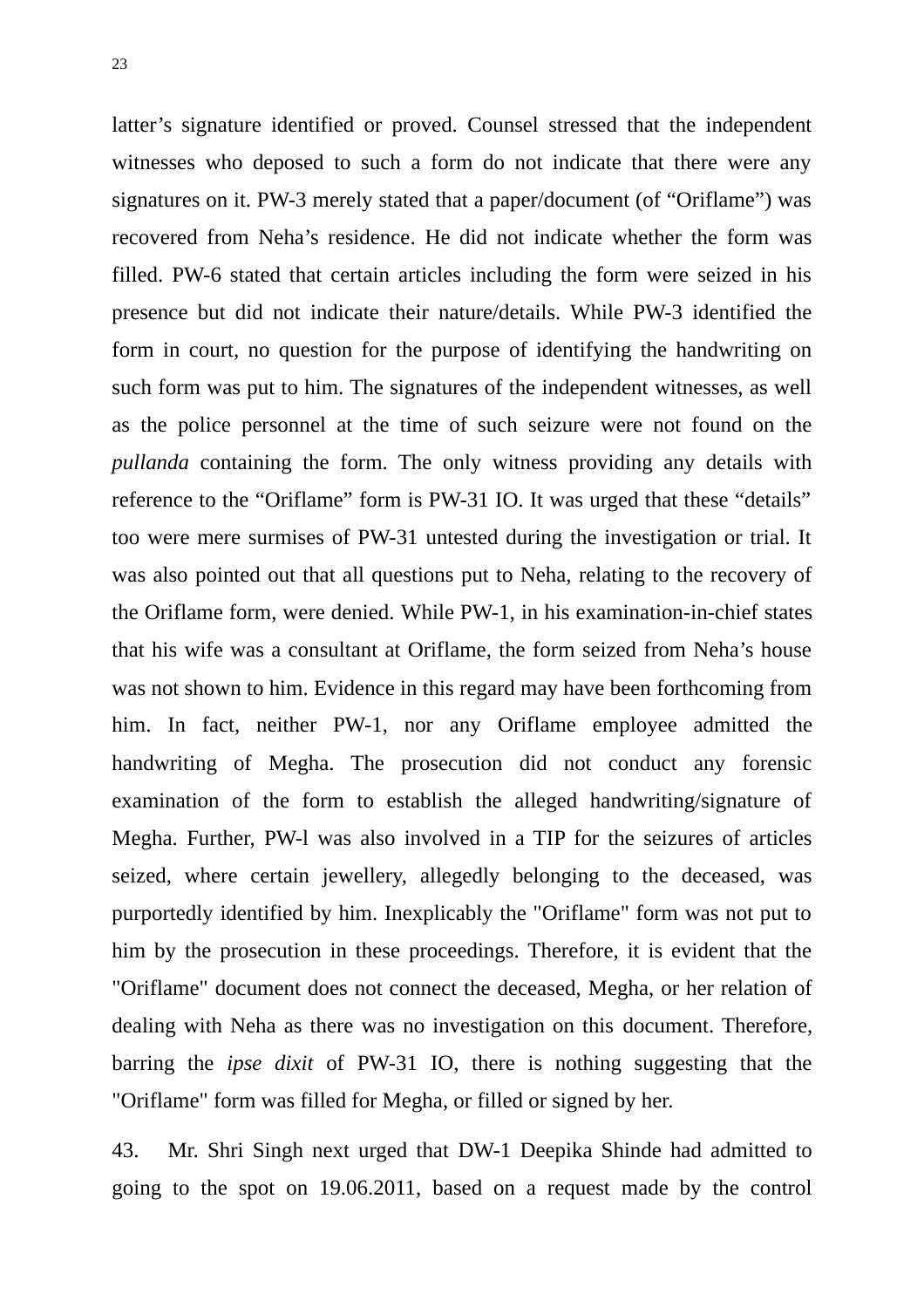room. She also sought information from the officials at PS MIG, and thereafter spoke to the deceased persons' neighbours. However, DW-1 could not provide any details in this regard during her examination-in-chief. Though DW-1 stated that she examined the CDRs of the accused persons, she provided no specific details of such analysis in her testimony. DW-1 also admitted interrogating Neha. DW-1 further confirmed that she was informed by a source that Neha would leave her house wearing a pair of jeans and a maroon top. This information was received by DW-1 prior to Neha's arrest, and therefore presumably DW-1, by her own admission, was involved in the investigation even beyond 22.06.2011. Further, DW-1 stated that she shared the source information with her colleagues and subordinates. PW-28, while giving patently false testimony in court also stated that when he saw Neha at LIG Tiraha, she was dressed in "black jeans and a maroon top". PW-28's deposition shows how he allegedly spotted Neha, which is belied by DW-1's testimony. Despite such a deposition, the prosecution elected not to cross-examine DW-1.

44. It was argued that DW-1 Deepika Shinde's presence during the investigation was confirmed by PW-7's testimony. He is alleged to be an independent witness to the recoveries from Neha's residence on 22.06.2011. At paragraph 14 of his testimony and during cross-examination, he admitted that DW-1 was a part of the raiding team - a fact that has been kept out of the record. Counsel submitted that all these facts can be simply answered by Neha's illegal custody before 22.06.2011. It was strongly urged that Neha's personal search and the recoveries from her residence were tainted and the records and seizures pertaining to these purported proceedings could not be relied upon. The staccato manner in which the purported record of the prosecution reflected events taking place on 22.06.2011 indicated that the police fabricated the record, resulting in Neha's false implication.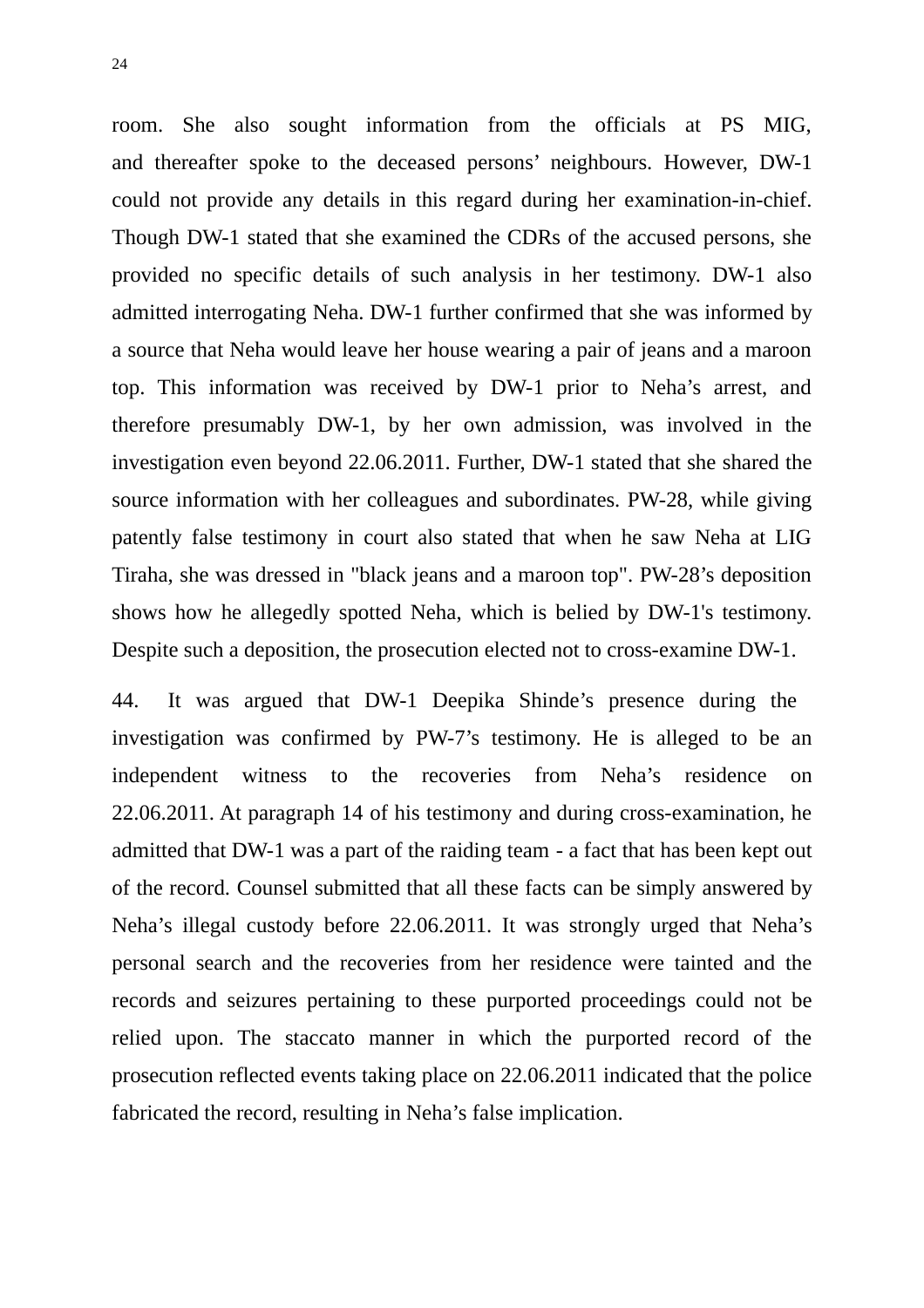45. Mr. Singh next argued that the prosecution did not prove any prior relationship between the accused. Neither was any material produced to suggest that the three accused knew each other or had any prior plan, agreement or common intention to commit a robbery at the place of incident. The prosecution admittedly had access to the CDRs of the accused persons and could have demonstrated the fact whether there was a relationship, which there was none. Either way the CDR evidence was crucial to the prosecution and the lack of explanation as to why it was not a part of the investigation casts doubts on the investigation and its fairness. It was stated that while the official investigation claimed that no CDRs were accessed (PW-31's statement is relied on for this), the unofficial investigation (or, that material kept away from court) conducted by DW-1 admitted having access to and analysing the CDRs. This aspect lends credence to the defence that the present investigation was improper and that it would be unsafe to rely upon it to render findings of the accused's guilt. Reliance is placed on *Suresh Sakharam Nangare v. State of Maharashtra[18](#page-24-0)* in this regard.

46. It was further argued that while convicting Neha under Section 302 read with 34 IPC, the courts below failed to appreciate that there is no material to suggest that she had any common intention with the co-accused persons, much less a common intention to commit murder. Further, the nature of Neha's conviction highlights that no weapon was recovered from her; she did not suffer any injury and none of her personal items of belonging were recovered from the crime scene.

47. Supplementing Ms. Prakash's arguments regarding PW-10, it was argued that the testimony of this chance witness was unreliable due to gaps and contradictions. PW-10's cross-examination revealed that his examination-inchief was an improvement over his statement under Section 161 CrPC – the witness had embellished his version of the incident, such as the fact of the

<span id="page-24-0"></span><sup>18</sup> (2012) 9 SCC 249 (para 21)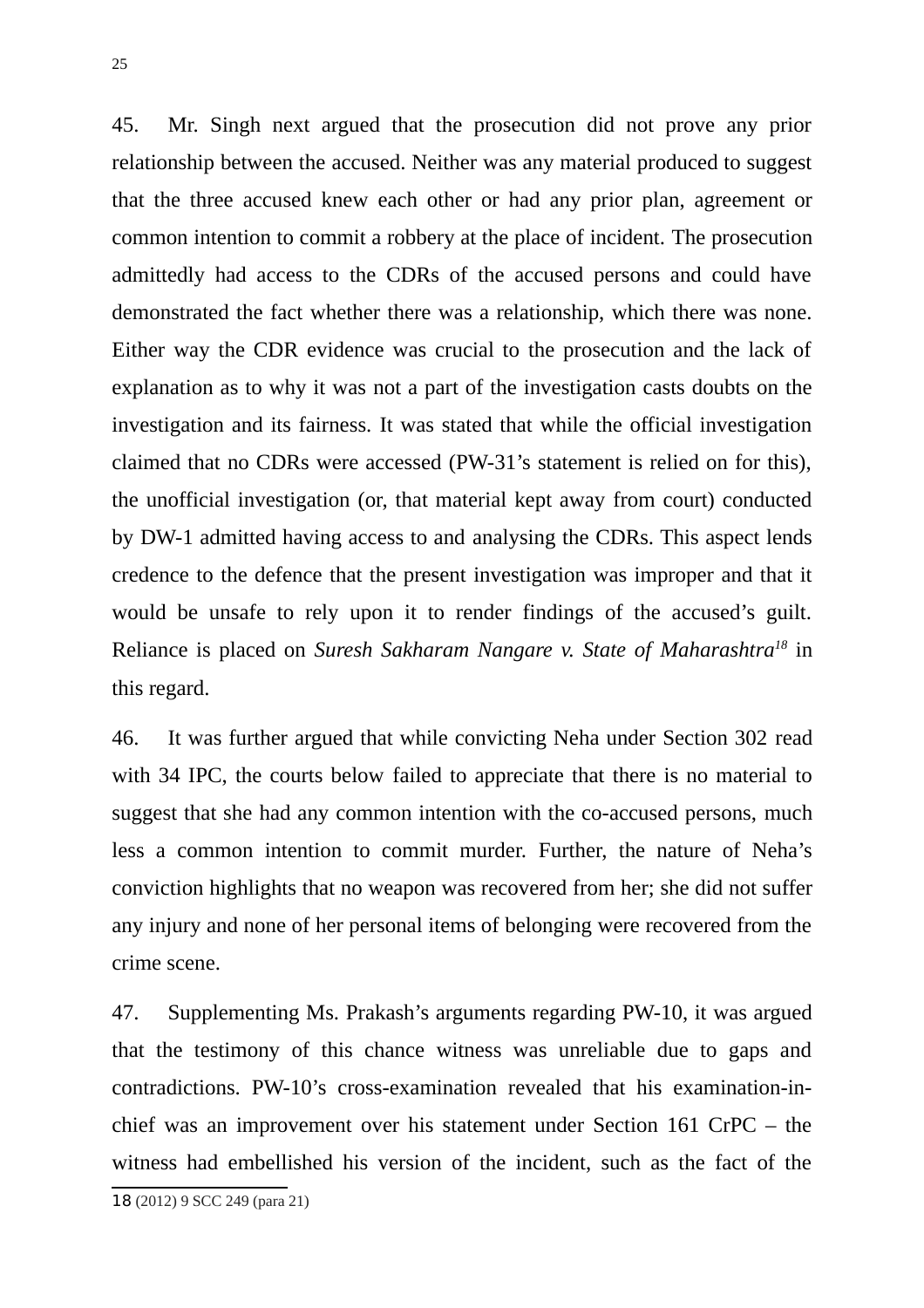injury of the accused persons, and more pertinently, Neha's statement having arrived on her Scooty and telling one of the boys to take the other injured boy to the hospital. PW-10 also contradicted himself regarding what brought him to the police station and regarding the TIP. In his examination-in-chief, he stated that a woman constable was present at the TIP, whereas during cross-examination, the witness stated that no woman constable was present at such proceedings. Further, while PW-12 the tehsildar, PW-18 Pratap Kumar Agasia, and PW-11 Raju Sen, stated that both PW-10 and PW-11 appeared for the TIP together, PW-10 did not mention the presence of PW-11 on such day. It was furthermore, urged that PW-10's credibility was questionable as he appeared to be a stock witness – he deposed during his cross-examination that he had previously appeared as a witness for the prosecution in another case registered at PS Palasia.

48. Mr. Singh urged that the prosecution did not give any explanation about the delay in conducting the TIP proceedings, given that PW-10 had informed about him sighting three persons on 20.06.2011, barely a day after the incident; whereas the TIP was conducted much later on 14.07.2011, by which date the photographs of the accused had been published in newspapers. Reliance was placed on the judgments of this court which observed that a delay in a TIP must be explained to place reliance on the testimony of a witness. Reference is made to this court's judgments in *State of Andhra Pradesh v. Dr. M.V. Ramana Reddy & Ors.[19](#page-25-0)* and *Rajesh Govind Jagesha v. State of Maharashtra[20](#page-25-1)*. It was submitted that apart from being delayed, and procedurally questionable, the TIP conducted on 14.07.2011 did not yield any information that was not already part of the public domain. Counsel relied on *Matru @ Girish Chandra v. State of Uttar Pradesh[21](#page-25-2)* where this court observed that identification tests are not substantive

<span id="page-25-0"></span><sup>19</sup> (1991) 4 SCC 536 (para 23)

<span id="page-25-1"></span><sup>20</sup> (1999) 8 SCC 428 (para 4-5)

<span id="page-25-2"></span><sup>21</sup> (1971) 2 SCC 75 (para 17)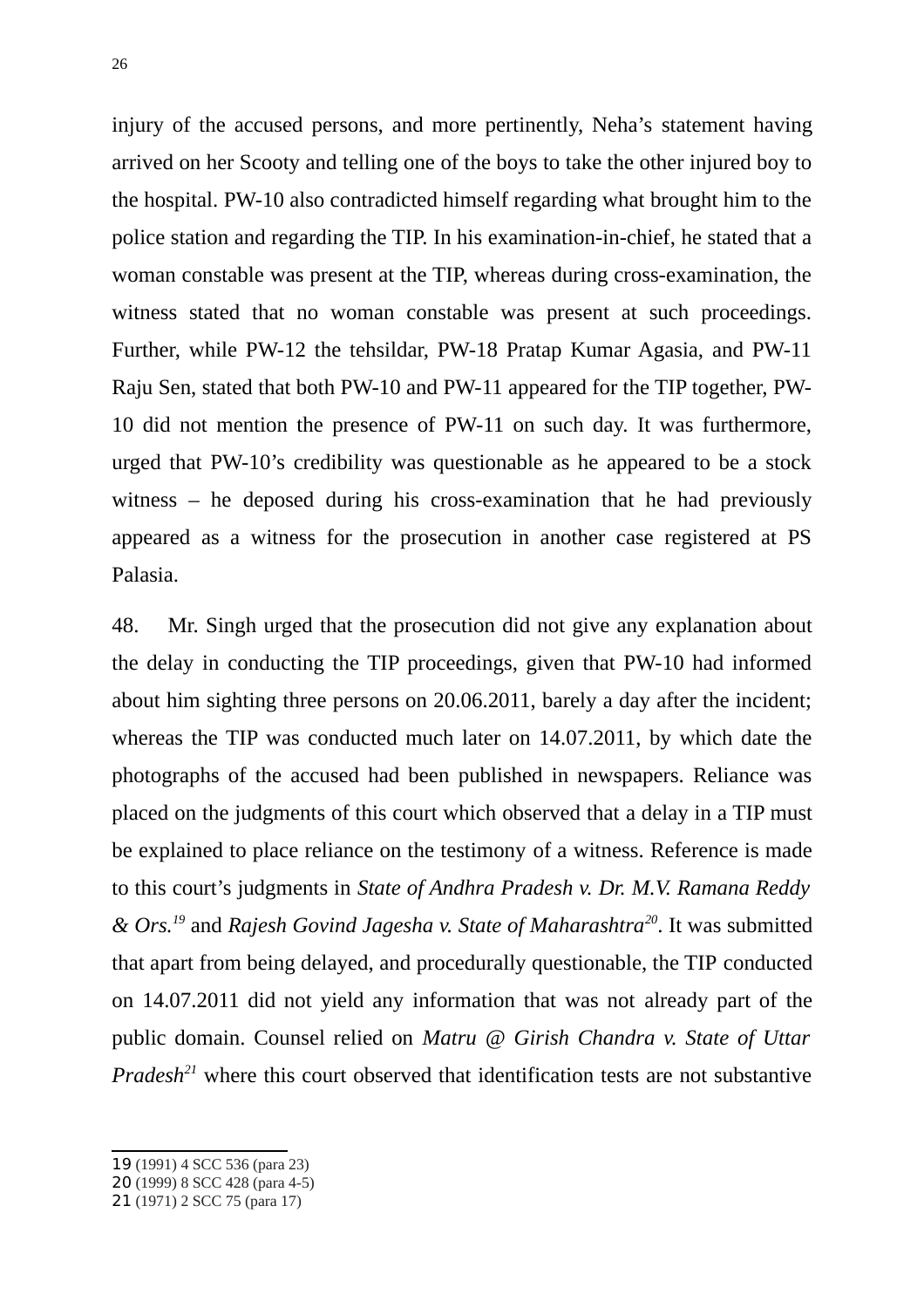evidence and may only be used for the purpose of helping the investigating agency with the progress of the investigation.

49. It was argued that the Shoeprint Report (Ex. P125) contains contradictory statements, making it unreliable. Further, it did not provide any conclusive material regarding the shoeprints found at the scene of crime and were found to be negative for matches. It was pointed out that for shoeprints obtained by the police, no moulds were made from the available physical prints at the site and instead colour photos of the footprints were obtained. The camera used for taking such photos did not have the time/date, though such features were available. During analysis of colour photos, the photographs were found insufficient to reach any conclusion regarding the footprints in Ex. P118. It was argued that no individual shoe characteristics were found from the prints. The print or design of the soles were missing in the photoprints, and it could not be ascertained if the sole print of the sandal at H3 matched with any print found at the scene of crime. However, inexplicably the report concludes that E8 and E9 are photos identical to H3. The shoeprint said to have been obtained from Neha does not specify whether it is of the right or the left foot. It was submitted that this court in *Pritam Singh v. State of Punjab[22](#page-26-0)* and *Balbir Singh v. State of Punjab[23](#page-26-1)* found that footprints are a weak and rudimentary evidence. Counsel urged that the evidence led by the prosecution itself is weak and admits that there was insufficient material to conduct the comparison, yet the comparison was carried out as in terms of Ex. P125, the Examination Report, SFSL, Sagar. Further, the seizures relating to the shoeprints were only sent to FSL, Sagar on 13.07.2011- as seen from Ex. P115 - after an unexplained delay.

50. Mr. Singh next argued that the fingerprint report relating to chance prints was not reliable, and at best can only be used as corroborative evidence. In this regard, it was argued that the fingerprints obtained from the crime scene were

<span id="page-26-1"></span><span id="page-26-0"></span><sup>23</sup> 1996 (6) SCALE 72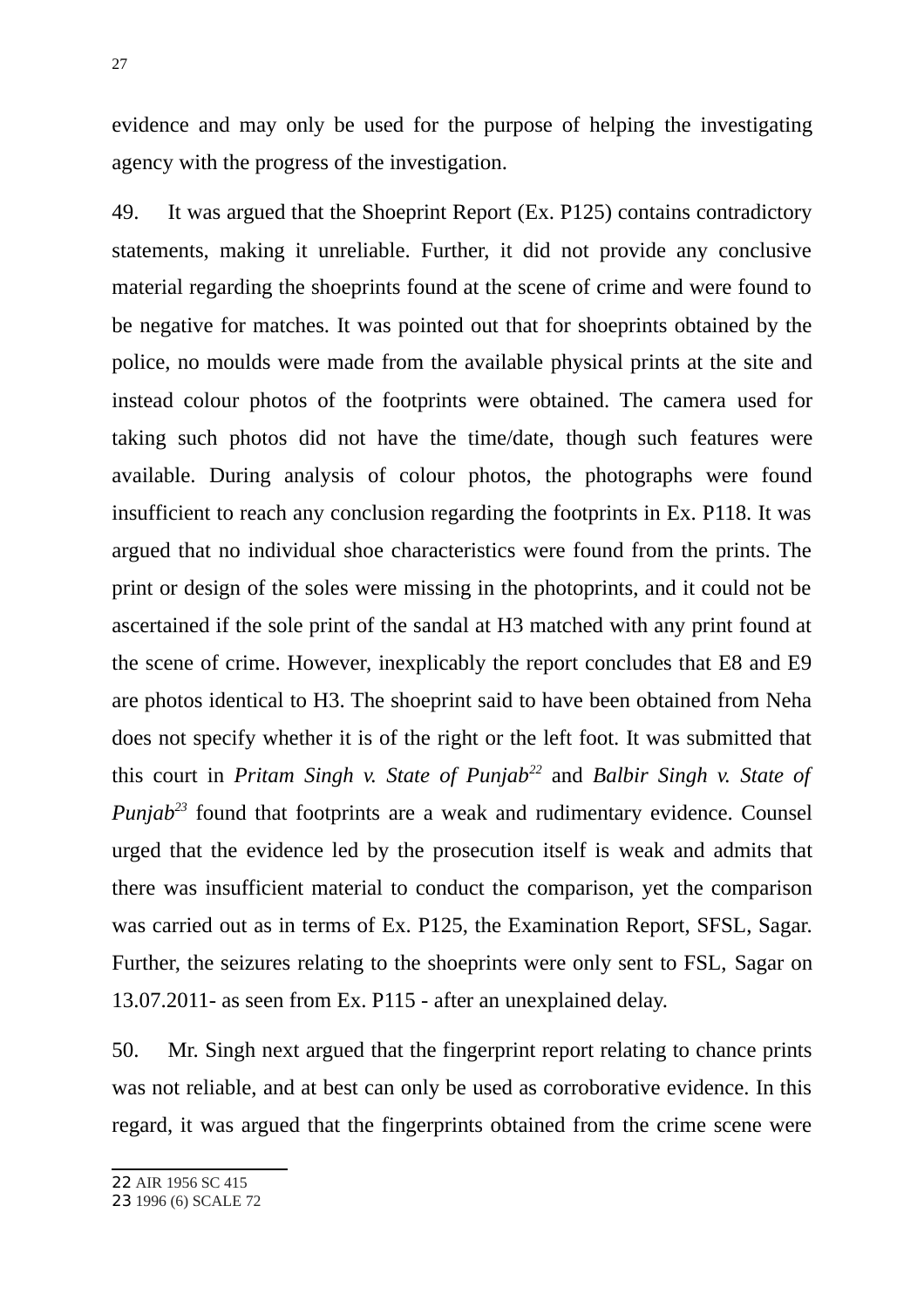<span id="page-27-0"></span>from an open place, accessible to the public, between the period when the door had been opened by PW-5 till the arrival of the investigating agency. While collecting chance fingerprints, no fingerprints of the persons present/ neighbours, or other members of the household, were taken in order to eliminate such prints. PW-3, PW-5, and PW-24 were cross-examined on this account. They deposed that the fingerprints of others to whom the place was accessible, were not taken. With regard to the report (Ex. P84) prepared by the finger-print expert, PW 24 K. K. Dwivedi while conducting the analysis of the fingerprints, some concerns were pointed out. *Firstly,* failure to describe the method/procedure for lifting of the prints; *secondly* failure to obtain elimination prints of other persons, for which no explanation has been provided by the police; *thirdly,* that the expert was unable to provide an explanation about the fact that none of the fingerprints analysed matched those of any of the deceased persons; and *fourthly,* the expert did not explain why the process under the Madhya Pradesh Police Rules regarding dissection of fingerprint of corpses i.e., Rule 824, was not followed while obtaining the prints of the deceased persons. It was further urged that the expert did not provide a robust process for analysis. The analysis described by fingerprint expert PW-24 claims to rely on an 8-point method. The method followed by PW-24 merely describes Level I of the ACE-V Method (Analysis, Comparison, Evaluation and Verification Method), used by investigating agencies across jurisdictions. Level 2 and 3 of the ACE-V method was not followed. The 8-point matching system, followed for the analysis, was argued to be insufficient and not in compliance with such method. Counsel relied on *Hari Om v. State of Uttar Pradesh[24](#page-27-0)* to argue that the question of confirmation bias in this regard cannot be ruled out, given that the prints of the accused were not anonymised while providing such information to the expert analysing the fingerprints.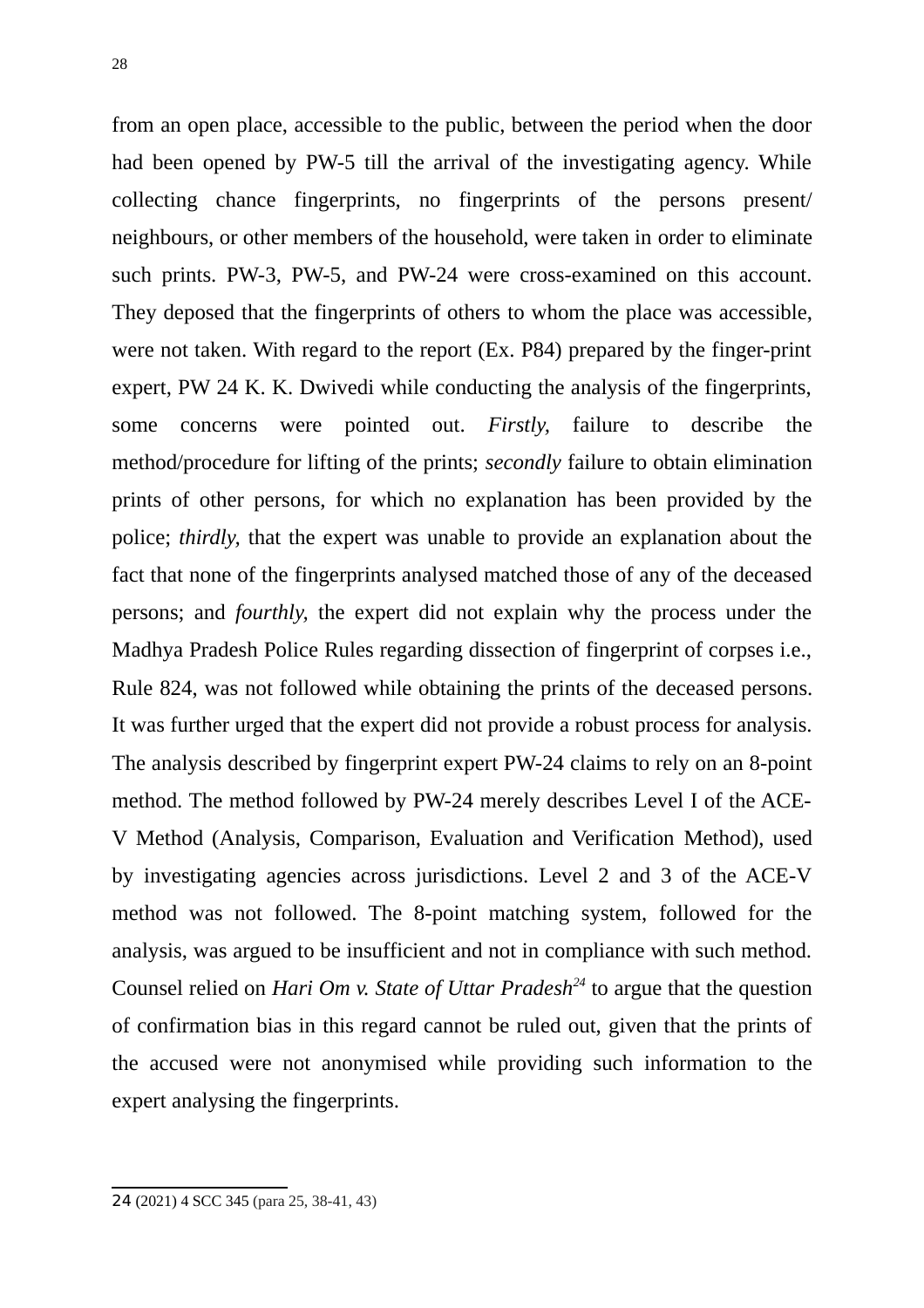51. Counsel for the appellants urged that in the present case, crucial circumstances, such as Neha's arrest (which constituted the breakthrough in the investigation), the narration and deposition of the chance witness PW-10, and the inconsistences relating to the recoveries, as well as the expert reports, lead to grave doubts. It was submitted that in cases based on circumstantial evidence, the five "golden principles" enunciated by this court in *Sharad Birdichand Sarda v. State of Maharashtra[25](#page-28-0)* have to be fully established and that the court should be convinced that the accused "*must be*" guilty and not "may be" guilty. Further, the facts so established should be consistent only with the hypothesis of the guilt of the accused, that is to say *they should not be explainable on any other hypothesis except that the accused is guilty*. The circumstances should be of a conclusive nature and tendency. The circumstances should exclude every possible hypothesis except the one to be proved, and there must be a chain of evidence so complete as not to leave any reasonable ground for the conclusion consistent with the innocence of the accused and must show that in all human probability the act must have been done by the accused.

<span id="page-28-0"></span>52. It was submitted that the complete "blackout" of the role of DW-1, in the face of her admission to being involved with the investigation, her receiving an out-of-turn promotion for solving the case, her deposition that she had analysed the CDRs which were never produced, or relied on, and her involvement before Neha's arrest, as well as her involvement during the arrest and subsequent questioning, all pointed to grave doubts about the circumstances which actually led to Neha's arrest. It was strongly urged that this cast a doubt on her entire role. Likewise, the piecemeal recoveries affected on two different dates, at the behest of the three accused, the improbability of the accused retaining incriminating articles like weapons, even while allegedly getting rid of clothes, shoes, and vehicles etc., cast doubts and suspicions about the genuineness of recovery of the articles. It was argued that all this, coupled with the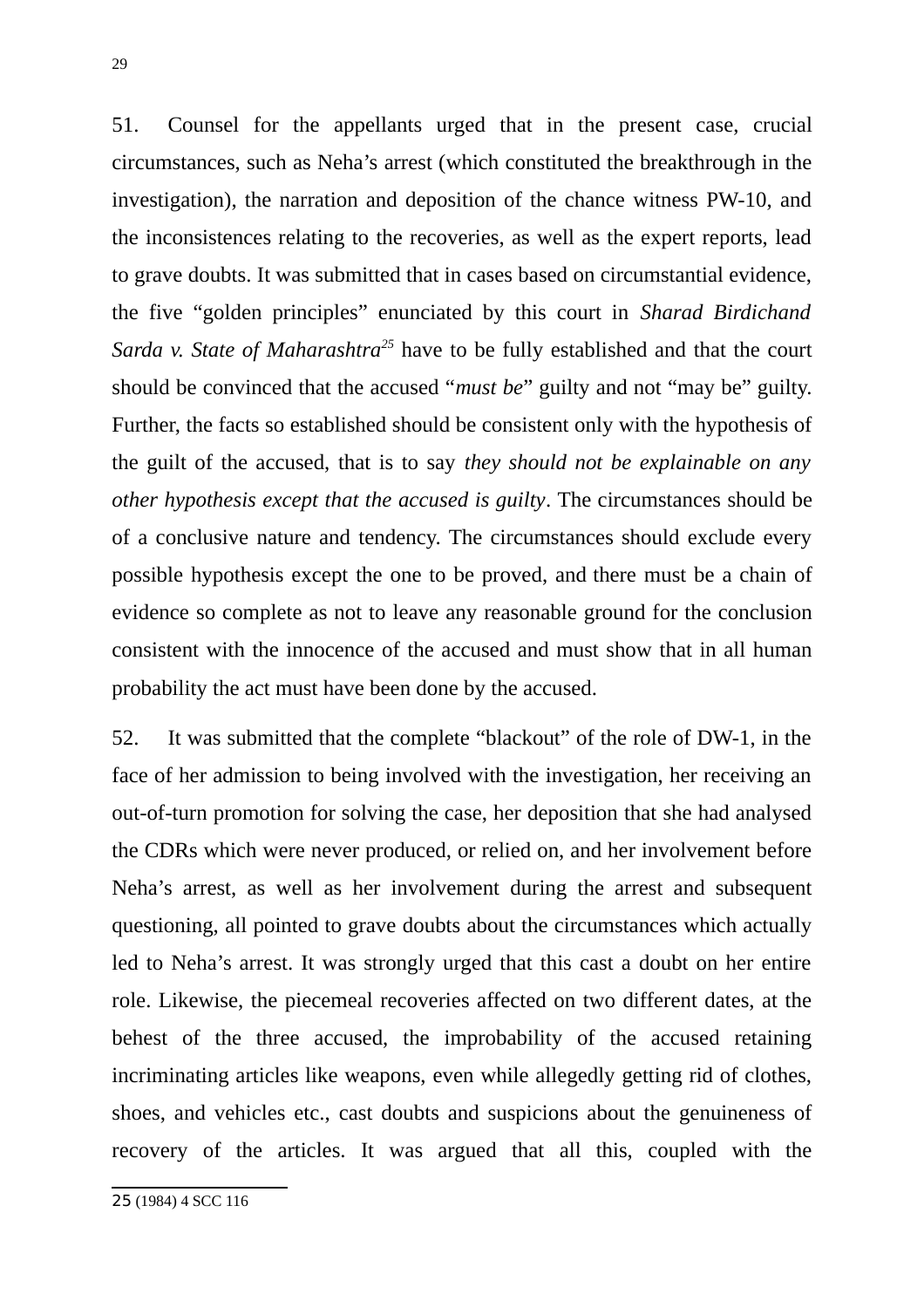untrustworthiness of the chance witness PW-10 – his contradictions in deposition, admission to being a stock police witness, and who by his admission saw the accused for a very brief while, as well as the inexplicable delay in holding TIP – together undermine the prosecution story about identification of the accused, and their alleged role in the crime.

#### *Submissions of the state*

53. Ms. Swarupama Chaturvedi, learned Additional Advocate General (AAG) for the State of Madhya Pradesh, argued that this court should not disturb the concurrent findings of the appellant's guilt recorded by the learned Additional Sessions Judge, and confirmed by the High Court in its impugned judgment. She submitted that though the case is based on circumstantial evidence, the prosecution was successful in proving beyond reasonable doubt, every circumstance, and also in conclusively establishing the guilt of the accused/appellants, on a cumulative reading of all circumstances. She emphasized that the conclusive nature of the evidence is such that any hypothesis of the appellants' innocence is ruled out and that the only conclusion that can be reached is that they and none others, are guilty of the crime of triple murder, which they were charged with.

54. Heavy reliance was placed on the findings in the ballistic report, wherein each circumstance was proved by the expert evidence. In this regard, counsel relied on Ex. P25, the map of the crime spot prepared by PW-31 IO which found two fired cartridges (at Point 7) and one live bullet (at Point 6). The bullets were seized and recorded at Ex. P27, the seizure memo. The postmortem report Ex. P44 indicated and forwarded a bullet, recovered from Megha's body. The recovery of this bullet was also deposed to by PW-15 Dr. P. S. Thakur. The bullet was seized under memo Ex. P127. Likewise, PW-32 had extracted a bullet from Rahul's foot, in the early hours of 20.06.2011 at MY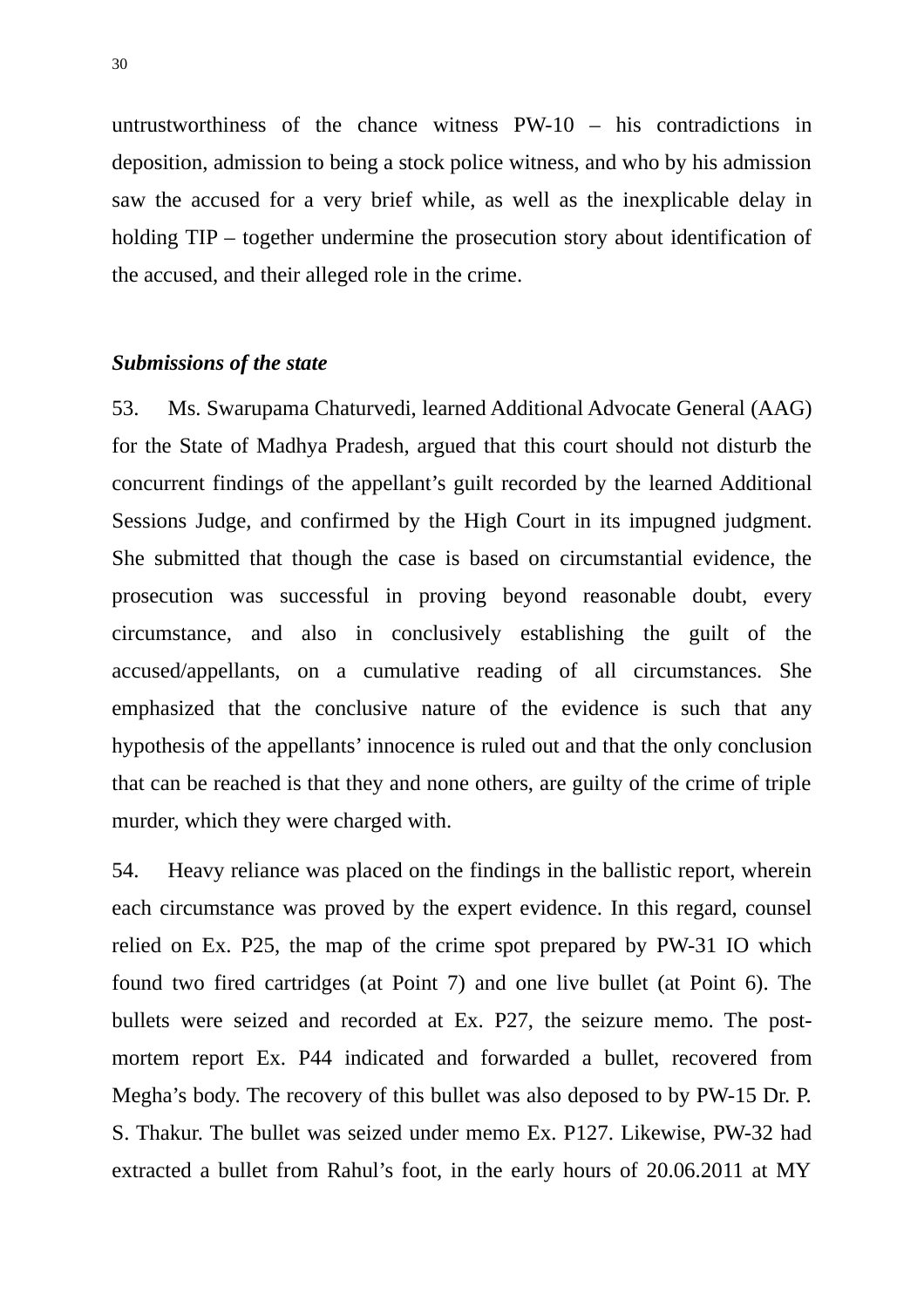Hospital. The bullet was deposited under memo Ex. P113, in the hospital's medico-legal cell. It was later seized under memo Ex. P108 on 23.06.2011. The seizure of a knife and pistol from Rahul's possession was recorded at Ex. P14. This pistol was examined and test fired: a report, Ex. P120 was given by the ballistic expert, confirming that the spent bullets (the cartridges of which were seized from the crime scene), the live bullet (also seized from the crime scene), the bullet extracted from Rahul's foot, and the bullet extracted from Megha's body, were all fired from the same pistol, which was recovered and seized at the behest of Rahul (Ex. P14). Counsel also relied on Ex. P52 the report of the armourer. It was argued further that the seizure, sealing and proper custody of these articles was spoken to by PW-3, PW-5, and PW-19, besides PW-31 IO. There is neither any contradiction nor any gap in their testimonies; further the ballistic report fully support the prosecution version that the bullets recovered were fired from the weapon seized at the behest of Rahul, from his house.

55. The AAG argued that the ballistic report as well as medical opinion establishes the fact that except one injury on deceased Megha's forehead, all injuries which caused death of all three deceased were due to the two knives recovered at the instance of accused Rahul and Manoj. Learned counsel relied on the testimony of PW-15, the doctor who conducted the post-mortems on the deceased, as well as his report (Ex. P44). It was argued that from the crime scene till report and thereafter, seals were maintained and the chain of custody of articles were constantly intact, without any break. Seizure witnesses supported these facts in their statements.

56. Regarding the shoeprints, counsel for the state relied on Ex. P31 and P32 (regarding seizure of shoes at the behest of Manoj); Ex. P34 and P35 (regarding seizure of shoe at the behest of Neha); Ex. P21 (seizure on 22.06.2011); Ex. P77 (inspection report of the crime scene by PW-21 Senior scientific officer); Ex. P115 (forwarding of these samples for testing); Ex. P75 seizure memo of a shoe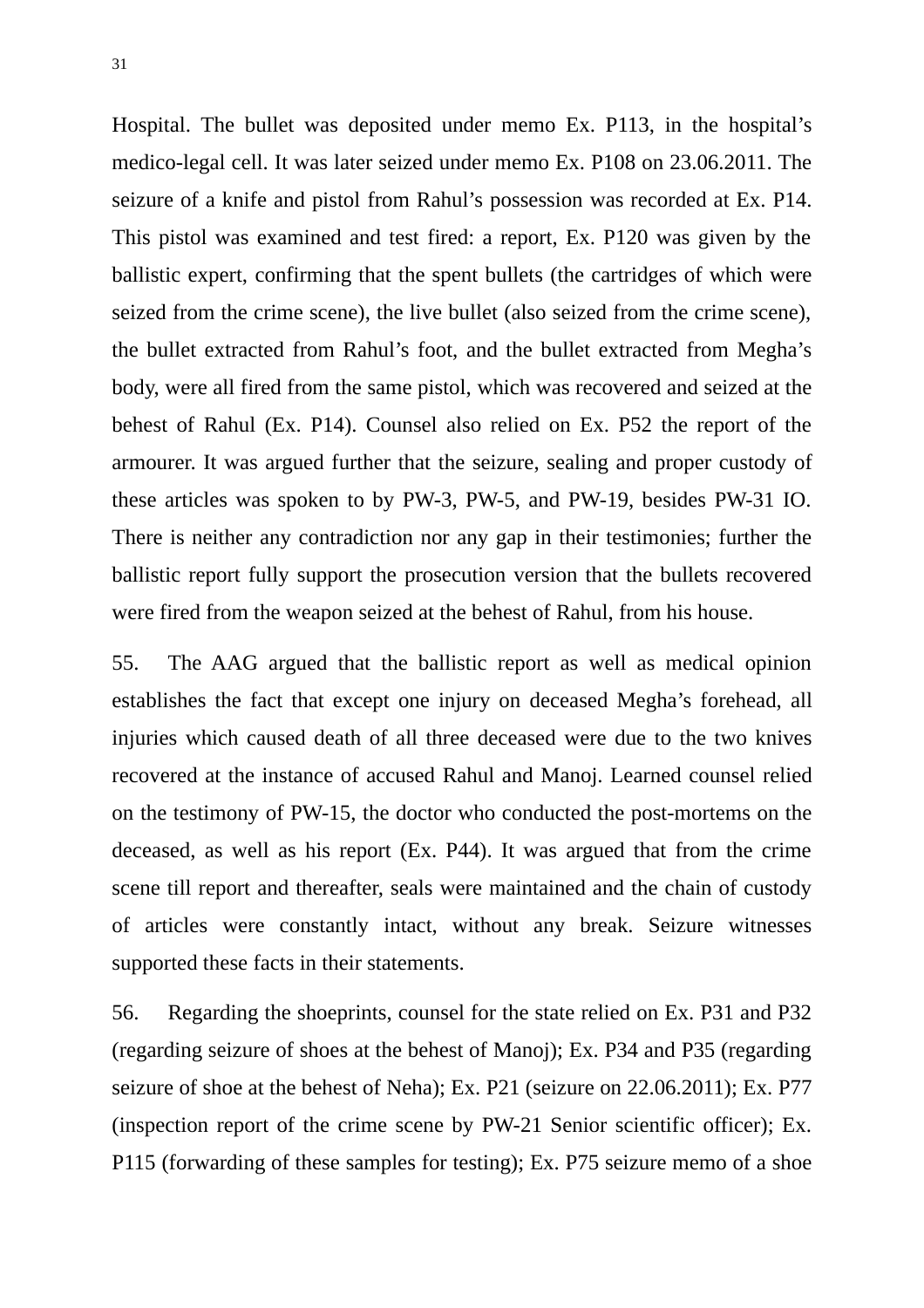recorded by PS Annapurna on 23-06-2011; deposition of PW-20, who witnessed seizure of shoe; shoe print report (Ex. P125); and the deposition of the PW-31 IO. It was submitted that these witnesses did not contradict themselves, and the prosecution had fully and satisfactorily established the presence of the shoe print reports, as well as their matching, from the prints obtained from the crime scene. These proved that the accused and no other were present in the premises, when the crime was committed.

57. The AAG argued that the main motive behind the murders was robbery. This was established by the recovery of the stolen articles pursuant to the disclosure statements proved by Ex. P10 and Ex. P11 which were seized after Neha's disclosure statement; the seizure of articles pursuant to statement of Rahul (Ex. P13 and Ex. P14); and recovery pursuant to statement of Manoj (Ex. P16 and P17). During the TIP of the articles, PW-1 Niranjan Deshpande identified the looted articles (such as jewellery items) as those belonging to the deceased, which was also corroborated by the testimony of PW-12, the *tehsildar.* Furthermore, PW-4 Banno Solanki also supported the seizure of the ATM card from Neha, when she was detained and later, arrested on 22.06.2011. PW-27, a bank officer, deposed that the ATM card (Ex. P98) recovered pursuant to Neha's disclosure statement, was issued by his bank. It was urged that all these proved beyond reasonable doubt, the prosecution allegations that the accused had conspired and entered the premises where the deceased lived, with the motive of looting. The disclosure and recovery of the looted articles, as well as their recoveries and later identification, from the premises of the accused, disclosed their direct link with the murders, and established that they were the perpetrators.

58. It was submitted that the appellants have sought to discredit the prosecution by alleging that Neha was arrested earlier, and for that purpose, exaggerated the role played by DW-1 Deepika Shinde. The appellants sought to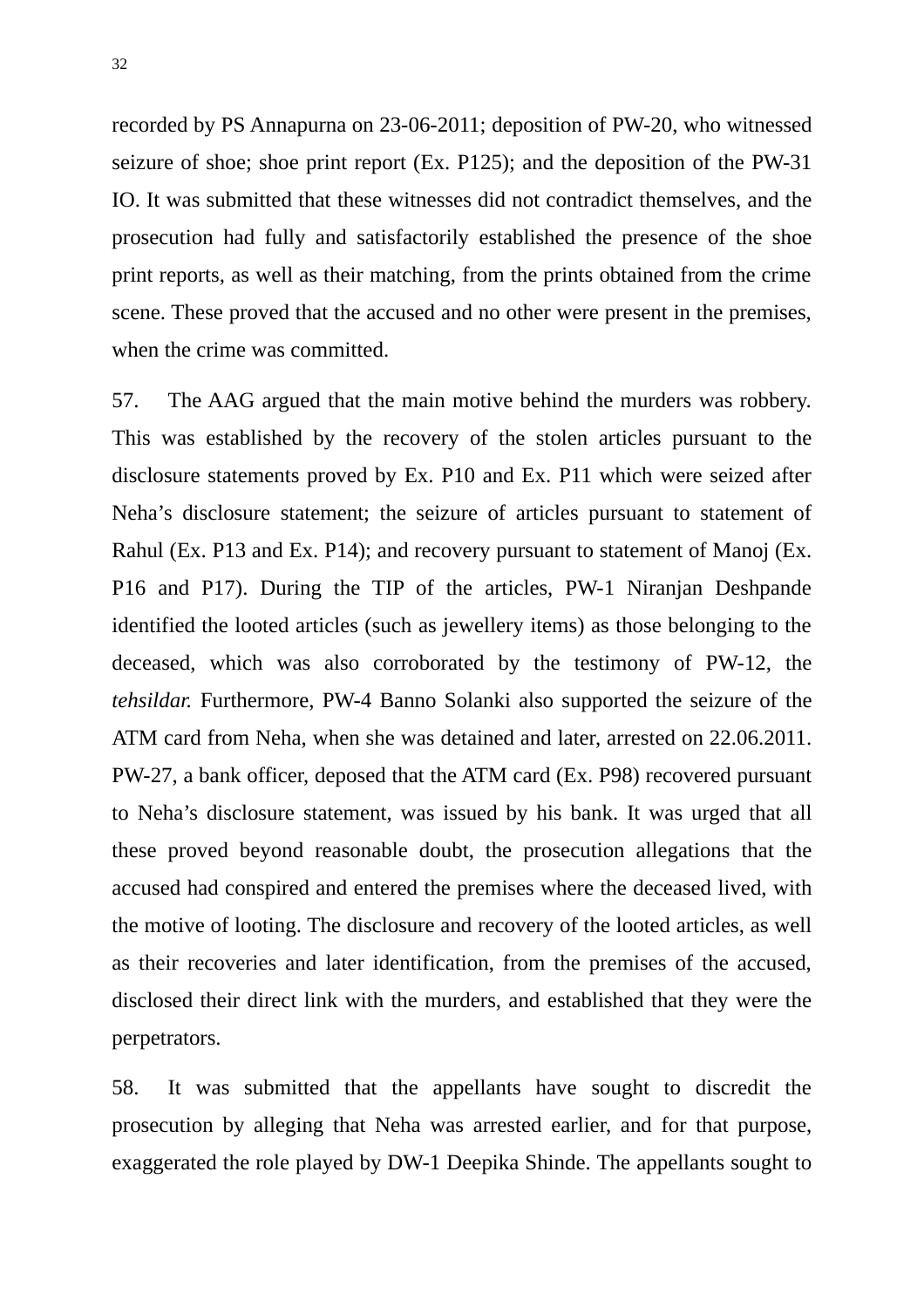insinuate that that officer played a prominent role in the investigation, and was taken off it, and that her role in solving the crime, earned her an out of turn promotion. The AAG urged that the appellants relied upon the statement of DW-1 Deepika Shinde, who had never claimed that she had made any arrest in the present case. As an officer of the crime branch she was involved initially in assisting or helping ascertain the basic details, as the victims were women. DW-1 was posted with a unit called *"We care for you"*, which focusses upon women's protection. Soon after Neha's arrest, the IO felt that DW-1 was not needed to do anything further. Her promotion was based upon her contribution and role in many cases and this being just one for her initial response cannot be considered that significant. It was submitted that her hidden role, alleged by the appellants, is a bogey. While she admitted to analysing call details, it is forthcoming from the trial proceedings, that the call details had no role – much less any significance, in the investigation, or pinning the accused, their arrest, or recovery of articles at their behest. Therefore, the theory of the appellants' counsels that Neha was not actually arrested as projected by the prosecution, or as found, is without any basis, but merely argumentative.

59. The AAG submitted that chance witness PW-10 witnessed the immediate aftermath of the crime, as he saw the three accused leaving after committing the crime. He described, at the earliest opportunity- on 20.06.2011, that two boys (one injured at the ankle, and the other at the elbow, and both bleeding as a result of the injuries) were sitting on a bike, when a girl in a Scooty appeared, and asked them to go to a doctor for examination. The so-called discrepancies highlighted by the appellants, are neither material, nor of such importance to discredit the entire version given by him, in the course of his deposition in court. It was urged that nothing worthwhile was elicited in PW-10's crossexamination. He clearly identified the three individuals, at the earliest opportunity, i.e. after knowing about the occurrence of the crime and also unhesitatingly identified them in court, in the presence of PW-18, the *Naib*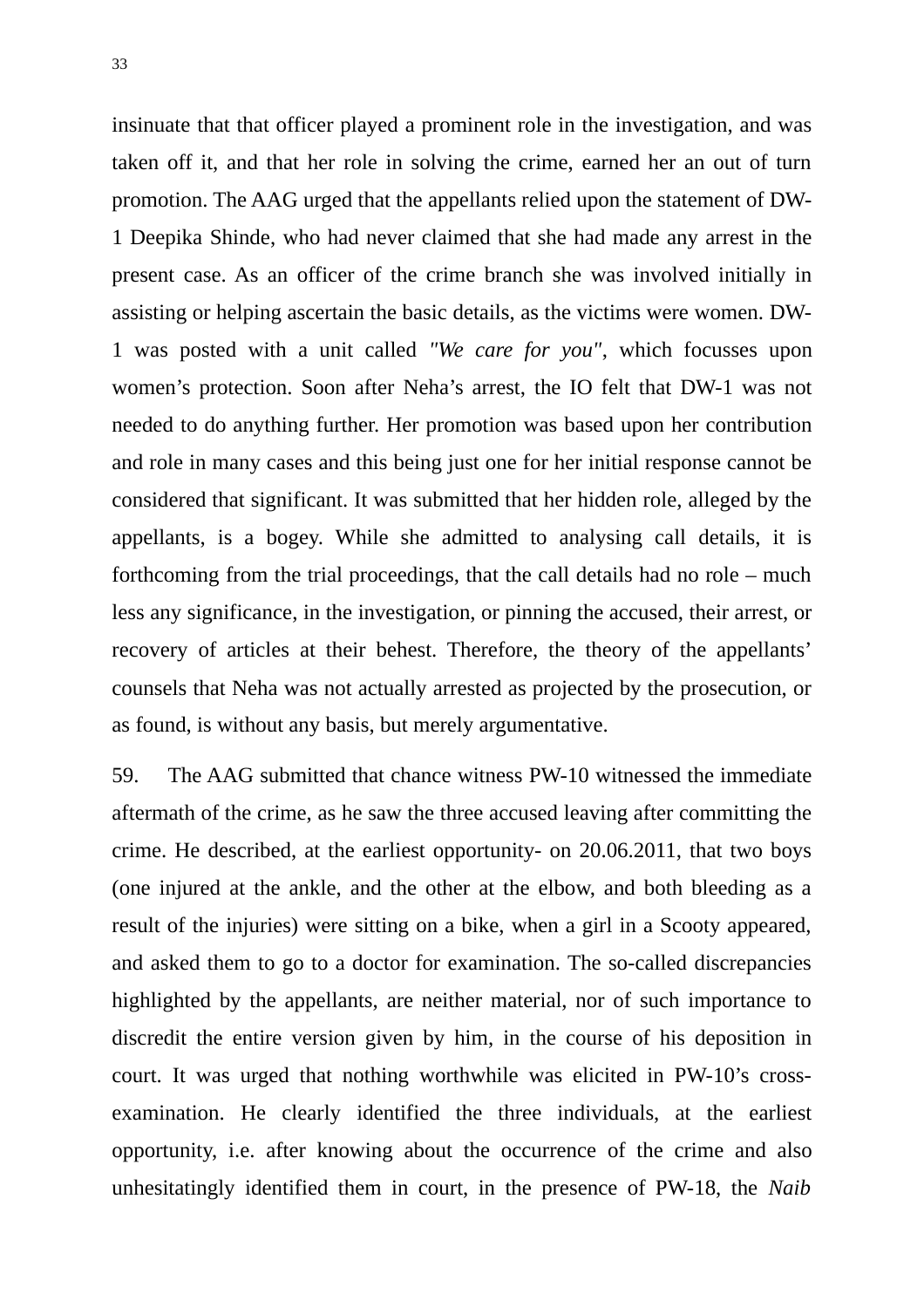*Tehsildar.* The latter witness corroborated the testimony of PW-10 as regards identification.

60. The IO also proved seizure of Suzuki service book and clothes, at Neha's behest on 23.06.2011 which linked with the recovery of the scooty (again, at her behest) later on that day, from a place where it had been hidden. The seizures were also corroborated by the testimony of PW-7, who further identified the articles (Ex. Z-1, Z-2 and Z-3) in court.

61. Ms. Chaturvedi submitted that the fingerprint expert's evidence unerringly pointed to all appellants' complicity and guilt. It was highlighted that four sets of fingerprints were lifted, by PW-24 (i.e., Ex P80) on 19.06.2011. The fingerprints of the deceased (Ex. P81, Ex. P82 and Ex. P83) were lifted on 20.06.2011, by Constable Dinesh. The fingerprints of the three accused/appellants were obtained on 24.06.2011 (Ex. P41, Ex. P42 and Ex. P43) by PW-13 constable Vijay Singh. His deposition was sought to be discredited by the appellants, by pointing out that while the fingerprint samples were obtained, according to him, the accused had signed on the forms (but which were not actually found); and further, that the forms did not contain the photographs of the accused. The learned AAG pointed out that the form used, is the one as required in the Madhya Pradesh Police manual, and there is no requirement of a witness, at the time of obtaining fingerprint samples. Furthermore, the cross examination of this witness was not worthwhile as nothing significant was elicited from them.

62. The AAG emphasized that the report of the fingerprint expert (Ex. P84) dated 11.07.2011 by PW-24 K.K. Trivedi, fully supported the prosecution. It established that four fingerprints could be developed and compared with chance fingerprints found at the crime scene. The report clearly stated that two fingerprints lifted from the site (A and B) matched with the sample fingerprint of Rahul; fingerprint D matched with the fingerprint of Manoj and fingerprint E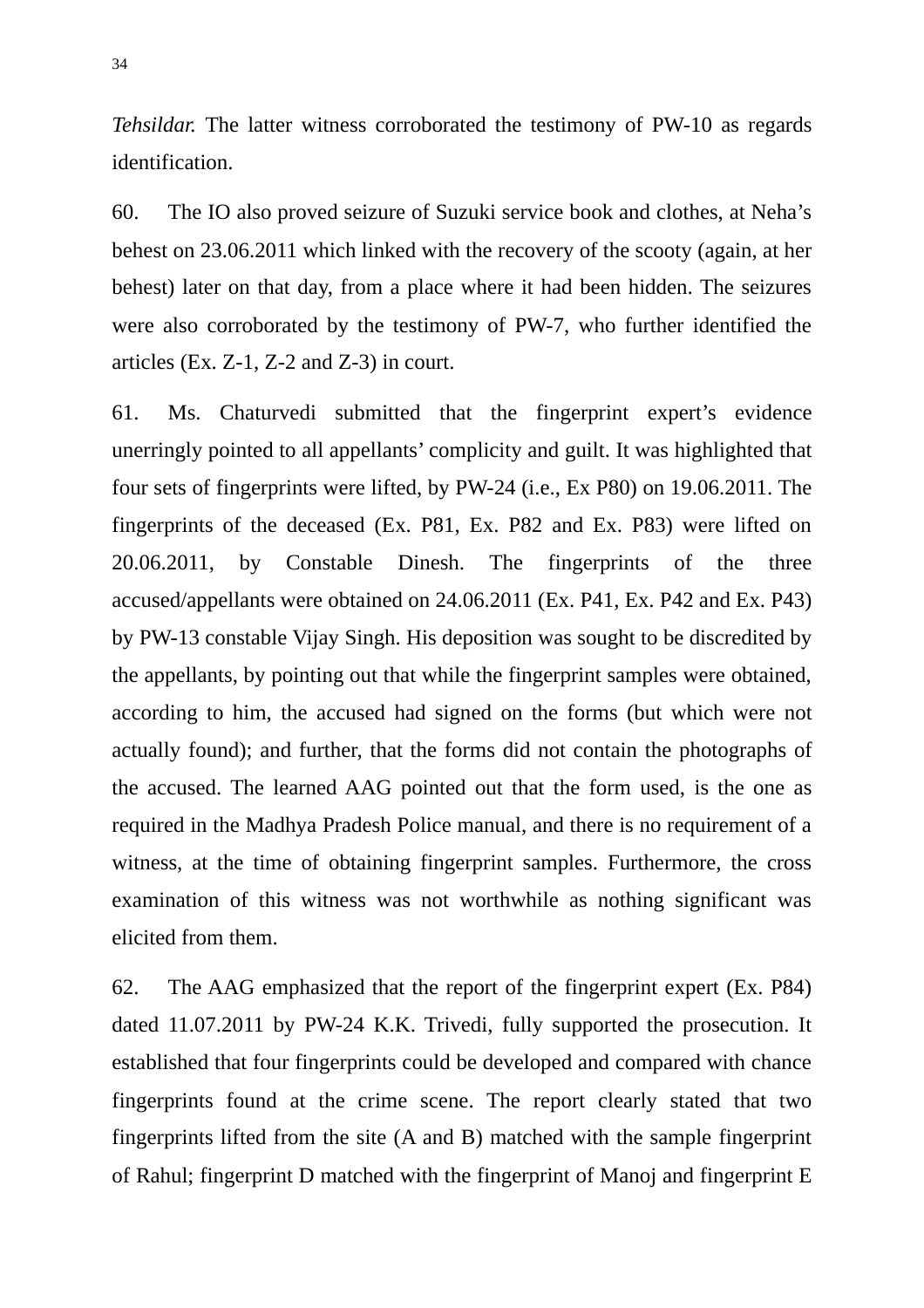matched with the fingerprint of Neha. PW-17 Satyanarayan Patel had photographed the crime scene, including the spots where prints were collected, which corroborated beyond any doubt, that the appellants were present at the crime scene.

63. It was argued that a crucial circumstance that has to be considered is that appellants Rahul @ Govind and Manoj were also injured. PW-30 R.S. Makwana, ASI who was posted at Annapurna PS stated that the appellant No. 2 Rahul @ Govind's leg was wounded. This was also informed to T.I. Gaurishankar Chadar, who wrote *dehatinalisi* (Ex. P103); Crime no. 377/11 under Sections 294, 307, 34 IPC was registered. PW-26 Mukesh Bhachawat deposed that on 19.06.2011 Constable Dinesh of Annapurana PS brought accused Rahul; he found an injury on his right toe, which had a charring firearm wound. The statement of the IO was that on the basis of information received from Rahul, a shoe (size 44) for the left leg was recovered in the presence of witnesses from the nearby RTO Office. Both the shoes which were seized were brown coloured with three holes and seized within the jurisdiction of PS Annapurna. One shoe had a gunshot mark and the other shoe belonged to Rahul. From the statement of the medical officer, the right toe of right leg of Rahul  $\omega$ Govind had a gunshot injury and the recovered right shoe had a gunshot hole. Rahul's medical report supported the fact that he had sustained one gunshot injury on the toe of his right leg.

64. It is argued that the DNA reports established that the blood stains found on shoes and clothes of accused, matched the body fluid of the deceased. The DNA report, coupled with deposition of PW-35 established that body fluid of deceased Megha was found on Rahul's articles (Ex. F4, F5); body fluid of deceased Ashlesha was found on Manoj's articles (Ex. G1, G3); and Neha's sandal (Ex. H2) had traces of deceased Megha's body fluids.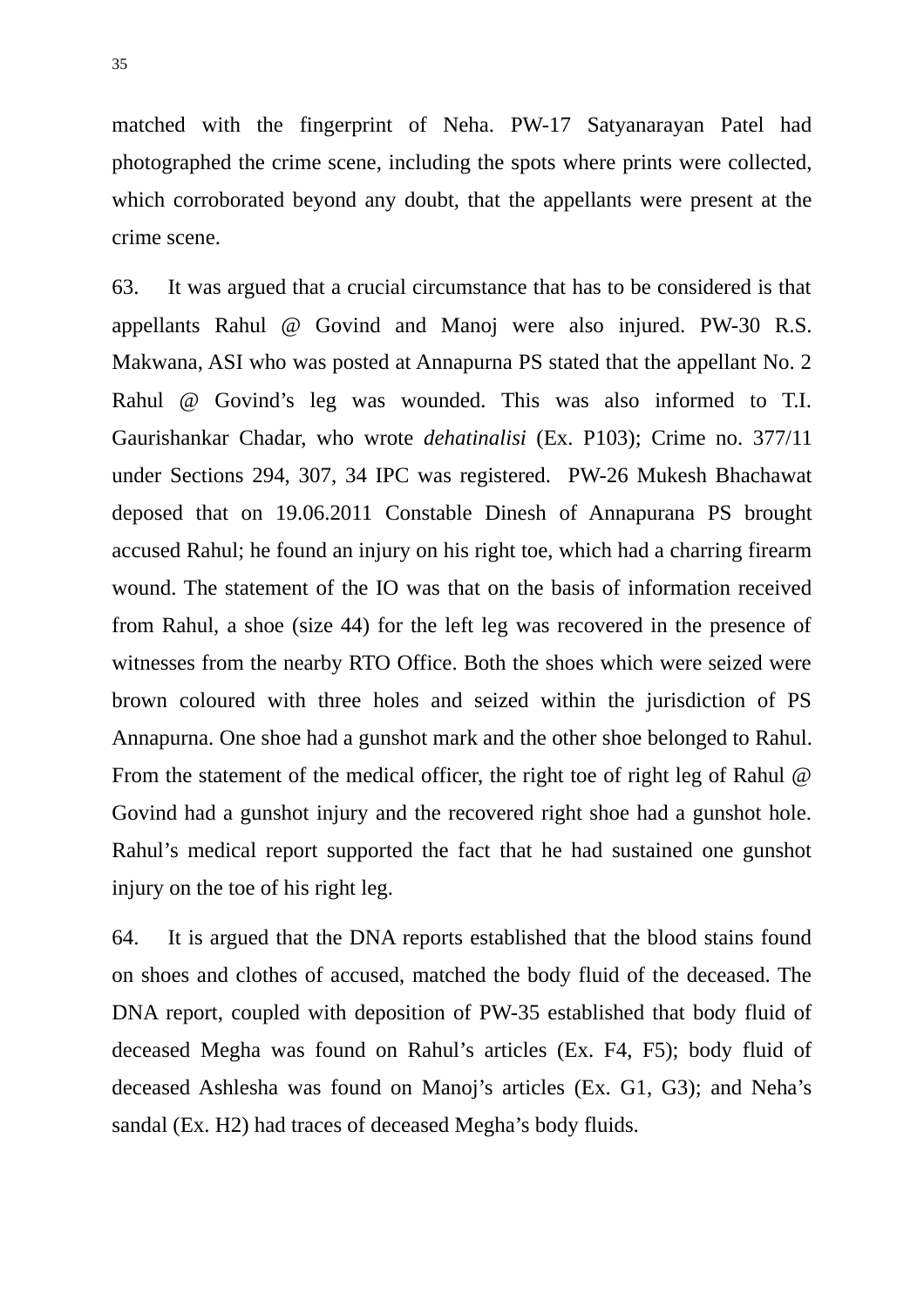65. The learned counsel argued that the facts of the case were proved by the prosecution beyond reasonable doubt to indicate that the accused and none else, were the three persons who had committed the crime for which both courts below had convicted them. It was argued that no prosecution can prove facts perfectly and that some lapses or inconsistencies are bound to occur, given the tricks memories play because of which witnesses may not recollect events perfectly or in chronological order. To make her point, the AAG relied on the observations cited by this court in *Moosa Patel v. State of Gujarat[26](#page-35-0)* .

66. It was lastly argued that the appellants offered no explanation when the incriminating circumstances were put to them, under Section 313 CrPC. It was stressed that this court in many decisions has in fact held that examination of accused under Section 313 CrPC manifests the principles of natural justice- *audi alteram partem*, by curtailing all interferences at that stage from counsel, prosecutors, witnesses, third parties, etc. The accused may be asked to furnish some explanation as regards the incriminating circumstances associated with him, and the court must take note of such explanation. Therefore, by essentially establishing a dialogue between the accused and trial court, the examination of accused under Section 313 CrPC is not a mere formality and the answers given by the accused have a practical utility. It was submitted that the complete lack of any explanation, much less a reasonable explanation, only meant that the accused could not justify their conduct; they had no argument to offer.

67. In view of these submissions, the AAG concluded that this court should not interfere, under its special leave appellate jurisdiction with the concurrent findings of guilt, recorded by the courts below, based on a full and fair appreciation of all the evidence and material on the record.

# *Analysis and Findings*

<span id="page-35-0"></span><sup>26</sup> (2011) 2 SCC 198 (para 22)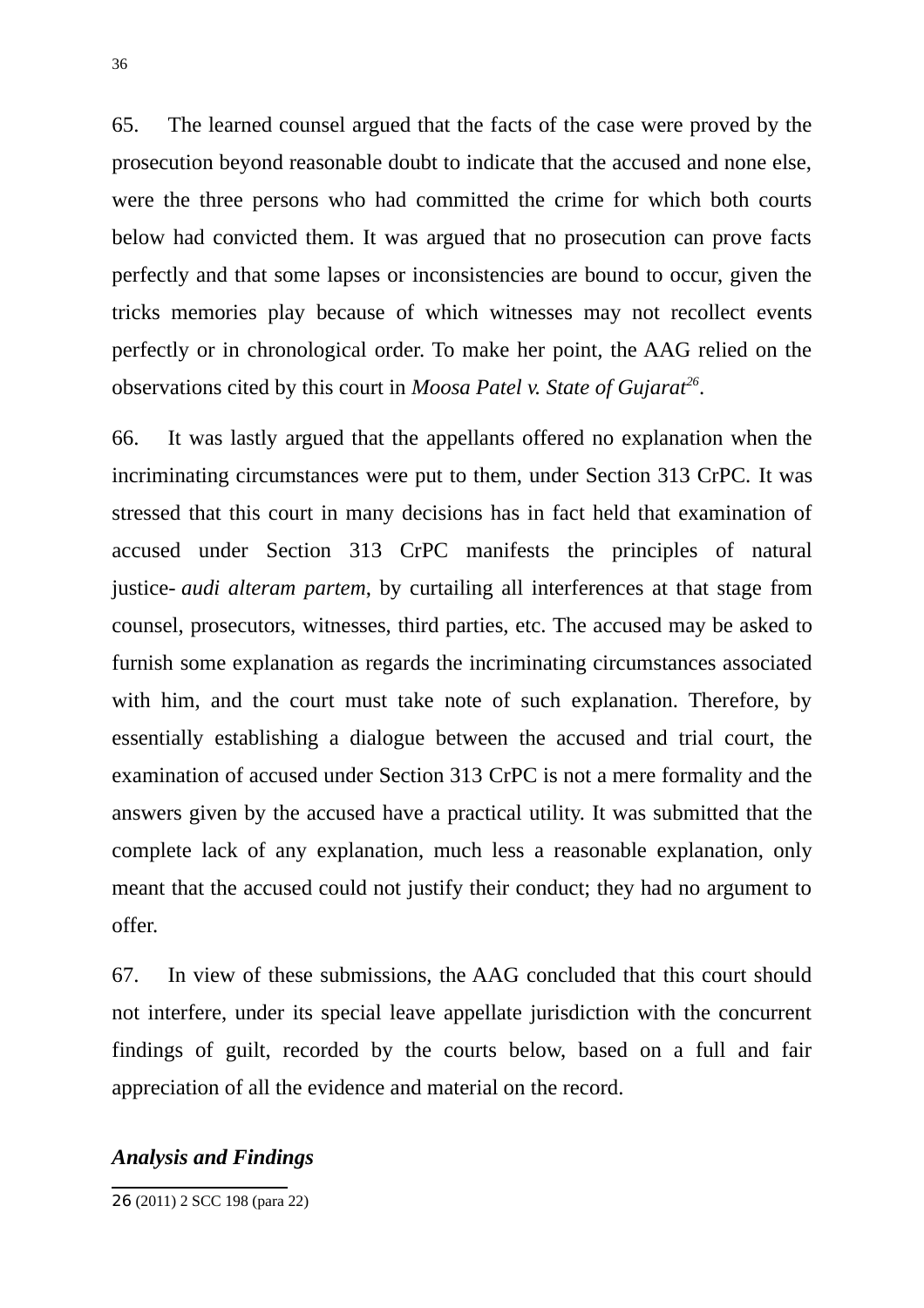#### I. *Neha's arrest*

68. PW-28 (Vijay Singh Chauhan) deposed that he saw Neha loitering suspiciously at 6.00 AM on 23.06.2011, near an ATM. He relayed this to P.S. MIG, where the information was received by PW-19 Gaikwad. The IO (PW-31), formed a team consisting of PW-13 (Vijay Singh), PW-36 (Mulayam Singh), Constable Devendra and PW-4 (Banno Solanki, the woman constable). This party went to the site, and confronted Neha; her body search was conducted by PW-4 which yielded Ashlesha's ATM Card. The search memo (in which time recorded is 06.40 AM) was produced as Ex. P22. Neha was taken in for questioning and later arrested.

69. PW-28's testimony is supported by PW-4, PW-31 and PW-36. However, deposition of PW-19 (Y.R. Gaikwad) is silent about the reporting of Neha's suspicious activity – and what was deposed by  $PW-28$ , as corroborated by others. Constable Devendra was not examined. This omission is per se, insignificant because while proving certain facts and events if by and large, witnesses are consistent, any omission can be overlooked.

70. Nevertheless, a few aspects urged by the appellants with respect to the events proximate to, and surrounding Neha's arrest bear scrutiny. DW-1 Deepika Shinde (who was promoted as inspector when she deposed) – admitted to analysing call detail records and importantly, to receiving information -from an undisclosed 'source'- that Neha would be at the spot – from where she was ultimately arrested on 22.06.2011, and that she would be in jeans and a marooncoloured top. DW-1 deposed that she had received this tip off prior to Neha's arrest, i.e., before 6:30 AM, and she shared this this information with the police. PW-28, however, denied the involvement of DW-1. During the trial, the defence had relied on certain documents – notably Ex. D-32 and Ex. D-46, to say that DW-1 received an out of turn promotion for her role in solving the crime. That out of turn promotion was given to DW-1 and PW-28, was admitted by both of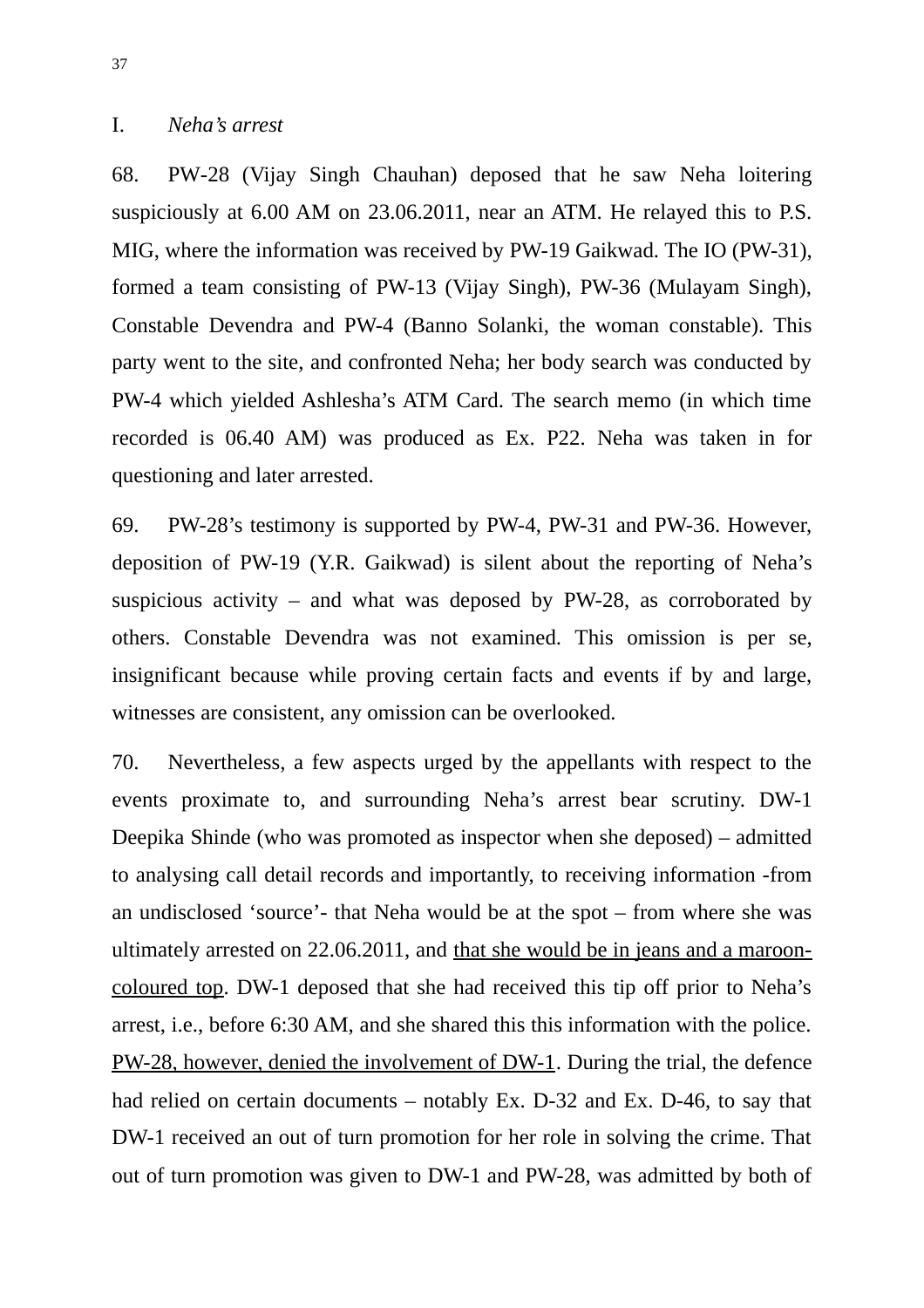them. It is evident, therefore, that DW-1 received prior information regarding Neha's likely whereabouts and further details even to the extent of a description of her attire. The prosecution's studied silence with respect to her role is not just mystifying but is a matter of concern.

71. The prosecution sought to establish through the testimonies of the IO as well as PW-3 (Deepak Ranade) and PW-6 (Triyambak @ Prafulla), that Neha was taken to the police station and questioned. They then proceeded to Neha's house. As per the IO's testimony, the raiding party included PW-19 and PW-4. The further prosecution case in the statements of PW-31, PW-3 and PW-6 was that Neha was interrogated on the way to her house and later arrested, after which her disclosure statement was recorded leading to the recovery of the stolen articles at her behest. At this instance also there was not even a slight whisper by any prosecution witness about DW-1 Deepika Shinde's role.

72. During her deposition, DW-1 affirmed that she had gone to the crime scene on 19.06.2011 itself. She also admitted that

*"I had analysed call records in the instant case. Today, I cannot tell as to which call and as to how it was analysed by me. I had not investigated the instant matter. I recall that I had interrogated one accused in this matter later. I might have interrogated lady accused (Neha Verma) present in the Court is the same person whom I had interrogated."*

Later, DW-1 was unable to state the precise time in terms of number of hours after the incident when she had interrogated Neha. However, she was clear that she did so after Neha's arrest by PS MIG. She further clarified that she had *"interrogated Neha Verma in MIG Police Station itself."* PW-7 Sandeep Narulkar who concededly joined the investigation as a *panch witness* on 23.06.2011, admitted in the cross-examination that DW-1 *"Police Sub-Inspector was not with us, she was in other vehicle"*. This witness was crossexamined on 02.03.2012 but he failed to identify her on that day. He, however, admitted that he could not remember how many lady officers were present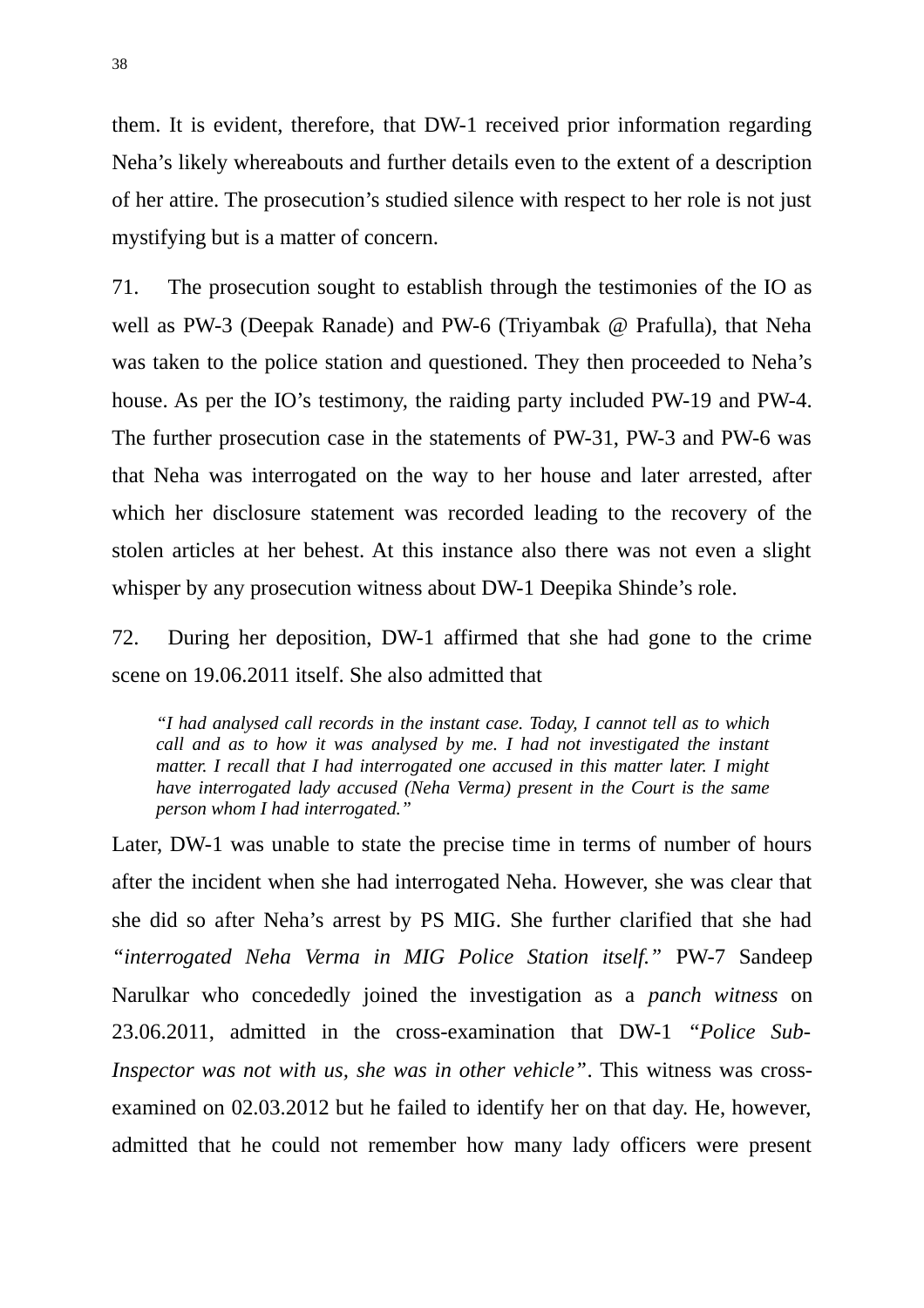during the investigation on 23.06.2011 i.e., the day on which he was asked to present as a witness.

73. As observed earlier, an interesting feature is the fact that close on the heels of the arrest of the present appellants and recovery of incriminating articles, the police department promoted some of its officers and employees including DW-1 and DW-28. Both these personnel did not belong to the MIG Police Station but were positioned in the Crime Branch. Ex. D30 (proved by DW-4 Pawan Srivastava, Inspector General of Police who had issued it) which was placed on record during the cross-examination of PW-1, is the order issued by the office of the Senior Superintendent of Police, District-Indore on 26.06.2011 bearing S.No.SSP/Indore/PA/Reward/11/2005A. Its *inter alia* pertinently reads as follows: -

*"In the afternoon on 19.06.2011, gruesome murder of Bank Officer Niranjan Deshpande's wife Megha Deshpande, daughter-Ashlesha Despande and motherin-law Rohini Fadke residing in the first floor of House No. 24, Shrinagar Main Colony in posh area of the city was committed by stabbing with knife. Total 22 stab wounds were found the person of Ashlesha.*

*On coming to know about this triple murder, within no time resident near to the place of incidents gathered, the crowd was so big which created law and order problem. The murders committed in the broad daylight, raised many questions on the functioning of Indore Police and pubic started questioning that when women are not safe in posh colony situated in the center of the city then how the women residing in other part or the city will feel themselves to be safe. All the police officers rushed to the place of incident and started taking control of law and order. Electronic Media and Newspapers widely aired the said incident which resulted fear in the mind of public also their trust in the police administration weakened. Keeping in mind priority and gravity of the said incident, Senior Officers Constituted a police team of able officers & officials in which Sub-Inspector Deepika Shinde (In-charge We Care for You) and R. 2906 Vijay Singh were specially included in the team and at the same time the declaration of reward to the police officer solving the incident, was made.*

*Immediately after the incident, at about 20.00 hours in the night on 19.06.2011, through Police control Room, directions were issued to Sub- Inspector Deepika Shinde to reach at the place of incident i.e. 24 Shrinagar Main immediately. After reaching the place of incident, she discussed with the family members and neighbours about the people Visited at the time of incident whereupon it revealed that before the incident a friend (female) of deceased Ashlesha was seen leaving her house and secret information about her other activities were gathered.*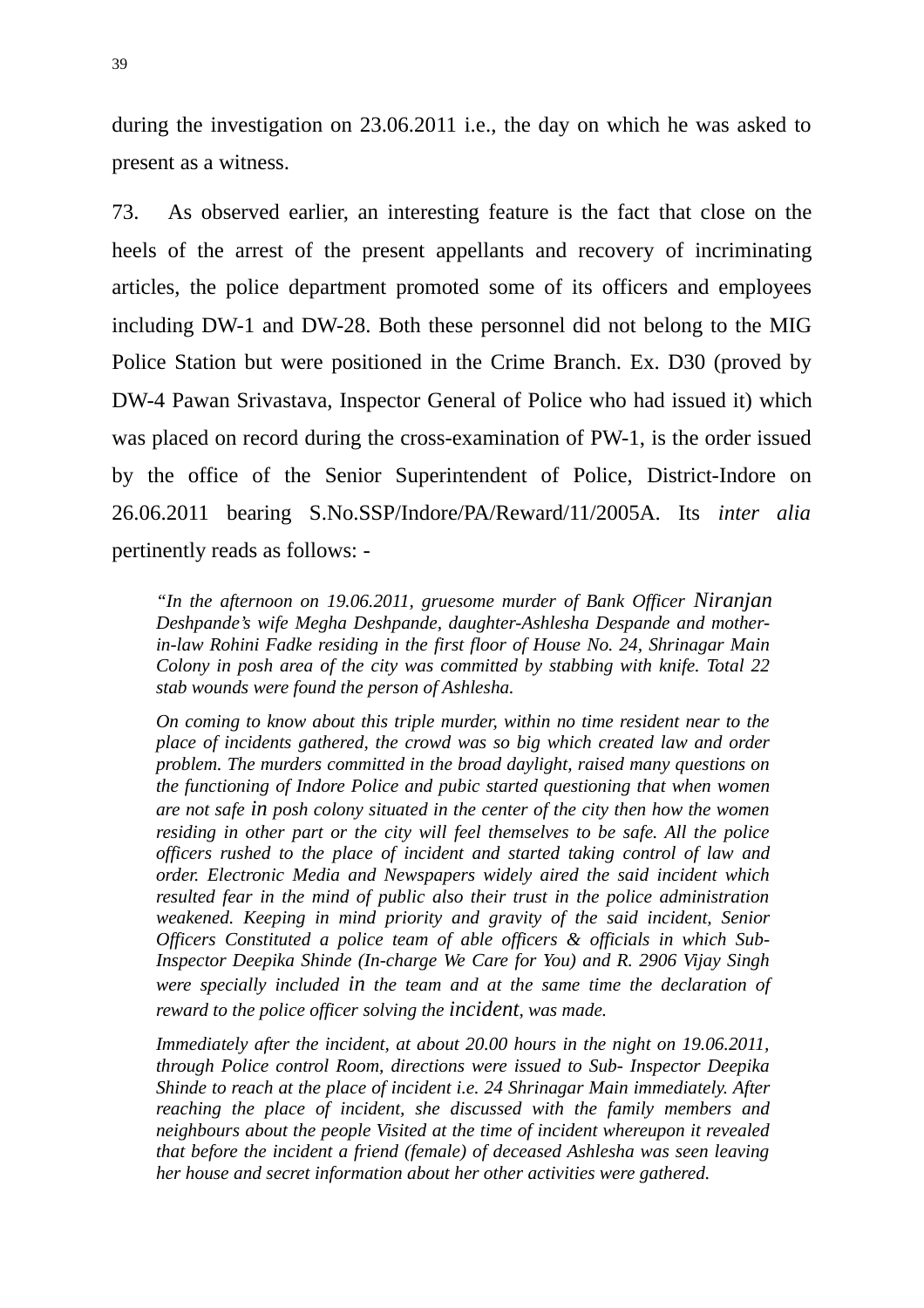*Under the supervision of Manoj Rai, Additional District Crime Branch Superintendent of Police, District Crime Branch and Jitendra Singh, Dy. S.P,. District Crime Branch, call details of mobile numbers 9981147765, 9669191385 and 9826635615 of deceased Ashlesha Deshpande and Megha Deshpande respectively were obtained. Sub-Inspector Deepika Shinde was deputed to analyse and gather detailed information about college mates of deceased Ashlesha and deceased Megha Deshpande's colleagues working in Oriflame company who using her professional skill and technique, noticed a mobile No.8103807143 regularly talking to deceased Megha on the date of the incident and prior thereto stated location of the said suspected mobile phone to be at the place of incident. Later Sub-Inspector Deepika Shinde established through call details location and IMEI search, the said suspected mobile was being used by Neha's father Anil Verma r/o Indore and at present mobile Nos. 9009090142 & 9826065288 stated to be used in the said mobile.* 

*On 22.06.2011, through analysis of call details of the Suspected mobile number, Sub-Inspector Deepika Shinde, established Neha Verma r/o H.N.10 Devendra Nagar Indore to be Connected with the said incident. In addition, Sub-Inspector Deepika Shinde using her information system and intelligent inputs, gather this information that today on 22 (illegible) Neha Verma wearing black jeans pant and maroon colour top has left home and on analysing the call details of suspected Neha Verma, present location of suspected Neha Verma to be near LIG Tiraha Indore to R. 2906 Vijay Singh.* 

*After the incident, not finding any clue or the incident despite all out efforts for three days by the Indore Police, crisis of law and order has been created due to pressure and protest from public, media and other social organisations. In such circumstances, Sub-inspector Deepika Shinde by her all-out efforts and devotion for continuous 72 hours, established a lead in the form of Neha Verma for identification & arrest of the killers and working on the same this triple murder case was solved and succeeded in arrest of Neha Verma and other Rahul @ Govind Maratha and Manoj Balai involved in the case.*

*While interrogating female accused Neha Verma extensively by applying psychological method, S.I. Deepika Shinde extracted information about accomplices and also extensively interrogating other two accused, collected information about the incident which led to solving in the case.*

*Sub-inspector Deepika Shinde showing her proficiency in analysis showing her proficiency in analysing call details and professional skill with her hard work and devotion gathered and made available information of identification, appearance, name and address of the first suspect Neha Verma and her involvement incident on the basis of which only a direction for search for accused of the incident be fixed.* 

#### *XXXXXXX XXXXXXX XXXXXXX*

*Sub-Inspector Deepika Shinde establishing identity of the accused of the unknown accused in the said triple murder has played a significant role in solving the case which shows her professional excellence, perseverance and devotion for duty. Had she not established identity of Neha Verma, accused in the said triple murder case, arrest of the accused in the said was impossible and by her ability, she has established identity of the accused persons and solving the said case, a good*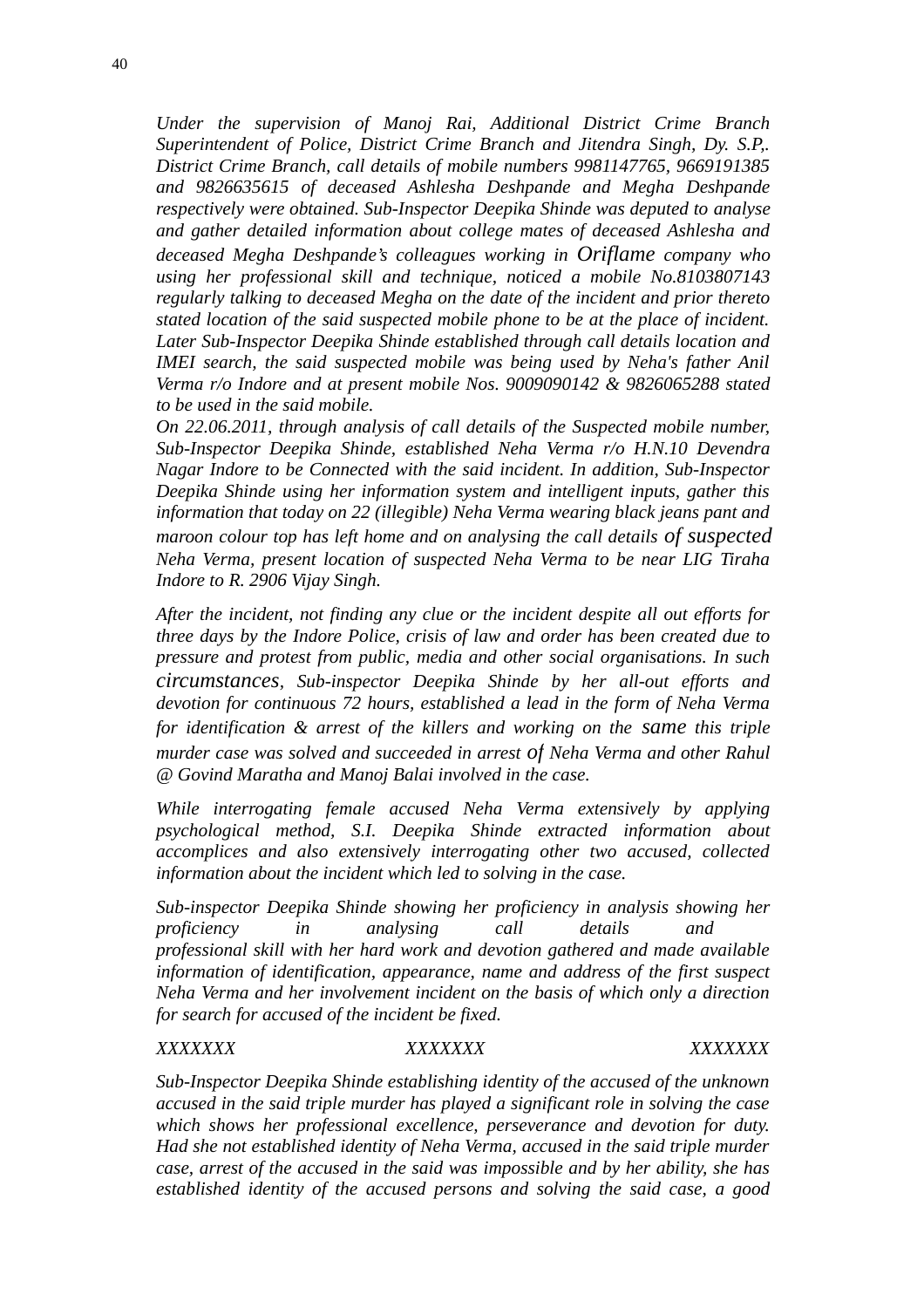*message went in the public and their confidence was re-stored in police. In the past as well, service of the Sub-Inspector has been excellent.* 

*In view of the said brave and commendable work by Sub-Inspector Deepika Shinde, under Para No. 70 (a) of Police Regulation, she is recommended for out of turn promotion to the post of Inspector keep her morale high and in future, while discharging her police duties with diligence and perseverance, she brings laurels to the department."*

74. Similarly, in reply to an R.T.I. query by DW-6 Anil Verma (Neha's father), the P.I.O., Police Headquarters at Bhopal sent a response (dated 22.05.2012), No.PH/10/Record/RTI/70/12/506/12. The material part of this document, produced as Ex. D-46, is extracted below:

*"Subject: Information under Section 6 (1) Right to Information Act, 2005.*

*Reference: Your application dated 29.02.12,16.03. 2012, 23.03.12 and 26.03. 12. Kindly peruse above referred applications information received sought on two points by you, is as under:*

*1. Photocopy of Committee Report dated 24.12.2011 regarding out of turn promotion to Sub-Inspector Deepika Shinde, is enclosed.*

*2. On 19.06.2011, Smt. Deepika Shinde, Sub-Inspector on searching arrested Neha Verma, Rahul @ Govind and Manoj Balai, the main accused of triple murder case of Bank Officer Nilanjay Despande's wife Megha Deshpande, daughter-Ashlesha Deshpande and mother-in-law Rohini Phadke residing in House No. 24, Shrinagar Main Colony, under PS-MIG, Indore City."*

75. The admissions by DW-1 on three aspects i.e., (a) analysing call details in respect of certain mobile numbers; (b) obtaining source information from an informer which was passed on to MIG Police Station; (c) interrogation of Neha after her arrest, in the MIG police station, thus stand proved. PW-7's deposition also suggests that DW-1 was with the investigation team even on 23.06.2011 and hence, provides independent corroboration in supporting the appellants' arguments in this regard.

76. DW-1's role in the pre-arrest, intelligence-information gathering, the arrest, interrogation of Neha, which the prosecution tried to studiously keep away from the court thus, leads one to conclude that its version with respect to apprehension and arrest of Neha are not believable. It is also a matter of record that DW-3, the then Inspector General of Police Sanjay Rana admitted that the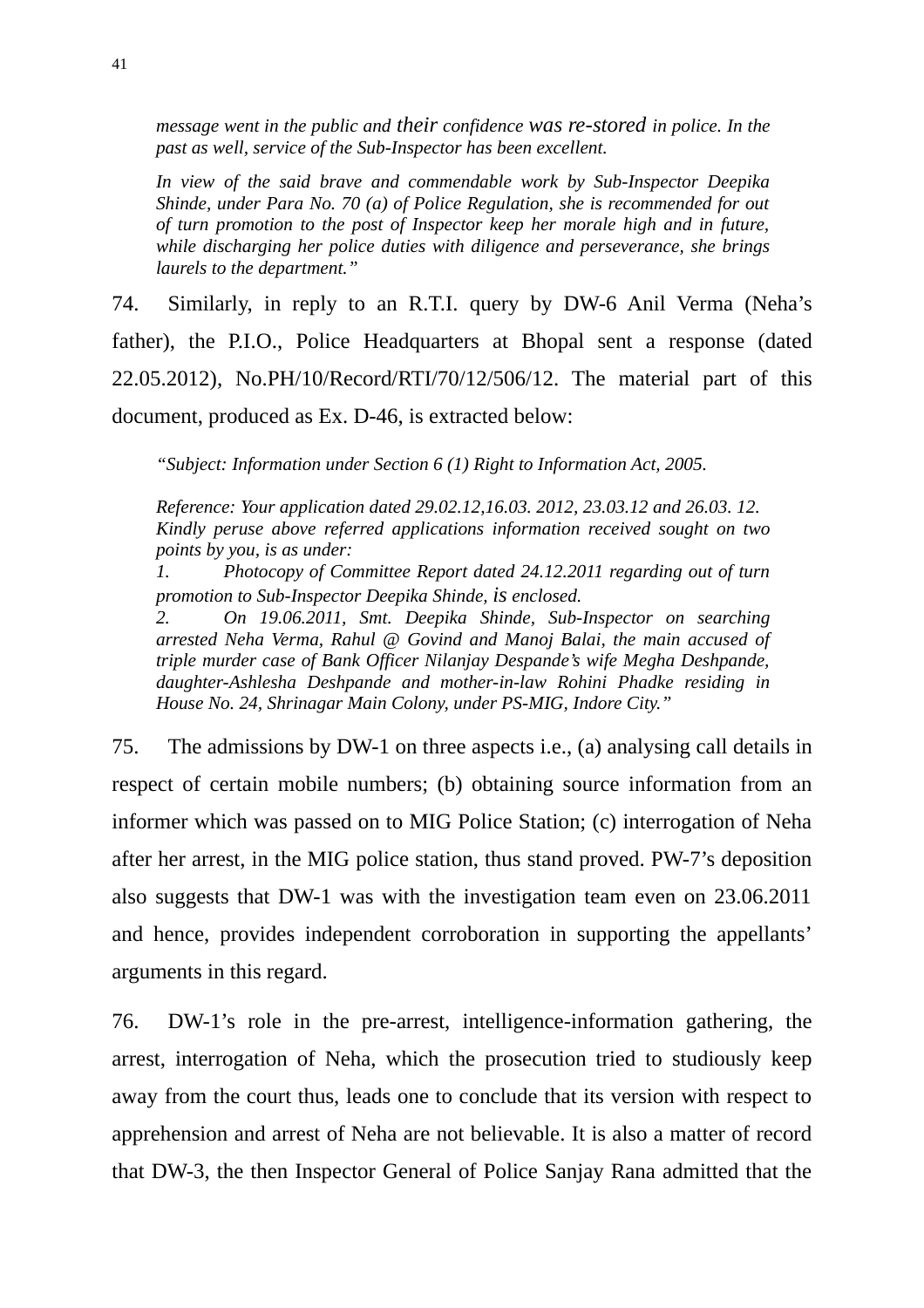police department had issued Ex. D32 on 04.10.2011 containing a list including at S. No. 26 - an unnamed informant -of persons given awards for their contribution. In the present case, all these materials i.e., evidence of DW-1 and DW-7 as well as the documents issued by the police departments/state governments itself, clearly points towards the involvement of DW-1, not merely at a peripheral stage, but on a pervasive basis, even after, in regard to the enquiry in the immediate aftermath of the crime, gathering intelligence information with respect to the probable accused; analysing call details, participating in the arrest, interrogation of the accused and even an involvement with further investigating steps leading to recovery of articles.

77. DW-6 Anil Verma (Neha's father) in his statement had deposed that Neha was taken away for questioning much earlier, on 19.6.2011 itself. He deposed that on 21.06.2011 one Kishan Panwar from Crime Branch went to him and said that Neha was using a stolen mobile phone for which an inquiry was being conducted. At his behest, DW-6 asked Neha to reach home immediately. Once she reached, DW-6 contacted Kishan Panwar and informed him about her return from the office. He reached DW-6's house 15-20 minutes later with DW-1. They checked Neha's mobile phone and then left the place stating that Neha would be taken for about an hour and a half for inquiry. DW-1 did not disclose where she would be taken but allowed the witness DW-6 to accompany them at a distance. According to DW-6, Neha was taken to SP's Office at Regal Crossing and taken upstairs. The witness was not allowed to go there, and instead was asked to leave, at which point he went home along with his son. He stated further that on 23.06.2011 at 07:30 AM or so he was asked telephonically to keep Neha's clothes outside, as the police was coming to collect them. The police reached DW-6's house in the evening at which point they took a maroon top and one pair of jeans. The witness was cross-examined by prosecution to suggest that his deposition was false; he denied it.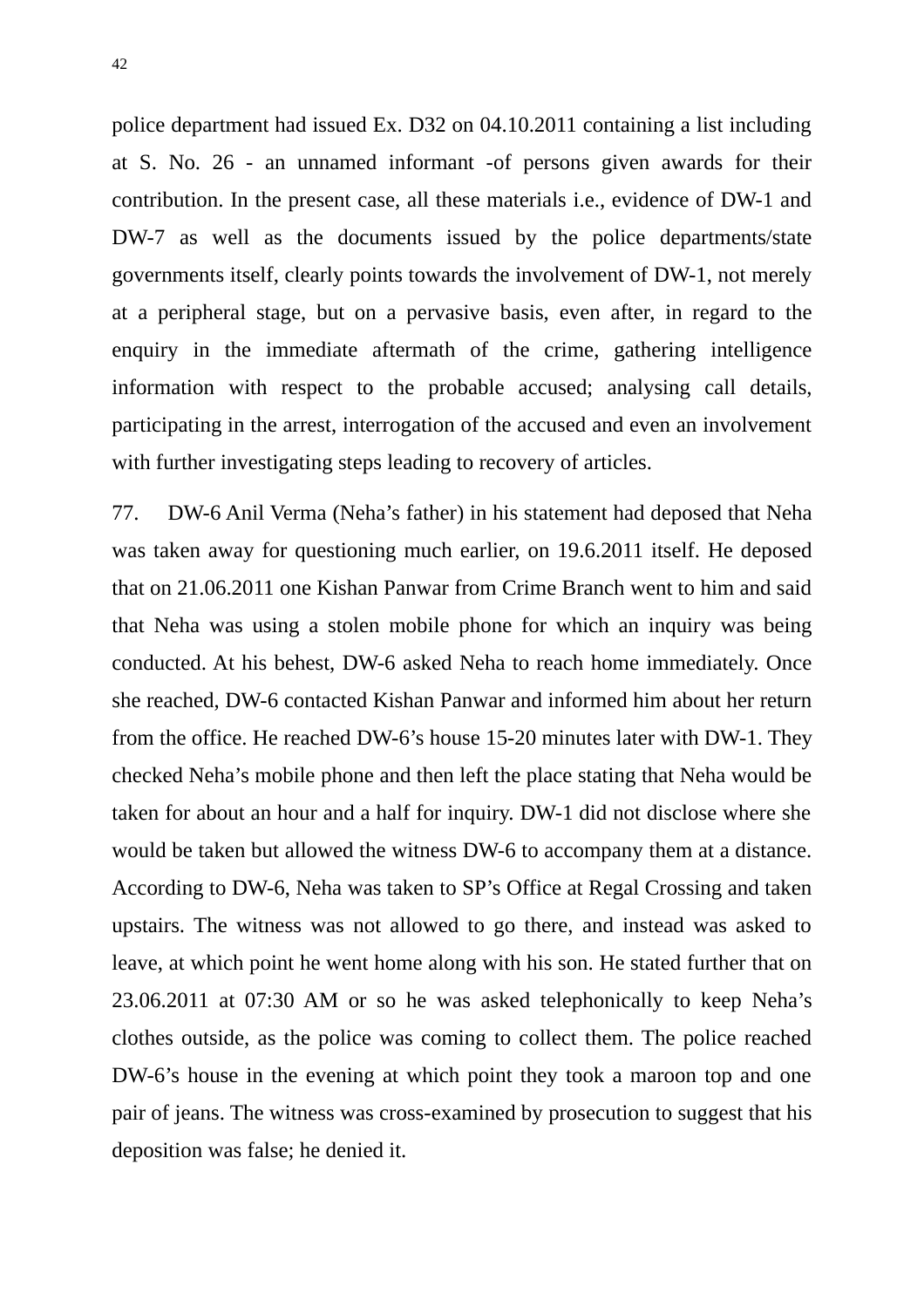78. What is evident from an overall reading of the prosecution version as compared to the testimonies of DW-1, DW-3 and DW-4 as well as the documentary evidence is that the "breakthrough", claimed by the prosecution resulting from Neha's arrest on 22.06.2011 is not correct. The police had knowledge about the sim cards of deceased Aslesha and Megha. Apparently, the call details of these were analysed by DW-1. However, the prosecution kept these details away from the trial. Likewise, although PW-28 and PW-31 both elaborately described how Neha was arrested (especially role played by PW-4, PW-19 who relayed the information and the participation of PW-3, PW-6 as well as PW-36), all of them were conspicuously silent about DW-1. Whereas DW-1 admitted, in no uncertain terms, at two different places, to having participated in the interrogation of Neha and also having given information regarding her likely whereabouts- including the clothes that she would wear, leading to her arrest. The cat was out of the bag, so to say when PW-7 admitted that DW-1 participated in the recovery of articles on 23.06.2011, a day after the arrest of all the appellants.

79. Having regard to all these circumstances, the prosecution version with respect to Neha's arrest and interrogation cannot be believed. The suppression of these facts, from the court, attracts an adverse inference that the prosecution's version with respect to manner of Neha's arrest, and the role of DW-1, is unreliable.

80. The question which then arises is: what is the impact of the rejection of the manner of Neha's arrest in the prosecution's case? The appellant urged that, the entire story  $-$  i.e., disclosure statements and the recoveries effected on 22.06.2011 and 23.06.2011, has to be rejected. This court is of the opinion that such a drastic approach is uncalled for. Concededly the present case is entirely based on circumstantial evidence. The rejection of the prosecution version with respect to Neha's arrest would mean that only that circumstance is held not to be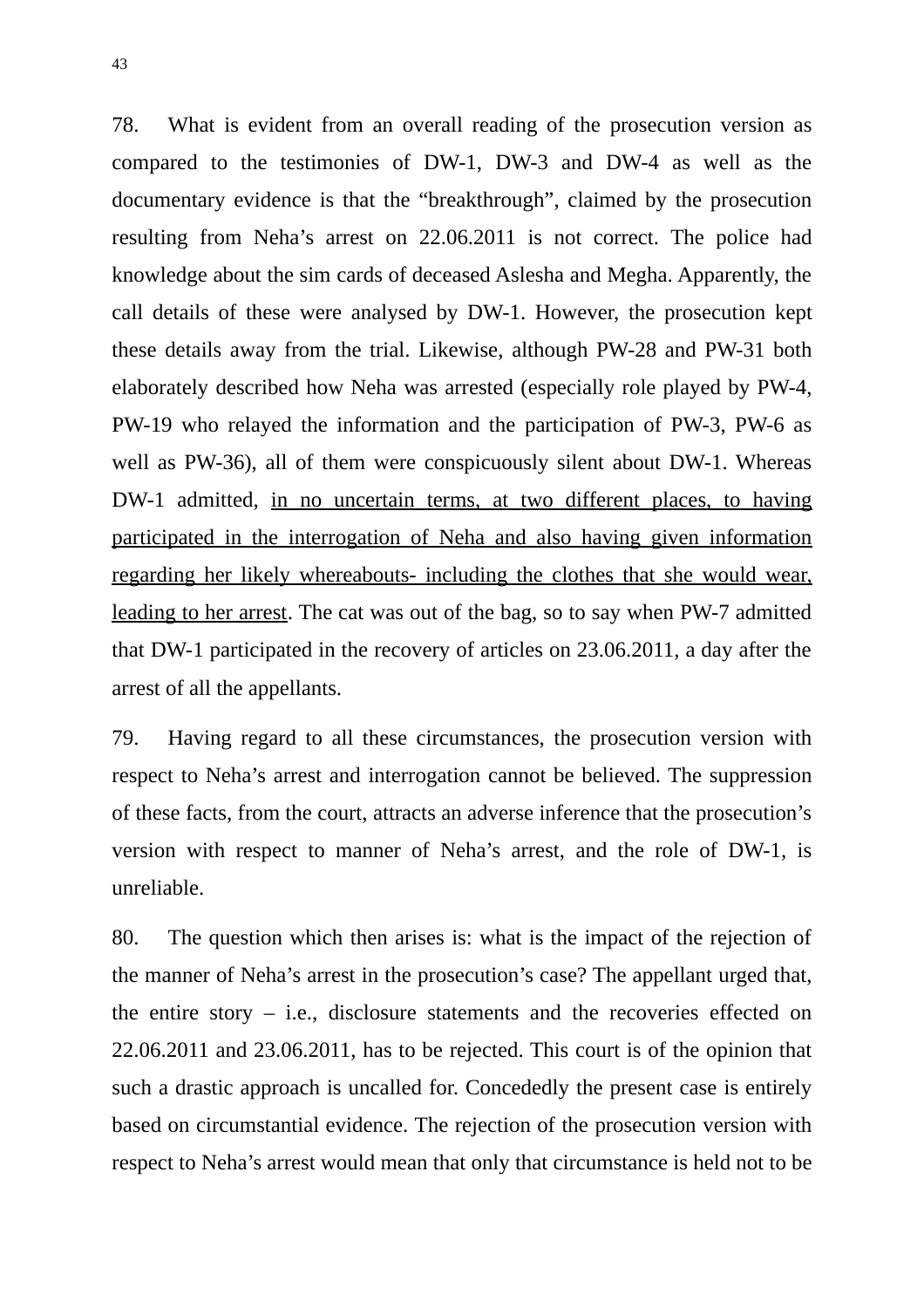proved. It is not that Neha's arrest provided sole foundation of the prosecution case. In some ways, it is an entry point; its rejection would mean that the court should proceed cautiously with other evidence, objectively determine whether all other circumstances were proved beyond reasonable doubt, and whether in the end the guilt of the accused and not others, has been so proved.

## II. *Circumstances relating to arrest of the other appellants*

81. If the circumstances leading to Neha's arrest on 22.06.2011 be disbelieved, what remains as a matter of the record is that she was interrogated in the presence of PW-3 and PW-6 that day. It is necessary to analyse the depositions of these witnesses. PW-3 is a relative of the deceased, as well as Niranjan Deshpande (PW-1). He was present on 19.06.2011 and witnessed the seizure and sealing of blood samples, fingerprints and the articles found at the crime scene. He was also a witness to the inquest proceedings. He deposed that the IO (PW-31) asked him, in the morning of 22.06.2011 to reach the Police Station, with some other person. PW-31, however, did not support PW-3 about asking him to bring another person. Nevertheless, PW-3 and PW-6 reached the police station at around 7:30 AM. Neha's arrest is shown at 08:10 AM; the disclosure statement and recovery of two golden bangles, a broken *mangalsutra*, 3 *guriyas*, gold pendant, an ATM card belonging to deceased Megha, an Oriflame perfume bottle and an Oriflame form (apparently with Megha's signature) were witnessed by PW-3. He also deposed with respect to the arrest of Rahul (at 9:00 AM), disclosure statement by him and recovery of various articles i.e., a pistol, a knife, two golden bangles, part of a broken *mangalsutra* containing a "*guriya*" and chain (weighing approximately 9 grams), a black *guriya*, and Rahul's photograph (wearing a black beaded bracelet on his right hand). He further testified to the arrest of Manoj at 10:05 AM, on 22.06.2011, his disclosure and pointing to articles, leading to their recovery (Ex. P16 & Ex. P17). The recovered articles included two golden bangles, portion of a broken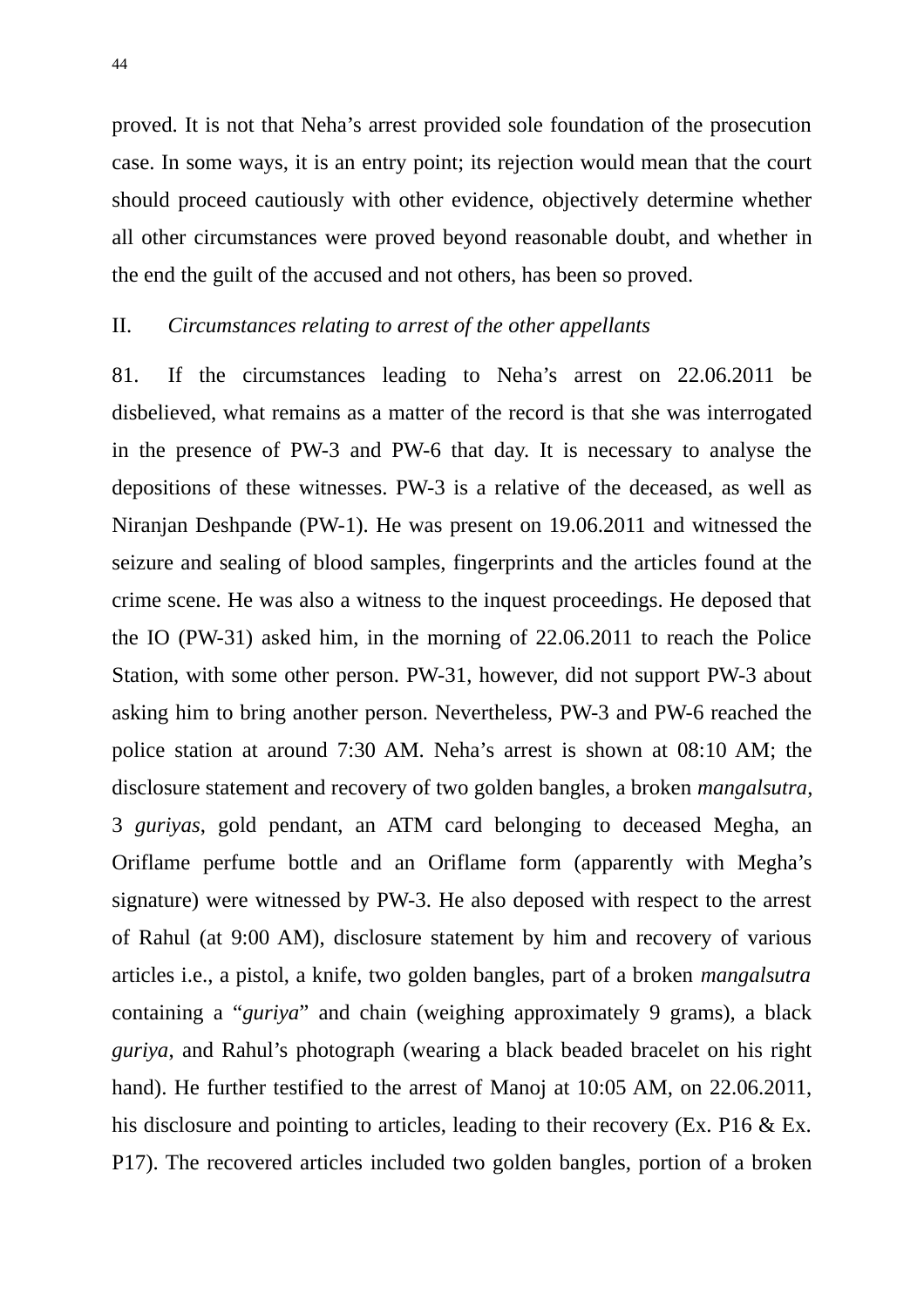*mangalsutra*, a knife and a photograph with Manoj in sunglasses. PW-6 corroborated those facts.

82. PW-3's testimony was impeached pointing to the discrepancy in time. He reached the police station after 7:30 AM. Further, in cross-examination, the witness was not able to depose about particulars of the houses the police party went to, who were there, etc. Likewise, a question mark was raised about PW-6. It was urged that the IO never asked another witness to accompany PW-3. It was urged these witnesses are interested persons, as they are related to the deceased and PW-1. Another argument regarding the recoveries on 22.06.2011 were that it is unbelievable that Rahul and Manoj would have kept the looted articles and the weapons used to assault and kill the deceased, given that they tried to dispose of other articles such as shoes, camera, clothes, etc. and hide the bike and scooty, etc. In the opinion of the court, the manner of arrest of these individuals, has been spoken to by and large consistently by the two witnesses PW-3 and PW-6 who have corroborated the IO's deposition. However, in respect of Neha, what is not explained is why PW-4 (Banno Solanki) did not participate in her arrest and search of her premises. After having called PW-4, to ensure compliance with the law that a woman police constable should apprehend, search and arrest a female accused, the prosecution has offered no explanation as to why PW-4 was not involved in the further proceedings. PW-4 admitted that she was sitting in the car when the team proceeded to Neha's house. Her presence in the team is confirmed by PW-3 as well as the IO. PW-4 herself does not corroborate the prosecution version about recoveries made from Neha's house.

83. As observed earlier, the seizure memos detailing the articles seized at the behest of the accused: Ex. P11 (Neha) included an ATM Card which belonged to Megha, the deceased; Ex. P14 (Rahul) included looted jewellery (golden bangles, part of broken *mangalsutra*), a country made pistol, a knife measuring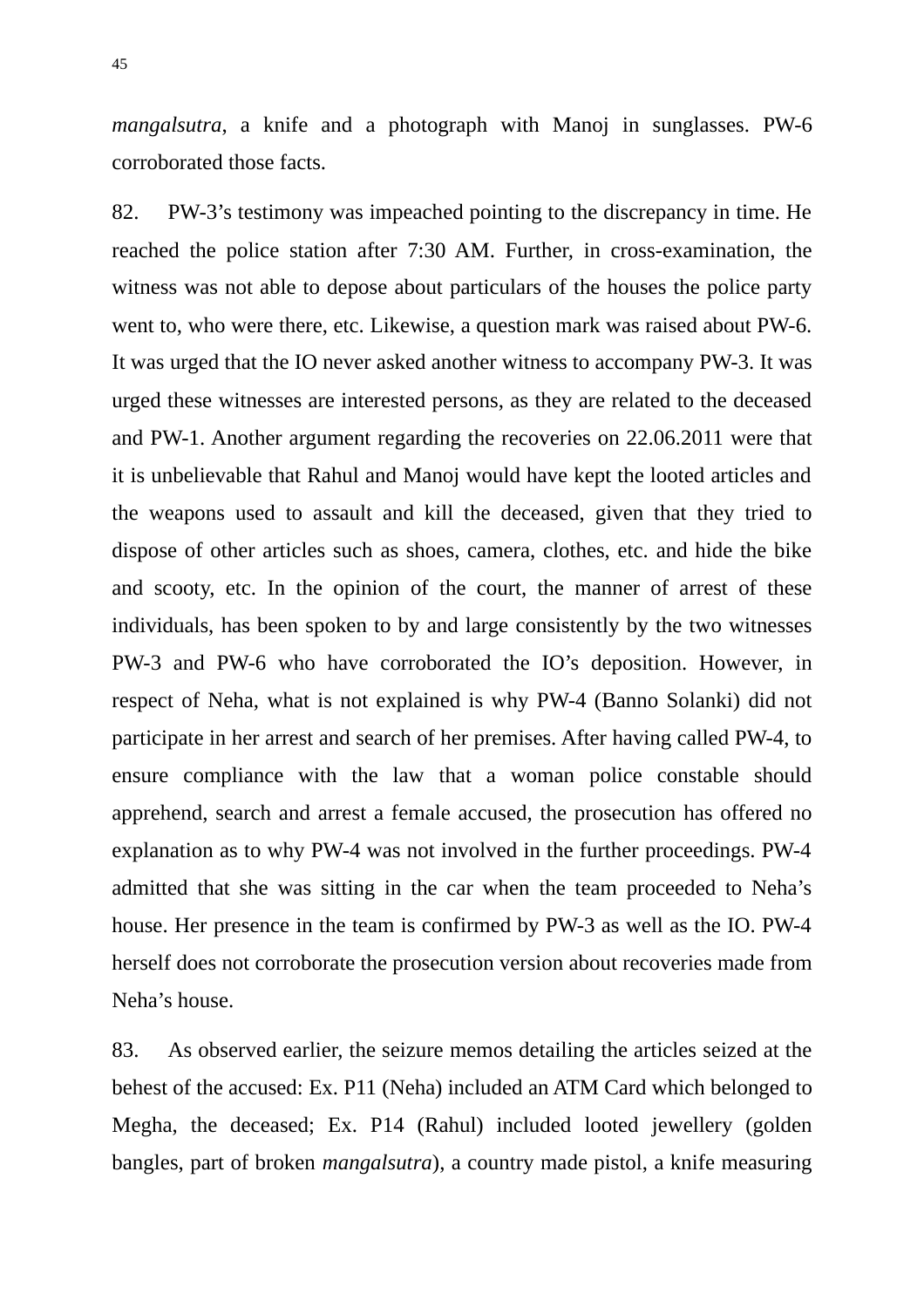35.5 cm, and a photograph of him wearing a black diamond-like beaded bracelet on his right hand; Ex. P17 (Manoj) included looted jewellery (two gold bangles, part of a broken *mangalsutra*), an iron knife of overall length of 34.5 cm and a photograph of him wearing brown coloured sunglasses. As per the prosecution, these articles are related to their crime.

84. PW-3 and PW-6, both depose that after the seizure of the article each of them remained with the police till 5:00 PM on 22.06.2011. The prosecution version is that the arrest of all three accused persons were completed by 10:05 AM, their disclosure statements recorded, and all the articles seized by 10.35 AM (as per Ex. P17). There is no explanation as to why further investigation was not taken up. All that seems to have occurred on 22.06.2011 thereafter, i.e,. after 10:35 AM, was the nails of the accused were cut and seizure memos prepared (as deposed to by PW-3 and PW-6). The seizure memos in this regard are Ex. P18, P19 and P20. These were drawn in the early afternoon: Ex. P18 (13:05 hrs); Ex. P19 (13:15 hrs) and Ex. P20 (13:25 hrs). The prosecution alleged that later at Rahul's behest the left shoe worn by him during the incident was seized at 16:40 hrs from an open area near his house (Ex. P21).

85. The prosecution did not explain why there were breaks in the investigation, given that the disclosure statements of all accused, and consequent recoveries took place in the morning of 22.06.2011. It is also a matter of record that though the accused were arrested that day they were only produced before the magistrate on the next day. In other words, there was no impediment for the police to have proceeded further or taken immediate steps to secure all evidence. This aspect is, in this Court's opinion, important because even if the manner in which Neha was arrested was to be discounted (as discussed earlier) the fact that they were arrested in the presence of PW-3 and PW-6, further proceedings and investigative steps including the seizure of articles at the behest of the accused and pursuant to their statements, stand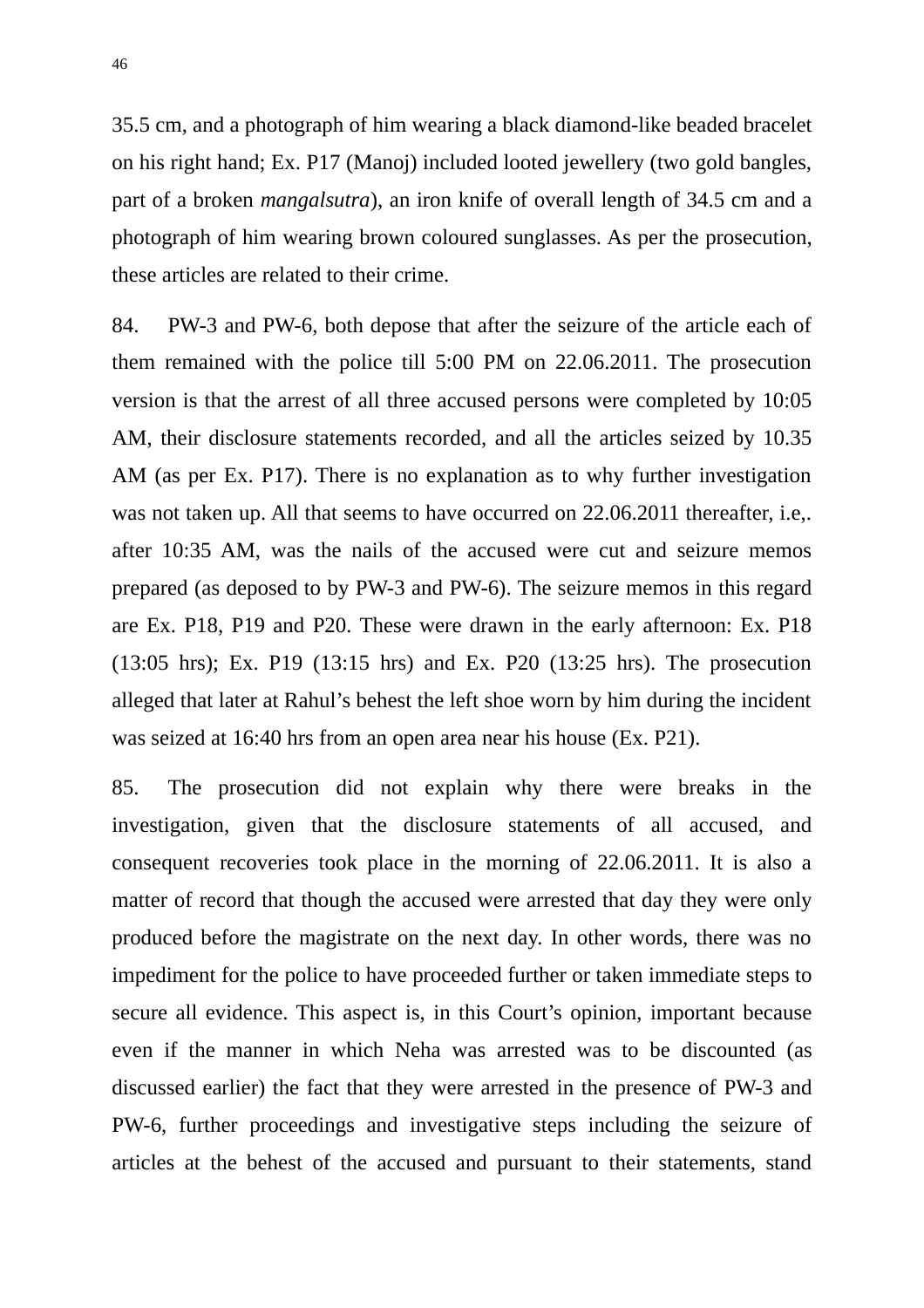proved. These are reasons why the events of 22.06.2011 (after the arrest of the accused, and recoveries were made at their behest) have to be segregated and seen differently from the events and circumstances relied upon by the prosecution on other dates.

86. The credibility of PW-3 and PW-6, in this Court's opinion, cannot be doubted. PW-3 was present on 19.06.2011, after discovery of the murderous attack and PW-1 Niranjan Deshpande stayed with him after reaching Indore. He (PW-3) was the deceased Rohini's nephew and even performed the funeral rites of the deceased. Likewise, PW-6 lived in Village Barlai which is about 45 minutes by bus, from Jaora (where PW-3 resided). He knew PW-3 and had known Rohini for about 10-15 years. He reached PW-3's house when the latter asked him to Iccompanyy him to the police station, since Neha had been caught and her search had yielded an ATM card which belonged to Ashlesha. Of these two witnesses, PW-3 is related to the deceased; however, PW-6 was not. Both witnesses corroborated each other's testimony and prove the prosecution story about Neha's questioning, her arrest, disclosure statement, recoveries made pursuant to her statement, as well as the arrest, disclosure statements and recoveries made from Rahul and Manoj. Furthermore, there is no discrepancy between their testimonies and that of the IO (PW-31). Another piece of evidence is that PW-27, an officer of Bank of India, Ujjain deposed that he issued a letter (Ex. P98) to the SHO containing the ATM card numbers. Megha's ATM card, recovered pursuant to Neha's disclosure statement, was issued by his bank; this was among the articles seized on 22.06.2011.

87. An overall analysis of the testimonies of PW-3 and PW-6 shows that despite some inconsistencies, which can be put down to imperfect or faulty recollection of sequence of events, or about the people present etc., their testimonies are credible. The effect of their depositions is that they witnessed the disclosure statements of Neha, Rahul and Manoj, and also witnessed the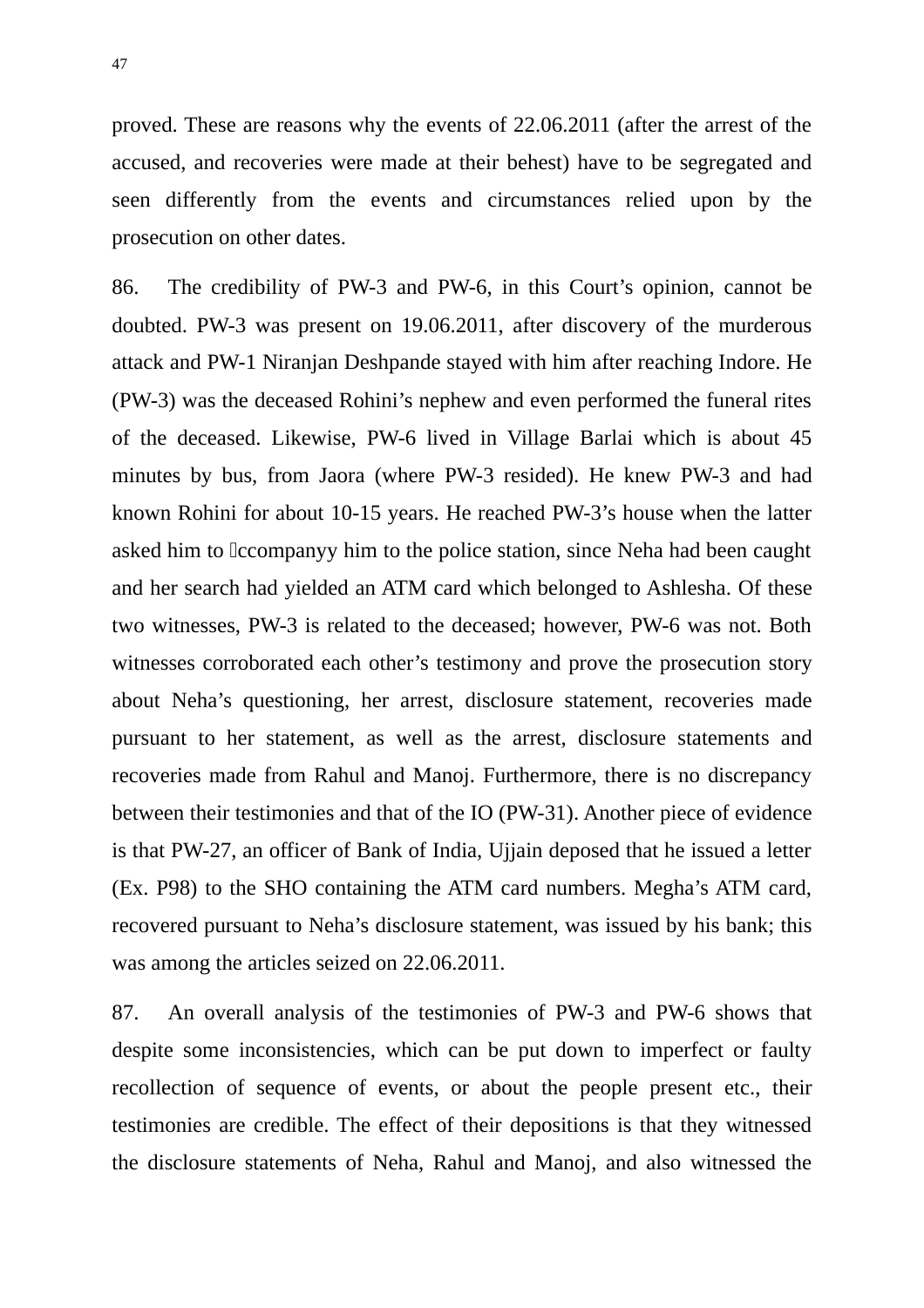recovery of articles and their seizure by the police, which were recorded in seizure memos (Ex. P11, P14 and P17).

## III. *Recoveries of 23.06.2011*

88. PW-7 Sandeep Narulkar is an independent witness, who testified to the disclosure statements of the accused Rahul and Manoj on 23.06.2011 and the recoveries made pursuant to it. He deposed to witnessing Rahul telling the police about the incident of 19.06.2011 and that in that incident, a camera and two mobile sets were looted. Rahul gave information about the camera, motorcycle, clothes worn, and knife used at the time of incident; he said that he could get the articles recovered. Then police prepared a disclosure memo (Ex. P28) witnessed and signed by PW-7. He said that on Rahul's direction, the police recovered the motorcycle in question from beneath a small bridge over Pithampur road, one dark brown coloured trouser, a full sleeved grey coloured shirt, and a blood-stained iron knife with metal handle (Ex. P29). Further, the police also seized a lens of a broken camera (Ex. P30). Both seizure memos (Ex. P29, P30) contained PW-7's signature. When shown in Court, he also identified the articles (brown colour full pant, knife, one lens of broken camera). He further stated that police interrogated Manoj before him and Manoj gave information about robbery and murder, and about the clothes and shoes worn at the time of incident and told that he could get them recovered. The police then prepared memorandum Ex. P31 containing the witnesses' signature. As per Manoj's direction, the police seized a "*firoji*" coloured t-shirt, a black coloured blood-stained full pant, a blue underwear and a pair of micro-leather black coloured shoes from his father's house; the seizure memo for these articles (Ex. P32) also contained his signature. He identified the articles - clothes, shoes and a broken Samsung mobile phone, recovered by police from a vacant plot near Maruti showroom under seizure *panchnama* (Ex. P33) with the witnesses'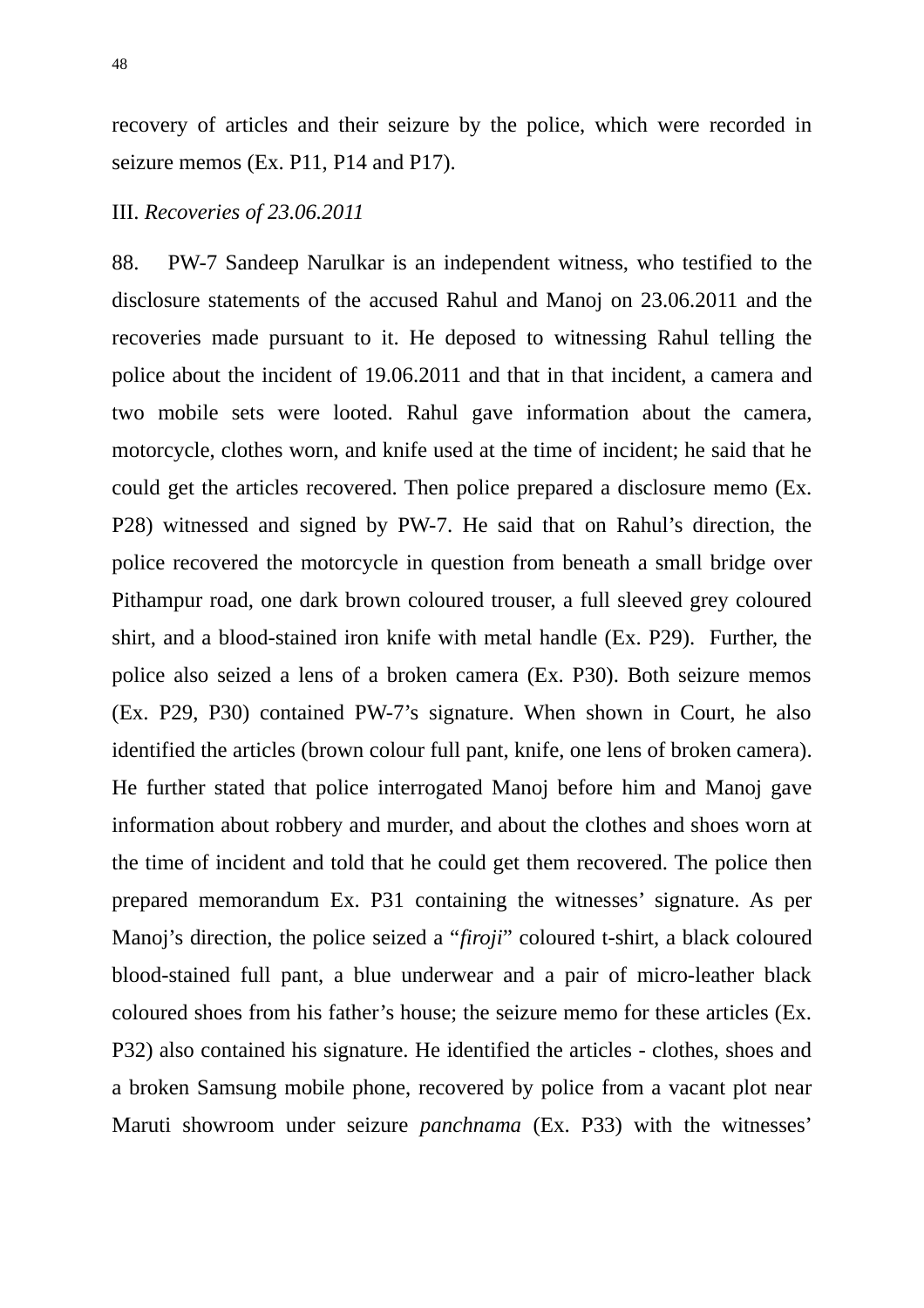signature. He mentioned that the mobile phone's IMEI number was 352450/03/115949/9.

89. PW-7 also witnessed Neha's interrogation where she provided information about committing robbery and murder; and told the police that she had hidden and could point out clothes and sandals worn at the time of incident, and Suzuki Access vehicle (Ex. P34). At her pointing out, the police seized the Suzuki Access Scooty in question, from behind the old OPD of M.Y. Hospital, from which: one service book, one blood-stained pink full sleeve shirt with white lining, a light blue coloured jeans with three buttons on the back pocket, a pair of ladies black coloured high heeled sandals with brown strip attached at the front and in the back of which, above the heels a chain was attached containing blood stains. These were seized by police (Ex. P35) containing the witnesses' signature. PW-7 identified these articles in court.

90. An overall reading of the depositions of PW-7 and PW-13 shows that disclosure statements were made by all the accused in the morning of 23.06.2011. However, the recovery of articles pursuant to the disclosure statements were in the afternoon: Ex. P29 (which relates to Rahul and evidenced the seizure of the motorcycle, a knife and his clothing) was at 15:30 hrs; Ex. P30 (which too at the behest of Rahul leading to seizure of a broken camera) at 16:40 hrs; Ex. P32 (pair of shoes, a t-shirt, a trouser and an underwear seized at the behest of Manoj) at 14:45 hrs; Ex. P33 (the other seizure at Manoj's behest, of broken mobile phone) at 16:00 hrs; and Ex. P35 (seizure of clothing items, blood-stained black sandals and Suzuki Scooty, at Neha's behest) at 17.30 hrs. The prosecution made no attempt to show why piecemeal recoveries were made when according to its witnesses, on the very first day i.e., on 22.06.2011, all the three accused had disclosed their roles in the crime and their willingness to cooperate as well as the recovery of the articles related to the crime - including those belonging to them or hidden by them.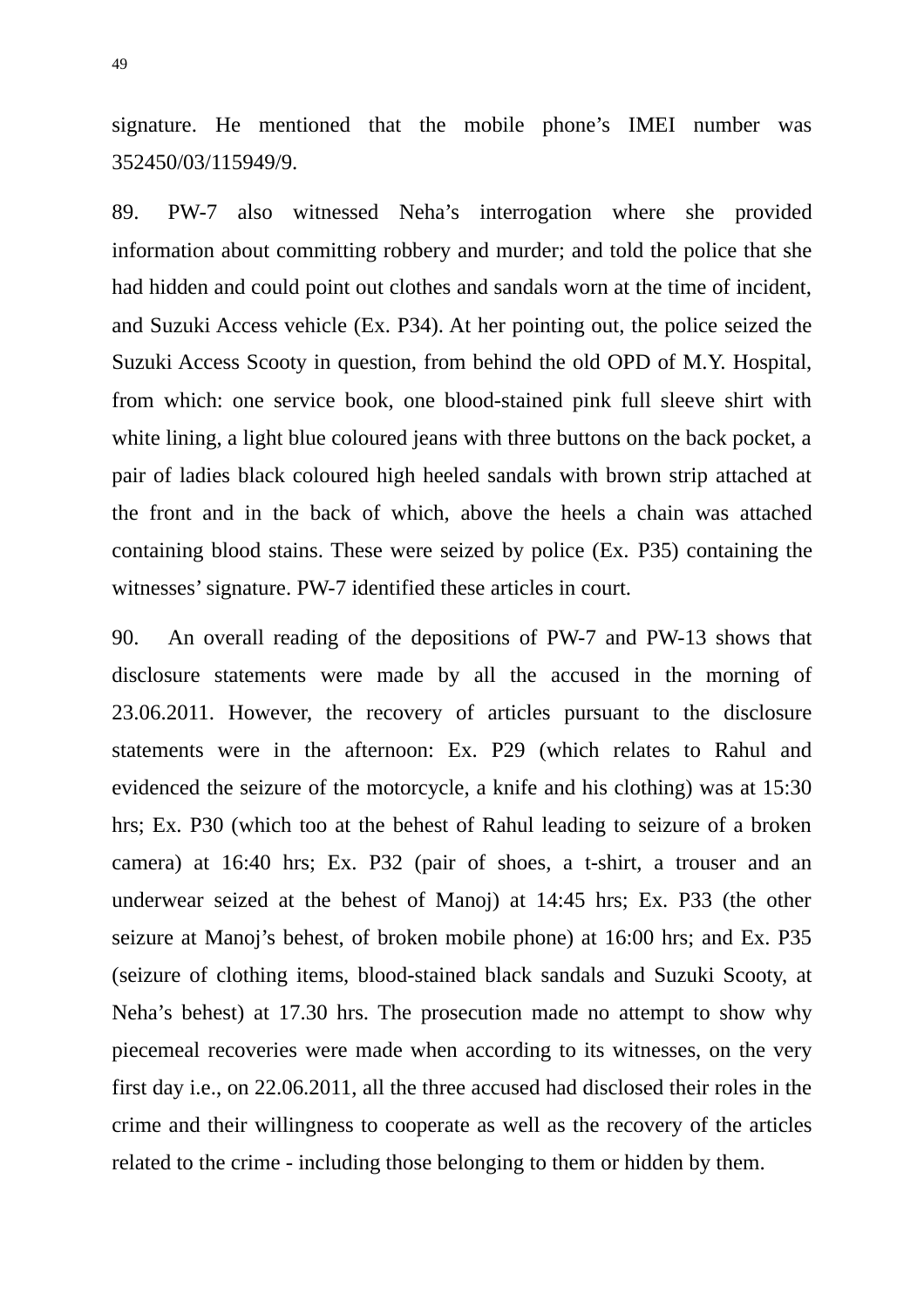91. The second unexplained feature is why two sets of witnesses were joined in the proceedings, on two consecutive dates. PW-3 and PW-6, witnessed the arrest of the three accused, their disclosure statements and recoveries made on the first day i.e., on 22.06.2011. An entirely different set of witnesses were called on the next day i.e., 23.06.2011 (PW-7 and Prakash Ichke). Furthermore, one of the recovery witnesses for 23.06.2011 (Prakash Ichke) was not examined. As noted previously, the recovery witnesses received phone call at around 7-8 AM and were asked to report to the Police Station which they did at around 8- 8.30 AM on 23-06-2011; the disclosure statements made by the accused on that day were recorded at different points of time but before 10.00 AM. However, the prosecution does not explain the absence of any activity between around 10 AM and 1.30 PM when the first recovery was made that day. PW-7 on his own admission stated that he was acquainted with the deceased family; apparently, his cell phone numbers was known to them. As noted earlier, he also admitted that DW-1 Dipika Shinde had participated in the investigation proceedings that day.

92. All these factors, in the opinion of this court cast doubt on the prosecution version as to what occurred on the next day i.e., 23.06.2011. Given that the accused were detained and arrested in the early morning of 22.06.2011, that they made disclosure statements, and there were recoveries that day at their behest, which were completed that morning itself, the instalment or episodic procedure adopted by the investigation, throws doubts about its veracity. Nothing prevented the prosecution from acting on the statements made by the accused and collecting all the evidence – which by its admission was readily available and easily accessible (given the knowledge of the accused which they were willing to share) on the day of their arrest on 22.06.2011. Even if there were some impediments, in terms of, lack of time or otherwise, the involvement of an entirely different set of *panch* witnesses, without explaining why the other witnesses who had evidenced recoveries on 22.06.2011 could not be asked to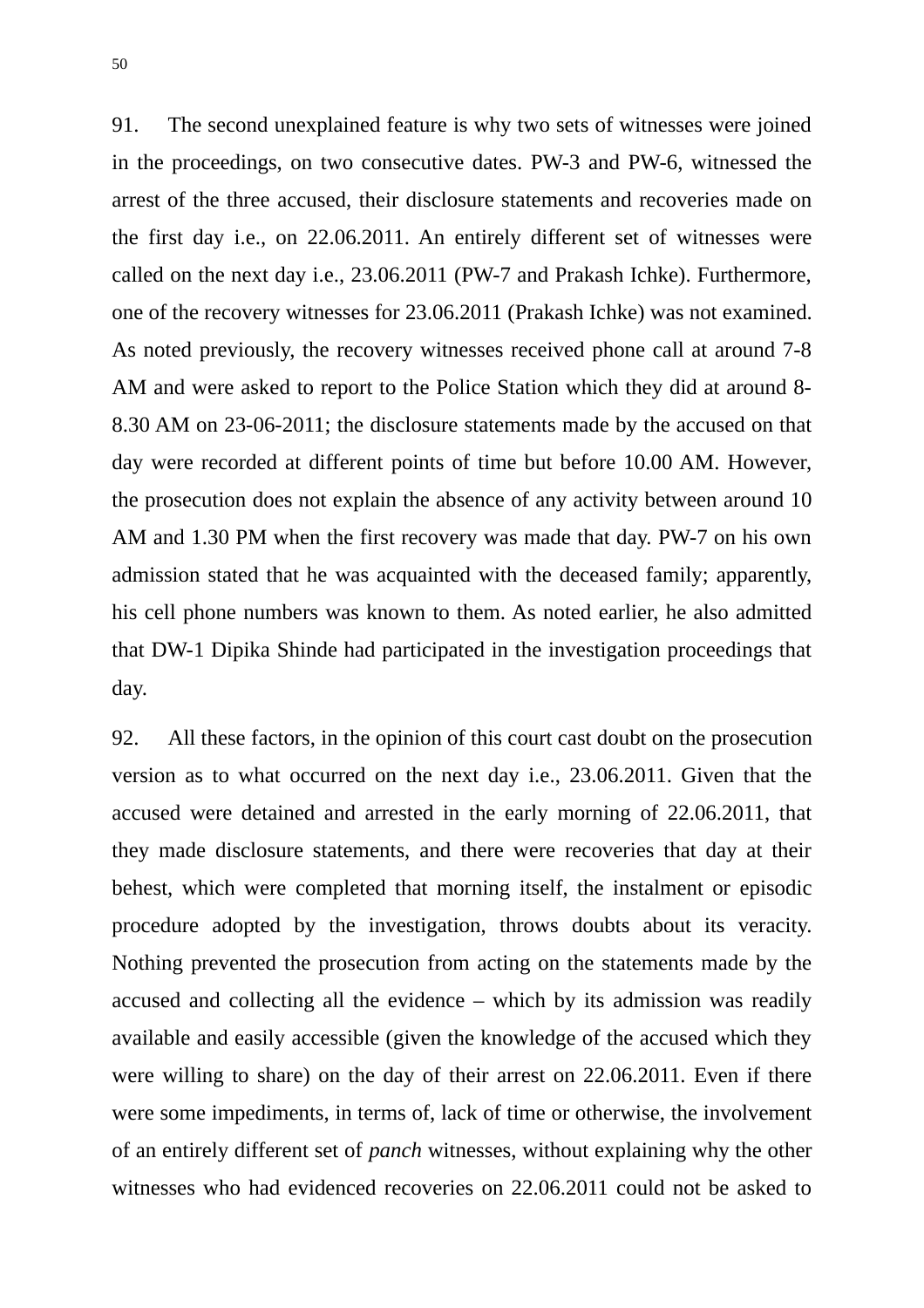participate, underlines that doubt. The doubt gets further heightened by the fact that PW-7 knew the deceased family - and also claimed that his mobile number was available with them. The IO (PW-31) does not in his statement say anything about this. He was silent as to why PW-7 instead of the other three was involved in the proceedings in 23.06.2011, and regarding the non-examination of Prakash Ichke, the other witness to the recoveries. Since all the recoveries were made from open areas with no special features to highlight whether they were from certain hidden spaces, such recoveries of articles cannot be equated with the kind of recoveries made on 22.06.2011. This aspect is important because clothes seized by the police (which according to the prosecution were lying in open area, and thus exposed to elements) were articles from which samples for DNA were collected to ascertain if there were any matches with the DNA markers found on samples collected from the deceased and the crime scene.

## IV. *Testimony of PW-10, the eyewitness*

93. The prosecution relied heavily upon the testimony of PW-10. This witness claimed that in the evening of 19.06.2011, he saw two boys trying to start a motorcycle one of them was bleeding from the ankle, and the other, at the forearm. He added that a girl arrived on a Scooty and advised them that it would be better to go to the hospital. The witness alleged that he had informed the police on the day after the incident i.e., 20.06.2011. He stated in crossexamination that after learning about the murder he claimed that he went to the police station. Later, he said that he went there to obtain a "*gumasta"* license. He admitted that he did not read newspapers but added that when he went to the police station, there was some discussion going on about the murder, upon which he volunteered to provide information and got his statement recorded. The witness said that he owned a tea shop and worked as a property broker; he later admitted that he did not have any registration as property broker. He also admitted to having previously deposed as a witness on behalf of the police in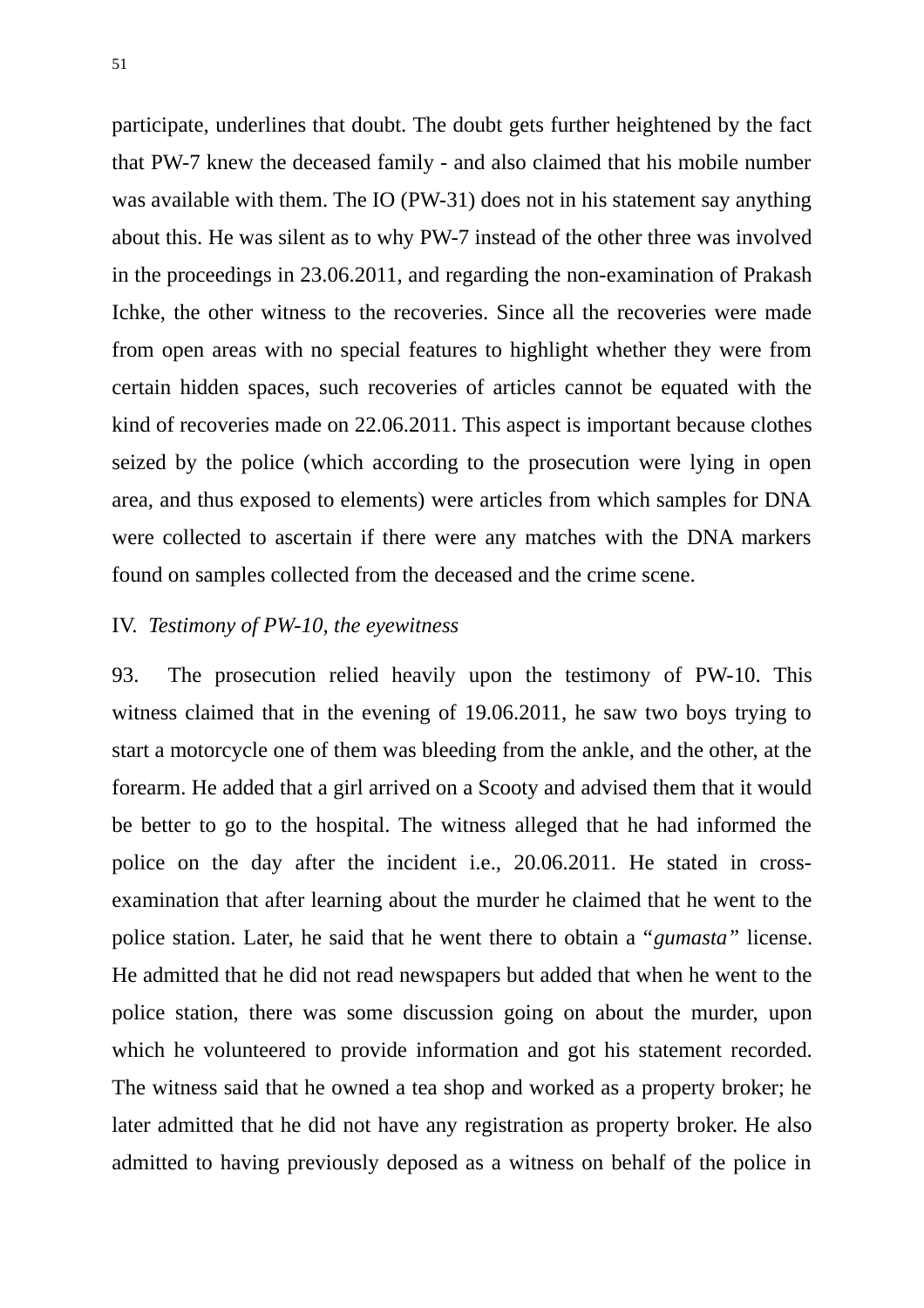some other case. PW-10's presence near the scene of crime, or rather after it, is explained by him, somewhat unconvincingly, as his effort to ascertain if some property was vacant. He is what one can call as a chance witness.

94. A chance witness is one, who appears on the scene suddenly. This species of witness was described in *Puran v. State of Punjab[27](#page-51-0)* in the following terms:

*"Such witnesses have the habit of appearing suddenly on the scene when something is happening and then of disappearing after noticing the occurrence about which they are called later on to give evidence."*

This court has sounded a note of caution about dealing with the testimony of

chance witnesses. In *Darya Singh v. State of Punjab[28](#page-51-1)* it was observed that:

*"…where the witness is a close relation of the victim and is shown to share the victim's hostility to his assailant, that naturally makes it necessary for the criminal courts examine the evidence given by such witness very carefully and scrutinise all the infirmities in that evidence before deciding to act upon it. In dealing with such evidence, Courts naturally begin with the enquiry as to whether the said witnesses were chance witnesses or whether they were really present on the scene of the offence.…..If the criminal Court is satisfied that the witness who is related to the victim was not a chance-witness, then his evidence has to be examined from the point of view of probabilities and the account given by him as to the assault has to be carefully scrutinised."*

In *Jarnail Singh v. State of Punjab[29](#page-51-2)* again, this court held that:

*"22. The evidence of a chance witness requires a very cautious and close scrutiny and a chance witness must adequately explain his presence at the place of occurrence (Satbir v. Surat Singh[30](#page-51-3), Harjinder Singh v. State of Gujarat, Acharaparambath Pradeepan and Anr. v. State of Kerala[31](#page-51-4) and Sarvesh Narain Shukla v. Daroga Singh[32](#page-51-5)). Deposition of a chance witness whose presence at the place of incident remains doubtful should be discarded (vide Shankarlal v. State of Rajasthan[33](#page-51-6))."*

95. In the opinion of this court the deposition of this witness (PW-10) cannot be taken at face value. PW-10 improved upon his statement made to the police and was confronted in this regard. His initial statement to the police did not mention the presence of the girl (whom he identified as Neha in court).

- <span id="page-51-2"></span>29 (2009) 9 SCC 719
- <span id="page-51-3"></span>30 (1997) 4 SCC 192
- <span id="page-51-4"></span>31 (2006) 13 SCC 643 32 (2007) 13 SCC 360

<span id="page-51-0"></span><sup>27</sup> AIR 1953 SC 459

<span id="page-51-1"></span><sup>28</sup> 1964 (7) SCR 397

<span id="page-51-6"></span><span id="page-51-5"></span><sup>33</sup> (2004) 10 SCC 632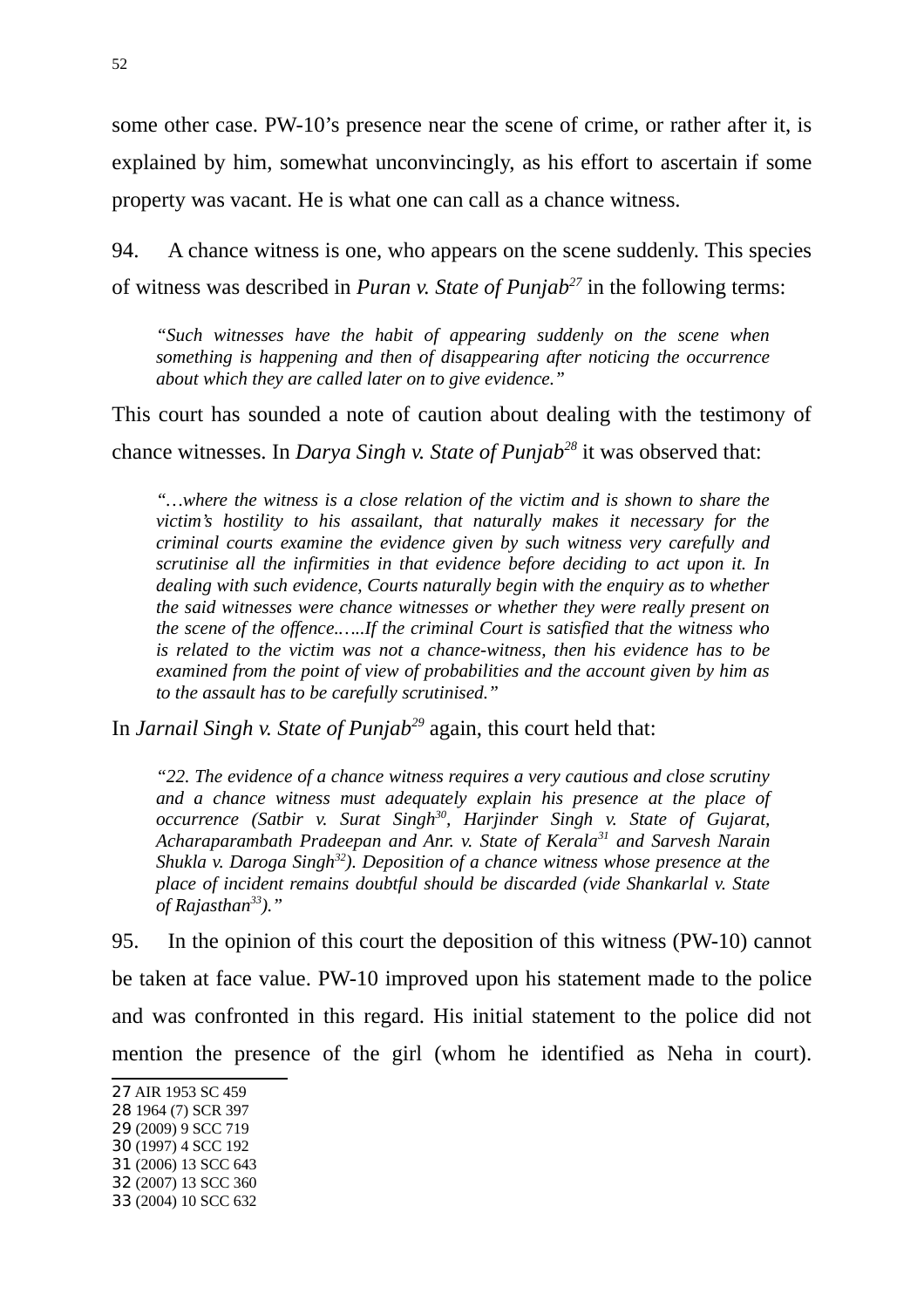Likewise, he improves upon his statement, by deposing in court that the girl had asked two boys to one injured seriously to the hospital. In addition, his contradictions as to what led him to the police station on 20.0.2011 – obtaining a *gumasta* license, or to report the crime; and his presence at the scene of the  $c$ rime – as a property broker checking vacancy of a property, who admittedly had no license for this business, are material. These contradictions are serious inasmuch as they strike at the root of the witness's credibility. His prevarications and improvements especially about the presence of a girl are too serious and fundamental to overlook. Very crucially this witness appears to be a stock witness. For all the aforesaid reasons the depositions of PW-10 cannot be accepted.

## V. *Identification of Manoj by PW-8*

96. The prosecution relied on the testimony of PW-8 Achyutmal Tejwani to say that Manoj had obtained treatment from him. The witness, during his deposition stated that he had studied from a Science College in Pakistan. He admitted to not being licensed to practise medicine, by the Medical Council of India; he also admitted that he did not hold any permission to practise as a doctor, but ran Kavita clinic. He identified Manoj in court, and said that on 19.06.2011, Manoj had secured treatment for an injury on his elbow, and another boy (who spoke in Sindhi) accompanied him. He proved Ex. P37, the slip issued by him, containing the prescription for Manoj, which was seized on 25.06.2011 (Ex. P36) by the IO (PW-31), who deposed to it.

97. This court is of the opinion that PW-8 is not a reliable witness. Apart from the fact that he is admittedly an unqualified professional, and an unlicensed one - at best a quack, counsel for the appellants quite correctly point out that his previous links with the police cannot be ruled out, for the reason that he migrated, later than during Partition, from Pakistan. The probability of him practising his profession under the shadow of police patronage, for some kind of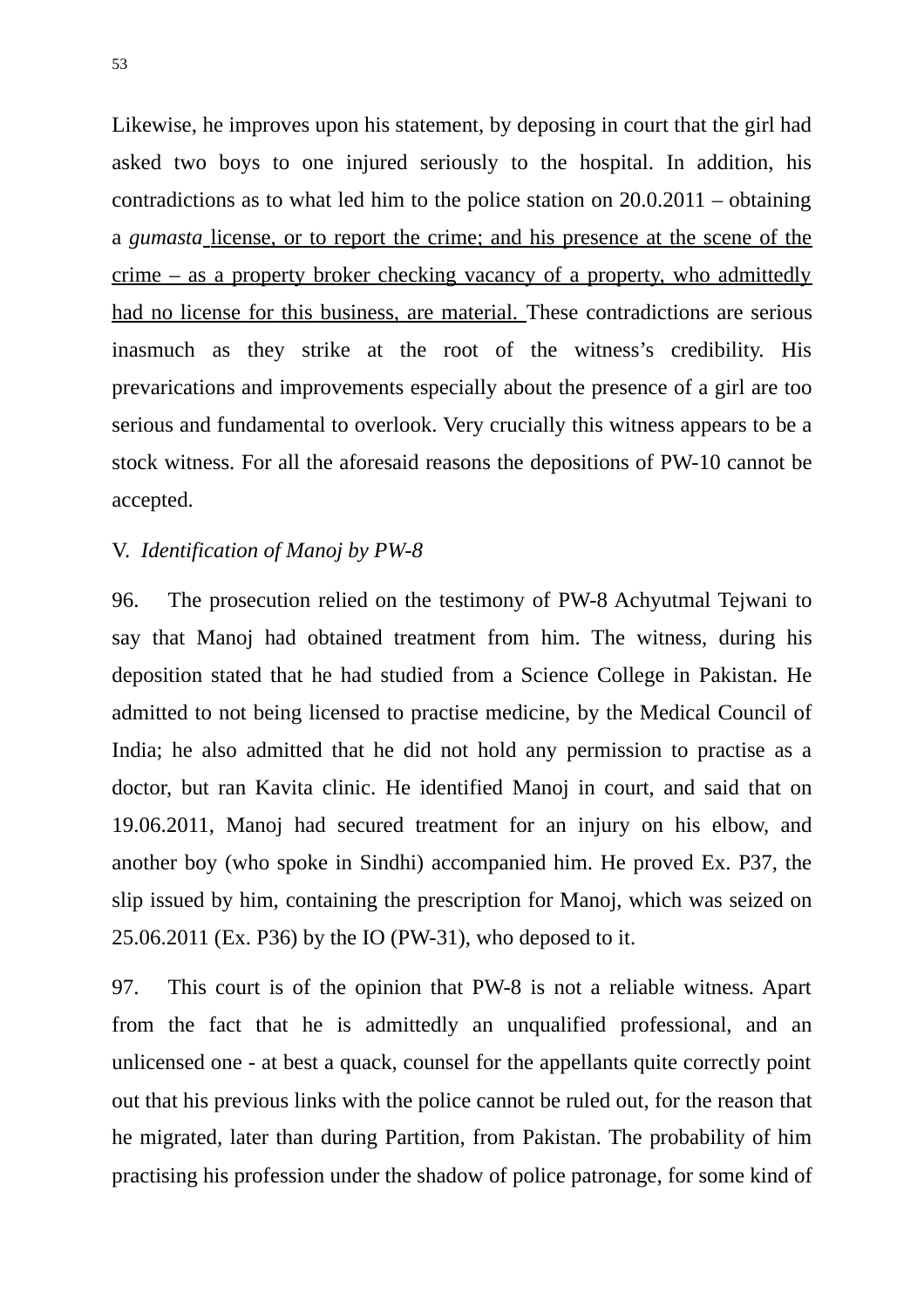*quid pro quo,* i.e., being a convenient witness, leaves a lurking suspicion. The police did not involve him during the test identification parade; admittedly, Manoj was in fact taken to him during the investigation. In these circumstances, the testimony of this witness is not credible. This circumstance is therefore, held not to be proved.

## VI. *Test Identification Parade of the accused*

98. The prosecution relied upon the testimonies of PW-10 and PW-18 (Pratap Kumar Agasiya, Naib Tehsildar). Both deposed that PW-10 had correctly identified Manoj and Rahul by specifically tapping their heads. According to PW-18, both the accused were made to stand with 10 other persons resembling them. The result of this identification memo i.e., the test identification parade ("TIP") proceedings were recorded as Ex. P38, where Manoj and Rahul were identified by PW-10, and Ex. P40 where only Manoj was identified by PW-11 Raju Sen. Likewise, PW-18 deposed that in a separate proceeding recorded as Ex. P39, PW-10 had identified Neha from amongst five other girls who had similar physical features.

99. The main argument against the TIP proceedings was that it was held after an inordinate delay. The appellants were arrested on 22.06.2011 and remained in custody till 30.06.2011. It was urged that no attempt was made to involve a magistrate, to have their TIPs either at that time, or thereafter and that the TIP was held only on 14.07.2011. Ex. P38, the TIP relating to Rahul and Manoj, records the names of 10 other men who the accused were made to stand with, anywhere as per their choice. Each person was covered with a blanket, upto their neck. It records that no police personnel were present when the proceedings took place, and the witness correctly identified the accused.

100. A popular and widely used method of accused identification, by witness, in criminal trials, is the identification parade. TIP procedures are used, where witnesses who claim to have seen the accused at, or about the time of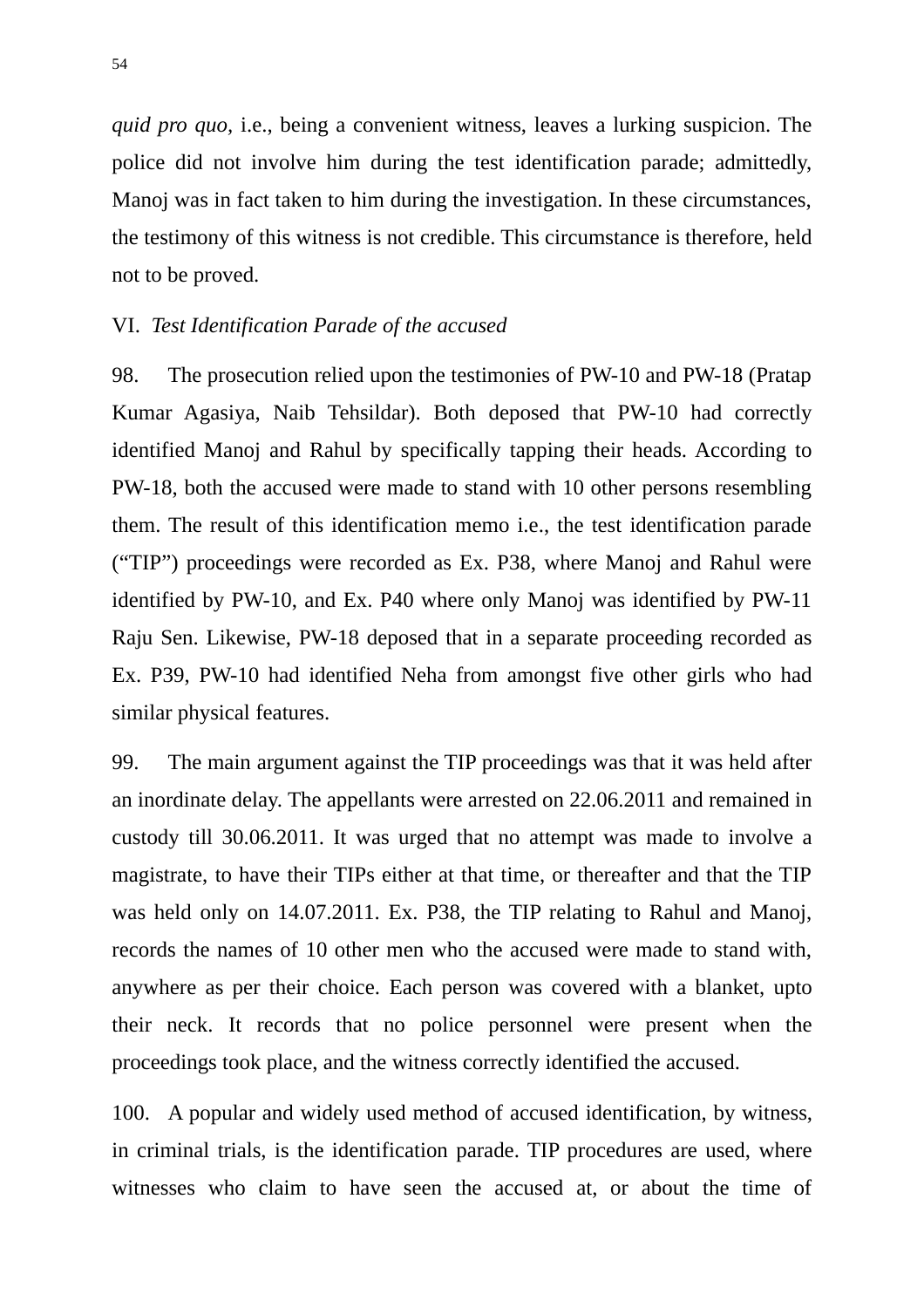occurrence to identify such accused from the midst of other individuals, who bear physical attributes similar to them, without any aid or other source. TIPs are meant to test witness veracity and their capability to identify unknown persons. TIPs should normally be conducted at the earliest possible time to eliminate the chance of accused being shown to witnesses before the identification parade, which might otherwise affect such witnesses' memory. TIPs are conducted during investigation; however, there is no provision of law enabling an accused to claim it as a matter of right, as held in *Malkhan Singh v. State of MP. [34](#page-54-0)* In *Ramanathan* v. *State of Tamil Nadu[35](#page-54-1)* this court outlined the utility and weight of a TIP. There is no hard and fast rule that delay or failure in holding the TIP *ipso facto* renders the evidence inadmissible or unacceptable; it however, affects the credibility and weight attached to such identification, as held in *Shyamlal Ghosh v. State of West Bengal[36](#page-54-2)* .

101. This court has discussed earlier, with respect to credibility PW-10's testimony and why it cannot be taken at face value. Even otherwise, the fact remains that he omitted to mention basic details about the distance from between where he was, and where he saw the accused. Further, his account suggests that he apparently saw the accused, fleetingly. No attempt was made by the prosecution to draw a sketch or to show the approximate distance from where this witness (who is vital to its case) observed the accused. Given these facts, and the delay (unexplained by the prosecution, which had by its account, wrapped up the case by end of June 2011) to conduct the TIP after the accused's arrest, renders the TIP suspect. It cannot be said that the TIPs conducted and the subsequent dock identification, by PW-10 of the accused, are among the circumstances proved beyond reasonable doubt.

VII. *Recovery of articles and their Test Identification*

<span id="page-54-0"></span><sup>34</sup> (2003) 5 SCC 746 (para 7).

<span id="page-54-1"></span><sup>35</sup> (1978) 3 SCC 86 (para 18).

<span id="page-54-2"></span><sup>36</sup> (2012) 7 SCC 646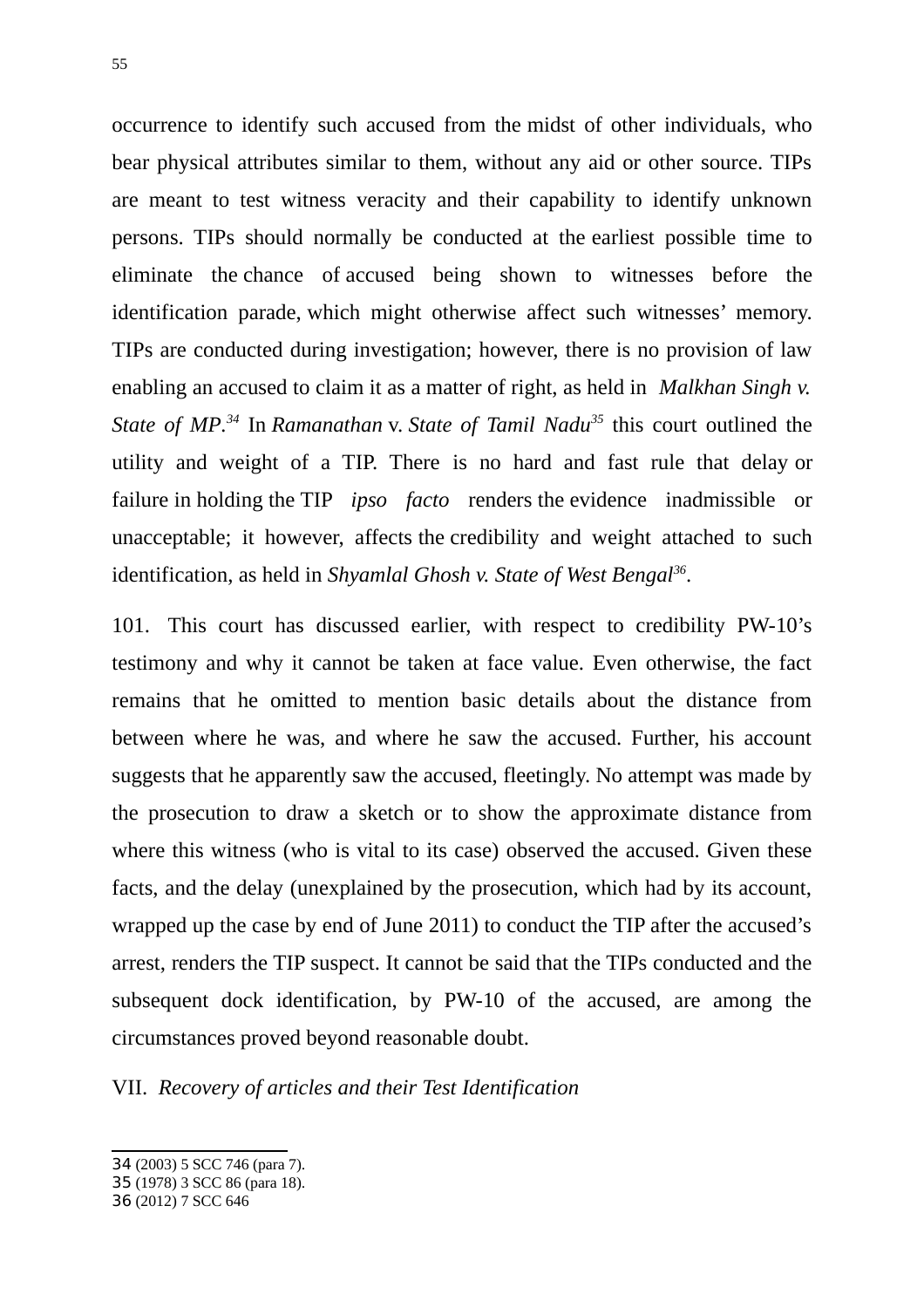102. On the day of their arrest (22.06.2011), the accused made disclosure statements and pointed out to the police the places where the articles looted, or those relatable to the crime, were kept or hidden. These articles were seized on the same morning. In terms of Ex. P11, the articles recovered at Neha's behest *inter alia* were, two bent golden bangles approximately worth  $\bar{\tau}$  50,000/-, a golden pendant, three *guriya, and* part of a *mangalsutra* with chain and *guriya* approximately worth  $\overline{2}22,000$ , Megha's ATM card issued by Bank of India. Similarly, Ex. P14 (recoveries made at Rahul's behest) evidences two bent golden bangles having *aeronuma* design approximately worth  $\bar{\tau}$  50,000/-, a *guriya*, part of a *mangalsutra* with chain approximately worth  $\bar{\tau}$  20,000/-. Lastly, Ex. P17 (recoveries made at Manoj's behest) included *inter alia,* two bent golden bangles having round design approximately worth  $\bar{\tau}$  50,000/-, a *guriya*, part of a *mangalsutra* with chain approximately worth ₹20,000/-.

103. On the previous day (21.06.2011), PW-1 Niranjan Deshpande had reported that some articles - 2 ATM cards (Megha and Ashlesha), Megha's mobile, Ashlesha's camera and specific jewellery items (belonging to Megha and Rohini), were missing from the premises.

104. On 09.07.2011, a TIP of the articles was conducted, under the supervision of PW-12 Zamil Khan, who was informed that the procedure was to be conducted. He deposed that the TIP was carried out at the Bharatiya Sangeet Kala Academy, Sector G, MIG colony, where a policeman from MIG police Station reached with a sealed packet. One Anil Soni also reached there with a similar packet. He said that two packets were opened and their contents were mixed together. Thereafter PW-1 reached the place; he observed the articles and identified them. PW-12 deposed as follows:

*"In the identification, identifier Niranjay Deshpande had identified two gold bangles crumbled, one gold pendal (sic pendent), one broken Mangalsutra of a chain and stud with Guriya, two gold Arrow like bangles, one broken gold Mangalsutra, two gold designed bangles, one broken gold Mangalsutra of chain and one Guriya."*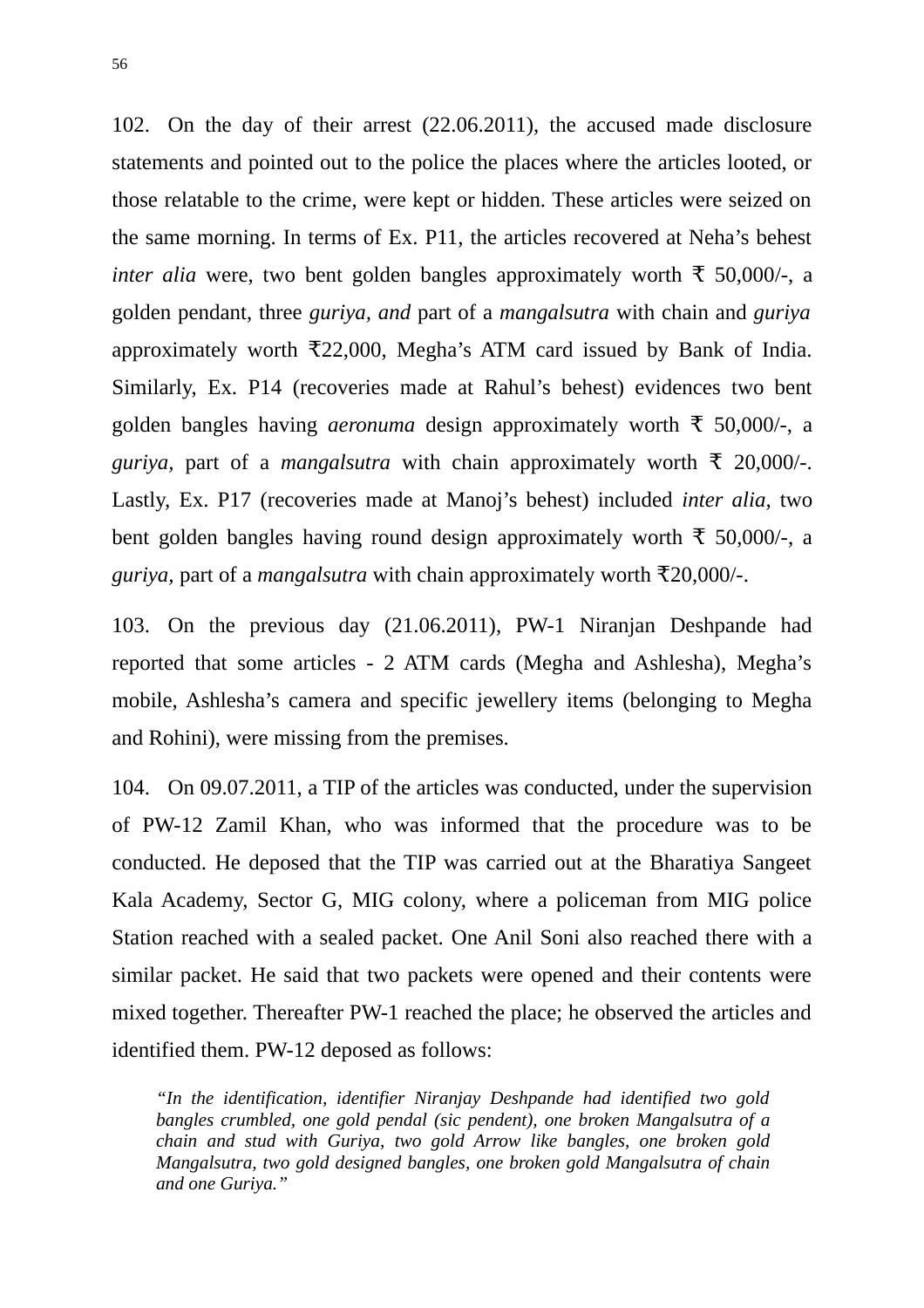105. The witness also deposed that after the identification was completed, the jewellery was re-sealed and the jewellery items brought by Anil Soni were taken away. He also identified the jewellery (which had been identified by PW-1 before him) in court. PW-1 deposed among similar lines. The only difference between the two depositions is that PW-1 stated that PW-7 was present (as a matter of fact, he was not, as is evident from the testimony of PW-7). Apart from urging this to be an inconsistency, counsel for appellants also cast suspicion on the TIP of the jewellery, urging that neither Anil Soni nor the police constable who took the sealed items to the venue of the TIP was examined. In this court's opinion, these omissions are minor, and do not shake the essential credibility of the proper identification of the jewellery. In fact, during cross examination, PW-12 clearly deposed that besides him no one was present during the TIP of the articles and that after PW-1 completed the identification, he drew the memo (Ex. P1) and kept the jewellery separately; the rest were taken away by Anil Soni.

106. In this court's opinion, a joint reading of the testimonies of PW-1 and PW-12, on the one hand, and the TIP proceedings on the other (Ex. P1, dated 09.07.2011) establishes that the prosecution proved that the identification of the looted articles, were correctly identified by PW-1. The accused's counsel had sought to urge that the articles were common pieces of jewellery, without any distinctive features and that PW-1 could hardly know these- particularly, jewellery of his mother-in-law. If one keeps in mind that PW-1 had reported the loss of the articles, and listed them specifically, in his statement which was given to the police on 21.06.2011, their subsequent recovery, at the behest and pointing out of the accused, and their correct identification by PW-1 before PW-12, there cannot be doubts on its credibility. During cross examination, PW-1 was not questioned about how he could identify jewellery articles of his wife, daughter and mother-in-law. There can be various reasons, why someone may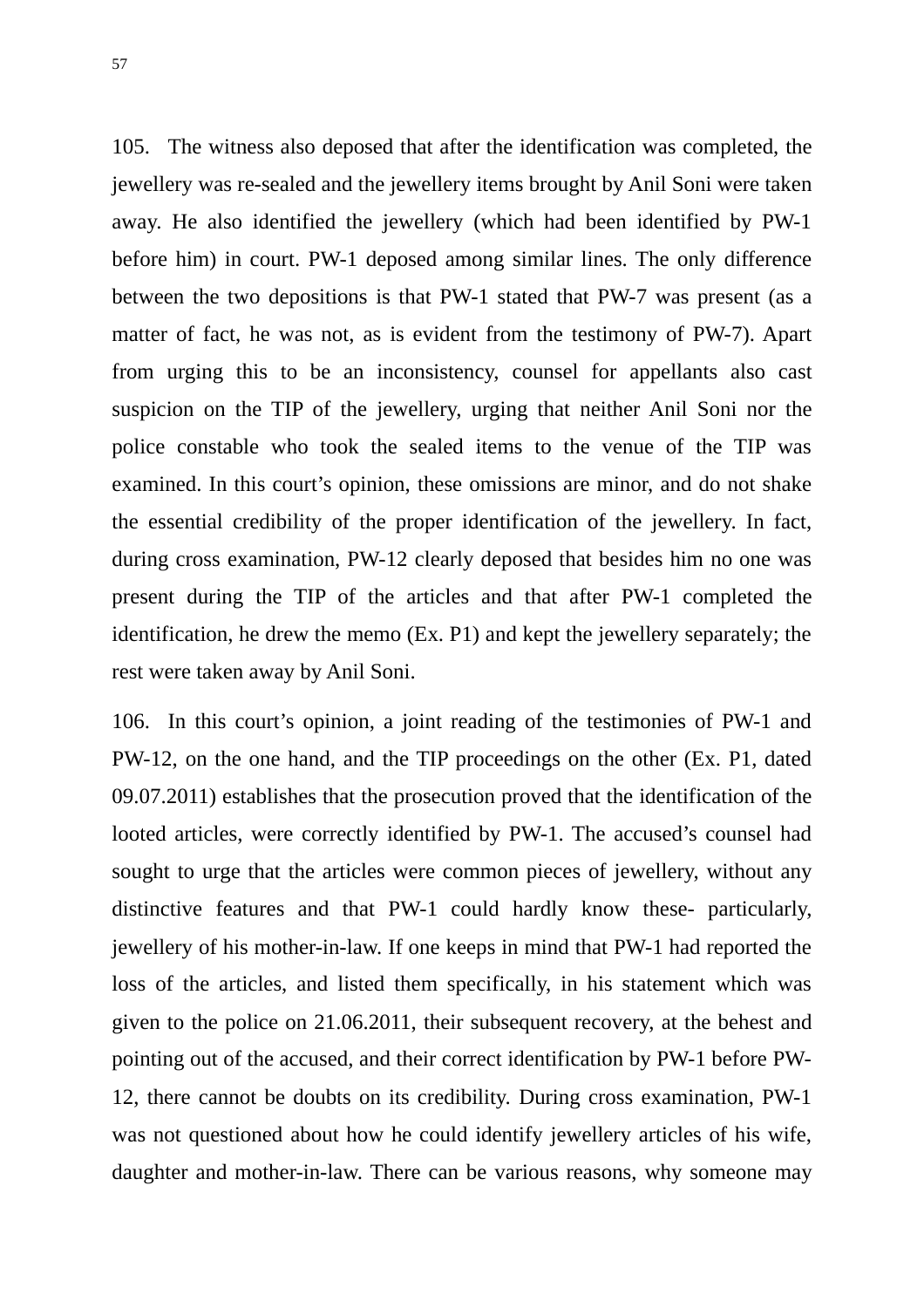be able to recollect or remember jewellery or other valuables. There cannot be any general assumption that a husband would not be able to remember or recollect the personal articles of his wife, or that a wife cannot be expected to recollect and identify the personal effects of her husband. It all depends on the personality and individual traits of human being, which uniquely differ from each other. It is possible that PW-1 had an eye for detail; it is equally possible that he was present when the valuables were bought; or yet, it is further possible that they were part of a set, presented to the deceased individuals. The recollection, reporting and identification of the *mangalsutra,* is more specific. PW-1 could reasonably be assumed to be aware of that article, belonging to Megha, his wife. In these circumstances, the evidence relating to the recovery of items belonging to the deceased, recovered from the accused's premises at their behest, and their correct identification by PW-1 during TIP were proved beyond reasonable doubt, by the prosecution.

# *VIII. The circumstances relating to expert evidence regarding the appellants' fingerprints*

107. PW-21 Dr. Sudhir Sharma, Senior Scientific Officer in Scene of Crime Mobile Unit, deposed that when he reached the crime scene on 19.06.2011 at 6:35 PM, the main door of the flat was open and not sealed. In his deposition he mentioned the shoe marks and other physical evidence which existed, and also was cross examined about whether they were tampered with. Additionally, he stated that a computer was in the flat, which could have been seized, but he was unaware as to whether it was seized or not.

108. PW-24 KK Dwivedi (the fingerprint expert) searched the crime scene for possibility of lifting impressions of fingerprints. A set of five fingerprints (i.e., Ex. P80, "chance fingerprints") were lifted by him, and signed by two witnesses (PW-5 and PW-9) as well as himself. He claimed that PW-17 Satyanarayan Patel (photographer of crime scene) had taken photographs of the spots, from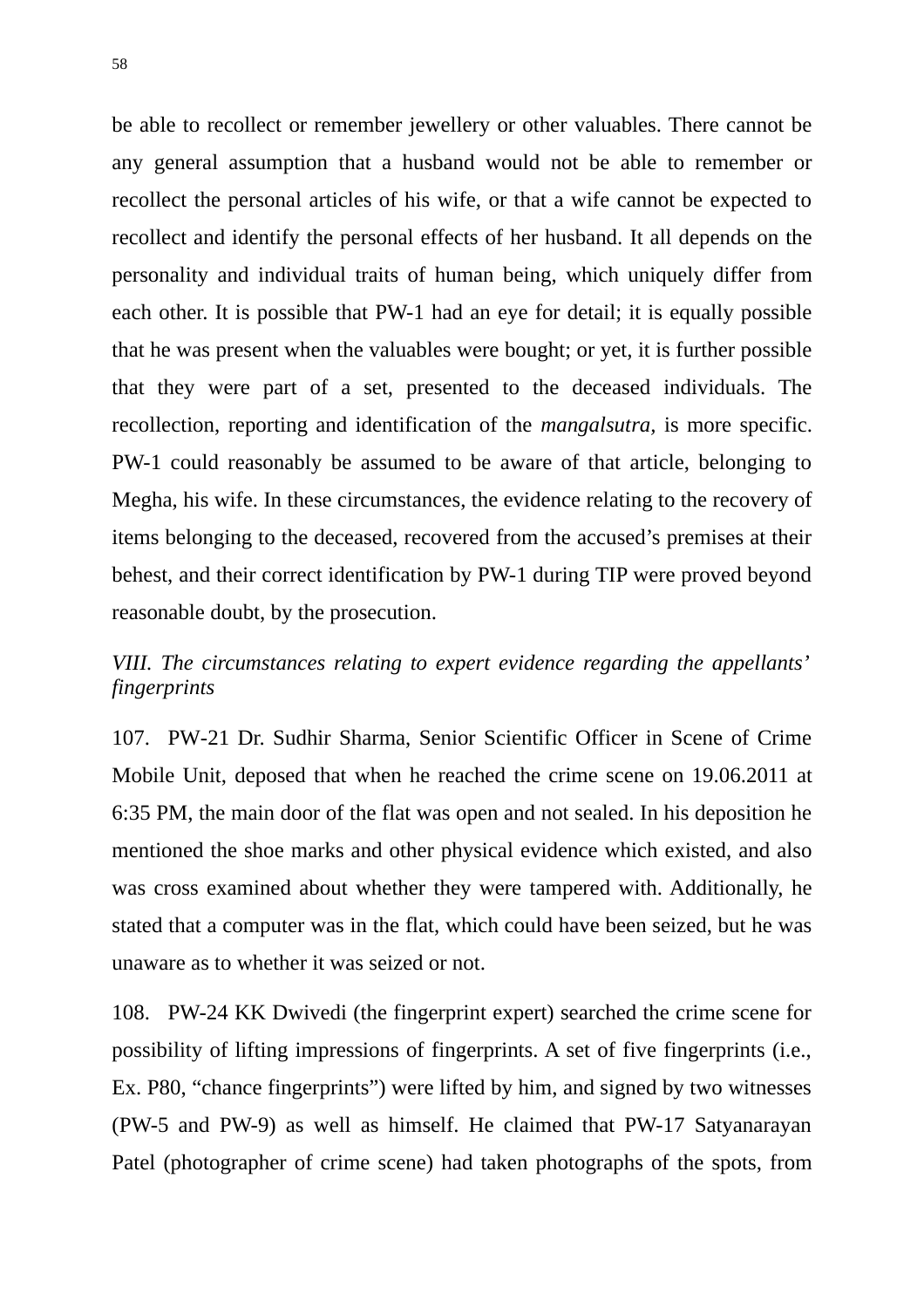where the prints were collected. However, this is neither corroborated by the testimony of PW-17, nor in the exhibits on record.

109. Prints A and B were lifted from the inner back portion of door of bedroom adjoining the bathroom on the first floor; Prints C and D were lifted from the outer portion of door of bedroom adjoining the kitchen; and Print E was lifted from the inner portion of the same door. Upon examination, A, B, D, and E were found suitable for comparison.

110. The fingerprints of the deceased [Ex. P81 (Megha), Ex. P82 (Rohini) and Ex. P83 (Ashlesha)] were lifted by constable Dinesh on 20.06.2011. Constable Dinesh, however, was not examined by the prosecution in the course of trial. The fingerprints of the three appellants [Ex. P41 (Rahul), Ex. P42 (Manoj), and Ex. P43 (Neha)] were obtained by PW-13 constable Vijay Singh on 24.06.2011 who deposed in chief examination that he took the signatures of the three accused persons (who were present in court and identified by him), on their respective fingerprint slips, and later sent them to the SSP Office. In crossexamination he deposed to being trained by the fingerprint department and that he was competent to take prints. He observed an injury/cut caused by a knife, on the ring finger of Rahul's right hand, and no other injuries on the fingers of the three accused. It also mentioned that he did not obtain any written consent from the accused.

111. The report of the fingerprint expert (Ex. P84) dated 11.07.2011 by PW-24 K.K. Trivedi, coupled with his testimony, forms the crux of the prosecution case regarding fingerprints. On 27.06.2011, fingerprints of the accused were received and compared with the chance fingerprints by PW-24, who used the 8-point method and found that prints A and B matched with the index and middle finger respectively of Rahul's right hand; fingerprint D matched with the middle finger of Manoj's right hand, and Print E matched with Neha's right thumb. The fingerprint report was sent to the Director, Finger Print Bureau Bhopal by PW-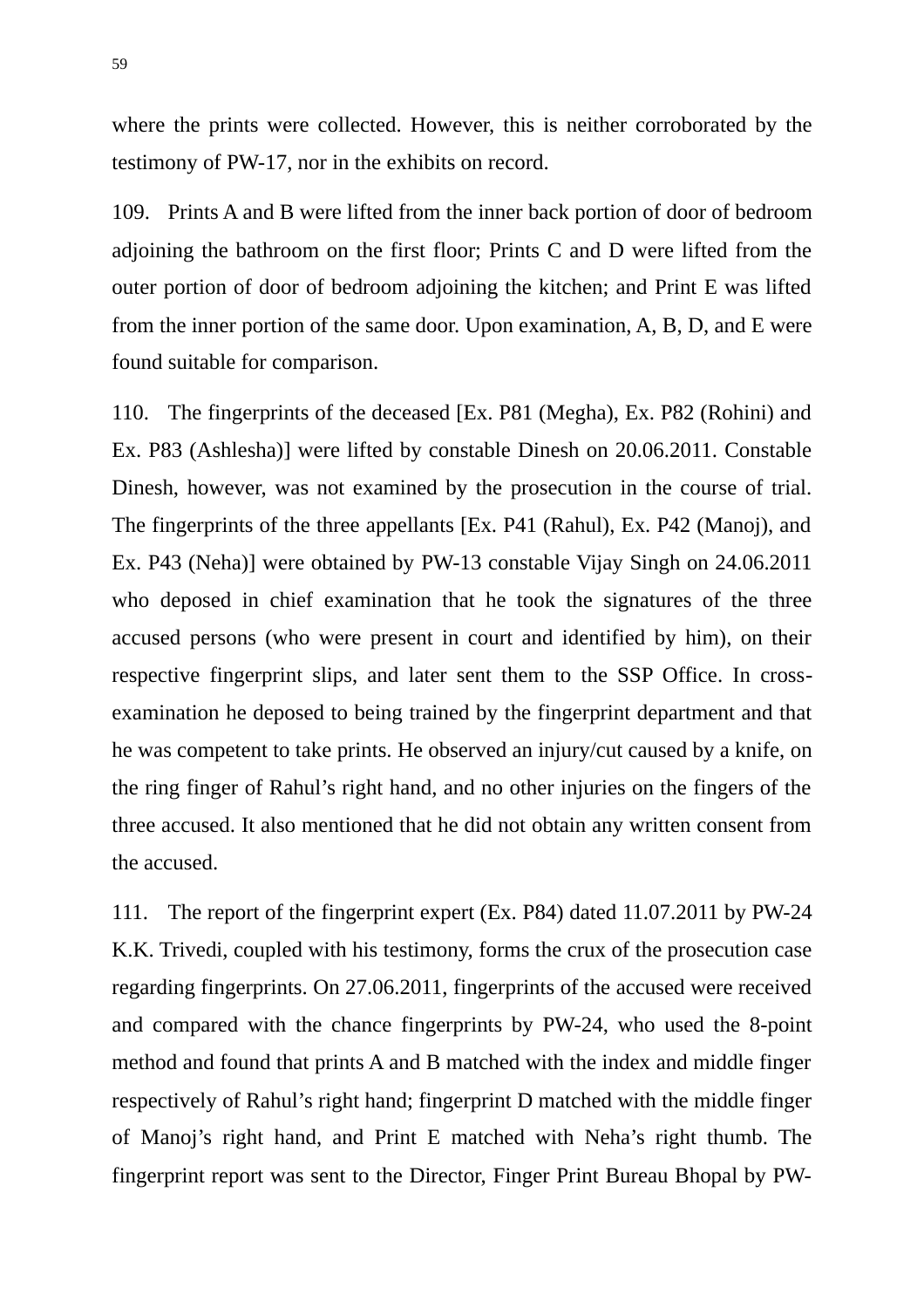24 on 06.07.2011 which was verified by the former vide letter dated 11.07.2011. The prosecution relied on these findings to corroborate the presence of the appellants at the crime scene.

112. Interestingly, PW-24 KK Dwivedi in his chief examination has stated that letter no. AC Branch/E/80/11 dated 20.06.2011 was sent by Finger Print Branch Indore to MIG Police Station for comparison of chance fingerprints with the fingerprints of family members/suspects. However, his cross-examination reveals no such letter was on the record. The cross-examination also shows that he did not obtain fingerprints of any other person (including family members of the deceased) or article that was present at the place of the incident, for the purpose of comparison - a point which has been urged by the counsels on behalf of the appellants, laboriously. He also deposed that there was neither a mark of the whole palm on the door, nor bloody fingerprints on the door; and the other fingerprints available on the door were unfit for lifting.

113. The appellants' counsel questioned the circumstances relating to the fingerprint evidence, on grounds such as (i) absence of any elimination print; (ii) irregularity in obtaining the appellant's fingerprints; (iii) non-examination of constable Dinesh (who collected the fingerprints of the deceased for the process of elimination) by the prosecution; (iv) the absence of covering letter, along with the fingerprint expert's report, when produced in court; and (v) the fingerprints of the appellants were not procured in accordance with law, as there was no compliance with Identification of Prisoners Act, 1920.

114. This court would take up the last argument, at the outset. In *Sonvir v. State (NCT) of Delhi[37](#page-59-0)*, it was held that the provisions of the Identification of Prisoners Act, 1920, were not mandatory, but rather directory, and that they only affirm the *bona fides* of the sample-taking (of the fingerprints of an accused) and eliminate the possibility of evidence fabrication. This court however, made

<span id="page-59-0"></span><sup>37</sup> (2018) 8 SCC 24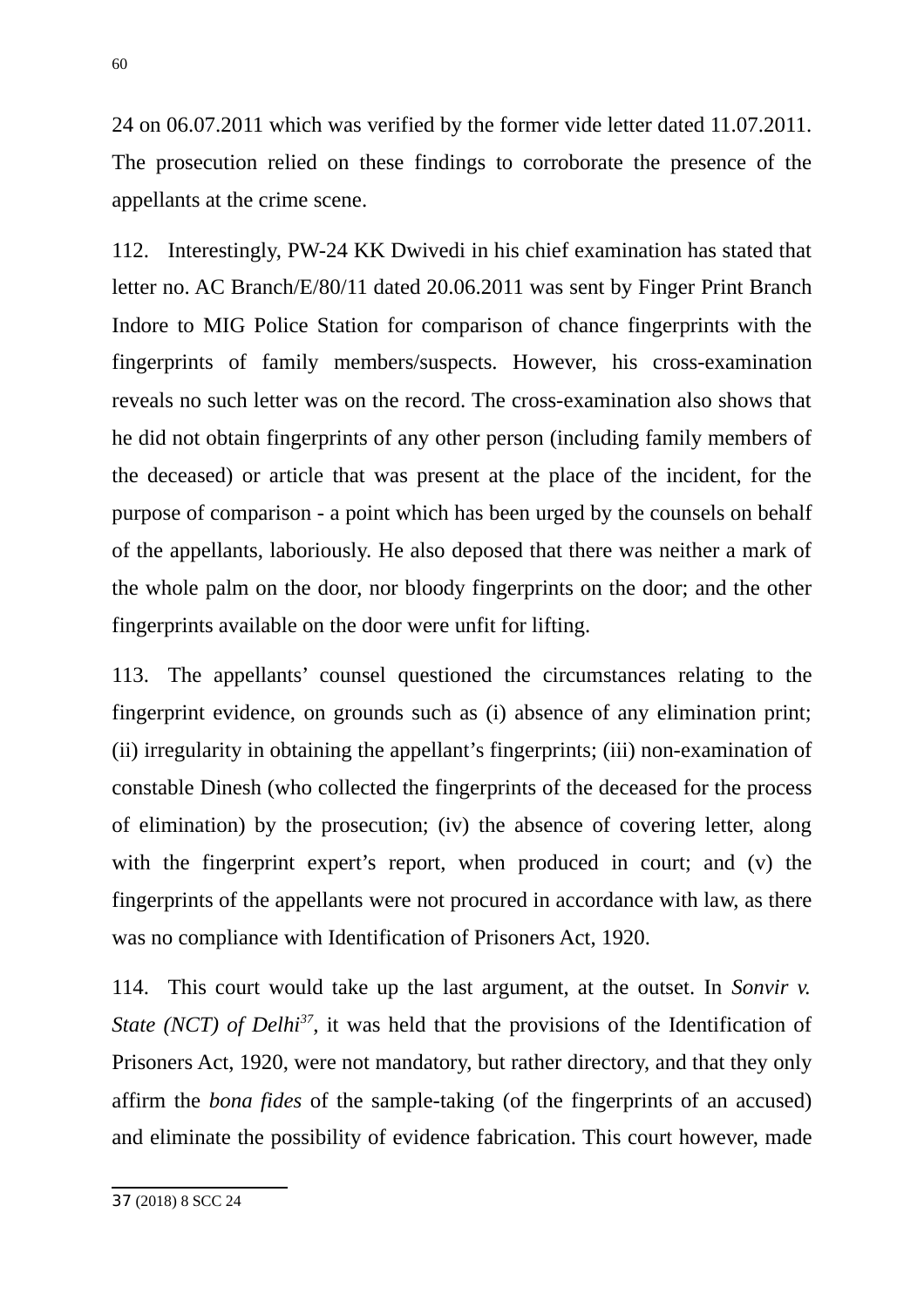it clear that not following or complying with the provisions of the Act, would not *per se* vitiate the evidence, in a given case. This was again affirmed in *Ashish Jain & Ors. v. Makrand Singh[38](#page-60-0)* .

115. In the present case, PW-24's deposition corroborates the lifting of the fingerprints by constable Dinesh in his presence. Therefore, the nonexamination of constable Dinesh is not fatal to the prosecution's case regarding fingerprints. As far as the integrity of the crime scene is concerned, PW-21 deposed that though the door to the flat was open, when he reached there, the police were standing outside and it was not possible that the crime scene was contaminated. The IO (PW-31) admitted that the crime scene was not sealed when the investigation took place on the evening of 19.06.2011; however, he clarified that the forensic department personnel who reached the site before him had secured the place. Given this consistent evidence, this court is of opinion that the possibility of members of the public or unauthorized persons, contaminating the crime scene, so soon after the incident was reported, is remote.

<span id="page-60-0"></span>116. Fingerprints collected at a crime scene from all personnel who were at the scene and who might have inadvertently touched physical evidence, are known as 'elimination prints'. In the present case, elimination prints of the deceased were obtained on 20.06.2021; they were part of the record. The record would show that PW-3, PW-5, PW-9 were present at the crime scene, but admittedly their fingerprints were not obtained. It appears from the testimony of PW-9 that initially, the witnesses were asked to be outside, but later, asked to join the proceedings, to witness the seizures made. All the three witnesses, consistently deposed regarding fingerprint experts' visit to the site, the use of powder on the surfaces and lifting of fingerprints. PW-5, in cross examination said that his fingerprint was not obtained. During hearing, counsel for the appellants had repeatedly emphasized that elimination prints were not taken from others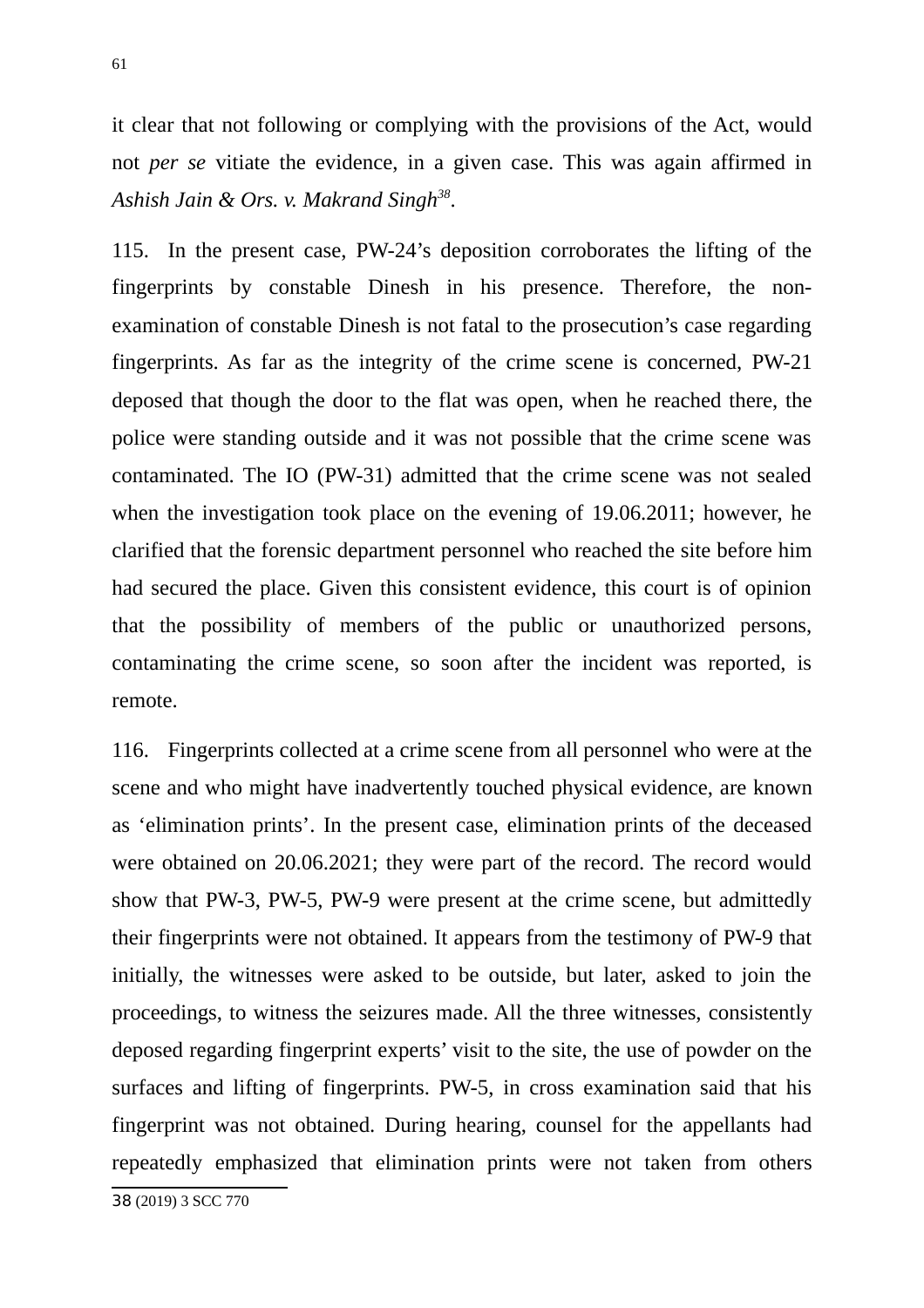present at the crime scene; they also highlighted that fingerprint were not lifted from the knives, pistol and ornaments seized from the accused. In the opinion of this court, nothing material turns on this aspect. In a recent judgment - which the appellants relied on-, i.e. *Hari Om @ Hero v State of UP[39](#page-61-0)* this court acquitted the accused, on the ground that the fingerprint expert's opinion, even if accepted, would could not have been the sole basis of conviction. What is important is whether the crime scene was secured, and whether the lifting of prints was witnessed. On both counts, the prosecution evidence is credible and worthy of acceptance. These are also corroborated by the testimony of PW-21, the Senior Scientific Officer, and the crime scene report dated 20.06.2021 (Ex. P77) tendered by him.

117. The other aspect, relating to fingerprint evidence is that the fingerprint report (Ex. P84) was prepared on 11.07.2011. Ex. P85 to Ex. P92 are photographs of the fingerprints lifted (these were annexed to the fingerprint report Ex. P84). The fingerprint report was enclosed with a letter (Ex. P93). Given that the expert deposed to lifting the prints, which were corroborated by the three witnesses (PW-3, PW-5 and PW-9) apart from the IO, the credibility of this circumstance, i.e., the lifting of the prints from the crime scene, their match with the sample prints of the accused, and the expert's testimony stand proved. The appellant's arguments questioning the credibility of this part, on the ground of delay in the report, the prints being chance prints, lack of elimination prints, or the crime scene not being shown to have been secured, etc, are insubstantial and are rejected.

## *IX. Circumstances relating to injuries on the deceased*

<span id="page-61-0"></span>118. The post-mortem report (Ex. P44) indicates the extent of injuries on the bodies of the deceased. Megha (aged 46) had a firearm injury on the forehead and 4 deep stab wounds (abdomen, shoulder and chest). Rohini (aged 76) had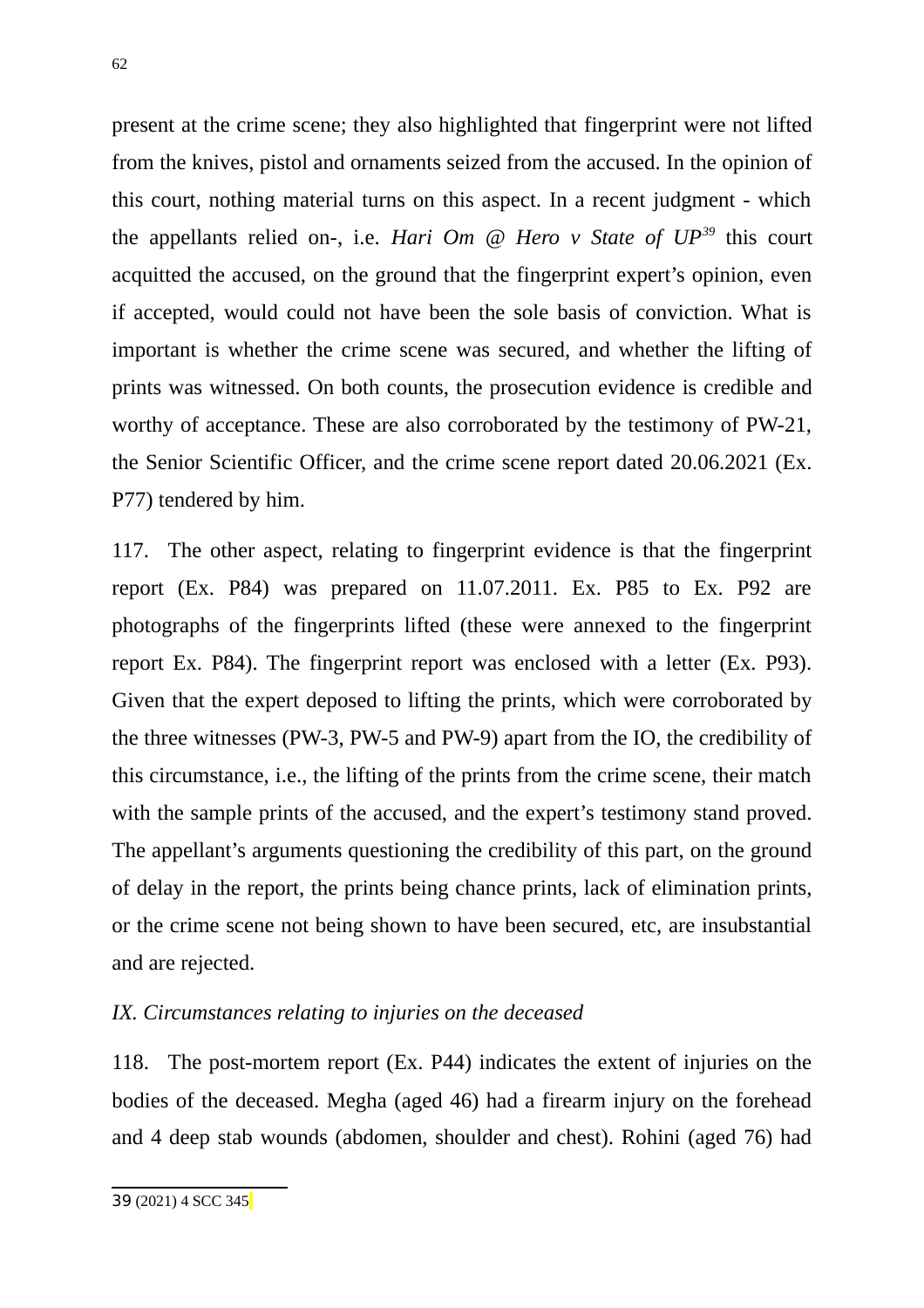stab wounds across her body - ranging from her fingers and hands, arms, and numerous injuries on her abdomen and chest which had pierced her vital organs. Similarly, Ashlesha (aged 22) received numerous stab injuries across her body – including, her fingers, hands and forearms, hip, neck, abdomen and chest which pierced her vital organs, back, and many superficial stab wounds on her thighs.

119. The expert opinion of PW-15 Dr. Thakur (the doctor who conducted the post-mortem) was that the cause of death of Megha, was shock caused by firearm injuries and haemorrhage. Rohini and Ashlesha's death was due to shock and haemorrhage from their numerous stab injuries. All three deaths were homicidal in nature. This witness confirmed- both in his opinion and his testimony that all injuries on the three deceased, except the gunshot injury (No. 1- on the body of Megha) could have been caused by the two knives, seized from the possession of Rahul and Manoj, respectively (Articles A and B, forwarded to him for opinion under query Ex. P47).

## *X. The Ballistic report*

## A. *The recovery of bullets from the crime scene and the deceased Megha*

120. Three cartridges (one live, and two shells) were seized by the IO (PW-31) on 19.06.2011 from the crime scene. He prepared the site map (Ex. P25 and Ex. P-26) and recovery memo (Ex. P27) witnessed by PW-5 (landlord Vishal Pandey) and PW-9 (one Mahesh Parmar, neighbour of informant Vishal Pandey). The IO deposed to preparing the site map witnessed by PW-5 and to seizing one empty, spent cartridge (lying on the floor near the body of Ashlesha), one empty, spent cartridge from near bed, and one unused, live cartridge from near the body (head) of Rohini. He also deposed that all the cartridges had the inscription 'K.F. 7.65' on them. PW-5 deposed that the spot map was prepared in front of him and similarly deposed as to the location of two cartridges – found under the bed and near Rohini's body. However, the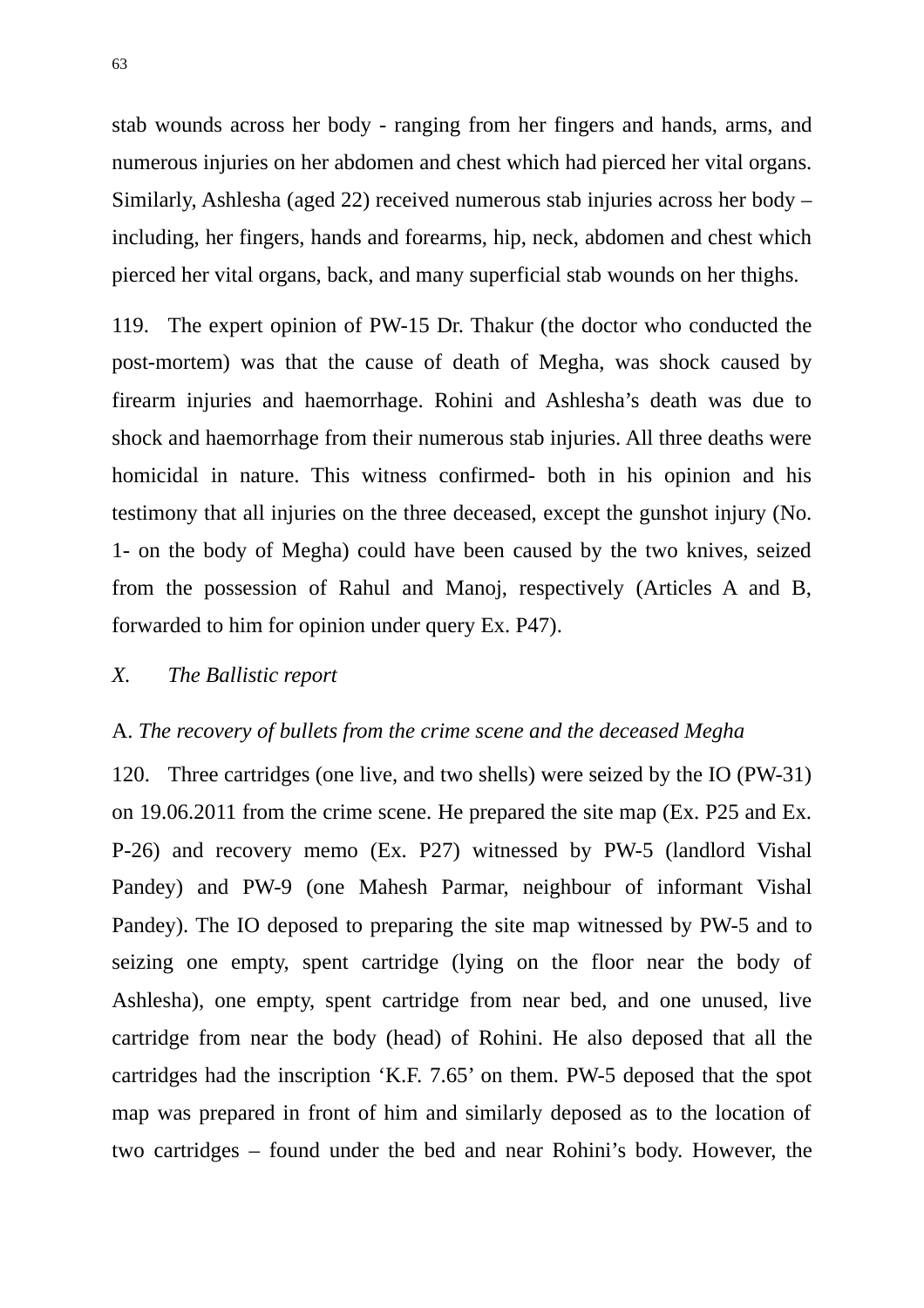appellants did not cross-examine PW-5 about the number of bullets seized, i.e., on the third bullet. PW-9 also deposed on similar lines.

121. PW-15 (doctor conducting the post-mortem examination) deposed that on 20.06.2011, PW-33 S.S Kujur brought the dead body of Megha Deshpande with a cover letter at 11:00 AM; and the post-mortem began at around 11:45 AM. Post-mortem was conducted along with Dr. Prashant Rajput and Dr. N. Fadse (both were not examined). On post-mortem of deceased Megha's body, a bullet was recovered. The extraction of bullet is described as wound no. 1 and the bullet was recovered from anterior of cranium. PW-15 deposed that all the articles were sealed, labelled and handed over to PW-33. The post-mortem report (Ex. P44) was prepared and taken from MY hospital to the police station by PW-33, and a seizure memo (Ex. P127) was prepared by PW-34 Mahesh Prasad Yadav. The seizure report was witnessed by Head Constable Shambhunath and Constable Ramjan, both of whom were not examined. PW-33's deposition corroborated the facts relating to him and his involvement.

122. Further, PW-15 in his cross-examination stated that the weapon was shot in contact with the body and that he could not state which weapon caused injuries to Megha. In cross-examination, PW-33 admitted that no specimen seal was obtained by him from the doctor and no receipt was given to the doctor upon receiving the said articles. Further, he stated that on 19.06.2011 he took the bodies to the hospital by police vehicle after 6:00 PM. He deposed to going home after locking the mortuary (as it was night time) and leaving the keys in the hospital. PW-34 Mahesh Prasad Yadav deposed about preparing of seizure memo (Ex. P127) on 20.06.2011 upon presentation of the articles by PW-33; and in cross-examination he admitted to not sending a copy of seizure memo to the hospital, not filling column no. 10 regarding description of the seized items, the sample seal not being marked, and that he did not mark the number of articles on the items mentioned in the seizure memo. He further deposed that he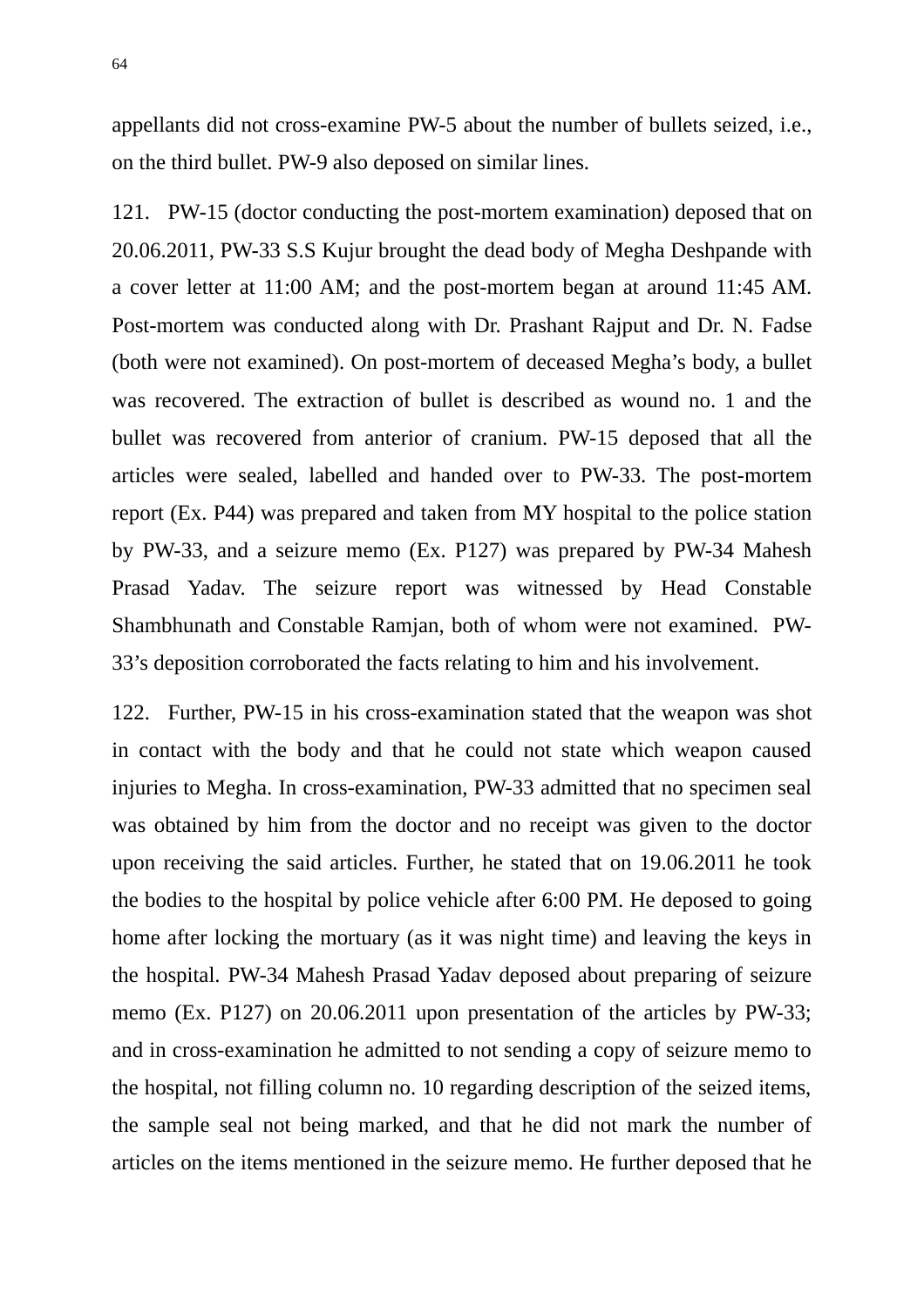did not open the packets to see what was inside and also did not receive the post-mortem report himself, but only made a *roznamcha* entry regarding seizure of items. The joint reading of the testimonies of PW-15, PW-33 and PW-34 establishes that a bullet was extracted by the doctor (PW-15), and a seizure memo was prepared in connection; the articles seized were then sealed (although no mark was placed on the seal).

## B. *Recovery of bullet from Rahul and facts relating to it*

123. Parallel to the recovery of the cartridges from the crime scene, the prosecution story was that the accused Rahul suffered a bullet injury during the incident. The prosecution alleged that Rahul went to Annapurna police station and reported a false case of shooting. As to this, PW-30 R.S. Makwana, (A.S.I Annapurna PS) deposed that on 19.06.2011 he saw Rahul  $\omega$  Govind coming to the police station in an autorickshaw alleging that someone shot him in the foot and that he was going to the District Hospital for treatment. He gave the information to PW-29 Gauri Shankar Chadar. PW-30 along with Constable Dinesh (who was not examined) went to the District Hospital. A *dehatinalsi* was prepared (Ex. P103). Later PW-30 went back to the police station to register the FIR (Ex. P107). PW-26 Dr Mukesh Bachawat (Medical Officer in the Dist. Hospital) examined Rahul at around 22:40 hrs, and prepared medical report (Ex. P97), before referring Rahul to MY Hospital. Constable Dinesh accompanied Rahul to MY Hospital for his treatment. During the early hours of 20.06.2011, PW-32 Dr Nilesh Guru examined Rahul and removed the bullet from his right foot. It was deposited in the MLC Section of the hospital (Ex. P113). PW-30 stated that he took the sealed packet from MY Hospital on 23.06.2011 which contained the bullet extracted from Rahul  $\omega$  Govind's foot. Shivraj Singh Raghuwanshi (not examined) prepared the seizure memo which was exhibited as Ex. P108 (Article Z-7) and PW-22 witnessed it. In the cross examination,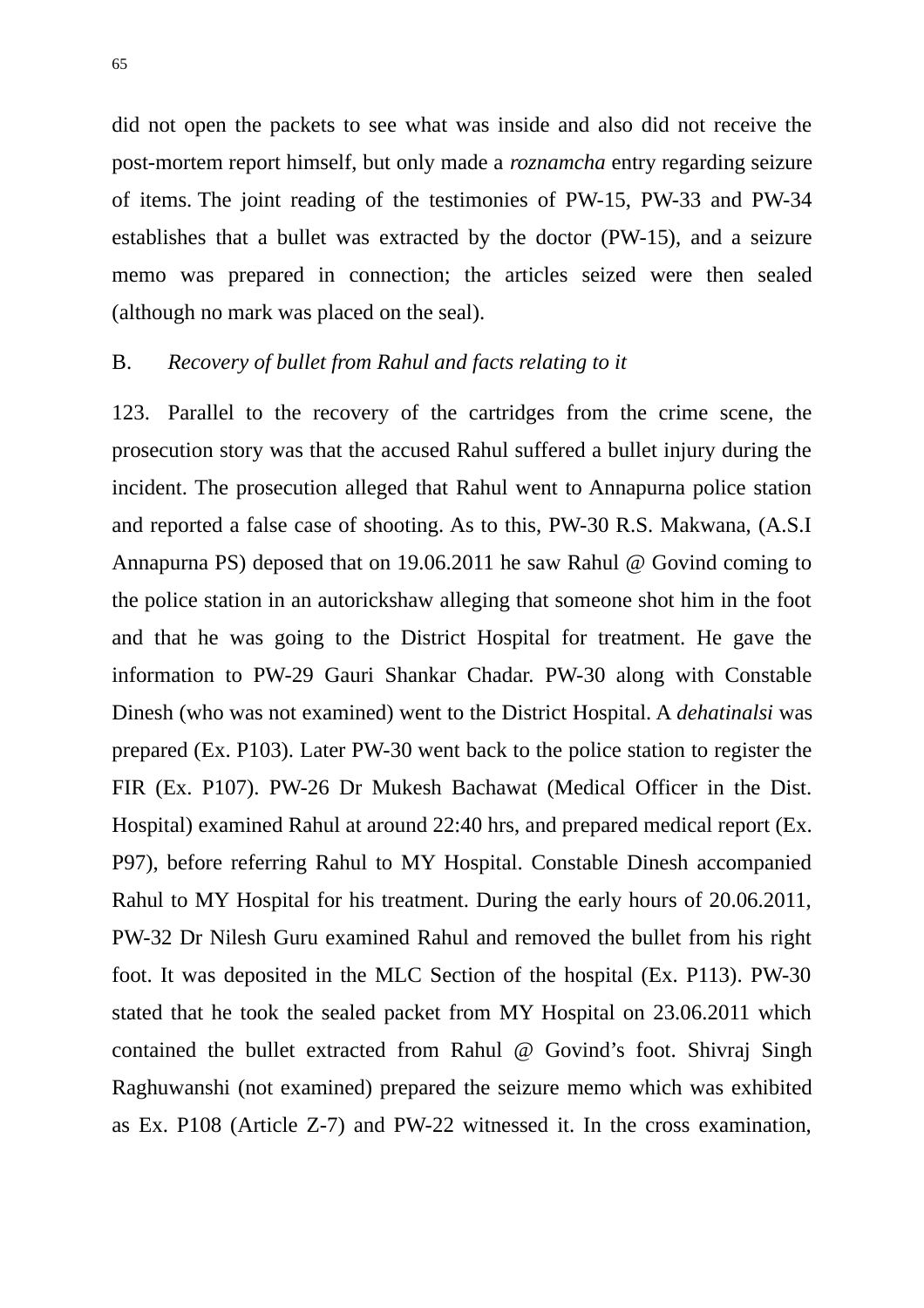PW-30 was questioned about the condition of the bullet, whether it had traces of blood, etc.

124. The appellants argued that the prosecution failed to establish that the bullet in fact was extracted from Rahul's right foot and it was the one sent to the ballistic expert. The case made out was that the boy examined by PW-26 and PW-32 was not Rahul at all. However, on that score, there cannot be any doubt because PW-29 G.S. Chadar, who recorded the *dehatinalsi* identified Rahul in the court as Govind, who had reported that he was shot on the foot by an unknown person and reported the matter to PS Annapurna. Furthermore, the signatures of the complainant on the *dehatinalsi* (Ex-P103) are identical to the signatures of the appellant Rahul in his statement under Section 313 CrPC. The doubt sought to be raised with respect to the manner of seizure of bullet in this Court's opinion, is not merited. The identification of Rahul by PW-29, the deposition of PW-30 and PW-31 (IO) show that the doctor who extracted the bullet initially kept it in safe custody with the hospital itself in the MLC Section, which was later retrieved by PW-30 on 23.06.2011 and the seizure made on the same day in the MIG Police Station. PW-22 Bharat Singh Thakur was in fact a witness to the seizure memo (Ex. P78, seized as Ex. P108 by PS MIG Police Station). Thus, an overall reading of the testimonies and articles seized, in the opinion of the Court, lends credence to the fact that Rahul suffered a bullet injury on 19.06.2011, and proves the circumstances surrounding it, as presented by the prosecution.

125. The Ballistics Report (Ex. P52) was prepared by PW-16 Bheem Bahadur, Head Constable at DRP Line, Indore. It described the nature of the firearm seized, and cartridges recovered. The Examination Report prepared by the State Forensic Science Laboratory (Ex. 120) stated that on chemical examination of blood found on a piece of bandage (swab of gunshot wound of deceased), it was not found positive for nitrate, copper or lead. However, the report stated that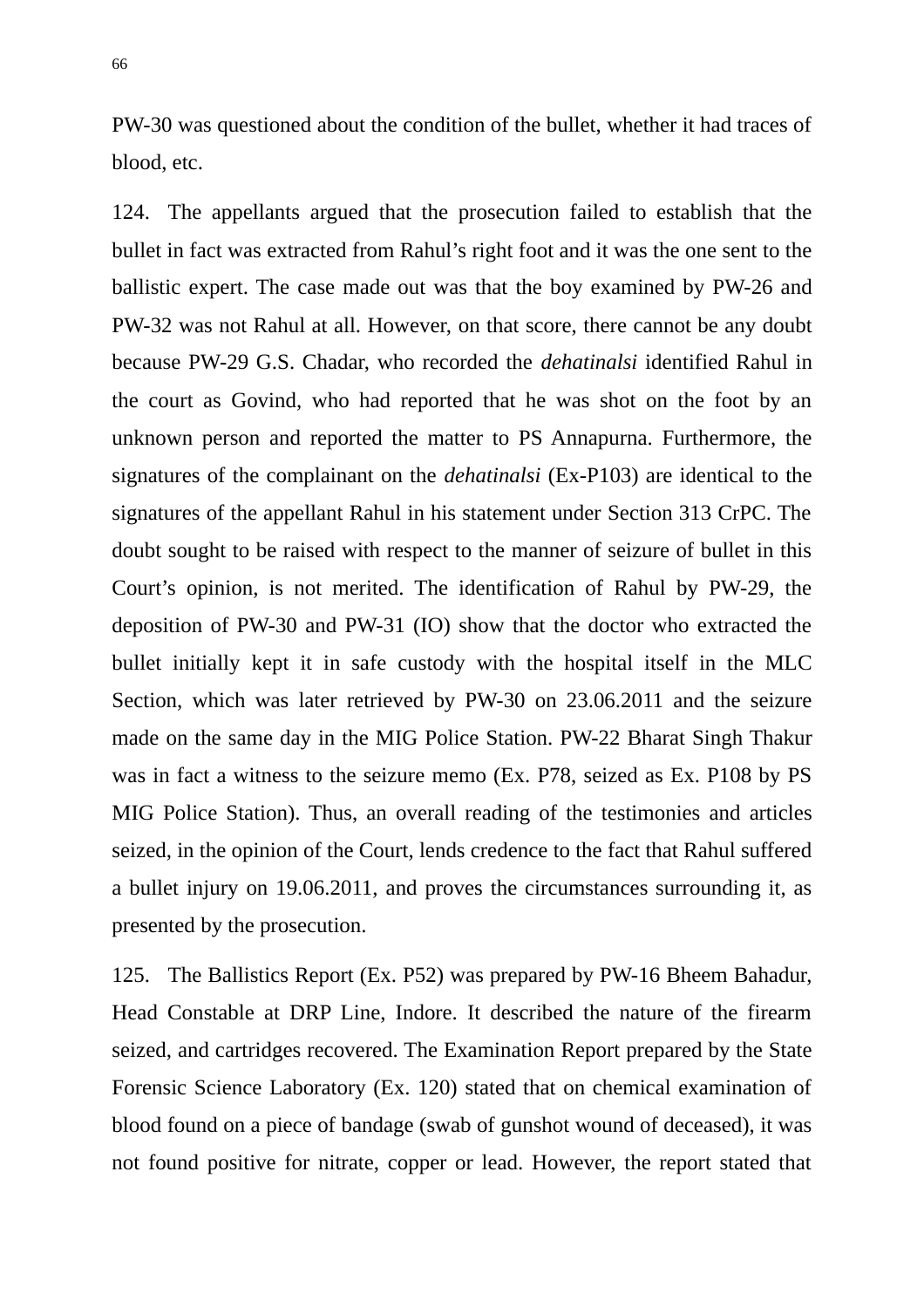two bullets were compatible to the certified bulled of 7.65 mm calibre cartridge, and Bullet TB-A1 were found similar. Three pieces of skin, found copper positive. Importantly, according to the report, two bullets (EB2 and EB1) recovered from the body of Megha, the deceased, and Rahul's right foot respectively, were fired from pistol Ex. A1. The report also stated that the bullet fired at the right shoe (seized on 22.06.2011 under seizure memo Ex. P-75, which was proved by PW-20) was caused by a copper jacketed bullet. Ex. P120, which was exhibited by the IO (PW-31), also listed *inter alia,* several articles such as Article A-5 (containing two fired empty shells of 7.65 mm calibre cartridge which were marked as EC-l & EC-2); Article A-6 (containing live 7.65 mm calibre pistol cartridge which was marked as LR-l); Article A-10 (containing blood-stained Vicks bottle); Article B-5 (containing three small pieces of skin jointly marked SK-l); Article B-6 (containing one piece of bandage cloth with substance thereon); Article F-1 (a country made pistol A-1); Article F-6, (containing one right leg shoe) and Article F-7 (a bullet marked as EB-1). The Ballistics Report, dated 14.07.2011, stated that PW-16 Bhim Bahadur, ballistics expert test fired from the pistol received from the MIG Police in a sealed packet. The ballistic report stated *inter alia*, that

*"These are empty shells of used cartridge of 7.65 mm caliber pistol and on whose head stamp ''KF'' is marked. They have mark of firing pin/ breach face. On comparison through microscope both are found alike as well as like test fire cartridge TC-Al. The photo-micrograph has been taken for alike situation of Ex. ECl &TC-Al wherein the points of similarity have been marked."*

PW-16 who prepared the report, stated in his deposition that he:

*"..had checked operating firing pin, magazine catch and these were found in serviceable condition. fire opened by, this country-made pistol could cause loss of life for the people."*

126. The IO deposed that all seized articles were sent for chemical and ballistic examination on 13.07.2011 by letter Ex. P115, to which the acknowledgement receipt was Ex. P116 to P118. The ballistic expert PW-16 was not cross examined. There is nothing on record that discredits the ballistics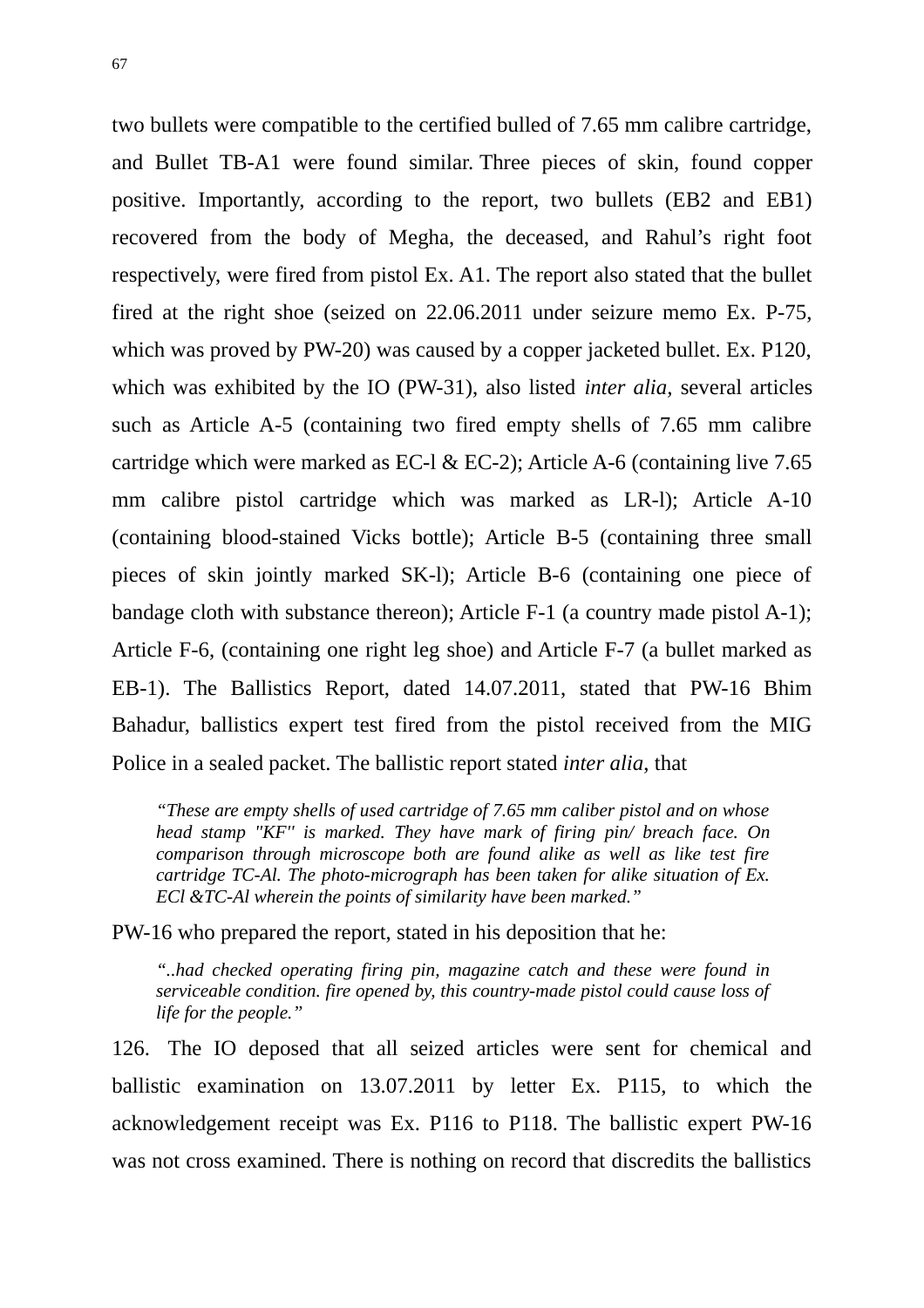examination or conclusions drawn by the expert PW-16, and this circumstance is therefore, proved.

#### XI. *DNA Evidence and the DNA expert's report*

127. A sample of blood found on the floor of the incident where the body of deceased Megha was lying, was collected on a cotton swab, marked as A-1 and put in a paper envelope. Similarly, a sample of blood found near deceased Rohini, was marked as A-2 and sample of blood near deceased Ashlesha, was marked as A-3. A sample of plain cotton was also placed in a paper envelope and marked as A-4, as per seizure memo (Ex. P27) prepared by the IO at the crime scene. The seizure of these samples/articles (among others) from the crime scene is corroborated by the testimony of PW-5 and PW-9 who are also witnesses to Ex. P27. PW-17 Satyanarayan Patel (crime scene photographer) had photographed the crime scene (Ex. P61 to Ex. P65). These photos show blood stains as well as the position, and direction of the bodies. The clothes (B1, C1, D1), vaginal swabs (B2, C2, D2) and pubic hairs (B3, C3, D3) were also taken from each of the deceased - Megha, Rohini and Ashlesha, respectively.

128. The clothes from which DNA material was obtained from the accused, were recovered pursuant to disclosure statements (Ex. P28, Ex. P31, and Ex. P34) made on 23.06.2011. Seizures of the relevant clothing articles (Ex. P29, Ex. P32, and Ex. P35) were drawn in the presence of PW-7 Sandeep Narulkar and Prakash Ichke (who was not examined by the prosecution), which as discussed at length earlier - throws some doubt on the recoveries made on 23.06.2011. In addition to their clothes, the prosecution submitted that DNA material was also extracted from the knife seized from Manoj on 22.06.2011 (Ex. P14), and the iron knife from Rahul on 23.06.2011 (Ex. P29).

129. The deposition of PW-35 Dr. Pankaj Srivastava, Scientific Officer, DNA fingerprint unit FSL Sagar, read with the DNA Report dated 10.08.2011 (Ex. P122) prepared by him, provide details of the DNA analysis. This witness stated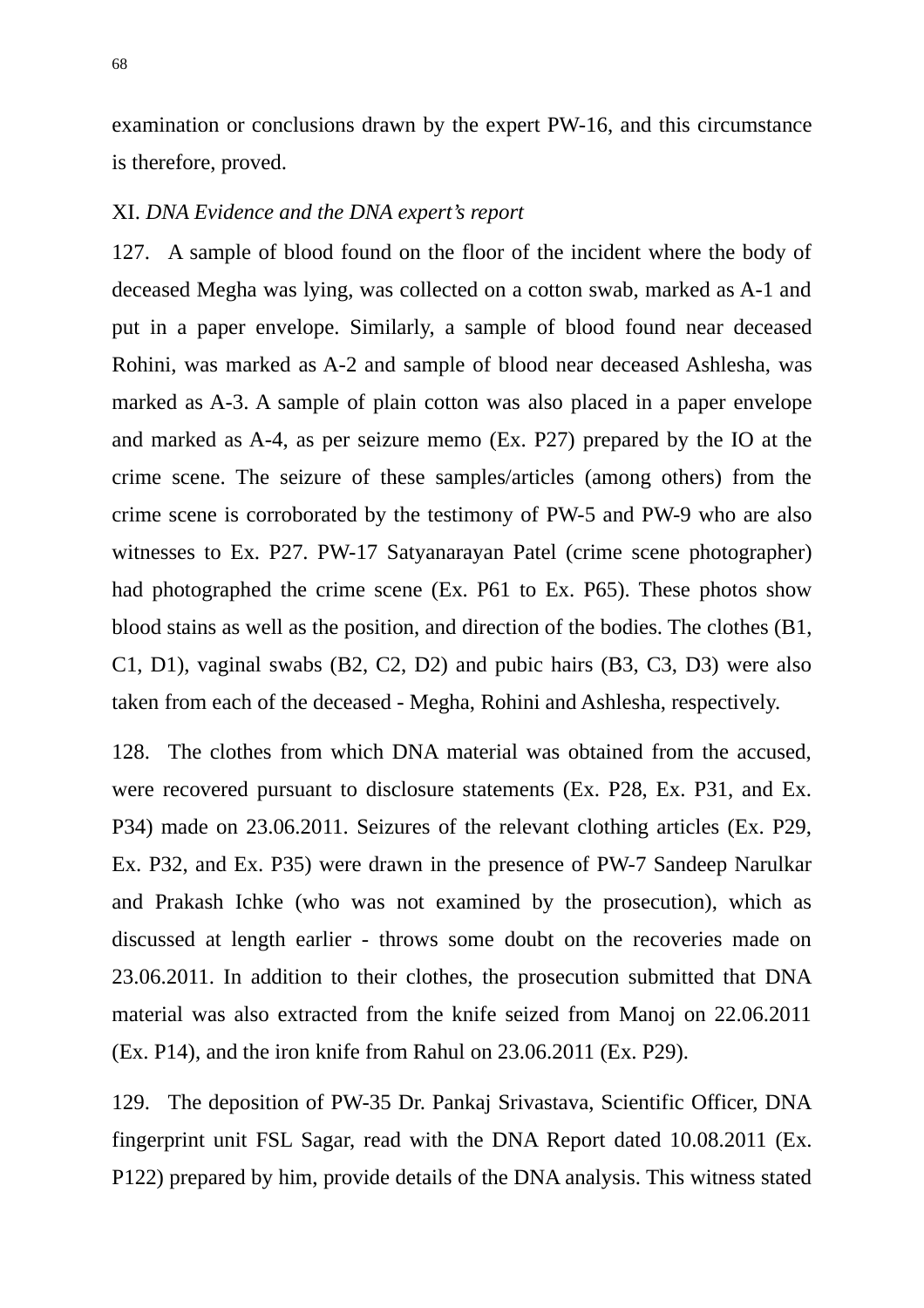that the department received 19 exhibits concerning this case on 14.07.2011, in a sealed condition, which as per his cross, he examined on 18.07.2011. The expert's report reveals that DNA was extracted through the Automated DNA Extraction System 12 GC and Organic extraction. 16 desired genetic markers were taken from DNA to be tested by Amplification Multiple PCR Technique. Thus, genotyping profile was obtained along with Automated DNA sequencer of amplified DNA, AmfF/STR Identifier kit, AmpF/STR Y Filer kit. The analysis of the results was done by gene mapping software v3.5. PW-35 clarified that 'physical substance' mentioned in the report is meant to be blood.

130. All of the articles obtained in connection to Megha (cotton swab of blood near her body A1, clothes B1, vaginal smear slide B2, bullet seized from her body B4) were compared and uniform female DNA profile was found. Similarly, a uniform female DNA profile was found in the case of articles in connection to Rohini (A2, C1, C2) and Ashlesha (A3, D1, D3). These DNA profiles were then compared with the DNA material extracted from the clothes of the three accused, and the two knives recovered from Rahul and Manoj, which form a part of the DNA report. The conclusions of the DNA matches and consequent opinion of PW-35 in the report, are summarised in the below table:

| <b>Victim</b> |            | <b>Articles of accused</b>                                            |
|---------------|------------|-----------------------------------------------------------------------|
| Megha         | and B4     | A1, B1, B2   Clothes (Ex. F4) and knife (Ex. F5) recovered from Rahul |
|               |            | Clothes (Ex. H2) belonging to Neha                                    |
|               |            | Bullet (Ex. B4) recovered from body of deceased                       |
| Ashlesha      | A3, D1, D2 | Clothes (Ex. G3) and knife (Ex. G1) recovered from Manoj              |

131. DNA material found on the bloodstained bedsheet seized from the scene of the crime (Ex. A9) indicated presence of mixed DNA profile of the deceased, i.e. DNA material of more than one individual. There is no mention of DNA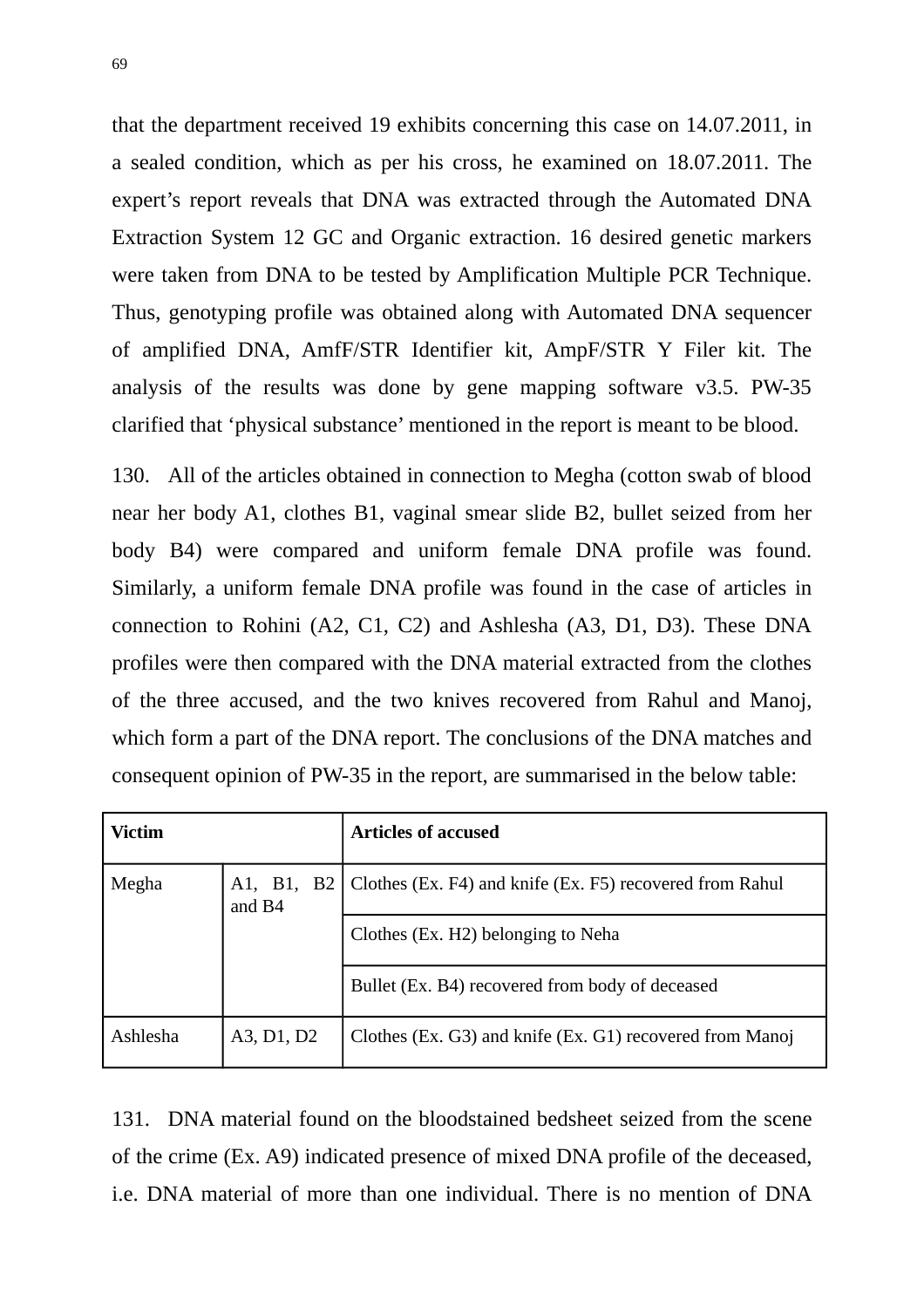material on the articles matching Rohini's DNA profile. As is evident from the above table, the DNA material which the prosecution relies on, is that of the *victims* which according to the prosecution, was found on articles recovered from the possession of the accused. It is not a case of having found DNA material of the accused, at the crime scene or on the bodies of the deceased. Hence, the fingernail clippings (Ex. P18, P19 and P20) taken from the accused at the time of arrest, seem to have not been considered/used.

132. During cross-examination what was put to PW-35, was whether: (a) the time period between seizure/incident and examination would have any bearing on the DNA analysis, (b) there was a cut mark in Manoj's clothes (G3), (c) the articles were in sealed condition, (d) the clothes had to be kept in a particular condition, and if blood could mix when clothes kept together - the answers to which are satisfactory. However, the typographical error of mentioning ID 3074 as ID 3078 raises concern and was pressed upon by counsel for the appellants.

133. Before this court, the appellants have raised concerns regarding the unexplained delay in sending the articles seized on 23.06.2011 only 20 days later on 13.07.2011 (Ex. P115) and the condition in which they were preserved, the lack of statistical analysis, and that the observation sheet on which PW-35 deposed to have made notings on, was not placed on the record. Serologist Reports prepared by Dr. M.P. Singh (Ex. P123 and P124) are also on the record which reveal that blood was present on one bullet (B4), but blood quantity was not enough to run tests. This naturally raises a question on whether it was possible to extract DNA, at all. The other articles mentioned in the serologist's report were A10 (Vicks bottle), F2 (Rahul's left shoe), F3 (Rahul's nails), F6 (Rahul's right shoe), F7 (bullet recovered from Rahul's right foot), G2 (Manoj's nails), G4 (Manoj's shoes), H1 (Neha's nails) and H3 (Neha's sandals). However, the blood stains were too disintegrated or the quantity of blood on the articles, was not sufficient to run classification tests.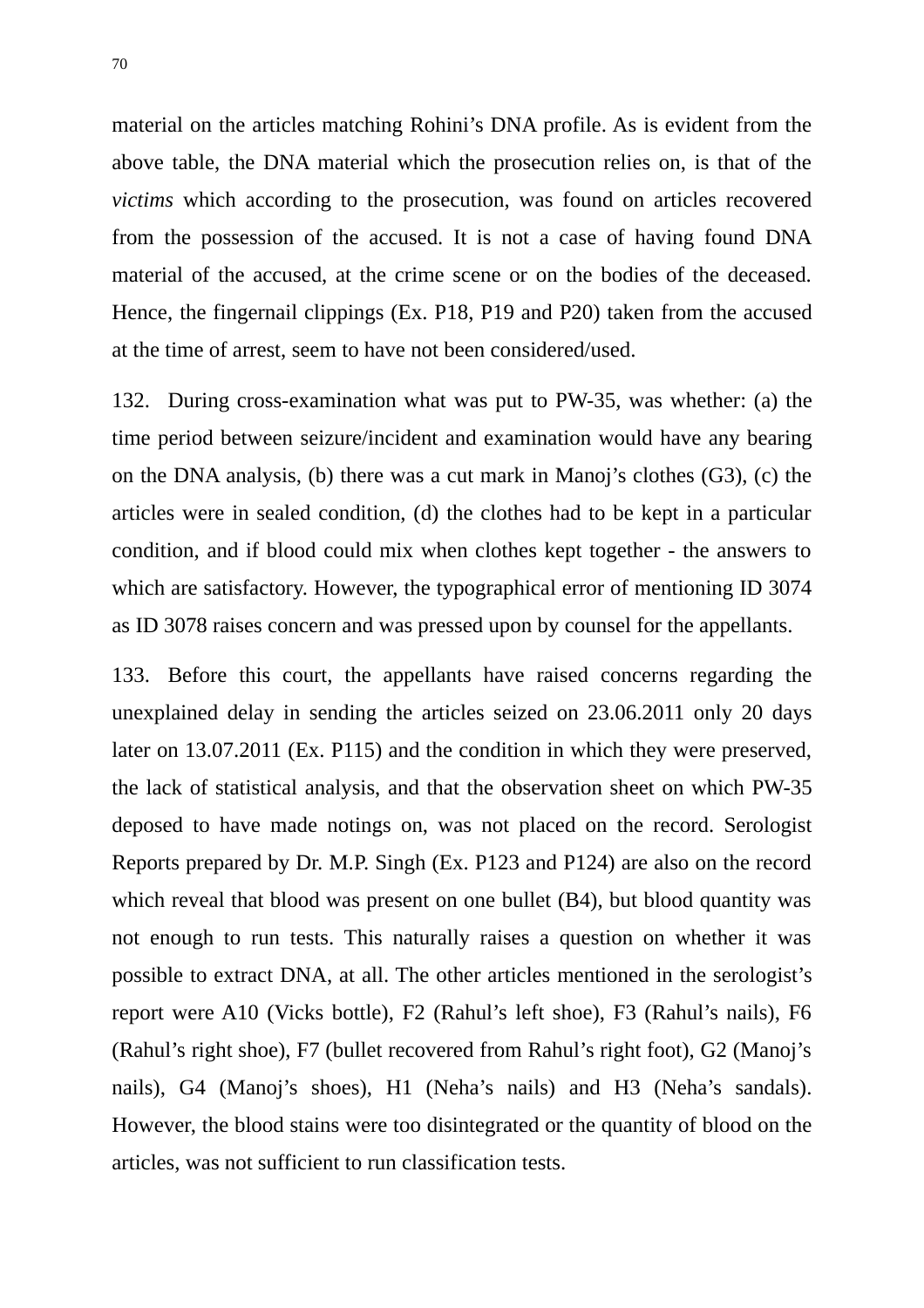134. During the hearing, an article published by the Central Forensic Science Laboratory, Kolkata<sup>[40](#page-70-0)</sup> was relied upon. The relevant extracts of the article are reproduced below:

*"Deoxyribonucleic acid (DNA} is genetic material present in the nuclei of cells of living organisms. An average human body is composed of about 100 trillion of cells. DNA is present in the nucleus of cell as double helix, supercoiled to form chromosomes along with Intercalated proteins. Twenty- three pairs of chromosomes present In each nucleated cells and an individual Inherits 23 chromosomes from mother and 23 from father transmitted through the ova and sperm respectively. At the time of each cell division, chromosomes replicate and one set goes to each daughter cell. All Information about Internal organisation, physical characteristics, and physiological functions of the body is encoded in DNA molecules in a language (sequence) of alphabets of four nucleotides or bases: Adenine (A), Guanine (G}, Thymine (T} and Cytosine (C) along with sugar- phosphate backbone. A human haploid cell contains 3 billion bases approx. All cells of the body have exactly same DNA but it varies from individual to Individual in the sequence of nucleotides. Mitochondrial DNA (mtDNA} found in large number of copies in the mitochondria is circular, double stranded, 16,569 base pair in length and shows maternal inheritance. It is particularly useful in the study of people related through the maternal line. Also being in large number of copies than nuclear DNA, it can be used in the analysis of degraded samples. Similarly, the Y chromosome shows paternal inheritance and is employed to trace the male lineage and resolve DNA from males in sexual assault mixtures.*

*Only 0.1 % of DNA (about 3 million bases} differs from one person to another. Forensic DNA Scientists analyse only few variable regions to generate a DNA profile of an individual to compare with biological clue materials or control samples.*

*…………………………………………*

### *DNA Profiling Methodology*

*DNA profile is generated from the body fluids, stains, and other biological specimen recovered from evidence and the results are compared with the results obtained from reference samples. Thus, a link among victim(s) and/or suspect(s) with one another or with crime scene can be established. DNA Profiling Is a complex process of analyses of some highly variable regions of DNA. The variable areas of DNA are termed Genetic Markers. The current genetic markers of choice for forensic purposes are Short Tandem Repeats (STRs). Analysis of a set of 15 STRs employing Automated DNA Sequencer gives a DNA Profile unique to an Individual (except monozygotic twin). Similarly, STRs present on Y chromosome (Y- STR) can also be used in sexual assault cases or determining paternal lineage. In cases of sexual assaults, Y-STRs are helpful in detection of male profile even in the presence of high level of female portion or in case of azoo11permic or vasectomized" male. Cases In which DNA had undergone*

<span id="page-70-0"></span><sup>40</sup> DNA profiling in Justice Delivery System, Central Forensic Science Laboratory, Directorate of Forensic Science, Kolkata (2007).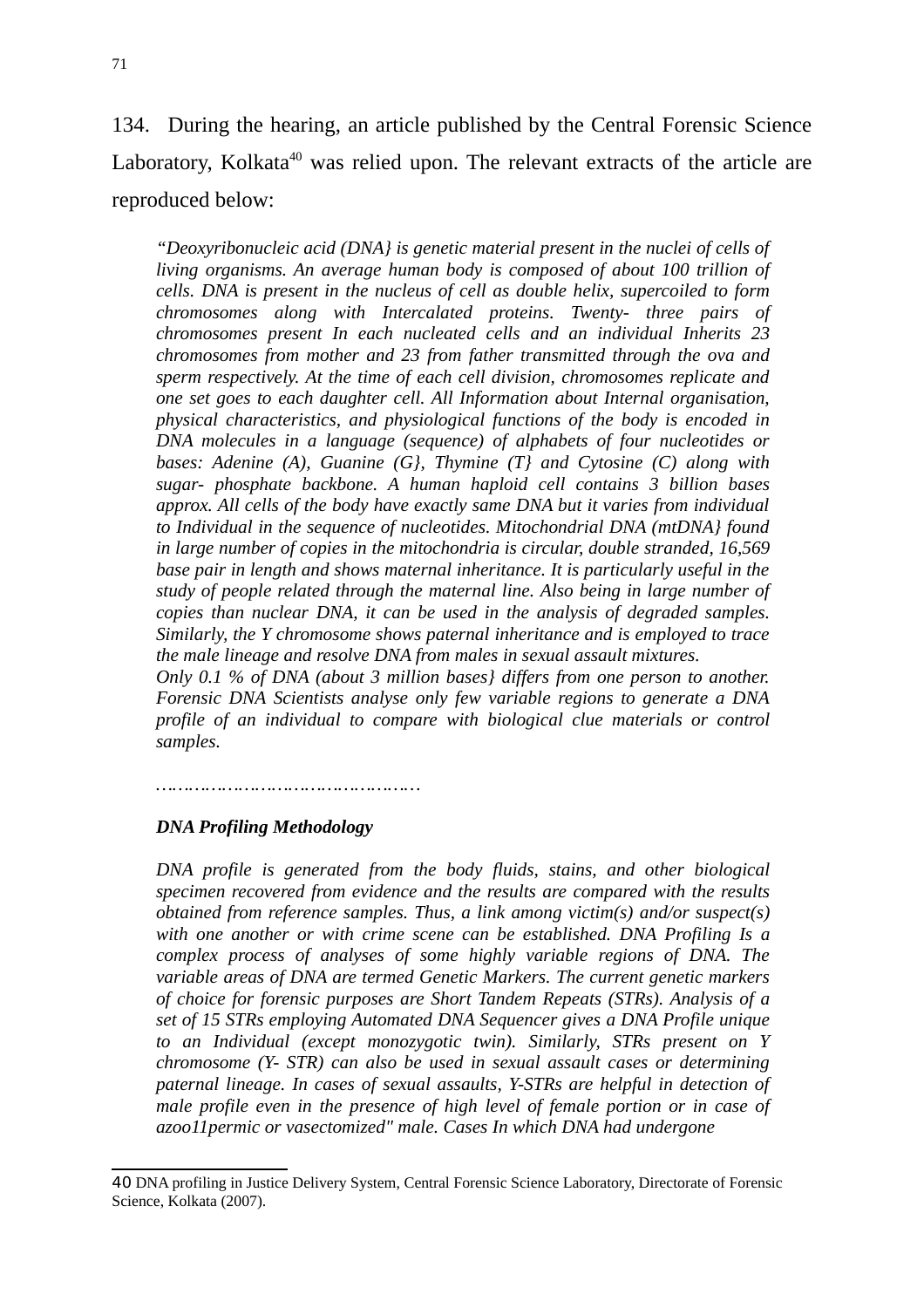*environmental stress and biochemical degradation, min lSTRs can be used for over routine STR because of shorter amplicon size.* 

*DNA Profiling is a complicated process and each sequential step involved in generating a profile can vary depending on the facilities available In the laboratory. The analysis principles, however, remain similar, which include:*

*1. isolation, purification & quantitation of DNA*

*2. amplification of selected genetic markers*

*3. visualising the fragments and genotyping*

*4. statistical analysis & interpretation.*

*In mtDNA analysis, variations in Hypervariable Region I & II (HVR I & II) are detected by sequencing and comparing results with control samples:….*

## *Statistical Analysis*

*Atypical DNA case involves comparison of evidence samples, such as semen from a rape, and known or reference samples, such as a blood sample from a suspect. Generally, there are three possible outcomes of profile comparison:* 

*1) Match: If the DNA profiles obtained from the two samples are indistinguishable, they are said to have matched.*

*2) Exclusion: If the comparison of profiles shows differences, it can only be explained by the two samples originating from different sources.*

*3) Inconclusive: The data does not support a conclusion Of the three possible outcomes, only the "match" between samples needs to be supported by statistical calculation. Statistics attempt to provide meaning to the match. The match statistics are usually provided as an estimate of the Random Match Probability (RMP) or in other words, the frequency of the particular DNA profile in a population.*

*In case of paternity/maternity testing, exclusion at more than two loci is considered exclusion. An allowance of 1 or 2 loci possible mutations should be taken Into consideration while reporting a match. Paternity of Maternity Indices and Likelihood Ratios are calculated further to support the match.*

## *Collection and Preservation of Evidence*

*If DNA evidence is not properly documented, collected, packaged, and preserved, It will not meet the legal and scientific requirements for admissibility in. a court of law. Because extremely small samples of DNA can be used as evidence, greater attention to contamination issues is necessary while locating, collecting, and preserving DNA evidence can be contaminated when DNA from another source gets mixed with DNA relevant to the case. This can happen when someone sneezes or coughs over the evidence or touches his/her mouth, nose, or other part of the face and then touches area that may contain the DNA to be tested. The exhibits having biological specimen, which can establish link among victim(s), suspect(s), scene of crime for solving the case should be Identified, preserved, packed and sent for DNA Profiling."*

<span id="page-71-0"></span>135. In an earlier judgment, *R v Dohoney & Adams[41](#page-71-0)* the UK Court of Appeal laid down the following guidelines concerning the procedure for introducing DNA evidence in trials: (1) the scientist should adduce the evidence of the DNA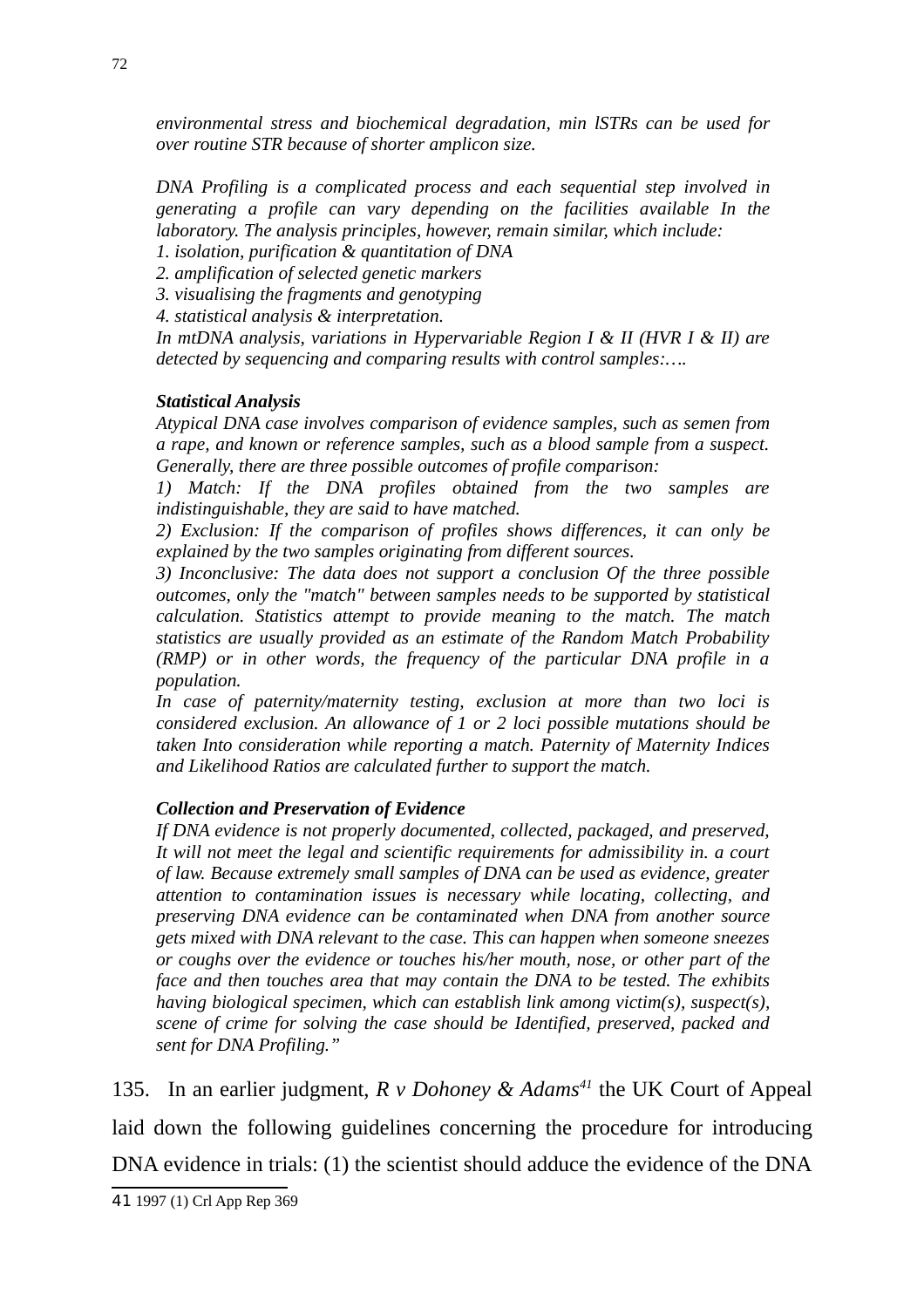comparisons together with his calculations of the random occurrence ratio; (2) whenever such evidence is to be adduced, the Crown (prosecution) should serve upon the defence details as to how the calculations have been carried out, which are sufficient for the defence to scrutinise the basis of the calculations; (3) the Forensic Science Service should make available to a defence expert, if requested, the databases upon which the calculations have been based.

136. The Law Commission of India in its report<sup>[42](#page-72-0)</sup>, observed as follows:

*"DNA evidence involves comparison between genetic material thought to come from the person whose identity is in issue and a sample of genetic material from a known person. If the samples do not 'match', then this will prove a lack of identity between the known person and the person from whom the unknown sample originated. If the samples match, that does not mean the identity is conclusively proved. Rather, an expert will be able to derive from a database of DNA samples, an approximate number reflecting how often a similar DNA "profile" or "fingerprint" is found. It may be, for example, that the relevant profile is found in 1 person in every 100,000: This is described as the 'random occurrence ratio' (Phipson 1999).*

*Thus, DNA may be more useful for purposes of investigation but not for raising any presumption of identity in a court of law."*

137. In *Dharam Deo Yadav v. State of UP[43](#page-72-1)* this court discussed the reliability of DNA evidence in a criminal trial, and held as follows:

*"The DNA stands for deoxyribonucleic acid, which is the biological blueprint of every life. DNA is made-up of a double standard structure consisting of a deoxyribose sugar and phosphate backbone, cross-linked with two types of nucleic acids referred to as adenine and guanine, purines and thymine and cytosine pyrimidines…..DNA usually can be obtained from any biological material such as blood, semen, saliva, hair, skin, bones, etc. The question as to whether DNA tests are virtually infallible may be a moot question, but the fact remains that such test has come to stay and is being used extensively in the investigation of crimes and the Court often accepts the views of the experts, especially when cases rest on circumstantial evidence. More than half a century, samples of human DNA began to be used in the criminal justice system. Of course, debate lingers over the safeguards that should be required in testing samples and in presenting the evidence in Court. DNA profile, however, is consistently held to be valid and reliable, but of course, it depends on the quality control and quality assurance procedures in the laboratory."*

<span id="page-72-0"></span><sup>42</sup> 185th Report, on *Review of the Indian Evidence Act,* 2003

<span id="page-72-1"></span><sup>43</sup> (2015) 5 SCC 509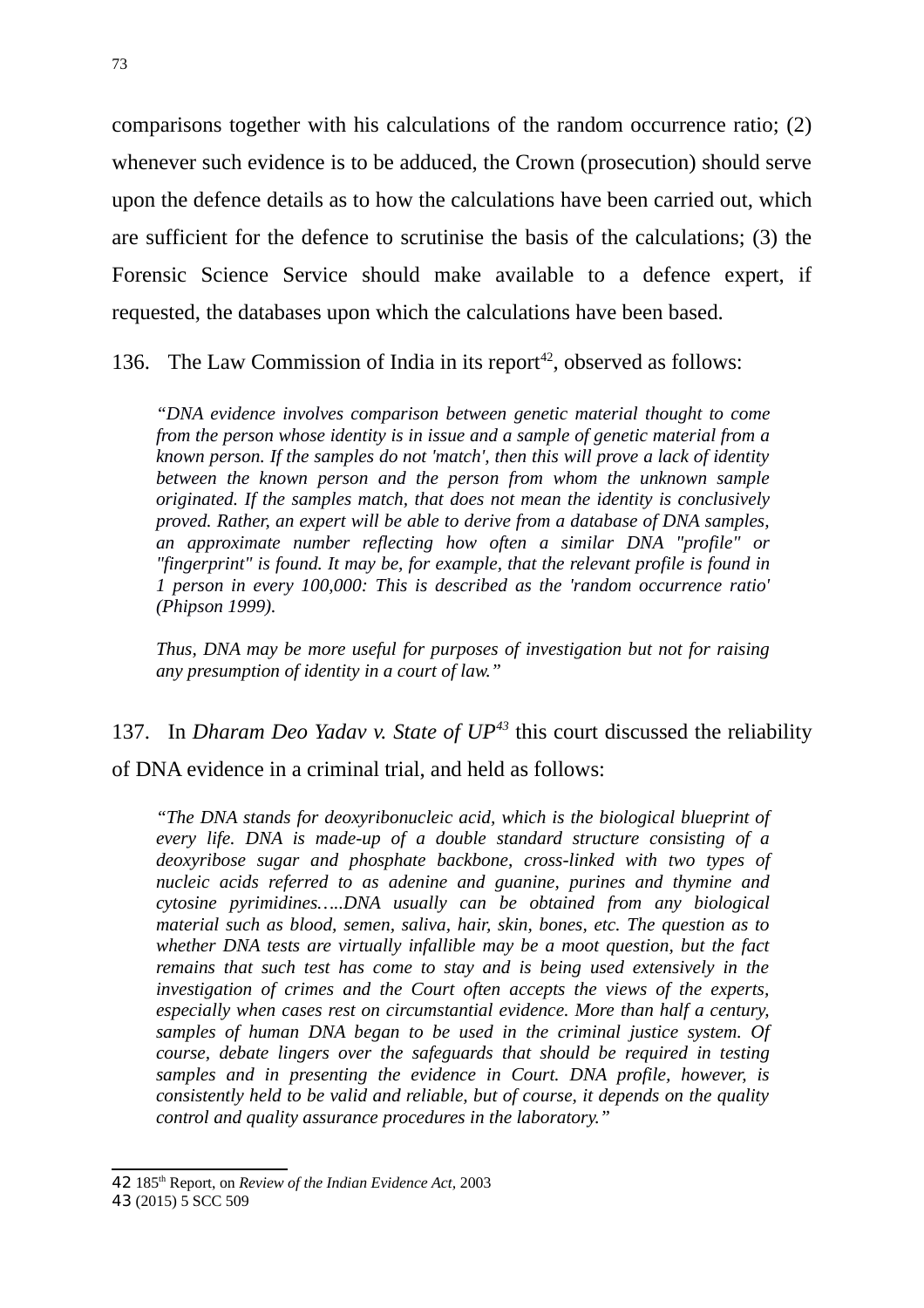138. The US Supreme Court, in *District Attorney's Office for the Third Judicial District v. Osborne*, [44](#page-73-0) dealt with a post-conviction claim to access evidence, at the behest of the convict, who wished to prove his innocence, through new DNA techniques. It was observed, in the context of the facts, that

*"Modern DNA testing can provide powerful new evidence unlike anything known before. Since its first use in criminal investigations in the mid-1980s, there have been several major advances in DNA technology, culminating in STR technology. It is now often possible to determine whether a biological tissue matches a suspect with near certainty. While of course many criminal trials proceed without any forensic and scientific testing at all, there is no technology comparable to DNA testing for matching tissues when such evidence is at issue. DNA testing has exonerated wrongly convicted people, and has confirmed the convictions of many others."*

139. Several decisions of this court - *Pantangi Balarama Venkata Ganesh v.* State of Andhra Pradesh<sup>[45](#page-73-1)</sup>, Santosh Kumar Singh v. State Through CBI<sup>[46](#page-73-2)</sup>, *Inspector of Police, Tamil Nadu v. John David[47](#page-73-3)* , *Krishan Kumar Malik v. State of Haryana[48](#page-73-4)* , *Surendra Koli v. State of Uttar Pradesh & Ors[49](#page-73-5)*, and *Sandeep v. State of Uttar Pradesh[50](#page-73-6) , Rajkumar v. State of Madhya Pradesh[51](#page-73-7)* and *Mukesh & Ors. v. State for NCT of Delhi & Ors.[52](#page-73-8)* have dealt with the increasing importance of DNA evidence. This court has also emphasized the need for assuring quality control, about the samples, as well as the technique for testingin *Anil v. State of Maharashtra[53](#page-73-9)*

*"7. Deoxyribonucleic acid, or DNA, is a molecule that encodes the genetic information in all living organisms. DNA genotype can be obtained from any biological material such as bone, blood, semen, saliva, hair, skin, etc. Now, for several years, DNA profile has also shown a tremendous impact on forensic investigation. Generally, when DNA profile of a sample found at the scene of crime matches with DNA profile of the suspect, it can generally be concluded that both samples have the same biological origin. DNA profile is valid and reliable,*

- <span id="page-73-0"></span>44 557 U.S. 52 (2009)
- <span id="page-73-1"></span>45 (2009) 14 SCC 607
- <span id="page-73-2"></span>46 (2010) 9 SCC 747
- <span id="page-73-3"></span>47 (2011) 5 SCC 509
- <span id="page-73-4"></span>48 (2011) 7 SCC 130
- <span id="page-73-5"></span>49 (2011) 4 SCC 80
- <span id="page-73-6"></span>50 (2012) 6 SCC 107
- <span id="page-73-7"></span>51 (2014) 5 SCC 353
- <span id="page-73-8"></span>52 (2017) 6 SCC 1
- <span id="page-73-9"></span>53 (2014) 4 SCC 69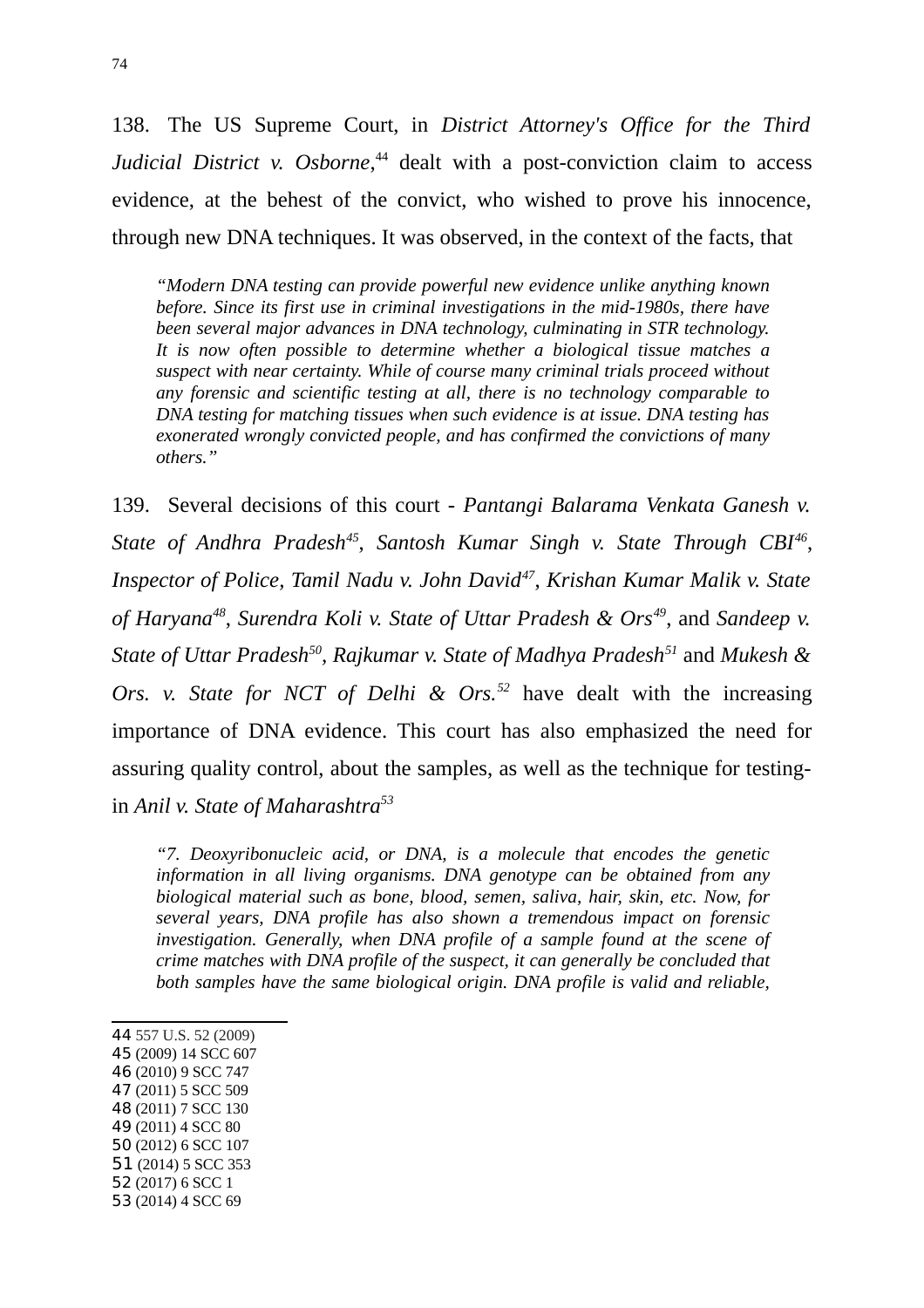*but variance in a particular result depends on the quality control and quality procedure in the laboratory."*

140. This court, in one of its recent decisions - *Pattu Rajan v. The State of Tamil Nadu[54](#page-74-0)* , considered the value and weight to be attached to a DNA report:

*"33. Like all other opinion evidence, the probative value accorded to DNA evidence also varies from case to case, depending on facts and circumstances and the weight accorded to other evidence on record, whether contrary or corroborative. This is all the more important to remember, given that even though the accuracy of DNA evidence may be increasing with the advancement of science and technology with every passing day, thereby making it more and more reliable, we have not yet reached a juncture where it may be said to be infallible. Thus, it cannot be said that the absence of DNA evidence would lead to an adverse inference against a party, especially in the presence of other cogent and reliable evidence on record in favour of such party."*

141. This court, therefore, has relied on DNA reports, in the past, where the guilt of an accused was sought to be established. Notably, the reliance, was to *corroborate*. This court highlighted the need to ensure quality in the testing and eliminate the possibility of contamination of evidence; it also held that being an opinion, the *probative value* of such evidence has to vary from case to case.

142. In the present case, what is apparent, is that PW-35 has virtually echoed the DNA analysis in his chief examination, and not chosen to elaborate on the random occurrence ratio, i.e., the probability of the accused's samples matching with those allegedly found at the crime scene. This court has already discussed whether the recoveries of 23.06.2011 pursuant to disclosures made that day can be accepted and held that they are suspect and need to be discarded. This leaves the report, to the extent it says that samples lifted from recoveries made at the crime scene matched what was seized on 22.06.2011 (knives, and other articles), to be inconclusive.

143. It is noteworthy that seizure Memo Ex-27, in terms of which Article A-9 (ID 3063) is said to have been seized, does not record that as a matter of fact, a bed-sheet was seized. If one keeps in mind that source H2 (ID 3078) in relation

<span id="page-74-0"></span>54 (2019) 4 SCC 771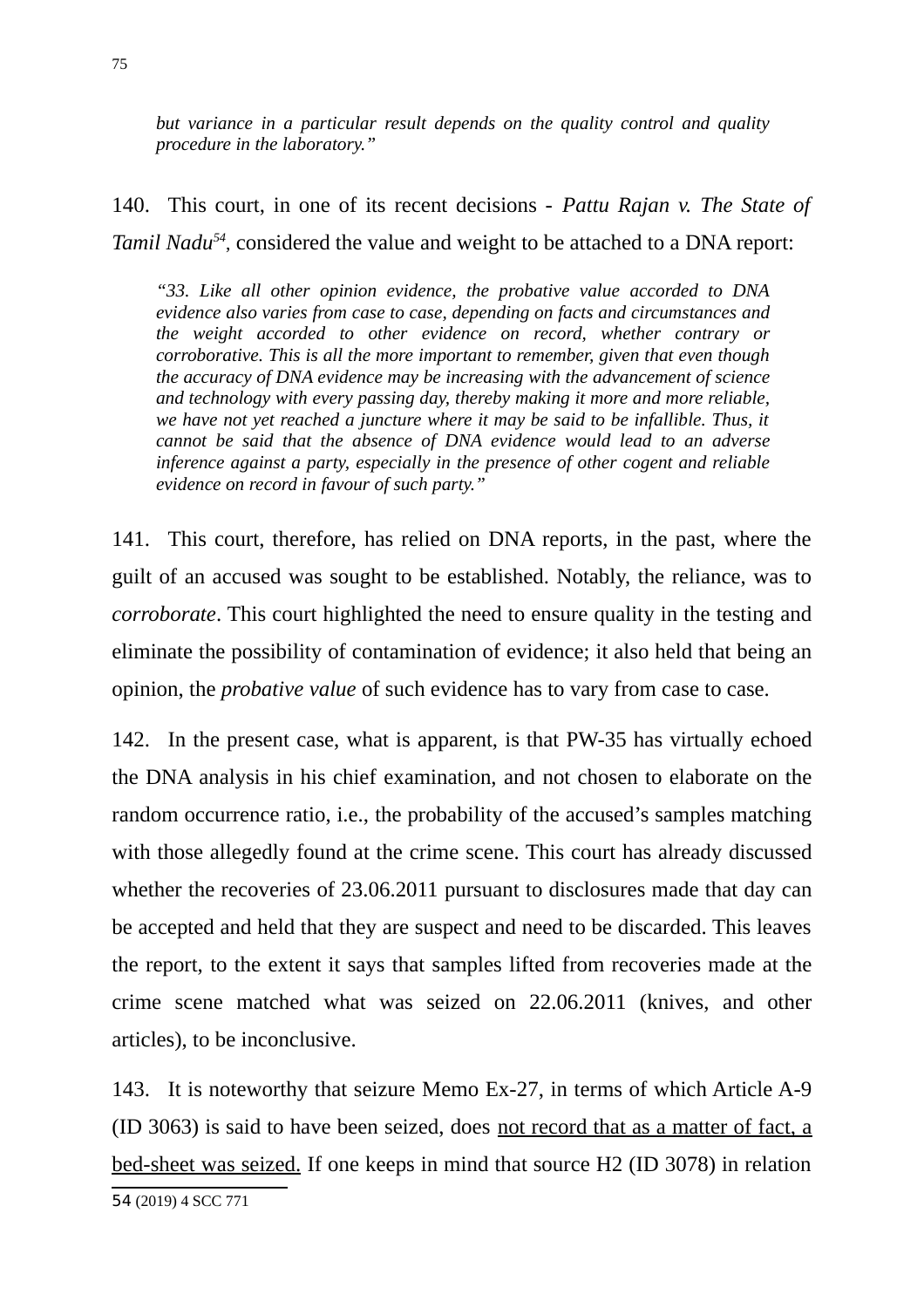to Neha was seized on 23.04.2011, and from an open area, the likelihood of its contamination- even if *arguendo* the genuineness of its recovery might have been accepted- carried some degree of probability. For these reasons, it is held that the DNA report in the present case cannot have a clinching, or high degree of probative value.

## XII. *Evidence relating to footprints*

144. The Inspection Report (Ex. P77) prepared by PW-21 Dr. Sudhir Sharma described the scene of the crime. It mentioned that three types of blooded partial shoe prints were found in the following areas: (a) near the table at the crime scene; (b) in the pool of blood near the body of Ashlesha; and (c) on the floor near the almirahs.

145. PW-21 did not, in his cross-examination remember the number of partial shoe prints found at the incident (which he later says were at 2-3 places), but states that there were three kinds of prints. He also mentioned that no dust was present, and therefore barefoot prints were not possible. In his chief examination, PW-21 mentioned that at his instruction, PW-17 (crime scene photographer) took scaled photographs of the blood-smeared partial shoe prints found at the place of the incident (which are Ex. P66 to Ex. P74). This is not mentioned in the chief examination of PW-17; who only later in his cross, states that he had taken 8x12 scaled photos of the footprints and locations with blood stains, which were Ex. P66 to Ex. P74.

146. As already elaborated earlier, Manoj's shoes were seized at his behest (Ex. P31, Ex. P32) and sandals from Neha based on her disclosure (Ex. P34, Ex. P35) on 23.06.2011. Rahul's right shoe was seized by Annapurna PS on 22.06.2011 which is corroborated by the testimony of PW-20 Harbhajan Singh (independent witness), who stated that Abhay Tiwari (not examined) had spotted the blood-stained shoe in his garden and reported it to the police, and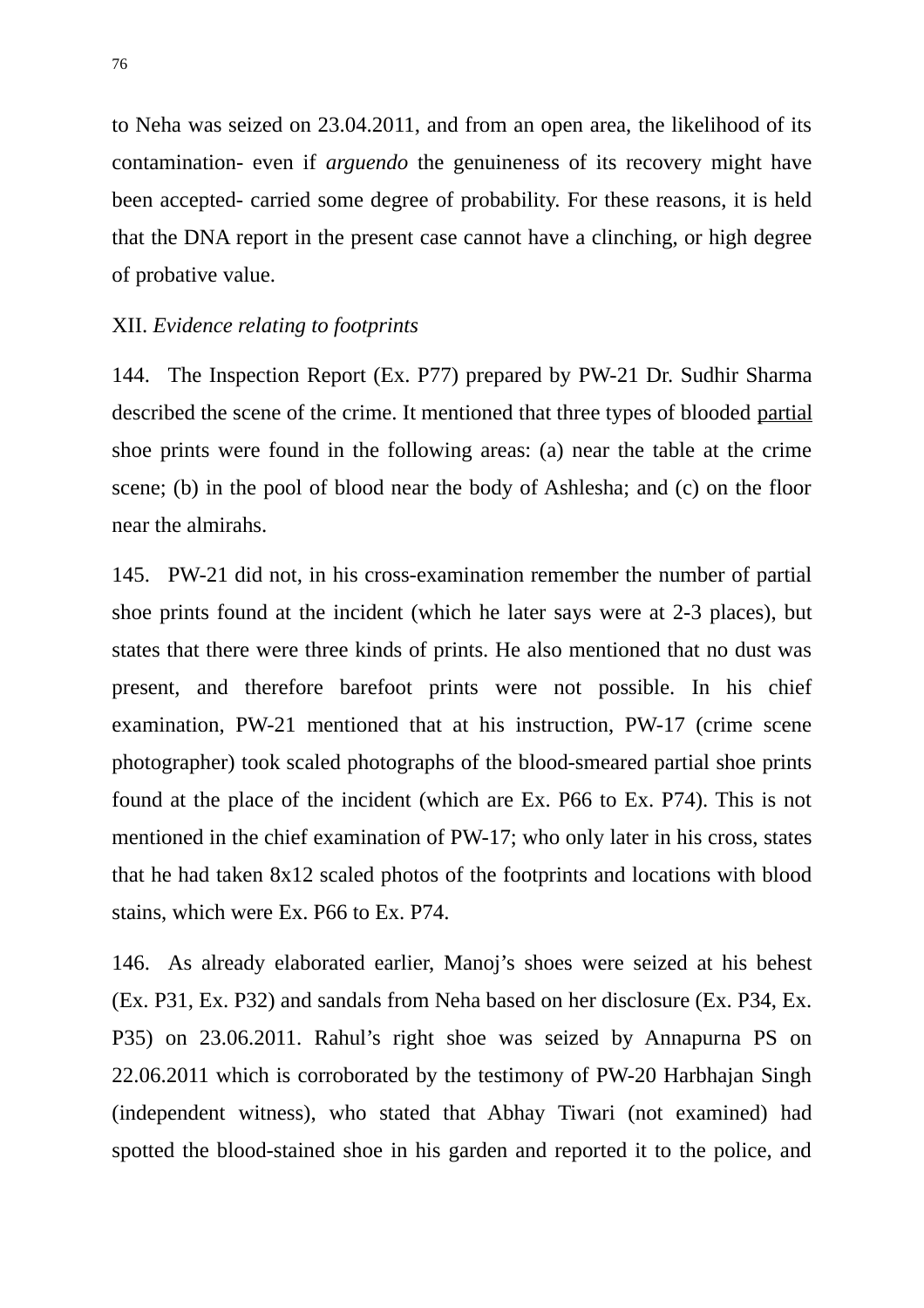that both of them were witnesses to the seizure memo (Ex. P75). The left shoe was seized (Ex. P21) pursuant to disclosure made by Rahul to the IO.

147. In furtherance of Ex. P115 letter dated 13.07.2011 sent by the IO to the State Forensic Laboratory, Examination Report of shoe prints dated 13.09.2011 was prepared. This report stated that, the exhibits were received by the Ballistics Branch on 02.08.2011 in sealed condition. For comparative examination, sample prints of soles of shoes of Ex. F2, F6, and G4 and sandals of Ex. H3 were made (photographs 10, 11, 12, 13 and 14). The shoeprints found were merely mentioned together – it is unclear as to which *photograph* (#10, 11, etc.) is the sample of which *shoe* (F2, F5, etc.).

148. This court is of the opinion that much weight cannot be attached to the footprint evidence in this case. The report explicitly notes that shoeprints are incomplete and unclear, and that specific and clear opinion could not be given. Yet, the expert proceeded to give his opinion about the matching of the prints. In *State of Bihar v Kapil Singh[55](#page-76-0)* this Court had held that evidence of an expert relating to presence of a footprint, at the best is of a weak nature. This view was also shared by *Mohd. Aman v. State of Rajasthan[56](#page-76-1)* and *Balbir Singh v State of Punjab[57](#page-76-2) .* The prosecution, in the opinion of this court, has not proved this circumstance.

*Principles applicable to appreciation of evidence in cases involving circumstantial evidence*

149. In one of its earlier decisions this court had in *Hanumant v. The State of Madhya Pradesh[58](#page-76-3)* indicated that the correct approach of courts trying criminal cases involving circumstantial evidence should be that the circumstances alleged, be fully established; all the facts so established should be consistent only with hypothesis of the guilt of the accused; circumstances should be

<span id="page-76-3"></span><span id="page-76-2"></span><span id="page-76-1"></span><span id="page-76-0"></span><sup>55</sup> 1968 (3) SCR 310 56 (1997) 10 SCC 44 57 1996 (6) SCALE 72 58 AIR 1953 SC 343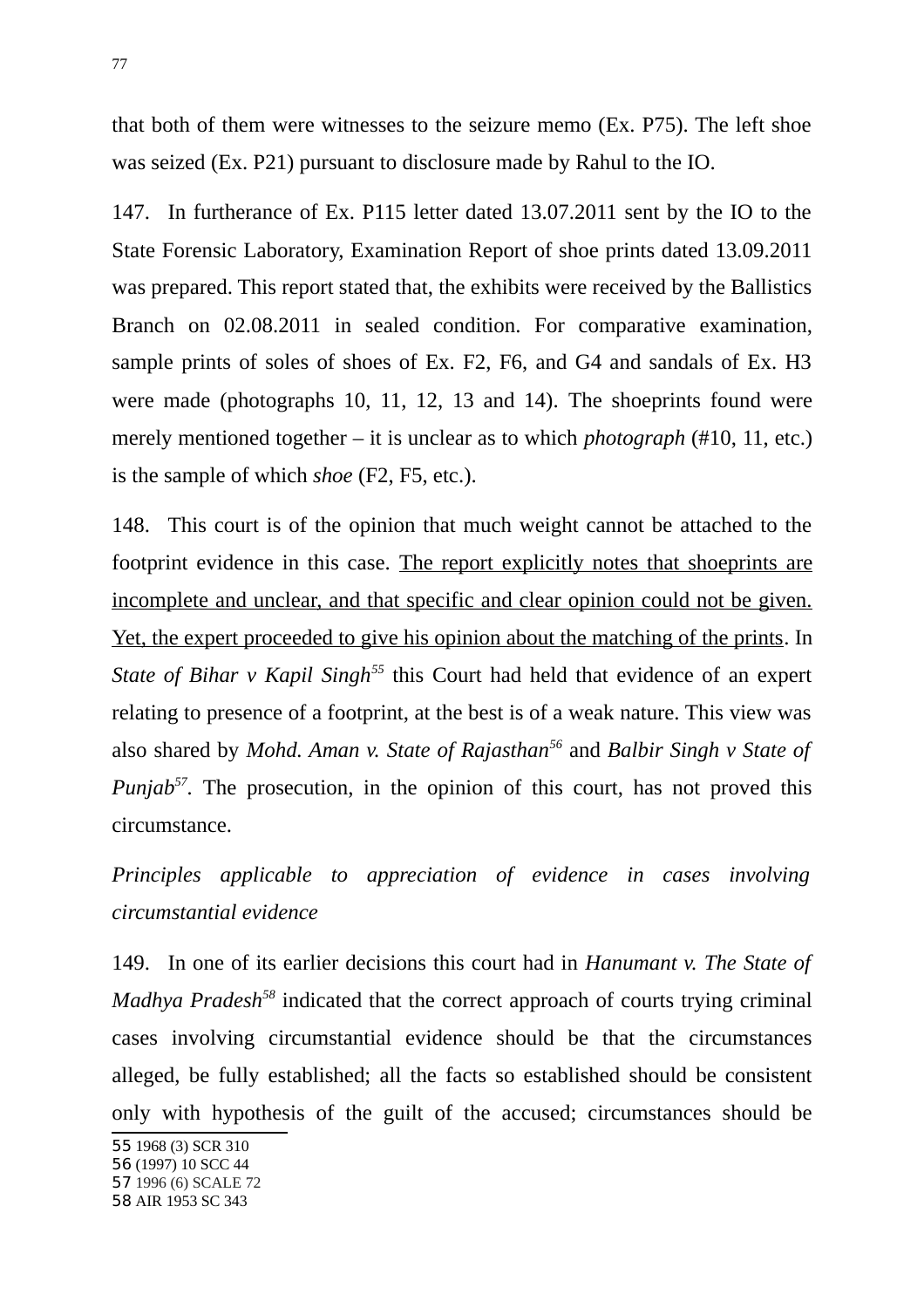conclusive and of such tendency that they should be such as to exclude every hypothesis but the one proposed to be proved. This view was followed later in *Tufail v. State of Uttar Pradesh[59](#page-77-0)* and *Ram Gopal v. State of Maharashtra[60](#page-77-1) .* All these and other decisions were revisited in the three-judge bench decision in *Sharad Birdi Chand Sarda v. State of Maharashtra[61](#page-77-2)* and the court enunciated a set of principles that every court trying criminal cases entirely based on circumstantial evidence had to follow.

150. The conclusions recorded by this court in *Sarda* were listed in Para 152 (which were characterised in Para 153 as "five golden principles"). They are extracted below:

*"(1) the circumstances from which the conclusion of guilt is to be drawn should be fully established. It may be noted here that this Court indicated that the circumstances concerned 'must or should' and not 'may be' established. There is not only a grammatical but a legal distinction between 'may be proved' and 'must be or should be proved' as was held by this Court in Shivaji Sahabrao Bobade & Anr v State of Maharashtra where the following observations were made:*

*"Certainly, it is a primary principle that the accused must be and not merely may be guilty before a court can convict and the mental distance between 'may be' and 'must be' is long and divides vague conjectures from sure conclusions."*

*(2) The facts so established should be consistent only with the hypothesis of the guilt of the accused, that is to say. they should not be explainable on any other hypothesis except that the accused is guilty,* 

*(3) the circumstances should be of a conclusive nature and tendency.*

*(4) they should exclude every possible hypothesis except the one to be proved, and*

*(5) there must be a chain of evidence so complete as not to leave any reasonable ground for the conclusion consistent with the innocence of the accused and must show that in all human probability the act must have been done by the accused.*

*These five golden principles, if we may say so, constitute the panchsheel of the proof of a case based on circumstantial evidence."*

151. These principles have stood the test of time, and the evidence in all criminal cases, have been evaluated in their light, throughout the country. In

<span id="page-77-2"></span><span id="page-77-1"></span><span id="page-77-0"></span><sup>61</sup> (1984) 4 SCC 116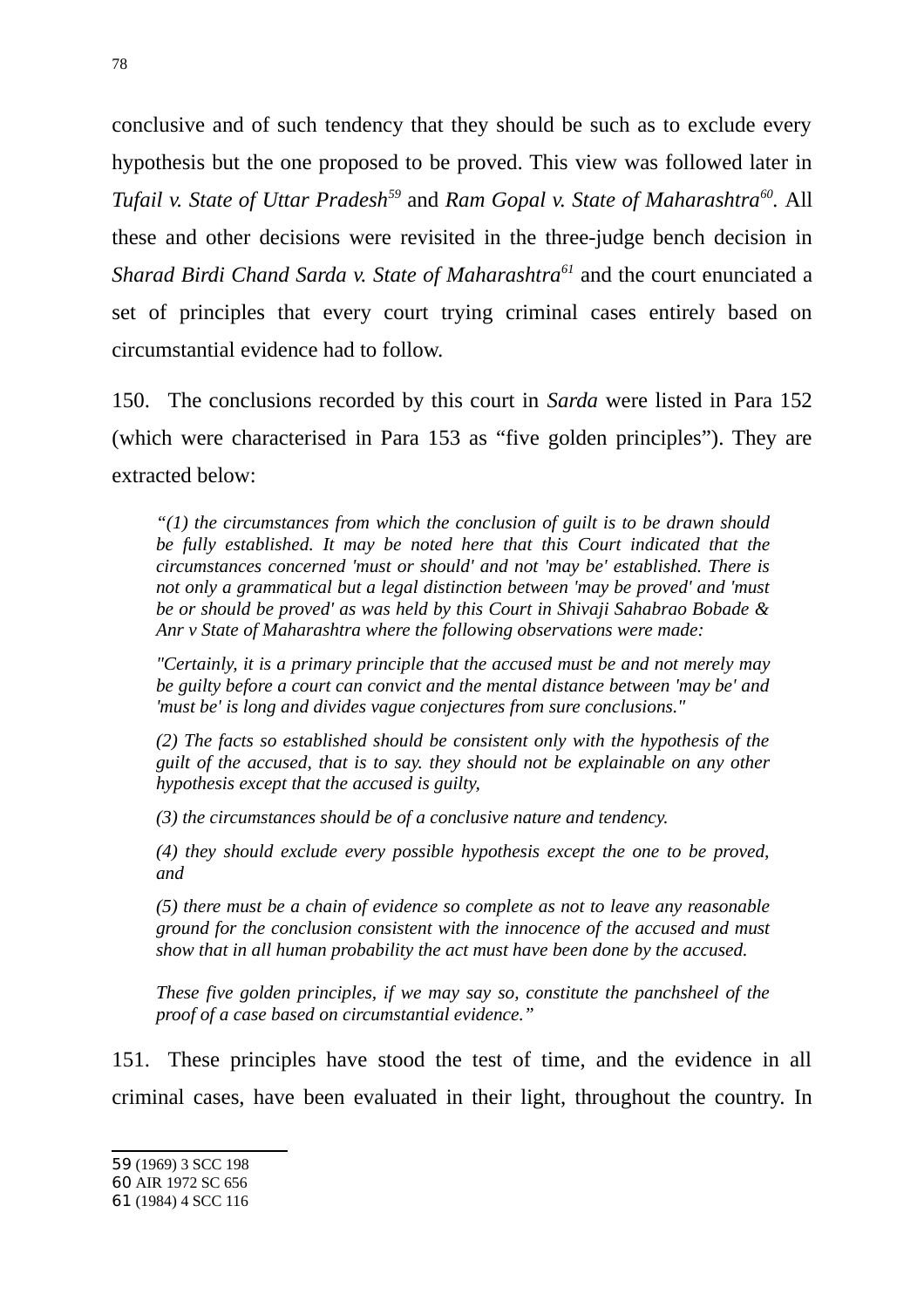light of these binding principles this court would now examine whether the circumstances supported by evidence, i.e., those accepted by this court in the previous part of the judgement, was of such conclusion as to stand the test of the five golden principles enunciated in *Sarda* (supra).

# *Summation of proof of circumstances*

152. The prosecution relied upon several circumstances which were accepted concurrently by the Courts below. These were the depositions of PW-10 the chance witness who claimed to have witnessed all three accused fleeing the spot around 5:45 or 6:00 PM on the day of the incident; the recovery of articles from the crime scene (fired cartridge, live bullet, sunglasses, black beads, etc.) and lifting of the fingerprints (testified by PW-24 and corroborated by witnesses PW-5 and PW-9); and seizure of stolen articles pursuant to disclosure by the accused. PW-1 who recorded his statement a day after the incident (on 21.06.2011), specifically reported the loss of jewellery items such as four pairs of bangles, *mangalsutra*, ATM cards, etc. These were later recovered at the direction of the accused, which the prosecution claimed to be a breakthrough.

153. It was found by the courts below that Neha was arrested in the morning of 22.06.2011 after she was found suspiciously loitering by PW-28. The arrest occurred after she was searched and later questioned. The arrest was witnessed PW-3 and PW-6 who also deposed to witnessing the police recording Neha's disclosure statement. Recoveries of valuables and articles, such as two pairs of golden bangles, part of a broken *mangalsutra*, other valuables and an ATM card, which belong to Megha were from her house. Neha's disclosure statement about the involvement of other accused (Rahul and Manoj) led to their arrest and disclosure statements on the same day  $-$  all of which was witnessed by PW-3 and PW-6. Again, gold jewellery items were recovered from Rahul's premises as also a country-made pistol, and subsequently, a knife. In addition, a photograph with him wearing sunglasses was seized from his house. Manoj was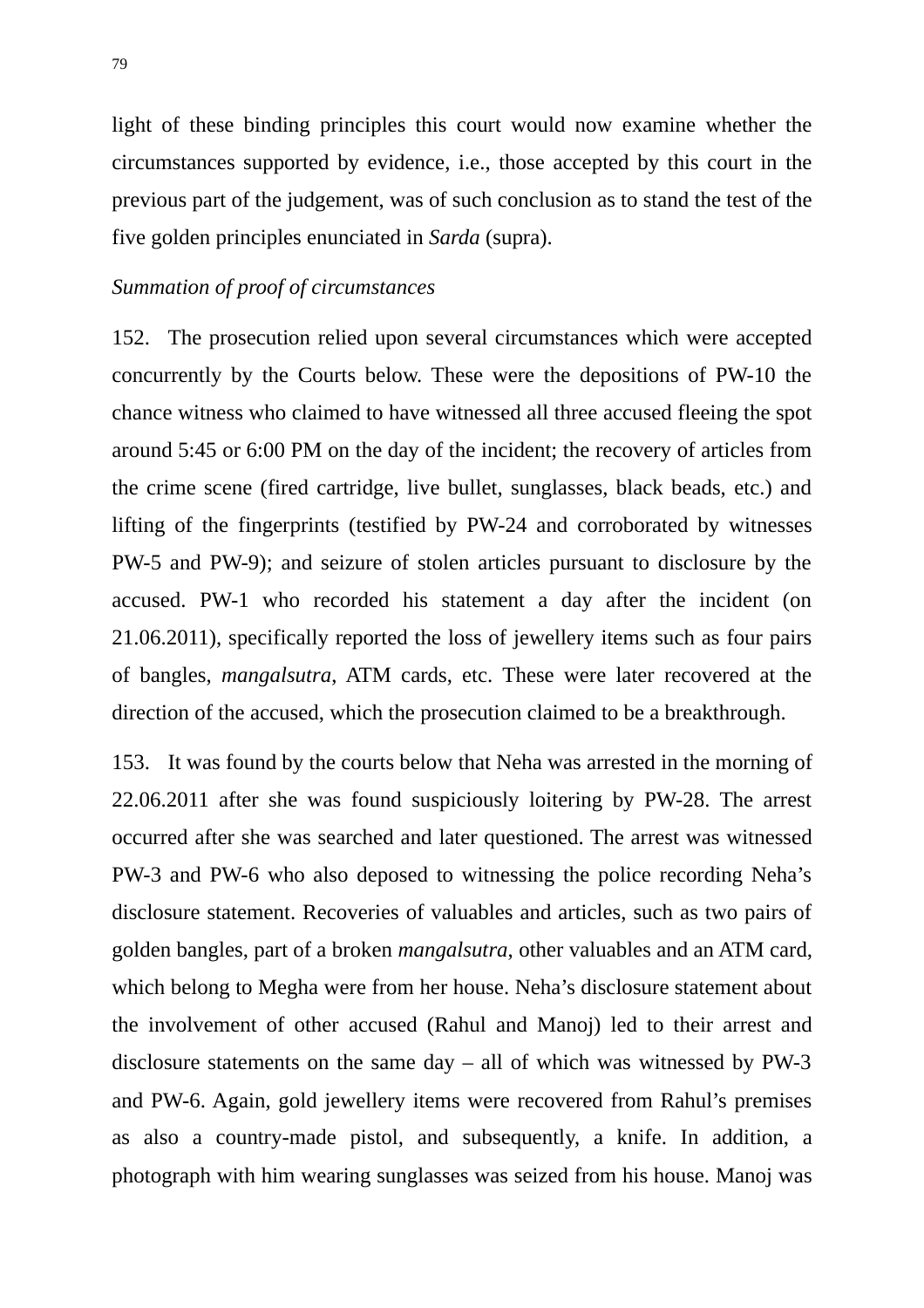likewise arrested and his disclosure statement led to the recovery of a knife, a pair of golden bangles, part of a broken *mangalsutra*, etc. Later during the same day on 22.06.2011, a right shoe was recovered by another police station (Annapurna PS). It was seized; which was witnessed by PW-20. At that time, its connection with the murders was unknown. The prosecution also relied on a disclosure statement said to have been recorded on 23.06.2011 leading to the recovery of clothes at the behest of Neha, Rahul and Manoj from various open sites. Further, at Neha's behest a Scooty with a service book was recovered and seized, and at Manoj's behest, a motorcycle reportedly stolen was found. These recoveries were witnessed by PW-7 an independent witness. The prosecution relied upon two sets of TIP proceedings, which sought to identify on the one hand, Manoj and Rahul, and on the other, Neha. It also relied upon the TIP proceedings in which PW-1 identified the stolen articles which he had reported loss of, on 21.06.2011 itself. The prosecution had relied upon other evidence such as the match of fingerprints, in terms of the expert's report (Ex. P84, by PW-24) upon the reports of the ballistic expert (PW-16), and of the DNA expert (PW-35). It also sought to rely upon the report of another expert who spoke about the probability of shoe print match.

154. In the preceding discussion of the evidence in the earlier part of this judgement, this court has held that though the prosecution version of how Neha was arrested had to be disbelieved, it did not taint her subsequent disclosure, which led to the seizure and recovery of stolen articles from her premises - four stolen pieces of jewellery, and an ATM card which belonged to Megha, the deceased (proved by PW-27, bank official). The previous discussion of the evidence relating to the other accused led this court to infer that the prosecution was able to prove the recovery of articles seized on 22.06.2011 from the premises of Rahul and Manoj i.e., golden bangles, parts of a broken *mangalsutra,* each from the houses of the accused, a country made pistol and a knife, from Rahul's house at his behest. This court also concluded that the TIP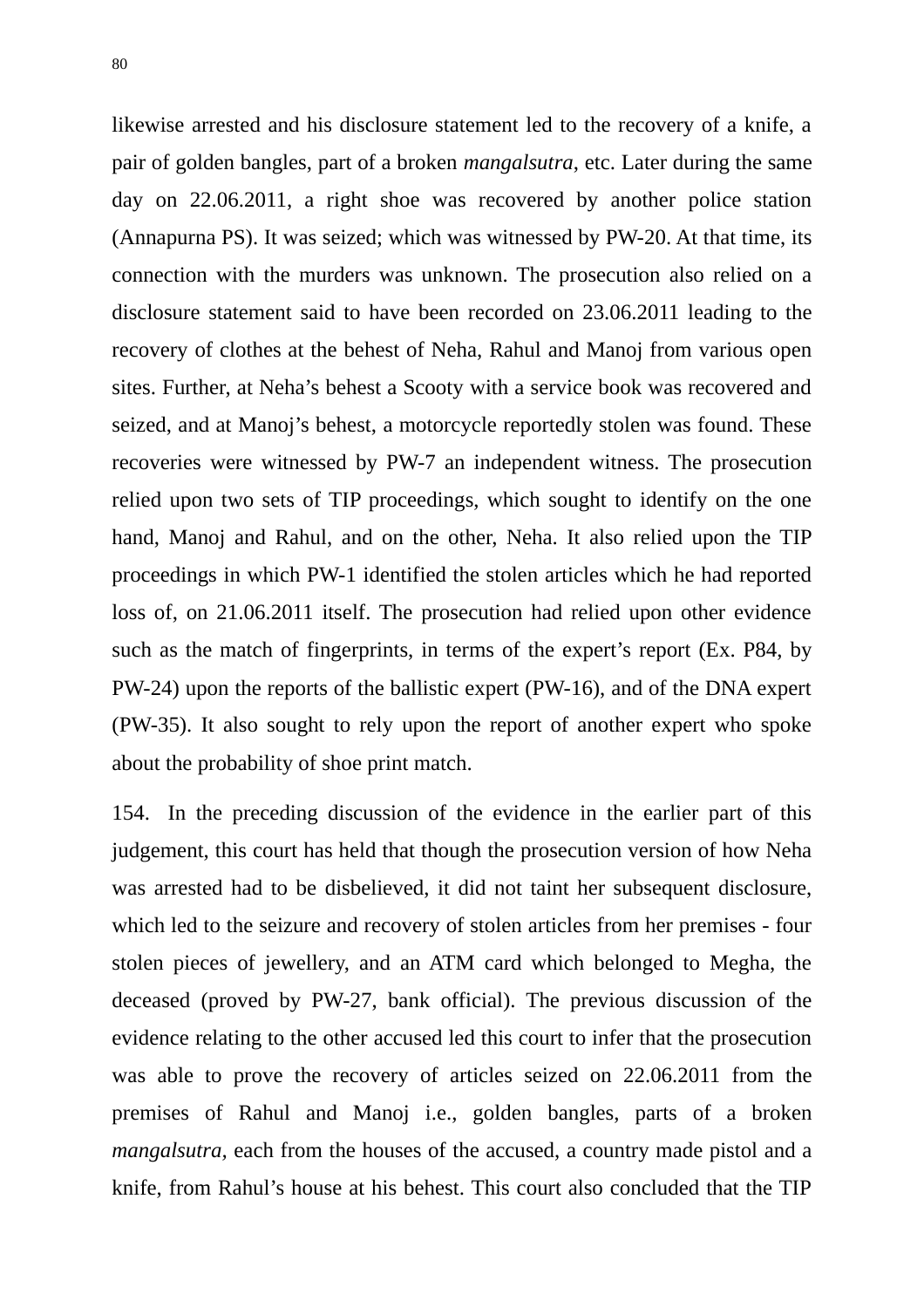proceedings conducted in respect of the stolen articles was validly proved by the prosecution. The report of the ballistic expert PW-16, has been held to have established that the seized bullets (from the crime scene), matched with the test fired bullet from the pistol seized from Rahul's house at his behest. The recovery of a right shoe with a bullet hole on 22.06.2011, likewise was proved by the prosecution. The other circumstance which the prosecution relied upon in this context, pointing to Rahul's involvement was his treatment by PW-32. Rahul had late in the evening of 19.06.2011, reported to PS Annapurna, that he was shot on the right foot, by some unknown assailants which was recorded by PW-29, who also identified him in the court. PW-29 further deposed that Rahul first went to a District hospital and was treated by PW-26, who then referred him to MY hospital. Later in the early hours of 20.06.2011 Rahul was operated upon by PW-32 who extracted the bullet, sealed it and kept it with the MLC cell. This bullet was seized by the police and sent to the ballistic expert (PW-24) who in his report supported the prosecution's version that the bullet was fired from the same weapon which had discharged the bullet that was extracted from the deceased Megha's body.

155. This court has disbelieved the prosecution allegation with respect to the circumstances surrounding Neha's arrest, principally because of the evidence of DW-1. It is quite clear that DW-1 Deepika Shinde was involved to an extent during the initial stages of the investigation and according to the police records, was responsible for the breakthrough which led among others, to her out-of-turn promotion, swiftly. This court has also disbelieved the story of the prosecution with respect to the recoveries alleged to have been made on 23.06.2011, mainly on the ground that when according to the official version the accused were nabbed and had made the disclosure statements the previous day, nothing prevented the police from recording the entirety of it and proceeding to recover articles which were supposedly hidden in open spaces. Further, the court has not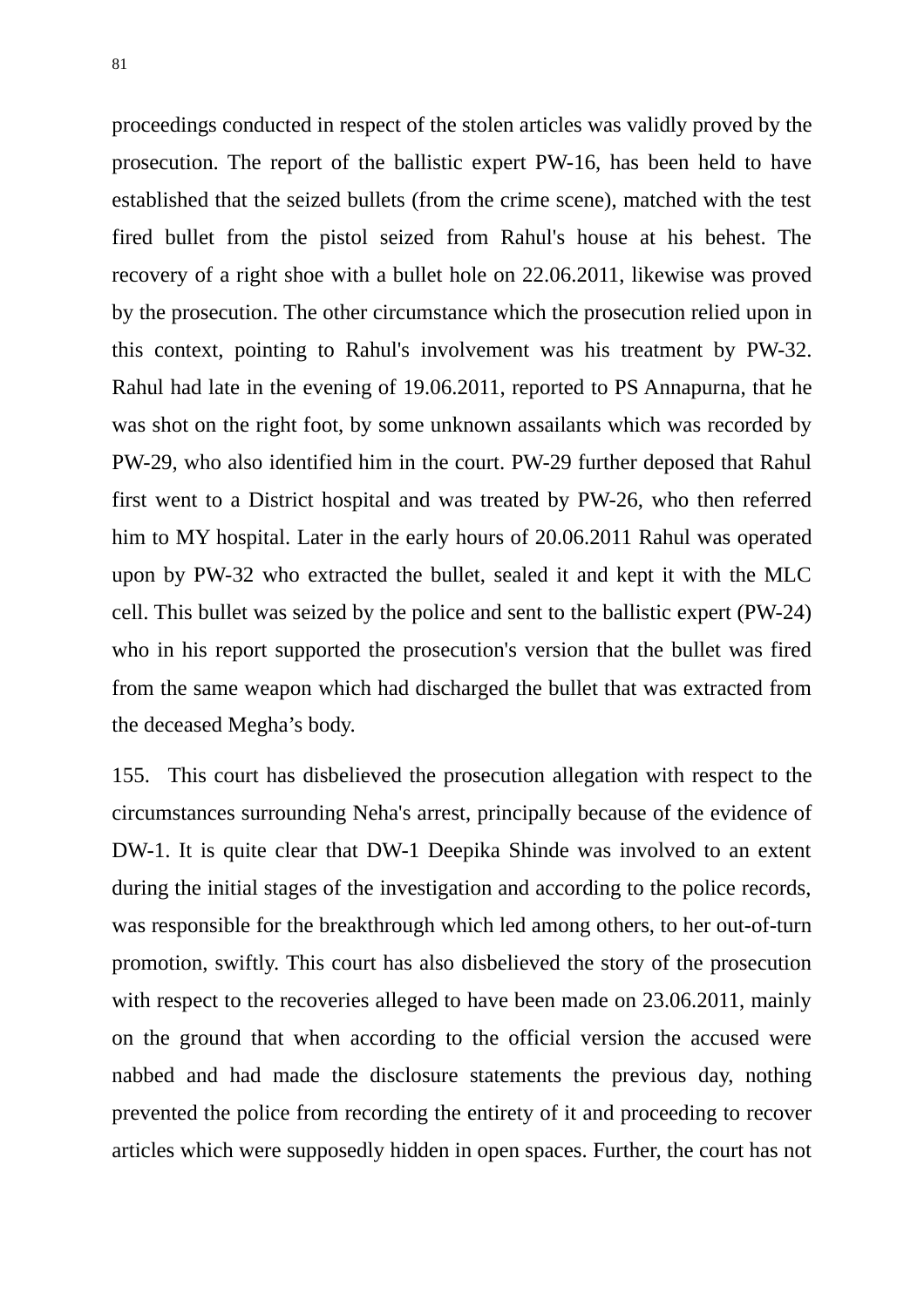accepted the prosecution's story with respect to the chance witnesses, PW-10 and his identification of the accused in TIP proceedings.

156. During the hearing, the appellants' counsel had urged that the findings of the trial court are unsustainable, because they overlooked several *lacunae* which cumulatively tended to undermine the prosecution's case. The omission to examine certain witnesses (such as PW-1's driver, Nandakumar; Abhay Tiwari, who along with PW-20 found the right shoe with a bullet hole; Amit Soni, who went to the TIP of articles, with some jewellery items; Prakash Ichke, who witnessed the recoveries and seizures on 23.06.2011, Constable Dinesh, who accompanied Rahul to MY hospital, etc.). It was also emphasized that the silence of certain witnesses (such as PW-4, in regard to whether she witnessed the arrest, and search of Neha; of PW-19, who was silent about receiving a report from PW-28 regarding Neha's suspicious activities in the morning of 22- 06-2011; silence by prosecution witnesses about DW-1's role), too, cast grave doubts about the prosecution version. Furthermore, it was contended that the seizure, sealing, transmission of articles found at the crime scene and recovered from the accused's premises, as well as open areas, as well as their chain of custody was not proved.

157. This court has previously discussed the probative value of the evidence relied on by the prosecution, and rejected the way in which Neha was apprehended, the recoveries made on 23.06.2011, the TIP of the accused, the deposition of PW-10 and of PW-8, and the DNA and shoeprint analysis. The first question is whether having regard to the rejection of some of the prosecution evidence, the case against the accused, as a whole, stands disproved. This aspect has been considered in earlier decisions of this court where defects in investigation, or lapses in the recollection during testimonies of witnesses, were involved. In *State of U.P. v. Anil Singh<sup>[62](#page-81-0)</sup>*, this court observed as follows*:*

<span id="page-81-0"></span><sup>62</sup> (1988) Supp SCC 686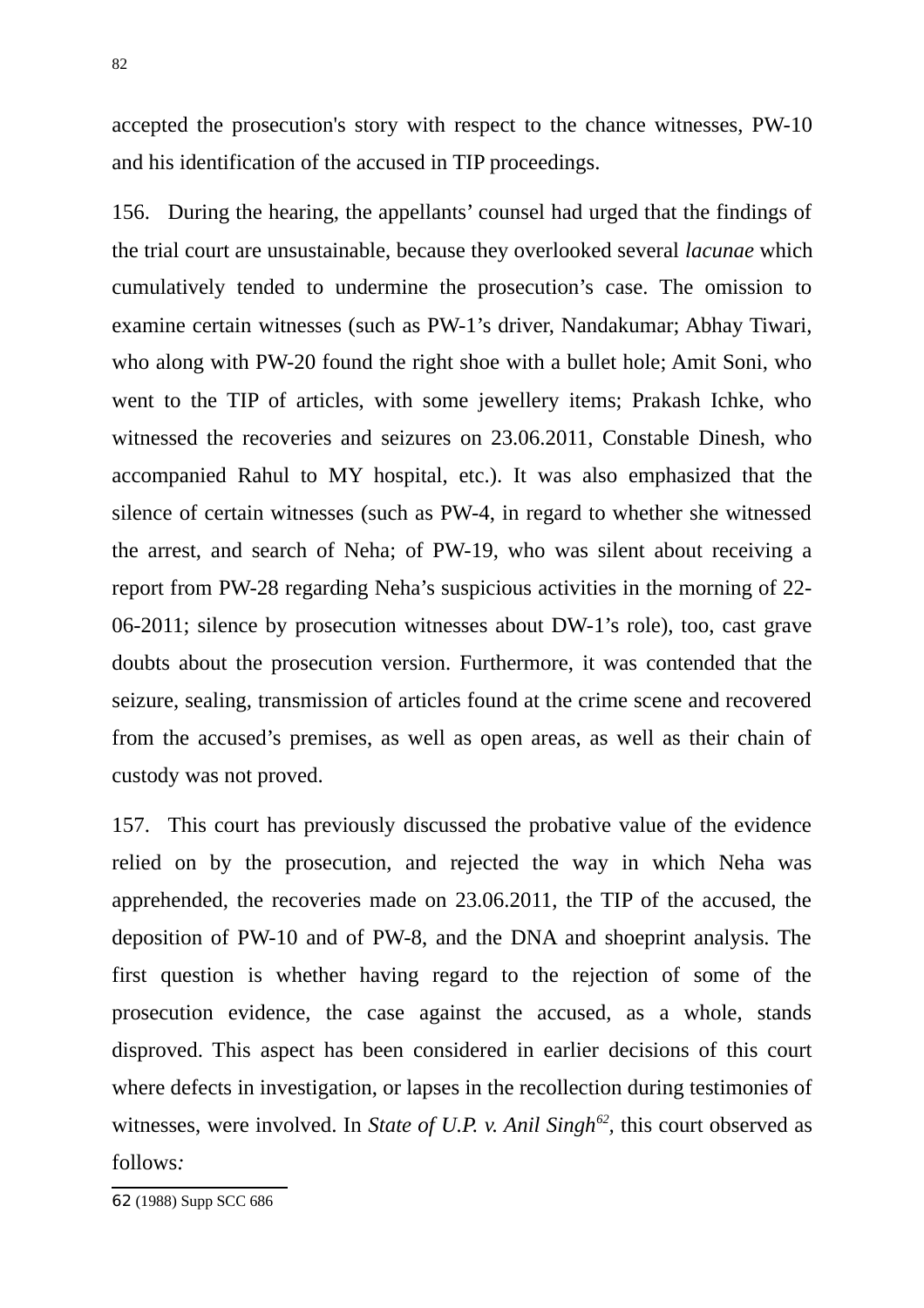*"17. It is also our experience that invariably the witnesses add embroidery to prosecution story, perhaps for the fear of being disbelieved. But that is no ground to throw the case overboard, if true, in the main. If there is a ring of truth in the main, the case should not be rejected. It is the duty of the court to cull out the nuggets of truth from the evidence unless there is reason to believe that the inconsistencies or falsehood are so glaring as utterly to destroy confidence in the witnesses. It is necessary to remember that a Judge does not preside over a criminal trial merely to see that no innocent man is punished. A Judge also presides to see that a guilty man does not escape. One is as important as the other. Both are public duties which the Judge has to perform."*

In *C. Muniappan v. State of Tamil Nadu[63](#page-82-0)* it was held that:

*"The defect in the investigation by itself cannot be a ground for acquittal. If primacy is given to such designed or negligent investigations or to the omissions or lapses by perfunctory investigation, the faith and confidence of the people in the criminal justice administration would be eroded. Where there has been negligence on the part of the investigating agency or omissions, etc. which resulted in defective investigation, there is a legal obligation on the part of the court to examine the prosecution evidence dehors such lapses, carefully, to find out whether the said evidence is reliable or not and to what extent it is reliable and as to whether such lapses affected the object of finding out the truth.*

A similar approach was adopted in *Surajit Sarkar v. State of West Bengal* [64](#page-82-1) and

*Shanker & Ors. v. State of Madhya Pradesh[65](#page-82-2)*. In *Harijana Thirupala and Ors.*

*v. Public Prosecutor, High Court of A.P., Hyderabad[66](#page-82-3)* this court said that:

*"…The case of the prosecution must be judged as a whole having regard to the totality of the evidence.*

*In appreciating the evidence, the approach of the court must be integrated not truncated or isolated. In other words, the impact of evidence in totality on the prosecution case or innocence of Accused has to be kept in mind in coming the conclusion as to the guilt or otherwise of the accused. In reaching a conclusion about the guilt of the accused, the court has to appreciate, analyse and assess the evidence placed before it by the yardstick of probabilities, its intrinsic value and the animus of witnesses."*

158. This court has further emphasized that if discrepancies in the depositions are minor, or that witness contradict themselves during their testimonies (as opposed to their previous police statements) what is important is the nature of contradictions. In *Rammi @ Rameshwar v. State of Madhya Pradesh[67](#page-82-4)*, this Court held that:

<span id="page-82-2"></span>65 (2018) 15 SCC 725

<span id="page-82-0"></span><sup>63</sup> (2010) 9 SCC 567

<span id="page-82-1"></span><sup>64</sup> (2013) 2 SCC 146

<span id="page-82-3"></span><sup>66</sup> (2002) 6 SCC 470

<span id="page-82-4"></span><sup>67</sup> (1999 ) 8 SCC 649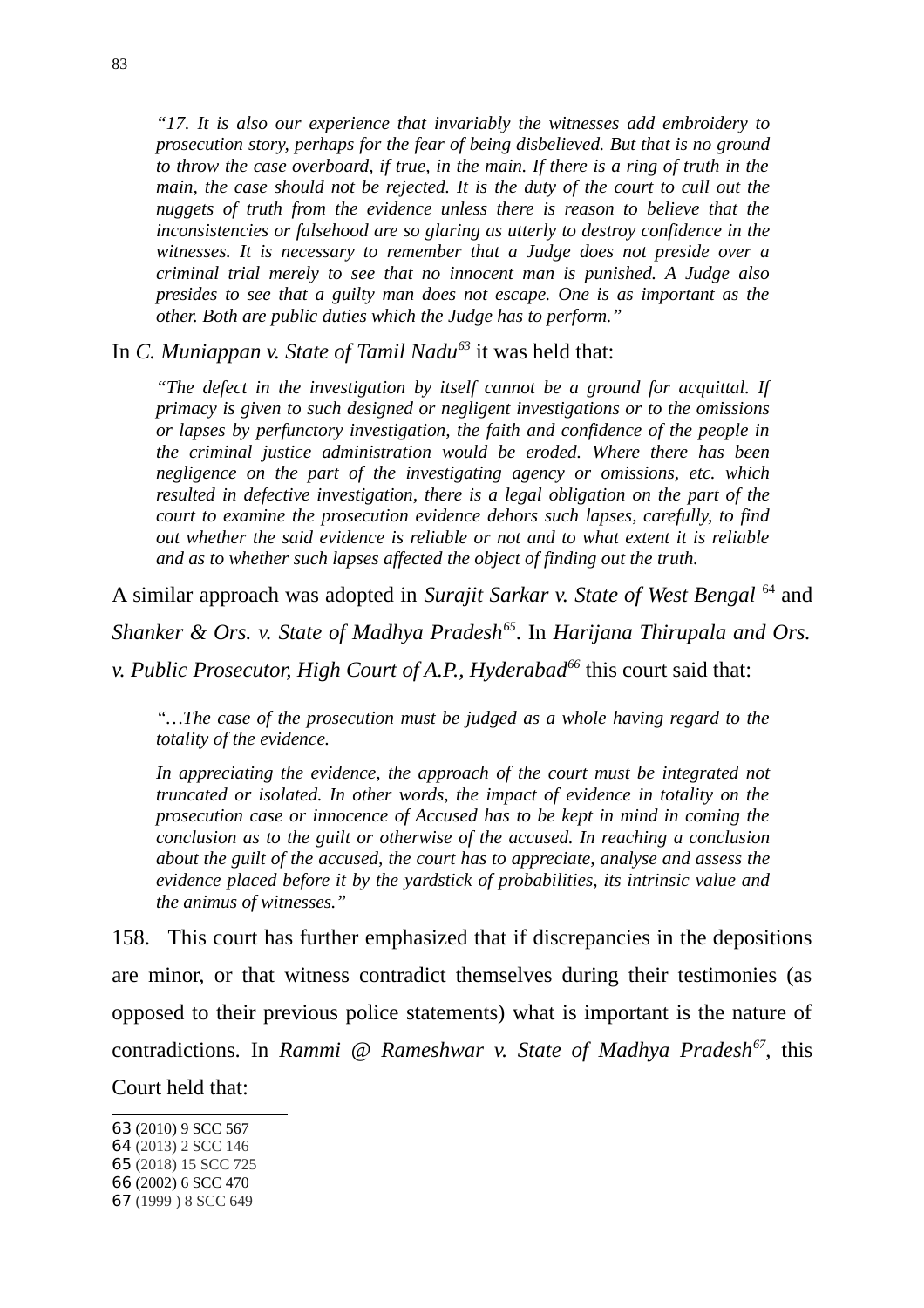*"24….Courts should bear in mind that it is only when discrepancies in the evidence of a witness are so incompatible with the credibility of his version that the Court is justified in jettisoning his evidence. But too serious a view to be adopted on mere variations falling in the narration of an incident (either as between the evidence of two witnesses or as between two statements of the same witness) is an unrealistic approach for judicial scrutiny."*

In *Appabhai and Anr. v. State of Gujarat[68](#page-83-0)*, it was ruled that *"The Court while appreciating the evidence must not attach undue importance to minor discrepancies. The discrepancies which do not shake the basic version of the prosecution case may be discarded".* In a similar vein, it was observed, in *Vinod Kumar v. State of Haryana[69](#page-83-1)* that

*"Only when discrepancies in the evidence of a witness are so incompatible with the credibility of his version that it would be justified in jettisoning his evidence."*

159. The omission of some of the prosecution witnesses to mention a particular fact, or corroborate something, which is deposed to by other witnesses, therefore, does not *ipso facto* favour an accused. What is important, however, is whether the omission to depose about a fact is so fundamental that the prosecution version becomes shaky and incredulous. In the present case, the omission to depose about certain facts, by PW-4, or PW-19, or any other witness cannot inure to the accused's benefit. Each of the facts they omitted, was supported by one or more witnesses. Likewise, the failure to examine certain persons, like Anil Soni, Prakash Ichke, Abhay Tiwari, or Nandakumar, cannot inure to the accused's benefit. Anil Soni was present during the TIP of seized articles, when other similar articles brought by him, for comparison and identification by PW-1. The latter witness was able to identify the articles which had been seized from the accused; this was deposed to by PW-12, whose testimony cannot be doubted. The failure to examine Anil Soni therefore, was a lapse, but not a fatal one, as far as the TIP itself went. Likewise, the failure to examine Prakash Ichke is of no consequence, because the recoveries made on

<span id="page-83-0"></span><sup>68</sup> 1988 Supp (1) SCC 241

<span id="page-83-1"></span><sup>69</sup> (2015) 3 SCC 138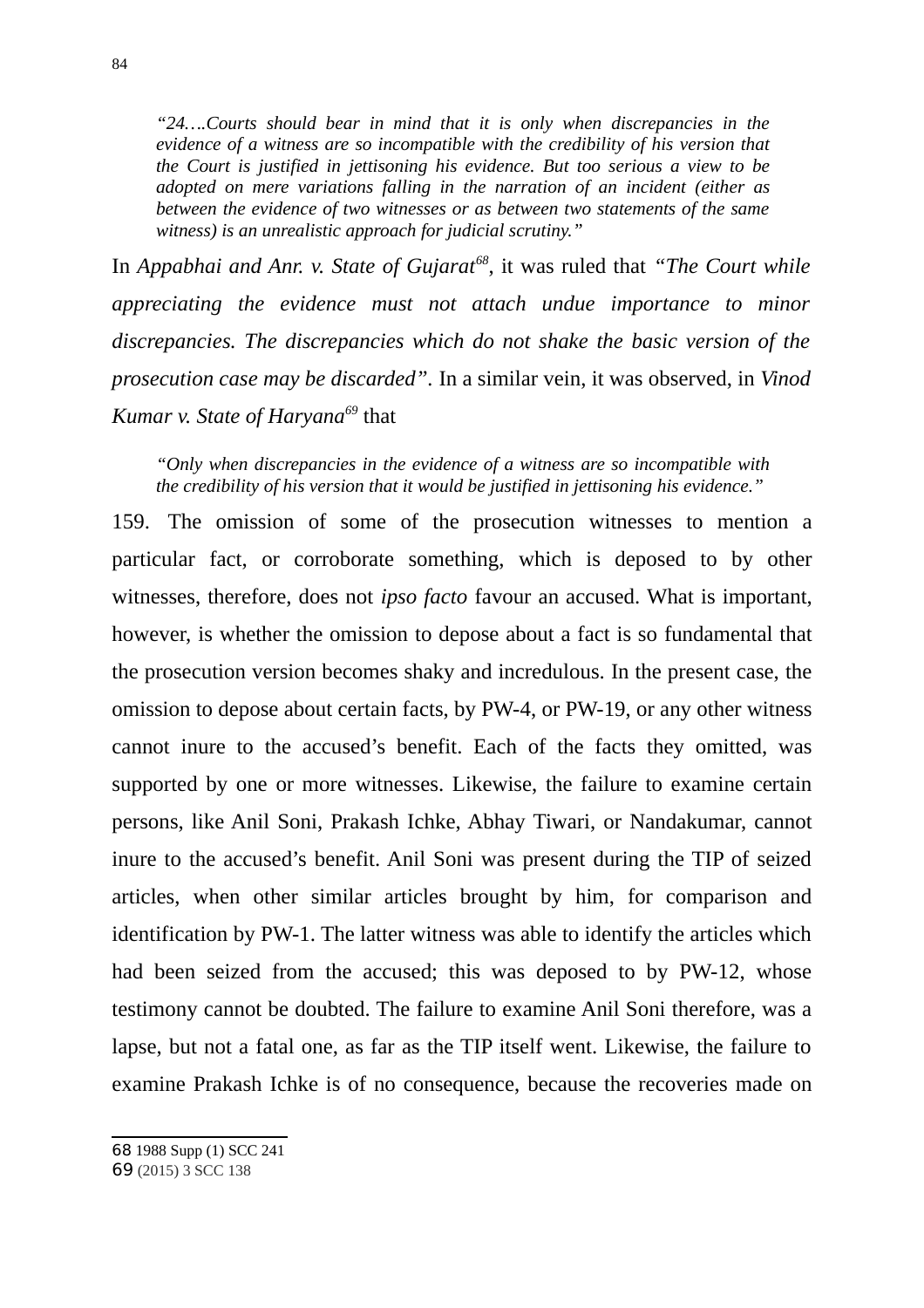23.06.2011 have not been accepted. The omission to examine Nandakumar is also inconsequential, given the sequence of reporting of the crime, and the rapidity of the events which developed after it. No doubt, Abhay Tiwari noticed the right shoe with a bullet hole, first; however, PW-20 was also with him; he deposed to the fact of its discovery and seizure. Similarly, the failure to examine constable Dinesh is also not fatal, given the testimony of PW-29 and PW-30.

160. In *Shivaji Sahebrao Bobade v. State of Maharashtra[70](#page-84-0)* , this court held that even where a case hangs on the evidence of one eye witness, it may be enough to sustain the conviction given sterling testimony of a competent, honest man although as a rule of prudence courts call for corroboration; it was observed that

*"It is a platitude to say that witnesses have to be weighed and not counted since quality matters more than quantity in human affairs."*

*Kartike Malhar v. State of Bihar[71](#page-84-1)* referred to previous decisions, and stated:

*"On a conspectus of these decisions, it clearly comes out that there has been no departure from the principles laid down in Vadivelu Thevar case and, therefore, conviction can be recorded on the basis of the statement of a single eye witness provided his credibility is not shaken by any adverse circumstance appearing on the record against him and the court, at the same time, is convinced that he is a truthful witness. "*

161. Therefore, unless it is shown that the omission to examine a witness, who had previously participated during the investigation and whose statement was recorded by the police, undermines the prosecution case, or impacts on it significantly, the foundation of the fact or facts which are sought to be proved, remains unshaken as long as that fact is deposed to or spoken about by other witnesses, whose testimonies are to be seen in their own terms. Therefore, the omission to examine the individuals left out, but who the prosecution claimed, had participated during the investigation, did not affect its case, as far as the circumstances held to have been established by it, are concerned. Having dealt with contentions of the accused, and also discussed circumstances that could be

<span id="page-84-1"></span><span id="page-84-0"></span><sup>70</sup> (1973) 2 SCC 793 71 (1996) 1 SCC 614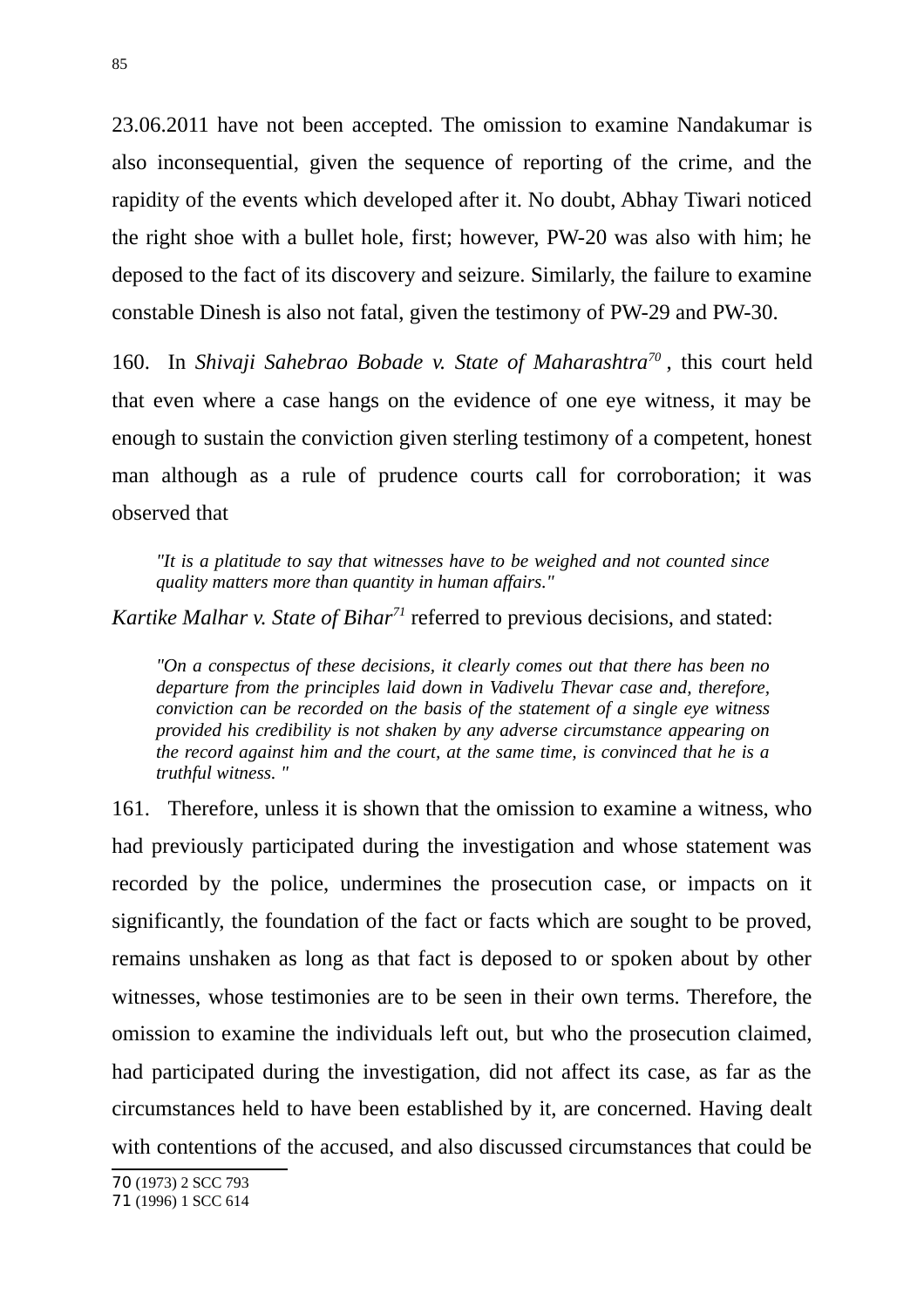86

established (and what was not established) this court proceeds to summarize its findings.

162. As against Neha, this court has held that the circumstances proved are, *firstly,* recovery of articles including two golden bangles, a broken *mangalsutra*, 3 *guriyas*, a gold pendant, an ATM Card which belonged to Megha on 22.06.2011. The loss of these articles was reported by PW-1, on 21.06.2011, i.e. one day before Neha's arrest. The *second* circumstance proved by the prosecution is the TIP of these articles by PW-1 who was able to correctly identify them (as also corroborated by PW-12 during the trial). Linked with this circumstance is the deposition of PW-27, a Bank of India, Ujjain official who deposed to issuing a letter to the SHO, (Ex. P98), containing the ATM card numbers. The ATM card (5264959108034023) which belonged to Megha, recovered on 22.06.2011 pursuant to Neha's disclosure statement, from her house, was issued by that bank. The *third* circumstance proved by the prosecution against Neha is her fingerprint. PW-24 KK Dwivedi, the fingerprint expert, deposed to searching the crime scene for possibility of lifting impressions of fingerprints. A set of five fingerprints (i.e. Ex P80 chance fingerprints) were lifted by him which was witnessed by two witnesses (PW-5 and PW-9) who corroborated the fact. This court has held, previously that the possibility of others' presence at the crime scene, and its contamination could be ruled out, because of the deposition of these two witnesses, as well as other depositions. PW-17 obtained the fingerprint samples of Neha (Ex. P43), which he deposed to during the trial. The deficiencies alleged by the appellants, in the opinion of this court, about the procedural lapses in the collection of such evidence, are not convincing. The evidence of PW-24, as well as his report (Ex. P84) prove that a chance fingerprint (sample E, collected from the crime scene) matched with the sample obtained from her, by PW-17 during the investigation. The *fourth* circumstance, against Neha, which was established during the trial and a vital one, is her knowledge of the crime. Her disclosure statement, led to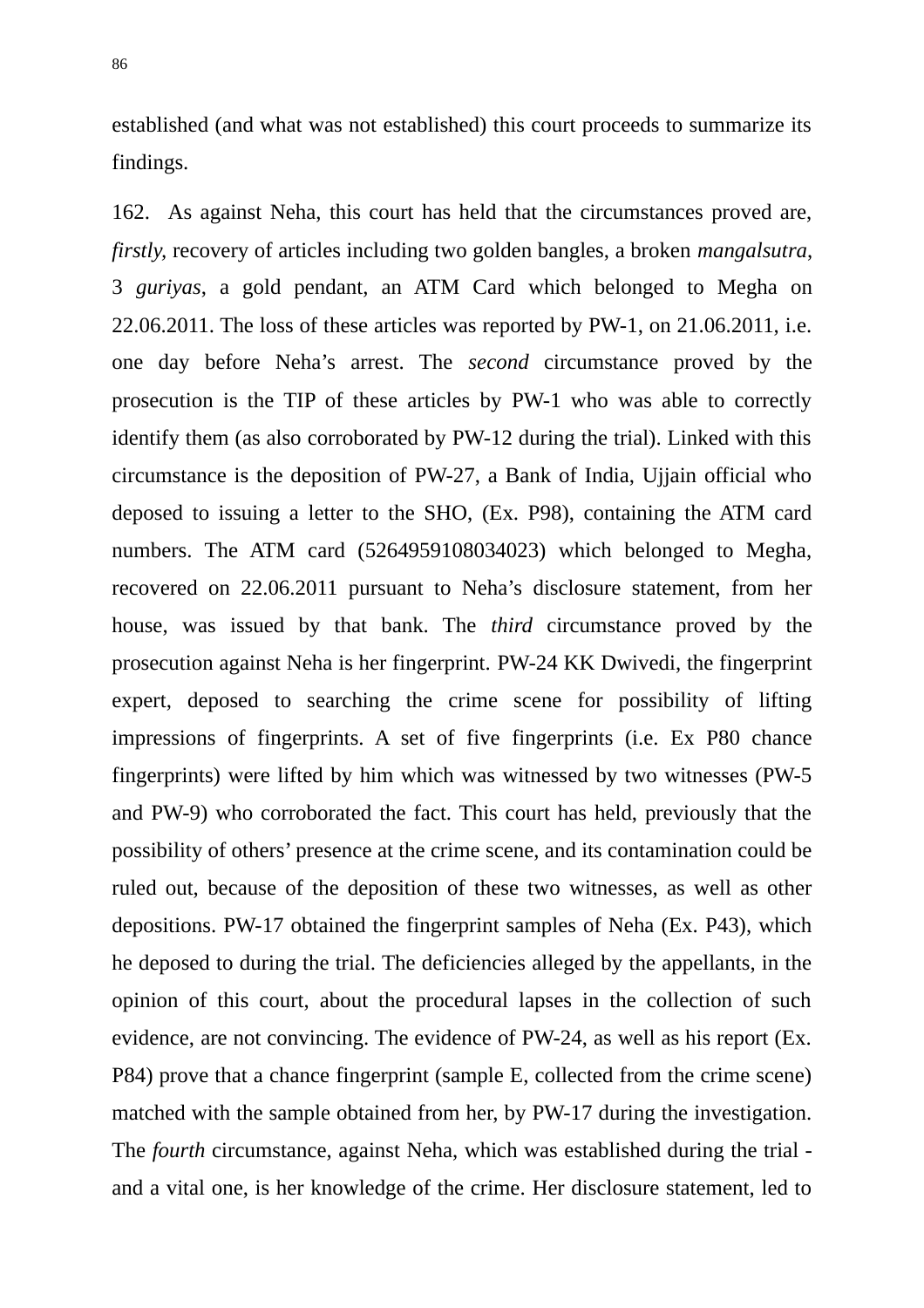arrests of Rahul and Manoj, and recovery of stolen and other articles from their possession. The circumstances surrounding the manner of Neha's apprehension have been disbelieved by this court, as well as the testimony of PW-10 and the TIP proceedings, during which he identified her.

163. As against Rahul, this court has held that *firstly,* the circumstances relating to his arrest (witnessed by PW-3 and PW-6), on 22.06.2011 was proved by the prosecution. The *second* circumstance proved is that his disclosure statement led to recovery and seizure of stolen articles and other articles connected with the crime (Ex. P14), including two bent golden bangles, part of broken *mangalsutra*, a country made pistol, a knife measuring 35.5 cm, and a photograph showing Rahul wearing black diamond-like beaded bracelet. The *third* circumstance is that, like with Neha, PW-1 identified the gold jewellery recovered from Rahul's possession, during the TIP (further corroborated by PW-12). The *fourth* circumstance proved is that PW-24 the fingerprint expert, deposed that he found that prints A and B lifted from the crime scene (as corroborated by PW-5 and PW-9) matched with the index and middle finger prints respectively of Rahul's right hand, in the sample (Ex. P41) collected from him by PW-17. The *fifth* circumstance proved during the trial is that Rahul had reported late in the evening of 19.06.2011, that he was shot on the right foot, by unknown persons. This was recorded in the form of a *dehatinalisi* against unknown persons; later an FIR (Ex. P107) was registered by PW-30 for offences punishable under Sections 294, 307 and 34, IPC. Rahul was initially taken to the District hospital (proved by the treatment card Ex. P97 dated 19.06.2011). Rahul was however, referred to MY hospital, and examined by PW-32, who operated upon him. Ex. P113 is the discharge card of MY hospital signed by PW-32 (who also deposed about it) on 20.06.2011. PW-29 who recorded the initial report *dehatinalisi,* also identified Rahul as the boy who had reported the incident. The bullet extracted from his foot was deposited (under memo Ex. P113) in the medico legal cell of the hospital, and later seized (under memo Ex.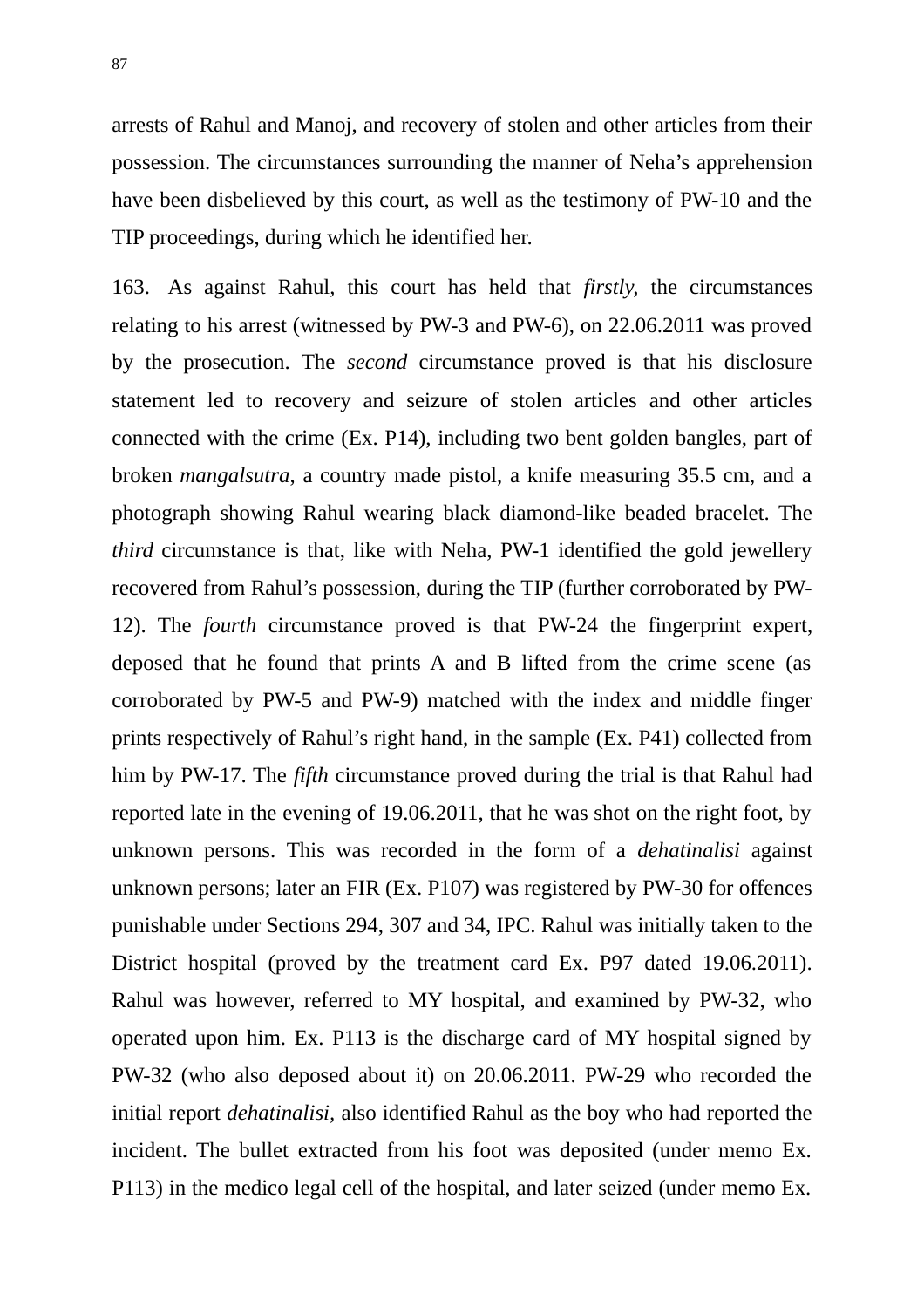88

P108) on 23.06.2011. The FIR relating to this case was later closed. The other fact proved is the seizure of a right shoe (Ex. P75) under jurisdiction of Annapurna PS (proved by PW-20), which the trial court observed had a bullet hole at the top. The *sixth* circumstance proved against Rahul, which is material, is the ballistic report which stated that the two bullets (found at the crime scene) were compatible to the certified bullet of 7.65 mm calibre cartridge; Bullet TB-A1 was found similar. Three pieces of skin were found copper positive. Importantly, according to the report, two bullets, EB2 and EB1 (recovered from the body of Megha, the deceased, and Rahul's right foot respectively) were fired from pistol Ex-A1, seized from Rahul's house. The report also stated that the gun-shot fired at the seized right shoe (mentioned above) was caused by a copper jacketed bullet. All this was proved by the ballistics report (Ex. P120) that had analysed each of these items. The report also revealed that the ballistics expert (PW-16) had test fired from the pistol sent to FSL, and had found that the pistol had signs that the two spent cartridges, were fired from it.

164. As against Manoj, this court has held several circumstances to have been proved. The *first* circumstance proved against him, is his arrest and subsequent disclosure statement, at 10:05 AM on 22.06.2011 (proved by PW-3 and PW-6). The *second* circumstance is the recovery and seizure of articles, at Manoj's behest, and from his possession, including - two golden bangles, portion of a broken *mangalsutra*, a knife and a photograph with Manoj in sunglasses (Ex. P17, also proved by same witnesses). The *third* circumstance proved against Manoj is that PW-1 identified the golden jewellery recovered from his possession, during the TIP (corroborated by PW-12).

165. This court is of the opinion that all the circumstances and the link connecting them, was sufficiently established by the prosecution and proved beyond reasonable doubt. Similarly, every hypothesis suggesting the innocence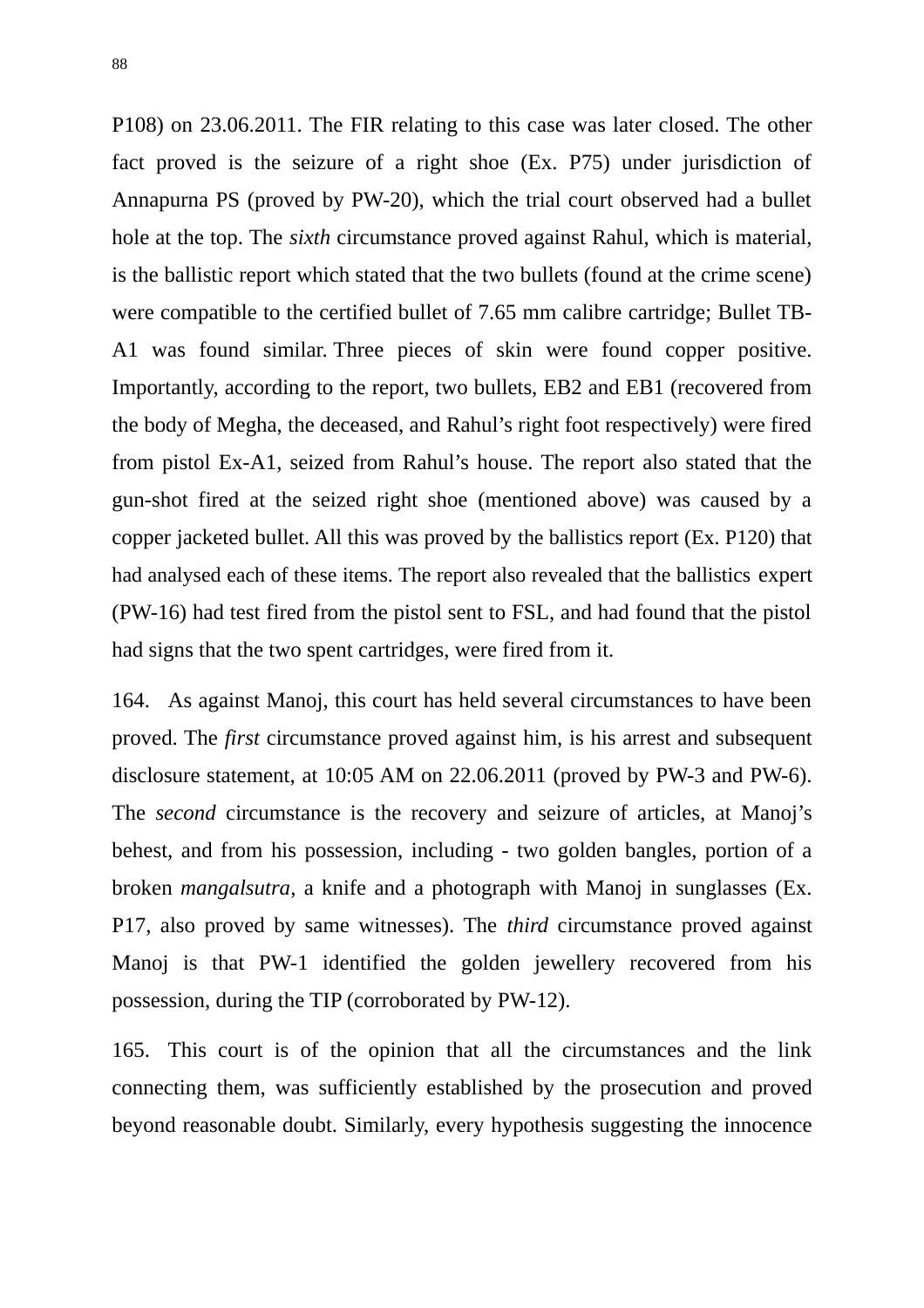of the appellants is ruled out by such evidence, and the irresistible inference which follows, is their guilt.

166. In the opinion of this court, the proof of the circumstances against the appellants clearly points to their guilt, and involvement in the crime. It appears that the appellants had informed themselves about the deceased and their movement. Perhaps they kept a watch over the area. Their common intention clearly was to rob the deceased, who had newly shifted to Indore and into the locality, on 19.06.2011. Though the exact time of occurrence is unknown, the post-mortem report reflected the duration of death within 12 to 36 hours from the time procedure started, which was after 11 AM on 20.06.2011. It is reasonable to infer, therefore, that death occurred sometime during the day, on 19.06.2011. Though the evidence of PW-10 has been disbelieved, the evidence of PW-5, PW-9 and PW-2, shows that the crime was noticed in the evening of 19.06.2011 when the bodies were discovered, and the police reached the scene.

167. The nature and description of the injuries on the deceased show that they had apparently put up a fight- which perhaps the appellants had not expected. The intention to rob the deceased, and coerce them into handing over their valuables, soon turned violent, due to the unexpected fight put up against the accused. There are several sharp-edged injuries, and one bullet injury which fatally wounded Megha. As a result, it is evident that to subdue the three deceased women, the accused resorted to frenzied knife attacks. The persistent resistance given by the deceased, coupled with the nature of injuries with sharp weapons (the two knives) were fatal to both Rohini and Ashlesha. The fact that the accused had to repeatedly stab them, reveals that the said appellants were not familiar with wielding such a weapon. Weapons (2 knives and 1 pistol) have specifically been recovered from the possession of Manoj and Rahul, and in these circumstances, their conviction for the offences with which they were charged, is justified.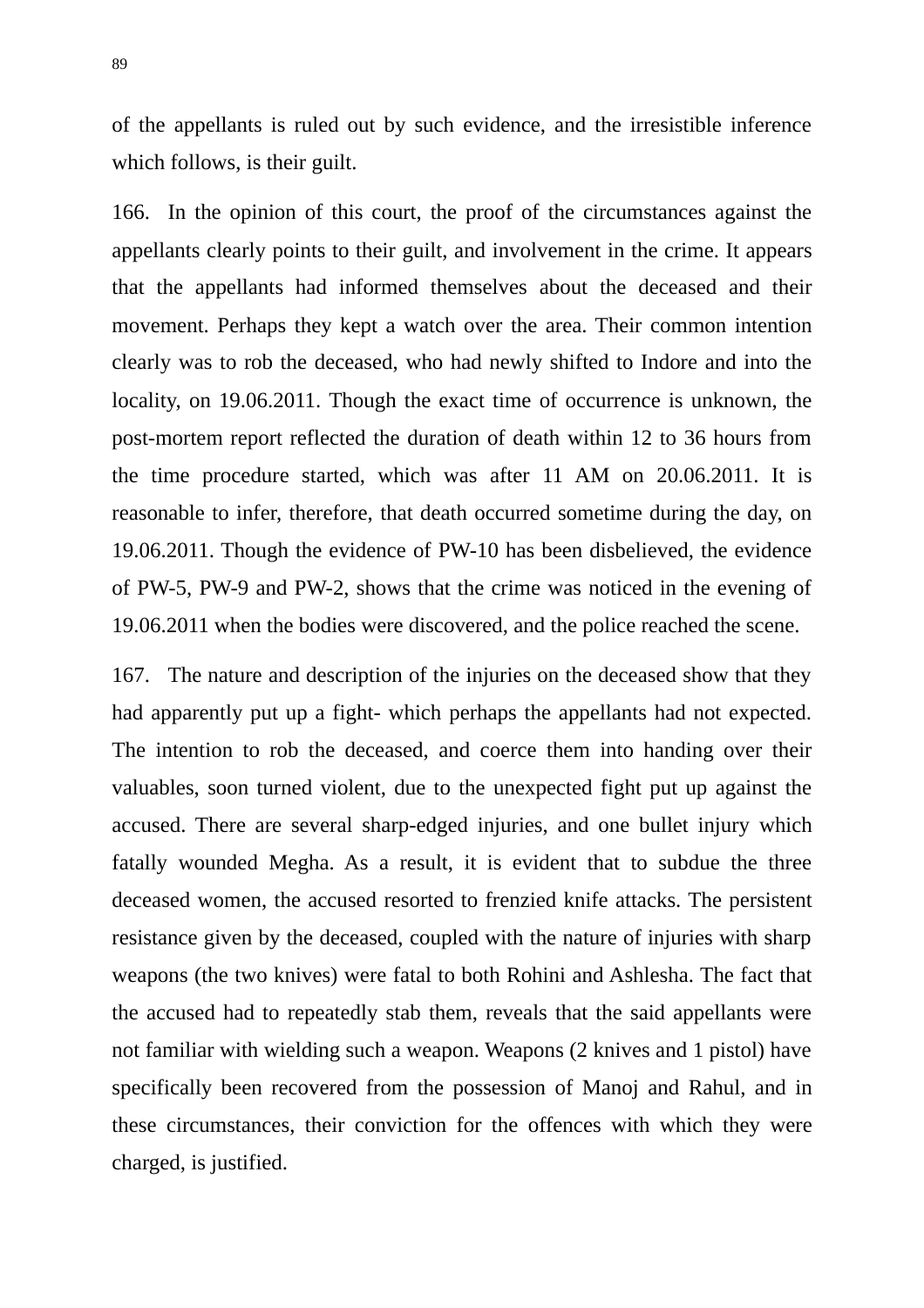168. Information as to how these attacks occurred within the house of the deceased and the distinct roles played by the accused, are in the special knowledge of only the accused; but no such information was forthcoming through the course of the trial or appellate stage. This court<sup>[72](#page-89-0)</sup> has held that common intention requires prior meeting of mind, which can also be developed in the spur of the moment, provided there is premeditated concert. The circumstances reflect that there was a clear common intention among the three accused, to rob the house, and upon facing resistance - to complete the job and leave undetected, by all means necessary. While no weapon has been recovered from Neha, it is clear that she was involved in the offences, and was present at the scene of the crime. This is evidenced by *firstly*, the fingerprint expert's testimony and report, which clearly reflects that her fingerprint was lifted from the crime scene; *secondly,* the recovery of stolen articles (gold jewellery, Megha's ATM card, etc.) from her possession; and *thirdly,* the fact that Manoj and Rahul are only arrested pursuant to her disclosure of their participation - all of which, cumulatively, clearly establish her involvement. The lack of an overt or specific act of violence attributable to Neha does not exonerate her, given that the prosecution has been able to prove her presence at the crime scene and participation in the commission of the offences, and that there was common object.

169. For the above reasons, all three accused are held guilty of the offences under Section 397/34, 449/34 and 302/34 IPC. Additionally, Manoj and Rahul's conviction under Section 25(1-B)(B) of the Arms Act, and Rahul's conviction under Section 27 of the Arms Act, is upheld.

170. Before proceeding to consideration of the question of sentence, this court finds it necessary to briefly highlight the role of the public prosecutor and trial court in a criminal trial, so as to safeguard the rights of the accused. The concealment of DW-1's role in this case's investigation (her analyzing of call

<span id="page-89-0"></span><sup>72</sup> *Ramashish Yadav v. State of Bihar* (1999) 8 SCC 555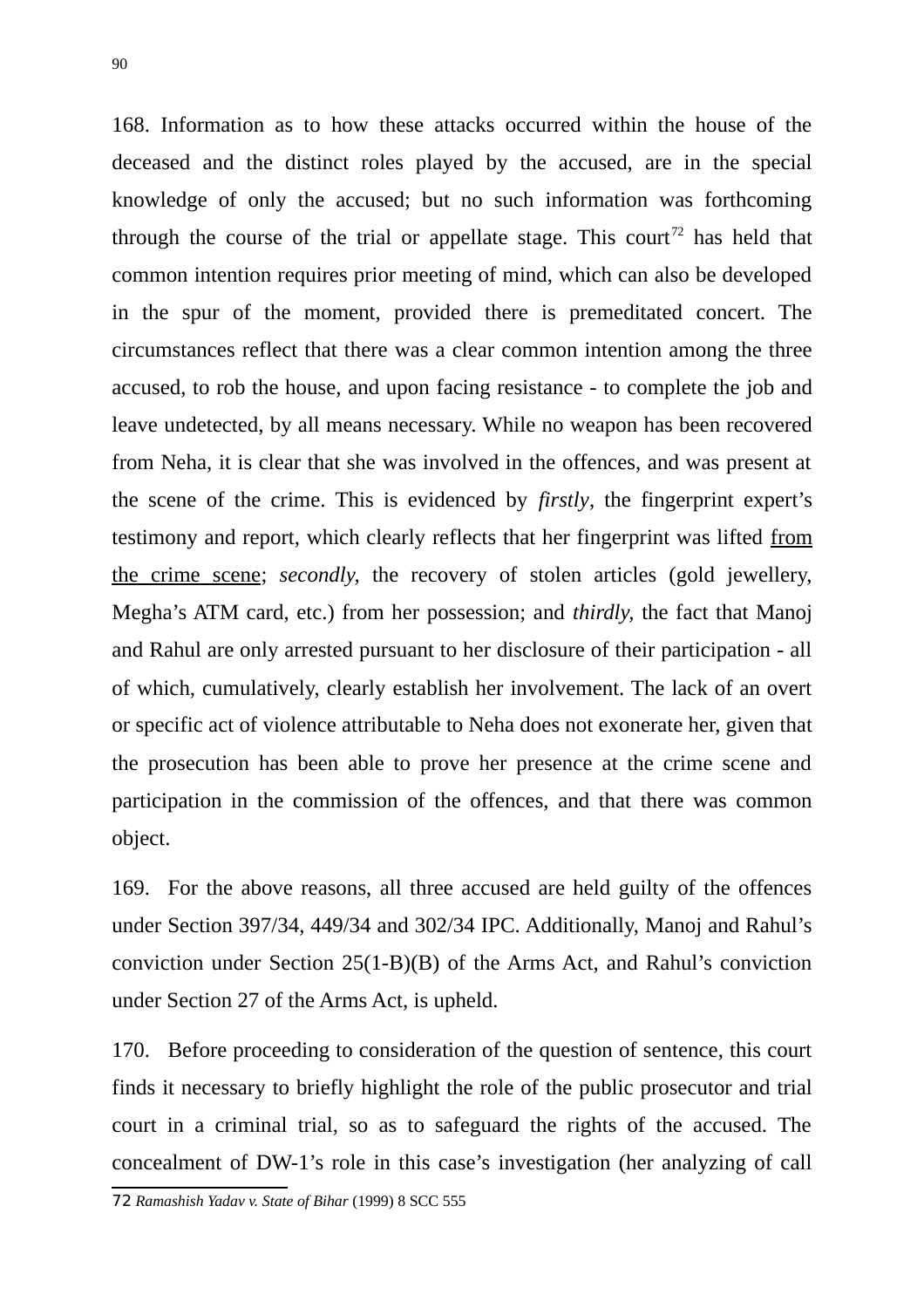detail records of the deceased and in connection to Neha – which was not produced in trial; tip-off allegedly received regarding Neha's whereabouts and what she would be wearing; participating in Neha's arrest, and subsequent involvement on 23.06.2011 in recoveries of articles) points to concerning gaps in the manner of investigation carried out initially, or at the very least, an untruthful recollection and presentation of it, for the purposes of trial. As elaborated earlier, these facts prompted this court to draw adverse inferences against the prosecution's version of Neha's arrest. Other circumstances have been proved sufficiently to conclude their guilt and result in conviction. However, it is appropriate to also point out that concealment of DW-1's role and failure to include the call detail records, could have severely prejudiced the accused, had these other circumstances not been made out. Therefore, at this juncture, it is pertinent to note and reiterate the role of the public prosecutor, and trial court, in arriving at the truth by way of *fair disclosure* and *scrutiny by inquiry*, respectively.

171. A public prosecutor (appointed under Section 24 CrPC) occupies a statutory office of high regard. Rather than a part of the investigating agency, they are instead, an independent statutory authority<sup>[73](#page-90-0)</sup> who serve as officers to the court<sup>[74](#page-90-1)</sup>. The role of the public prosecutor is intrinsically dedicated to conducting a fair trial, and not for a "thirst to reach the case in conviction". This court in *Shiv Kumar v. Hukam Chand[75](#page-90-2)* further held that

*"….if an accused is entitled to any legitimate benefit during trial the Public Prosecutor should not scuttle/conceal it. On the contrary, it is the duty of the Public Prosecutor to winch it to the force and make it available to the accused…".* 

In *Siddharth Vasisht @ Manu Sharma v. State of NCT Delhi[76](#page-90-3)* (hereafter *'Manu Sharma')* it was concluded that

<span id="page-90-2"></span>75 (1999) 7 SCC 467

<span id="page-90-0"></span><sup>73</sup> *Hitendra Vishnu Thakur v. State of Maharashtra* (1994) 4 SCC 602

<span id="page-90-1"></span><sup>74</sup> Deepak Aggarwal v. Keshav Kaushik, (2013) 5 SCC 277

<span id="page-90-3"></span><sup>76</sup> (2010) 6 SCC 1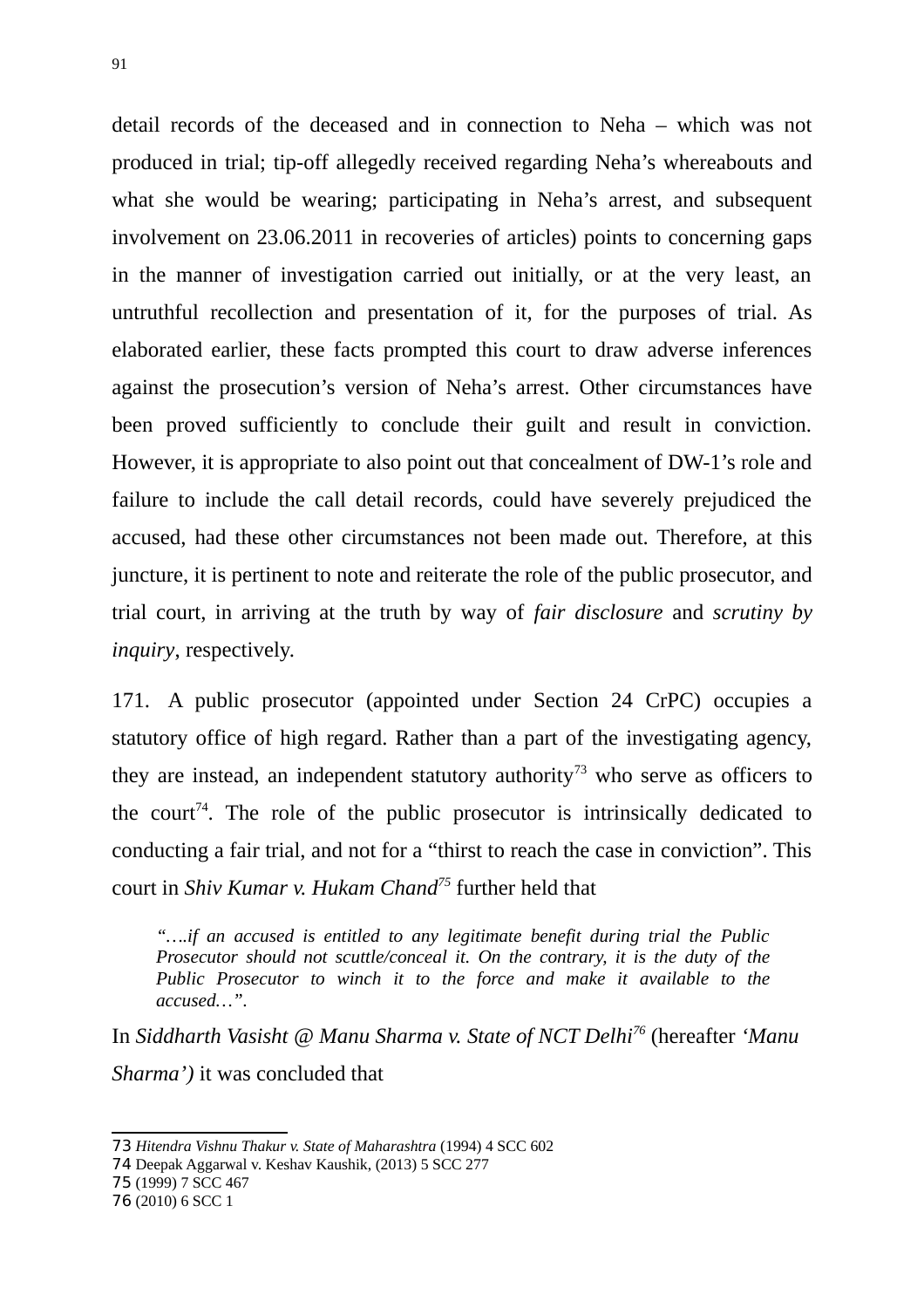*"187. Therefore, a Public Prosecutor has wider set of duties than to merely ensure that the accused is punished, the duties of ensuring fair play in the proceedings, all relevant facts are brought before the court in order for the determination of truth and justice for all the parties including the victims. It must be noted that these duties do not allow the Prosecutor to be lax in any of his duties as against the accused."*

 172. In *Manu Sharma*, the appellants in question had argued that the right to fair trial included a wide duty of disclosure on the public prosecutor, such that non-disclosure of any evidence – whether or not relied upon by the prosecution – must be made available to the defence. This court considered Section 207 and 208 CrPC, Rule 16[77](#page-91-0) of the Bar Council of India Rules (which is limited to evidence on which prosecutor proposes to rely on), and English law. The common law position culled out was that subject to exceptions like sensitive information and public interest immunity, the prosecution should disclose any material which might be exculpatory to the defense. Such a position, however, was not accepted by this court, in its totality. It was held that such obligations are on a different footing in India, given the fundamental canons of our criminal jurisprudence founded on Articles 20 and 21 of the Constitution, which require not just the investigating agency, but also courts in their own independent field, to ensure that investigation is fair and does not hamper the individual's freedom, except in accordance with law, i.e., ensure adherence to the rule of law. Relevant extracts that merit repetition:

"*199. It is not only the responsibility of the investigating agency but as well as that of the courts to ensure that investigation is fair and does not in any way hamper the freedom of an individual except in accordance with law. Equally enforceable canon of the criminal law is that the high responsibility lies upon the investigating agency not to conduct an investigation in tainted and unfair manner. The investigation should not prima facie be indicative of a biased mind and every effort should be made to bring the guilty to law as nobody stands above law dehors his position and influence in the society.*

*\*\*\*\**

<span id="page-91-0"></span><sup>77</sup> Rule 16 of the Chapter II, Part VI of the Bar Council of India Rules under the Advocates Act, 1961: *"16. An advocate appearing for the prosecution in a criminal trial shall so conduct the prosecution that it does not lead to conviction of the innocent. The suppression of material capable of establishing the innocence of the accused shall be scrupulously avoided."*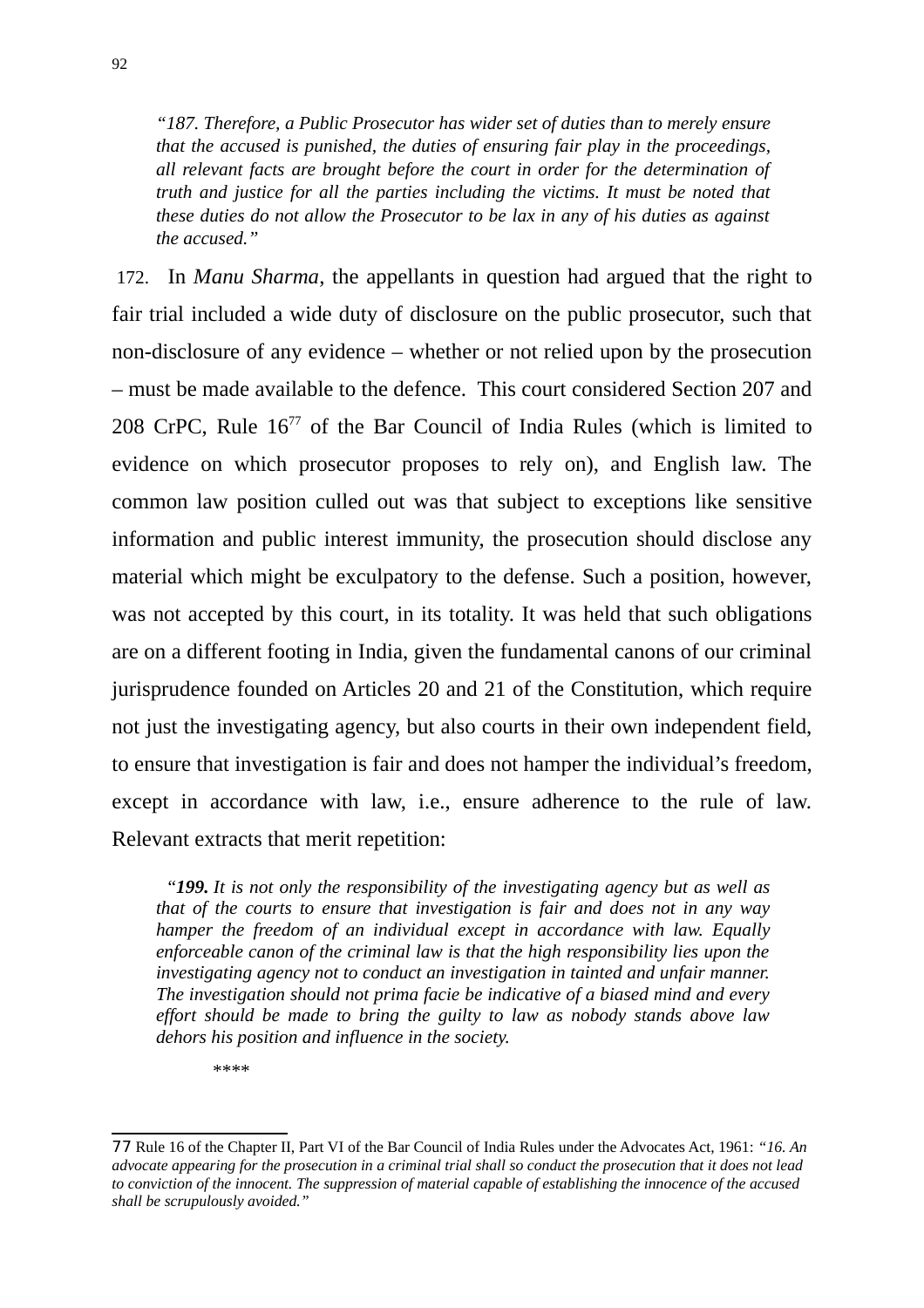**201.** *Historically but consistently the view of this Court has been that an investigation must be fair and effective, must proceed in proper direction in consonance with the ingredients of the offence and not in haphazard manner. In some cases besides investigation being effective the accused may have to prove miscarriage of justice but once it is shown the accused would be entitled to definite benefit in accordance with law. The investigation should be conducted in a manner so as to draw a just balance between citizen's right under Articles 19 and 21 and expansive power of the police to make investigation. These wellestablished principles have been stated by this Court in Sasi Thomas* v. *State* [(2006) 12 SCC 421 : (2007) 2 SCC (Cri) 72] , *State (Inspector of Police)* v. *Surya Sankaram Karri* [(2006) 7 SCC 172 : (2006) 3 SCC (Cri) 225] and *T.T. Antony* v. *State of Kerala* [(2001) 6 SCC 181 : 2001 SCC (Cri) 1048] .

**202.** *In Nirmal Singh Kahlon v. State of Punjab* [(2009) 1 SCC 441 : (2009) 1 SCC (Cri) 523*] this Court specifically stated that a concept of fair investigation and fair trial are concomitant to preservation of the fundamental right of the accused under Article 21 of the Constitution of India. We have referred to this concept of judicious and fair investigation as the right of the accused to fair defence emerges from this concept itself. The accused is not subjected to harassment, his right to defence is not unduly hampered and what he is entitled to receive in accordance with law is not denied to him contrary to law*."

173. The scheme of the CrPC under Chapter XII (information to police and powers to investigate) is clear – the police have the power to investigate freely and fairly; in the course of which, it is mandatory to maintain a diary where the day-to-day proceedings are to be recorded with specific mention of time of events, places visited, departure and reporting back, statements recorded, etc. While the criminal court is empowered to summon these diaries under Section 172(2) for the purpose of inquiry or trial (and not as evidence), Section 173(3) makes it clear that the accused cannot claim any *right* to peruse them, unless the police themselves, rely on it (to refresh their memory) or if the court uses it for contradicting the testimony of the police officers.<sup>[78](#page-92-0)</sup>

174. In *Manu Sharma*, in the context of policy diaries, this court noted that "*the purpose and the object seems to be quite clear that there should be fairness in investigation, transparency and a record should be maintained to ensure a proper investigation*". This object is rendered entirely meaningless if the police fail to maintain the police diary accurately. Failure to meticulously note down the steps taken during investigation, and the resulting lack of transparency,

<span id="page-92-0"></span><sup>78</sup> *Mukund Lal v. Union of India* 1989 Supp (1) SCC 622, *Malkiat Singh v. State of Punjab* (1991) 4 SCC 341.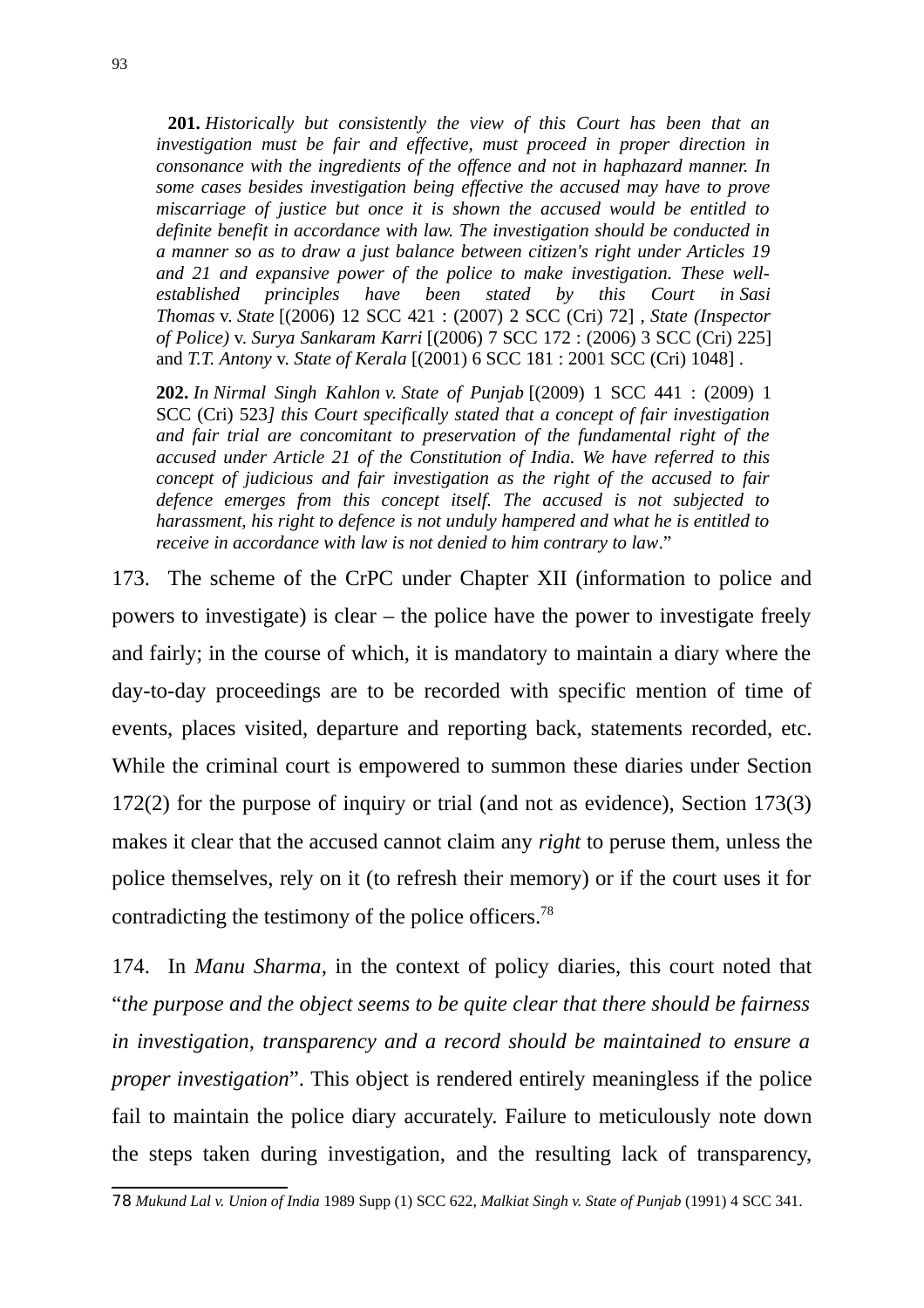undermines the accused's right to fair investigation; it is up to the trial court that must take an active role in scrutinizing the record extensively, rather than accept the prosecution side willingly, so as to bare such hidden or concealed actions taken during the course of investigation.<sup>[79](#page-93-0)</sup>

175. In the present case, the trial court ought to have inquired more deeply into the role of DW-1, given that by her own deposition she had admitted to analyzing call detail records and involvement in Neha's arrest – all of which had been suppressed by the prosecution side, for reasons best known to them. In this context, a reading of Section 91 and 243 CrPC as done in *Manu Sharma*, is important to refer to:

*"217. ..Section 91 empowers the court to summon production of any document or thing which the court considers necessary or desirable for the purposes of any investigation, inquiry, trial or another proceeding under the provisions of the Code. Where Section 91 read with Section 243 says that if the accused is called upon to enter his defence and produce his evidence there he has also been given the right to apply to the court for issuance of process for compelling the attendance of any witness for the purpose of examination, cross-examination or the production of any document or other thing for which the court has to pass a reasoned order."*

176. The court went on to elaborate on the *due process* protection afforded to the accused, and its effect on fair disclosure responsibilities of the public prosecutor, as follows:

*"218. The liberty of an accused cannot be interfered with except under due process of law. The expression "due process of law" shall deem to include fairness in trial. The court (sic Code) gives a right to the accused to receive all documents and statements as well as to move an application for production of any record or witness in support of his case. This constitutional mandate and statutory rights given to the accused place an implied obligation upon the prosecution (prosecution and the Prosecutor) to make fair disclosure. The concept of fair disclosure would take in its ambit furnishing of a document which the prosecution relies upon whether filed in court or not. That document should essentially be furnished to the accused and even in the cases where during investigation a document is bona fide obtained by the investigating agency and in the opinion of the Prosecutor is relevant and would help in arriving at the truth, that document should also be disclosed to the accused.*

<span id="page-93-0"></span><sup>79</sup> Role of the courts in a criminal trial has been discussed in *Zahira Habibulla H.Shiek v. State of Gujarat* (2004) 4 SCC 158.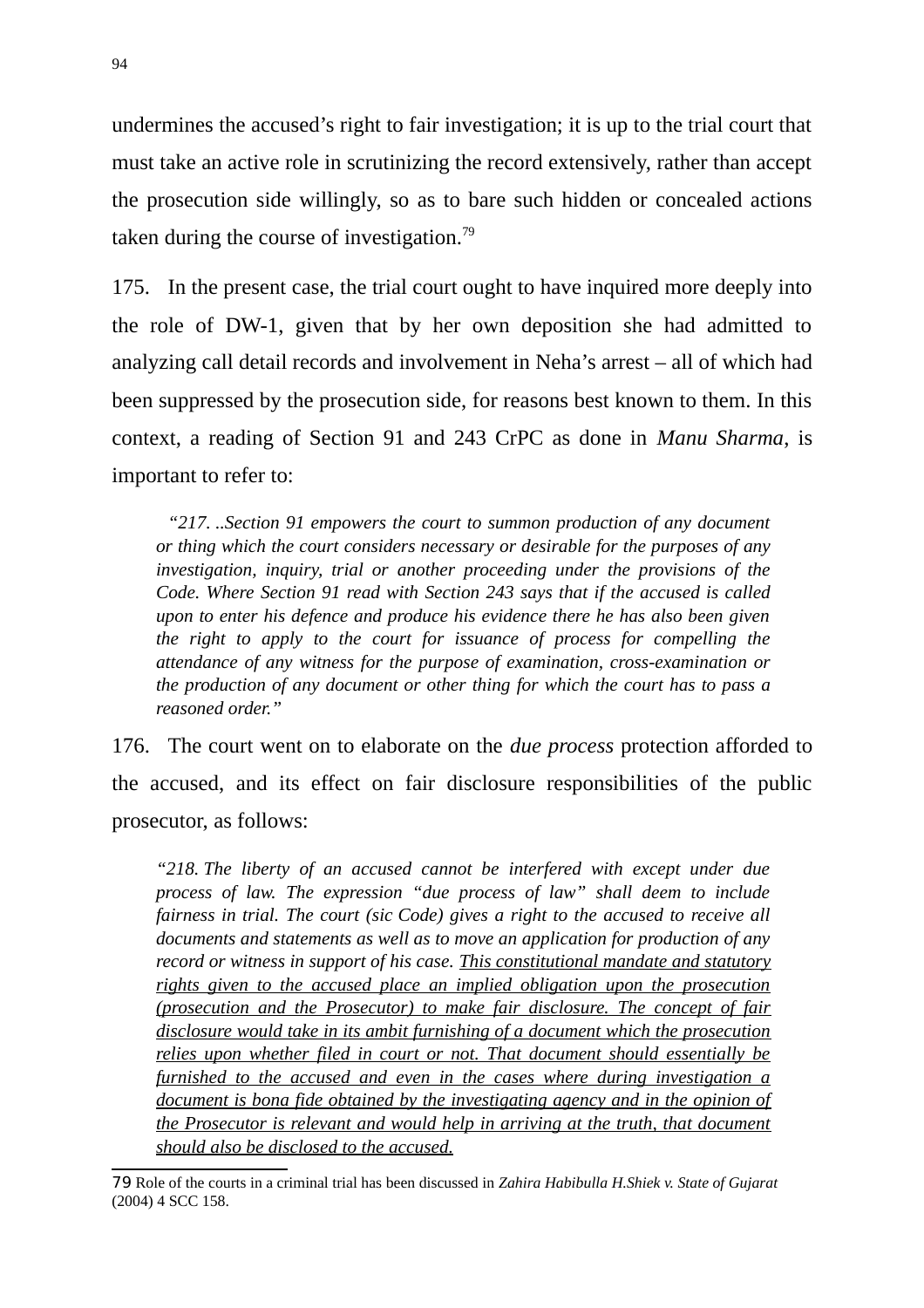*219. The role and obligation of the Prosecutor particularly in relation to disclosure cannot be equated under our law to that prevalent under the English system as aforereferred to. But at the same time, the demand for a fair trial cannot be ignored. It may be of different consequences where a document which has been obtained suspiciously, fraudulently or by causing undue advantage to the accused during investigation such document could be denied in the discretion of the Prosecutor to the accused whether the prosecution relies or not upon such documents, however in other cases the obligation to disclose would be more certain. As already noticed the provisions of Section 207 have a material bearing on this subject and make an interesting reading. This provision not only require or mandate that the court without delay and free of cost should furnish to the accused copies of the police report, first information report, statements, confessional statements of the persons recorded under Section 161 whom the prosecution wishes to examine as witnesses, of course, excluding any part of a statement or document as contemplated under Section 173(6) of the Code, any other document or relevant extract thereof which has been submitted to the Magistrate by the police under sub-section (5) of Section 173. In contradistinction to the provisions of Section 173, where the legislature has used the expression "documents on which the prosecution relies" are not used under Section 207 of the Code. Therefore, the provisions of Section 207 of the Code will have to be given liberal and relevant meaning so as to achieve its object. Not only this, the documents submitted to the Magistrate along with the report under Section 173(5) would deem to include the documents which have to be sent to the Magistrate during the course of investigation as per the requirement of Section 170(2) of the Code.*

*220. The right of the accused with regard to disclosure of documents is a limited right but is codified and is the very foundation of a fair investigation and trial. On such matters, the accused cannot claim an indefeasible legal right to claim every document of the police file or even the portions which are permitted to be excluded from the documents annexed to the report under Section 173(2) as per orders of the court. But certain rights of the accused flow both from the codified law as well as from equitable concepts of the constitutional jurisdiction, as substantial variation to such procedure would frustrate the very basis of a fair trial. To claim documents within the purview of scope of Sections 207, 243 read with the provisions of Section 173 in its entirety and power of the court under Section 91 of the Code to summon documents signifies and provides precepts which will govern the right of the accused to claim copies of the statement and documents which the prosecution has collected during investigation and upon which they rely.*

*221. It will be difficult for the Court to say that the accused has no right to claim copies of the documents or request the Court for production of a document which is part of the general diary subject to satisfying the basic ingredients of law stated therein. A document which has been obtained bona fide and has bearing on the case of the prosecution and in the opinion of the Public Prosecutor, the same should be disclosed to the accused in the interest of justice and fair investigation and trial should be furnished to the accused. Then that document should be disclosed to the accused giving him chance of fair defence, particularly when non-production or disclosure of such a document would affect administration of criminal justice and the defence of the accused prejudicially.*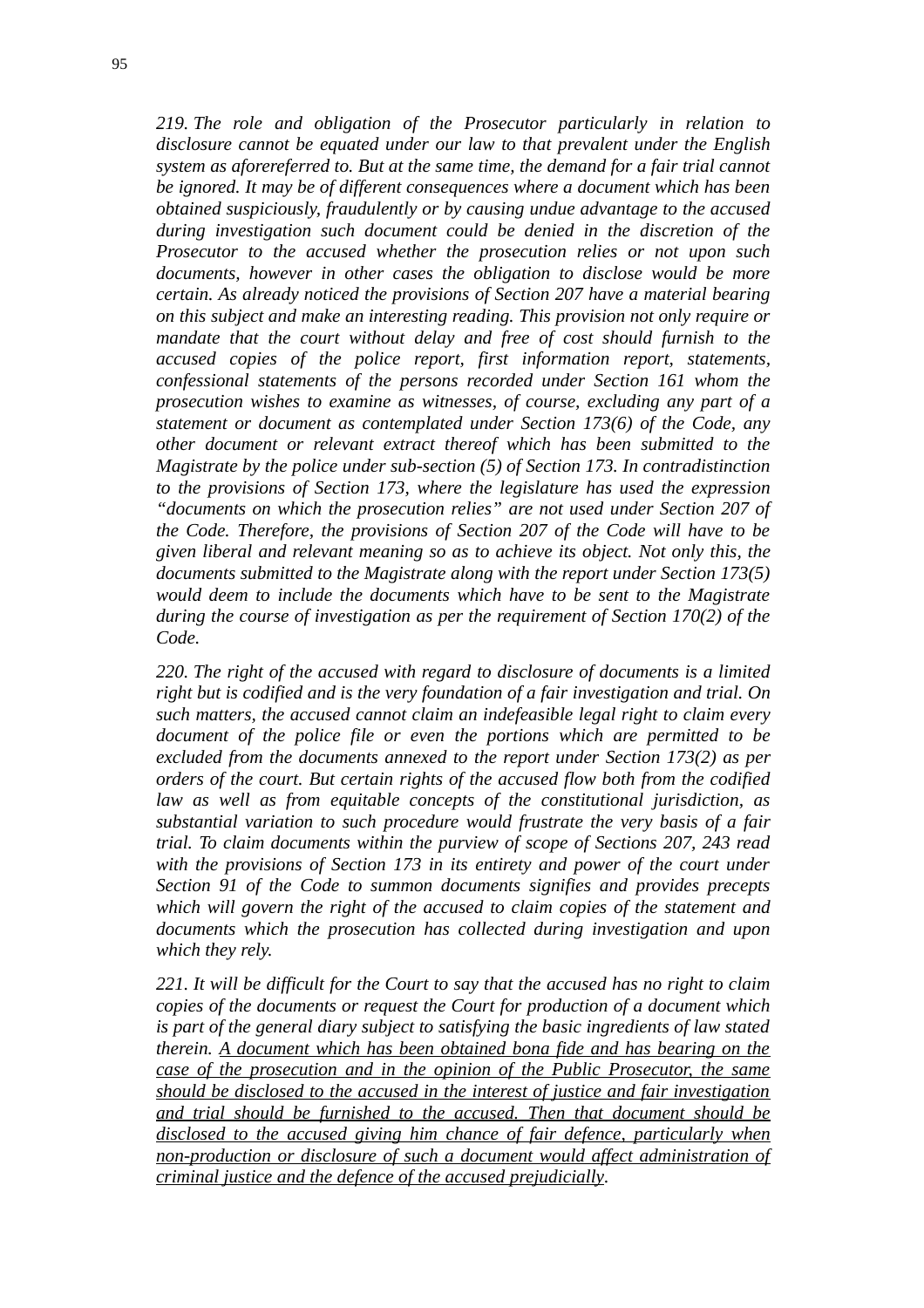*222. The concept of disclosure and duties of the Prosecutor under the English system cannot, in our opinion, be made applicable to the Indian criminal jurisprudence stricto sensu at this stage. However, we are of the considered view that the doctrine of disclosure would have to be given somewhat expanded application. As far as the present case is concerned, we have already noticed that no prejudice had been caused to the right of the accused to fair trial and nonfurnishing of the copy of one of the ballistic reports had not hampered the ends of justice. Some shadow of doubt upon veracity of the document had also been created by the prosecution and the prosecution opted not to rely upon this document. In these circumstances, the right of the accused to disclosure has not received any setback in the facts and circumstances of the case. The accused even did not raise this issue seriously before the trial court.*

(*emphasis supplied)*

177. In this manner, the public prosecutor, and then the trial court's scrutiny, both play an essential role in safeguarding the accused's right to fair investigation, when faced with the might of the state's police machinery.

178. This view was endorsed in a recent three judge decision of this court in *Criminal trials guidelines regarding Inadequacies and Deficiencies, in re v. State of Andhra Pradesh[80](#page-95-0)* . This court has highlighted the inadequacy mentioned above, which would impede a fair trial, and *inter alia,* required the framing of rules by all states and High Courts, in this regard, compelling disclosure of a list containing mention of all materials seized and taken in, during investigation- to the accused. The relevant draft guideline, approved by this court, for adoption by all states is as follows:

*"4. SUPPLY OF DOCUMENTS UNDER SECTIONS 173, 207 AND 208 CR.PC* 

*Every Accused shall be supplied with statements of witness recorded under Sections 161 and 164 Cr.PC and a list of documents, material objects and exhibits seized during investigation and relied upon by the Investigating Officer (I.O) in accordance with Sections 207 and 208, Cr. PC.* 

*Explanation: The list of statements, documents, material objects and exhibits shall specify statements, documents, material objects and exhibits that are not relied upon by the Investigating Officer."*

<span id="page-95-0"></span>179. In view of the above discussion, this court holds that the prosecution, in the interests of fairness, should as a matter of rule, in all criminal trials, comply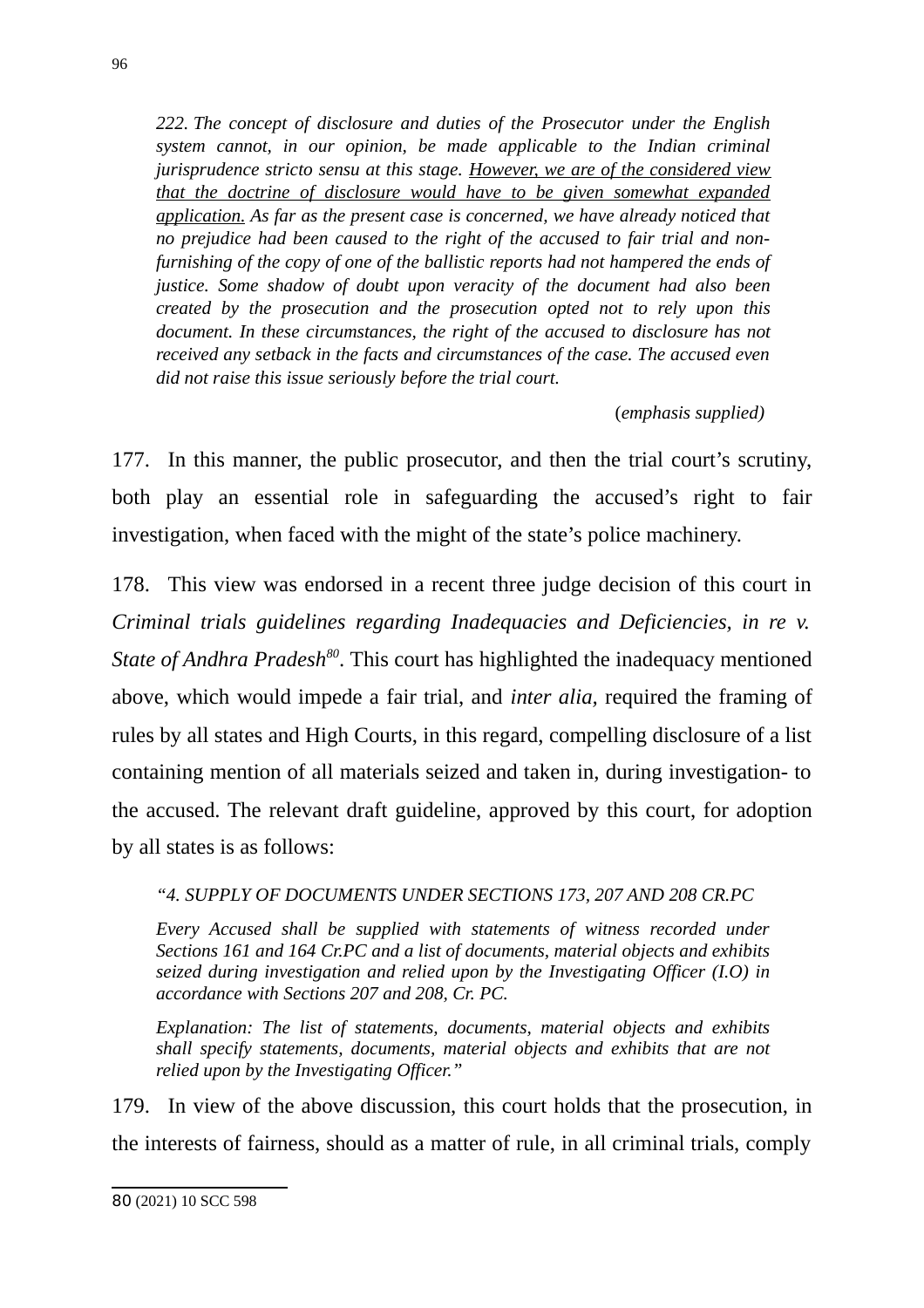with the above rule, and furnish the list of statements, documents, material objects and exhibits which are not relied upon by the investigating officer. The presiding officers of courts in criminal trials shall ensure compliance with such rules.

## *On Sentence*

180. The hearing of this case was adjourned for sentencing on a subsequent date, before which the learned counsels submitted material regarding the lives of the accused – both before the incident and post-conviction by the trial court, jail reports and other material called for by this court were received from the State, and written submissions were filed by both sides.

181. In the course of arguments, the learned AAG maintained that there were no mitigating circumstances and the cruelty evident from the nature of the crime, warrants nothing less than the capital punishment, which according to it was correctly imposed, concurrently. It was submitted that it is in cases like the present one, where the "rarest of rare" doctrine needs to be invoked as a deterrent.

182. On the other hand the counsels for the accused laid emphasis on the fact that neither of the courts below had even considered the possibility of reform of the accused who were all of young age and barring Manoj (who had been involved in a petty offence in the past) the others did not have any criminal antecedents. Counsel also argued that an overall look at the circumstances, at best, could lead the court to conclude that the extensive injuries inflicted upon the deceased were in all probability on account of the plans of the accused going awry, upon their encountering the victims' resistance. It was submitted besides that the potential of each convict to be reformed – both having regard to their previous backgrounds, as well as conduct in jail during pendency of trial and confirmation, was not considered. This amounted to an infraction of the rule in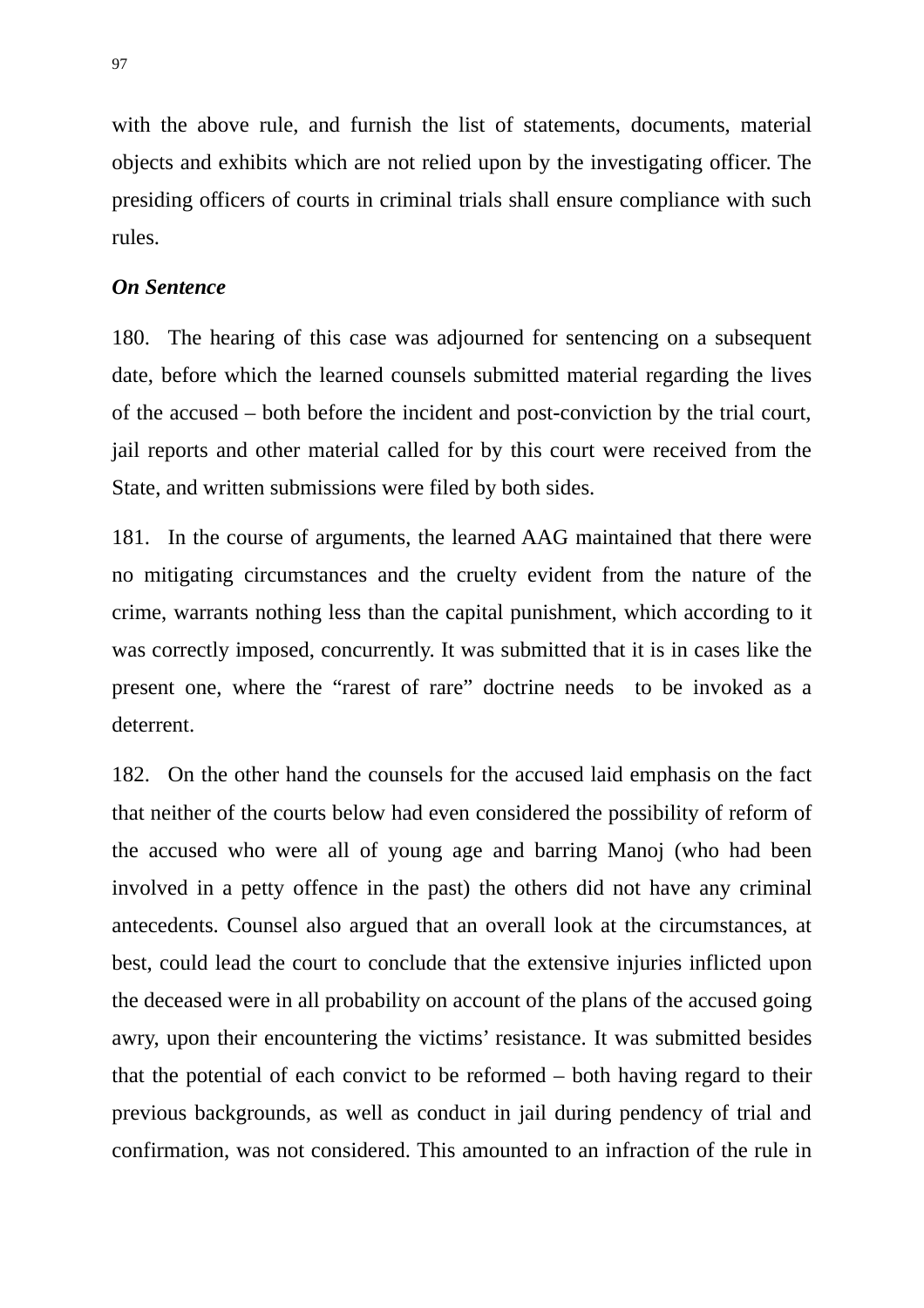*Bachan Singh v. State of Punjab[81](#page-97-0)*. Counsels relied on numerous judgments relating to the importance of considering mitigating circumstances, the state's role in demonstrating the accused is beyond reformation, mitigating circumstances such as age and socio-economic background, pre-sentence hearing – its scope and the court's obligation, etc.

183. Capital punishment is prescribed in numerous IPC offences, including murder, kidnapping for ransom, rape and injury causing death or leaving a woman in a vegetative state, rape or gang rape of a child below 12 years old, dacoity with murder, among other offences. In *Bachan Singh v. State of Punjab[82](#page-97-1)* (hereafter, '*Bachan Singh')*, this court had upheld the imposition of death penalty as an alternate punishment under Section 302 IPC on the strength of the 35th Report of the Law Commission of India (1967), the judgment in *Jagmohan Singh v. State of Uttar Pradesh<sup>[83](#page-97-2)</sup>* (which had also noted that the 35<sup>th</sup> Report advocated for retention) and in several subsequent cases decided by this court, in which the death penalty was recognised to be a *deterrent*. It laid emphasis on the then recently added S. 253(2) and 354(3) CrPC which provide for bifurcated pre-sentence hearing and sentencing procedure on conviction of capital offences, to conclude that this form of punishment continued to have legislative backing and thereby, represented the will of the people.

184. It is undeniable that there have been shifts in how punishment in capital offences are dealt with. This is apparent when developments are looked at holistically, or at a macro level: the amendments to the CrPC by Parliament, the 35<sup>th</sup> and 262<sup>nd</sup> Law Commission Reports which stand over 30 years apart, and the precedents of this court, across the decades. Initially, the law imposed a requirement of written reasons for not imposing death penalty, which was removed in 1955. In 1973, through further amendment to the CrPC and insertion of Section 354(3) - life imprisonment became the norm and imposition

<span id="page-97-2"></span><span id="page-97-1"></span><span id="page-97-0"></span>81 (1980) 2 SCC 684 82 (1980) 2 SCC 684 83 (1973) 1 SCC 20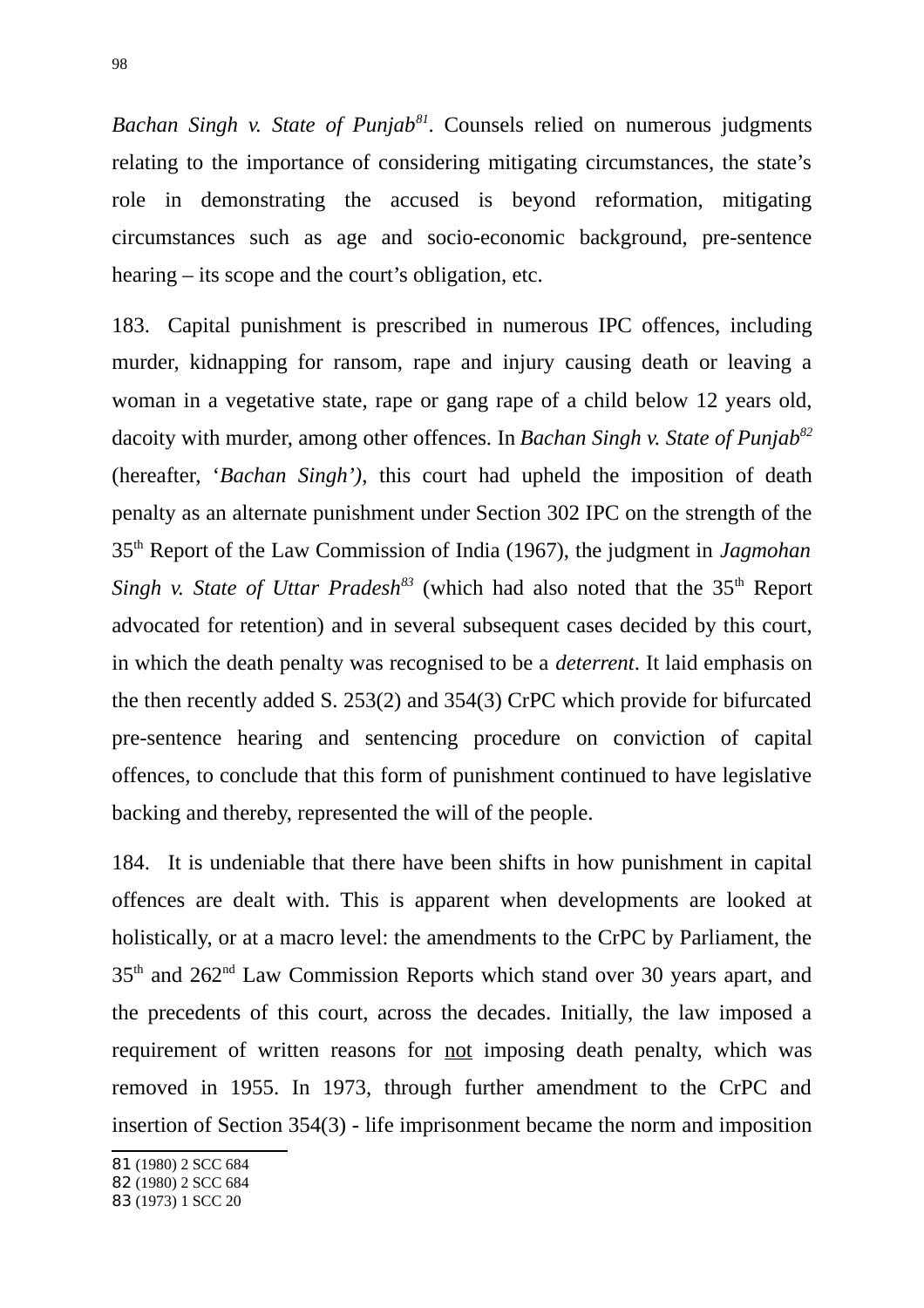of death penalty required 'special reasons'; and through Section 253(2) – sentencing required separate consideration from the question of conviction. In both phases, i.e., post-1955 and post-1973, capital punishment was upheld to be constitutional by 5-judge benches of this court in *Jagmohan Singh* and *Bachan Singh,* respectively.

185. The  $262<sup>nd</sup>$  Law Commission Report on Death Penalty (2015) (hereafter, '262nd Report'), is a result of this court's references in primarily two cases. Firstly, in *Santosh Kumar Satishbhushan Bariyar v. State of Maharashtra[84](#page-98-0)* (hereafter '*Santosh Bariyar'*) where, after taking note of the UN General Assembly Resolution  $62/149^{85}$  $62/149^{85}$  $62/149^{85}$  it was pointed out that credible research was required to shape an informed discussion and debate, on the contentious issue of death sentence. Secondly, the judgment in *Shankar Kisanrao Khade v. State of Maharashtra[86](#page-98-2)* tasked the Law Commission to resolve the issue of whether death penalty is a deterrent punishment, is retributive justice, or serves an incapacitative goal; and to study the difference in approach adopted by the judiciary (rarest of rare) and the executive (what was termed as *unknown*) while granting commutation. In attempting to fulfil this mandate, the Commission discerned an urgent need for re-examination of its own earlier recommendations on the death penalty (in its  $35<sup>th</sup>$  Report, 1967), given the drastic change in social, economic, and cultural contexts of the country since the 35<sup>th</sup> Report, and arbitrariness which has remained a major concern in the adjudication of death penalty cases since *Bachan Singh* laid down the foundational principle of 'rarest of rare'.

186. Reflective of changed circumstances and evolving discourse, the report marks a shift in the approach towards the death penalty in India, going so far as to recommend abolition in all offences, except those relating to terrorism. A large part of the report focusses on courts' discretion and judicial reasoning

<span id="page-98-1"></span>85 Adopted on 18.12.2007.

<span id="page-98-0"></span><sup>84</sup> (2009) 6 SCC 498 (para 112).

<span id="page-98-2"></span><sup>86</sup> (2013) 5 SCC 546 (para 148-149).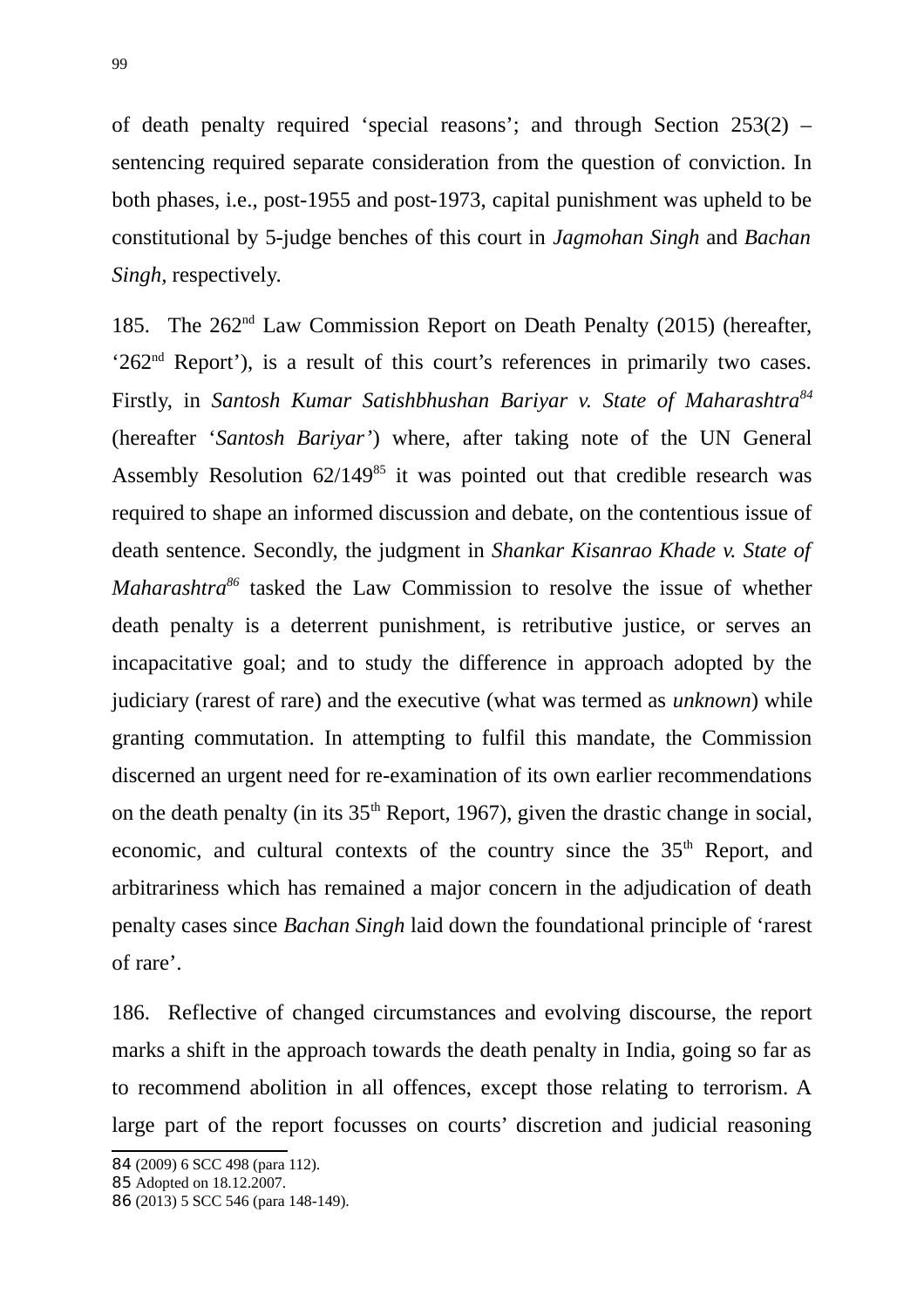when it comes to sentencing. It concludes that death penalty sentencing in India has been based on an *arbitrary* application of the *Bachan Singh* principle, and has become judge-centric, based on the personal predilection of judges  $-$  a concern which was alluded to even by this court in *Swamy Shraddananda (2) @ Mural Manohar Mishra v. State of Karnataka[87](#page-99-0)* and analysed extensively again in *Santosh Bariyar,* followed by *Sangeet & Anr. v. State of Haryana[88](#page-99-1), Mohd. Farooq Abdul Gafur & Anr. v. State of Maharashtra[89](#page-99-2) ,* and more recently in *Chhannu Lal Verma v. State of Chattisgarh[90](#page-99-3)* (hereafter '*Chhannu Lal Verma'*)*.* 

# *The death penalty framework and how to apply it for 'principled sentencing'*

187. This court in *Bachan Singh* while upholding the constitutionality of capital punishment, categorically ruled that the new CrPC of 1973 marked a shift as it bifurcated the criminal trial to include a pre-sentence hearing (under S. 235(2)), and further mandated the sentencing court to outline the "special reasons" (under S. 354(3)) or absence of them, by considering circumstances both of the crime and the criminal. The court also noted that while broad guidelines or indicators may be given, they cannot be put into water-tight compartments that curb discretion of any judge to do justice in a given individual case:

*"163. ….Now, Section 235(2) provides for a bifurcated trial and specifically gives the accused person a right of pre-sentence hearing, at which stage, he can bring on record material or evidence, which may not be strictly relevant to or connected with the particular crime under inquiry, but nevertheless, have, consistently with the policy underlined in Section 354(3), a bearing on the choice of sentence. The present legislative policy discernible from Section 235(2) read with Section 354(3) is that in fixing the degree of punishment or making the choice of sentence for various offences, including one under Section 302 of the Penal Code, the court should not confine its consideration "principally" or merely to the circumstances connected with the particular crime, but also give due consideration to the circumstances of the criminal.*

<span id="page-99-0"></span><sup>87</sup> (2008) 13 SCC 767

<span id="page-99-1"></span><sup>88</sup> (2013) 2 SCC 452

<span id="page-99-2"></span><sup>89</sup> (2010) 14 SCC 641

<span id="page-99-3"></span><sup>90</sup> (2019) 12 SCC 438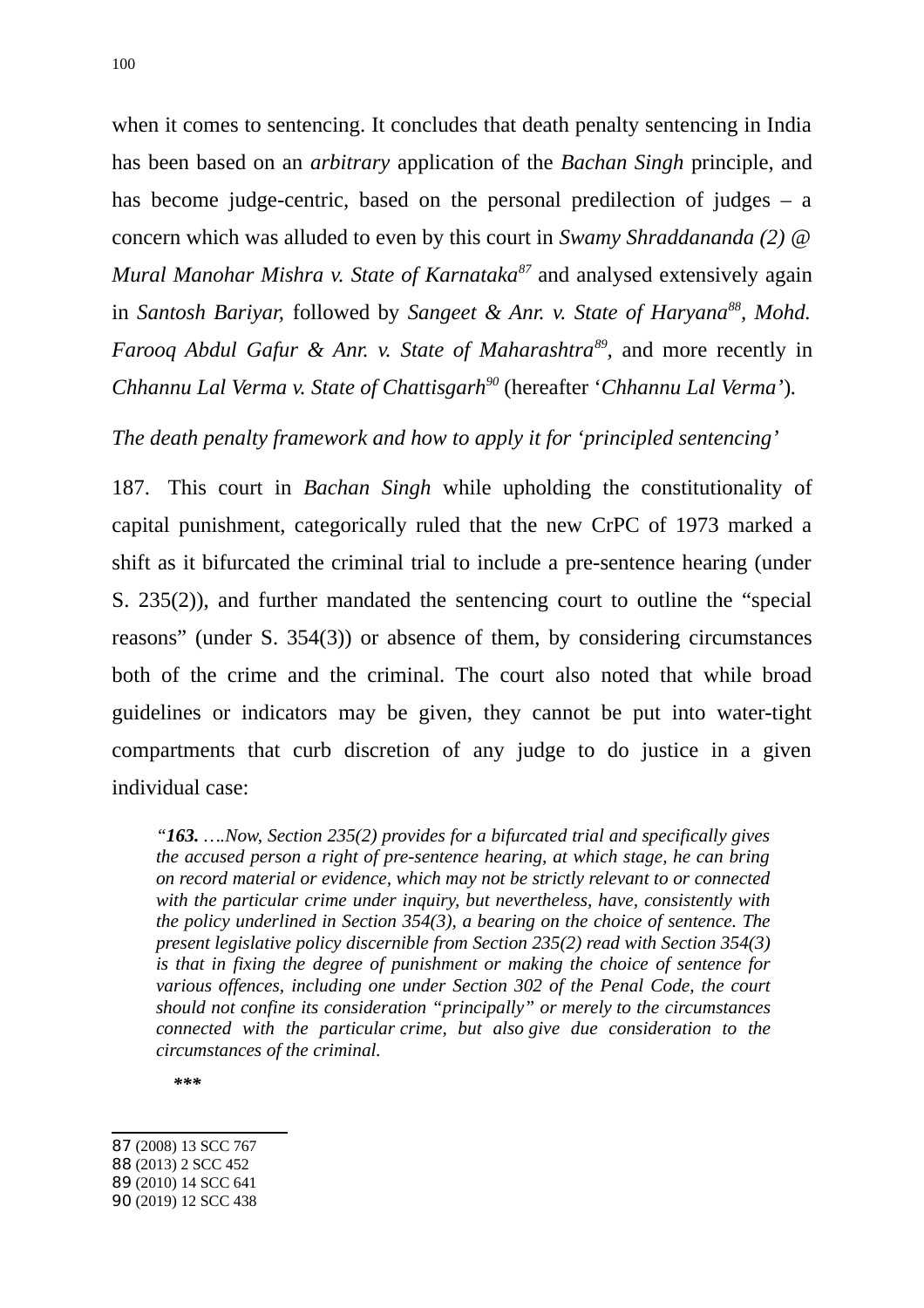*201. …As we read Sections 354(3) and 235(2) and other related provisions of the Code of 1973, it is quite clear to us that for making the choice of punishment or for ascertaining the existence or absence of "special reasons" in that context, the court must pay due regard both to the crime and the criminal. What is the relative weight to be given to the aggravating and mitigating factors, depends on the facts and circumstances of the particular case. More often than not, these two aspects are so intertwined that it is difficult to give a separate treatment to each of them. This is so because "style is the man". In many cases, the extremely cruel or beastly manner of the commission of murder is itself a demonstrated index of the depraved character of the perpetrator. That is why, it is not desirable to consider the circumstances of the crime and the circumstances of the criminal in two separate watertight compartments. In a sense, to kill is to be cruel and therefore all murders are cruel. But such cruelty may vary in its degree of culpability. And it is only when the culpability assumes the proportion of extreme depravity that "special reasons" can legitimately be said to exist."*

The court also accepted a list of helpful factors of aggravating and mitigating circumstances.<sup>[91](#page-100-0)</sup> However, cautioning the court from treating them to be exhaustive, the court further clarified that they were merely *indicative* and that the mitigating circumstances had to be read in a "liberal and expansive" manner, accounting for the dignity of human life:

*"209. There are numerous other circumstances justifying the passing of the lighter sentence; as there are countervailing circumstances of aggravation. "We cannot obviously feed into a judicial computer all such situations since they are astrological imponderables in an imperfect and undulating society." Nonetheless, it cannot be over-emphasised that the scope and concept of mitigating factors in the area of death penalty must receive a liberal and expansive construction by the courts in accord with the sentencing policy writ large in Section 354(3). Judges should never be bloodthirsty. Hanging of murderers has never been too good for them. Facts and Figures, albeit incomplete, furnished by the Union of India, show that in the past, courts have inflicted the extreme penalty with extreme infrequency — a fact which attests to the caution and compassion which they have always brought to bear on the exercise of their sentencing discretion in so grave a matter. It is, therefore, imperative to voice the concern that courts, aided by the broad illustrative guide-lines indicated by us, will discharge the onerous function with evermore scrupulous care and humane concern, directed along the highroad of legislative policy outlined in Section 354(3) viz. that for persons convicted of murder, life imprisonment is the rule and death sentence an exception. A real and abiding concern for the dignity of human life postulates resistance to taking a life through law's instrumentality. That ought not to be done save in the rarest of rare cases when the alternative option is unquestionably foreclosed."*

188. In *Macchi Singh*, this court extrapolated the principles from *Bachhan Singh*, and merit repetition:

<sup>101</sup>

<span id="page-100-0"></span><sup>91</sup> *Bachan Singh* (para 202 and 206).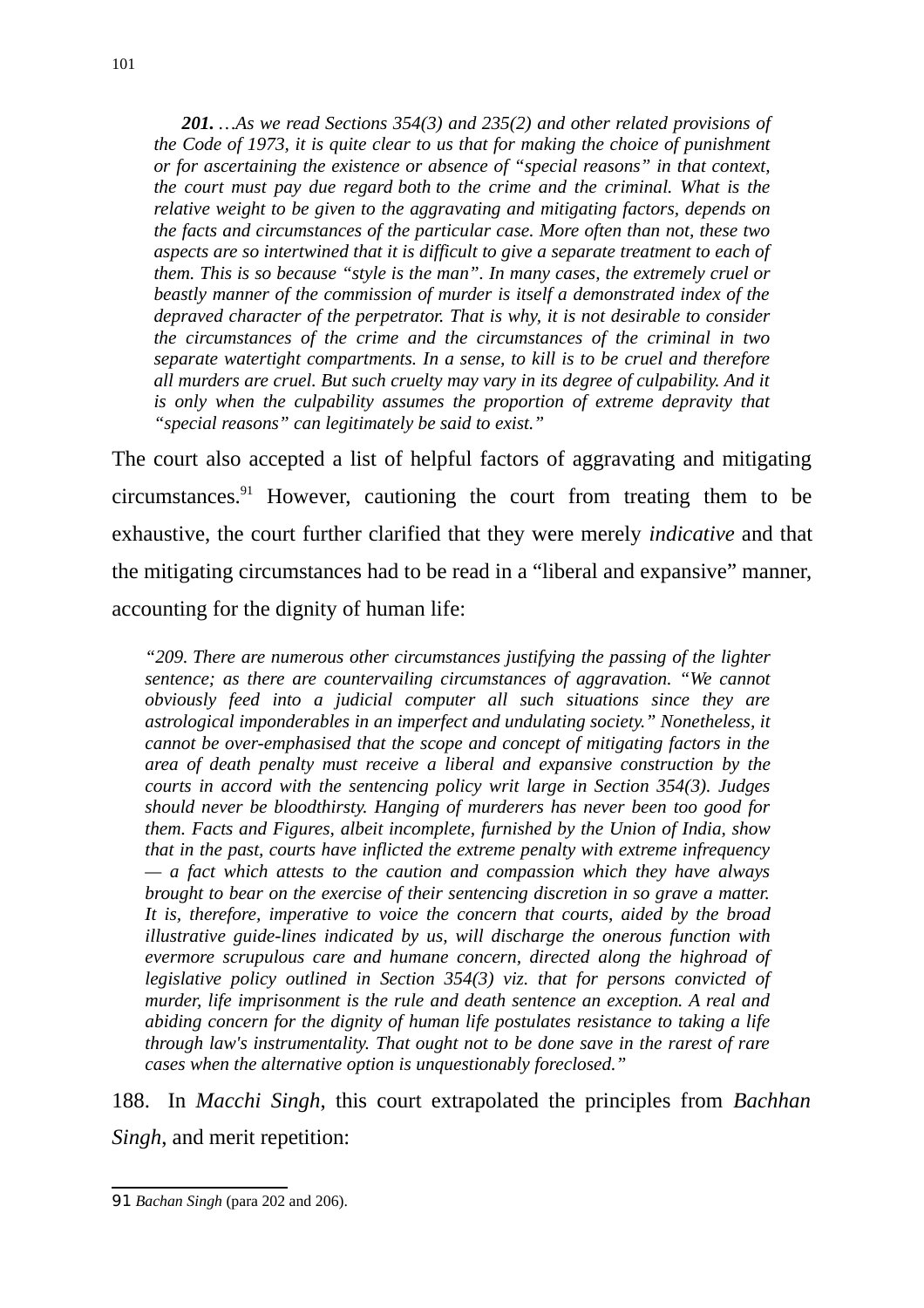*"38. In this background the guidelines indicated in Bachan Singh case [(1980) 2 SCC 684 : 1980 SCC (Cri) 580 : AIR 1980 SC 898 : 1980 Cri LJ 636] will have to be culled out and applied to the facts of each individual case where the question of imposing of death sentence arises. The following propositions emerge from Bachan Singh case [(1980) 2 SCC 684 : 1980 SCC (Cri) 580 : AIR 1980 SC 898 : 1980 Cri LJ 636] :*

*"(i) The extreme penalty of death need not be inflicted except in gravest cases of extreme culpability.*

*(ii) Before opting for the death penalty the circumstances of the 'offender' also require to be taken into consideration along with the circumstances of the 'crime'.*

*(iii) Life imprisonment is the rule and death sentence is an exception. In other words death sentence must be imposed only when life imprisonment appears to be an altogether inadequate punishment having regard to the relevant circumstances of the crime, and provided, and only provided, the option to impose sentence of imprisonment for life cannot be conscientiously exercised having regard to the nature and circumstances of the crime and all the relevant circumstances.*

*(iv) A balance sheet of aggravating and mitigating circumstances has to be drawn up and in doing so the mitigating circumstances have to be accorded full weightage and a just balance has to be struck between the aggravating and the mitigating circumstances before the option is exercised.*

*39. In order to apply these guidelines inter alia the following questions may be asked and answered:*

*(a) Is there something uncommon about the crime which renders sentence of imprisonment for life inadequate and calls for a death sentence?*

*(b) Are the circumstances of the crime such that there is no alternative but to impose death sentence even after according maximum weightage to the mitigating circumstances which speak in favour of the offender?*

*40. If upon taking an overall global view of all the circumstances in the light of the aforesaid proposition and taking into account the answers to the questions posed hereinabove, the circumstances of the case are such that death sentence is warranted, the court would proceed to do so."*

189. In *Machhi Singh<sup>[92](#page-101-0)</sup>*, this court also attempted to categorise cases under broadly five heads (i.e., manner of commission of murder, motive, anti-social or socially abhorrent nature of the crime, magnitude of crime, and personality of victim), by strongly analysing the aggravating circumstances of the crime. A formalistic reliance on these categories however, has the potential of leading any court awry as it has the unintended effect of drawing attention away from the criminal, and focussing disproportionately on the crime – the dangers of this

<span id="page-101-0"></span><sup>92</sup> *Machhi Singh* (para 32-37).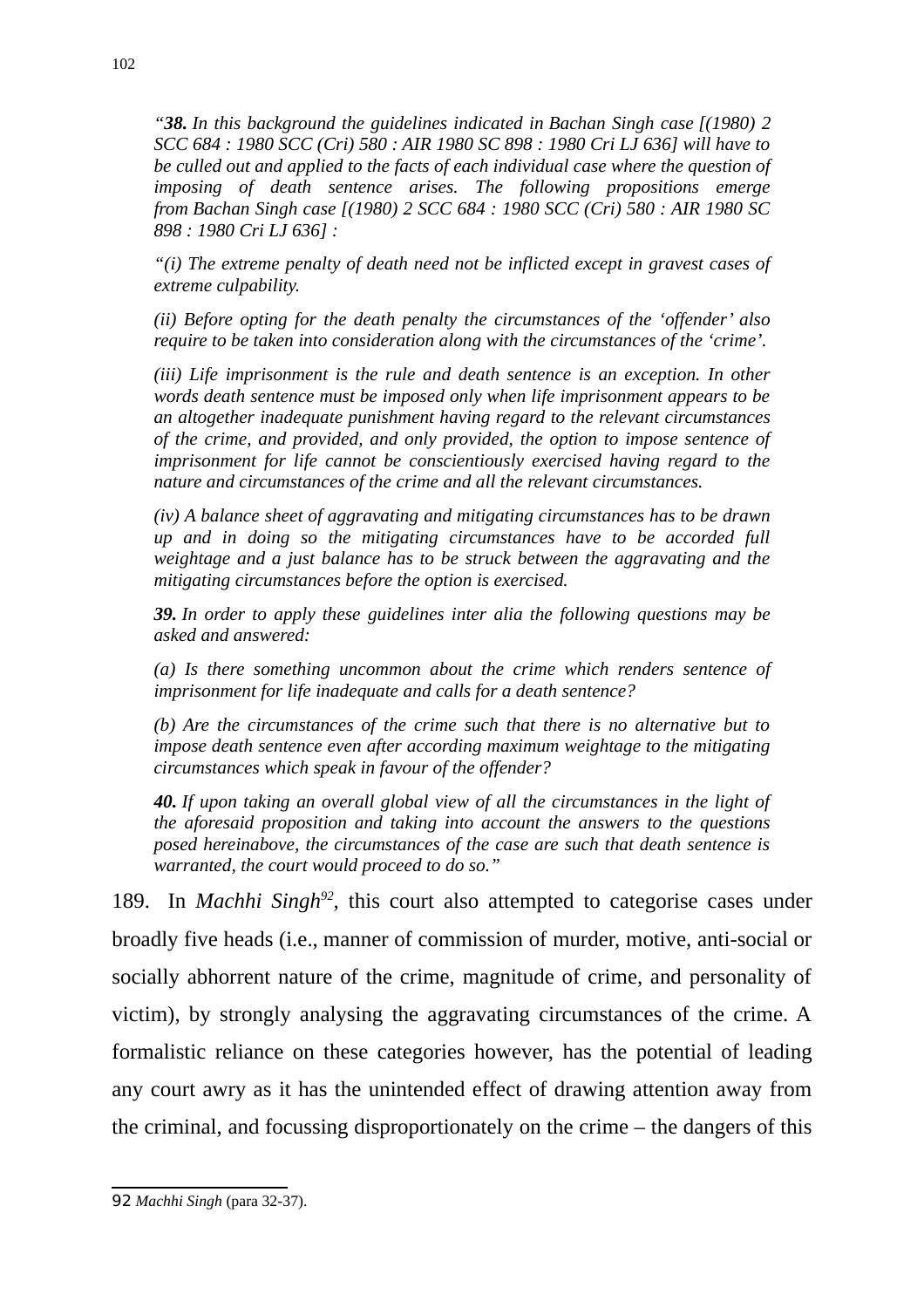standardisation was also noted by this court in *Swamy Shraddananda (2)[93](#page-102-0)* , *Sangeet[94](#page-102-1)* and more recently in Justice Sanjiv Khanna's dissenting opinion in *Manoharan v. State by Inspector of Police[95](#page-102-2)* .

190. This court in *Bachan Singh* had warned against categorising cases.<sup>[96](#page-102-3)</sup> Rejecting the contention that standards and guidelines should be laid down, it was noted in *Bachan Singh* that degree of culpability cannot be measured, and aggravating and mitigating circumstances could not be rigidly enumerated so as to exclude "*all free play of discretion*". Reiterating that criminal cases cannot be categorised as there were infinite, unpredictable and unforeseen variations, it was held that by such categorization, the sentencing process would cease to be judicial, and such standardisation or sentencing discretion is beyond the court's function. Therefore, it would be befitting <u>if reliance were placed not solely on</u> those five categories of crimes (which lays undue emphasis on aggravating circumstances) enumerated in *Machhi Singh*, and instead on the two questiontest, and the four guiding principles of *Bachan Singh* that were succinctly culled out in *Machhi Singh*.

191. The decades that followed, has witnessed a line of judgments in which this court has continually taken judicial notice of the incongruence in application of the 'rarest of rare' test enunciated in *Bachan Singh*, and therefore, tried to restrict imposition of the death penalty, in an attempt to strengthen a  *principled* application of the same.

192. This aspect was dealt with extensively in *Santosh Bariyar* where the court articulated the test to be a two-step process to determine whether a case deserves the death sentence – firstly, that the case belongs to the 'rarest of rare' category, and secondly, that the option of life imprisonment would simply not suffice. For the first step, the aggravating and mitigating circumstances would

<span id="page-102-1"></span>94 *Sangeet & Anr. v. State of Haryana* (2013) 2 SCC 452

<span id="page-102-0"></span><sup>93</sup> *Swamy Shraddananda (2) @ Mural Manohar Mishra v. State of Karnataka* (2008) 13 SCC 767

<span id="page-102-3"></span><span id="page-102-2"></span><sup>95</sup> *Manoharan v. State by Inspector of Police, Variety Hall Police Station,* (2019) 7 SCC 716 96 para 169-175, 192-195.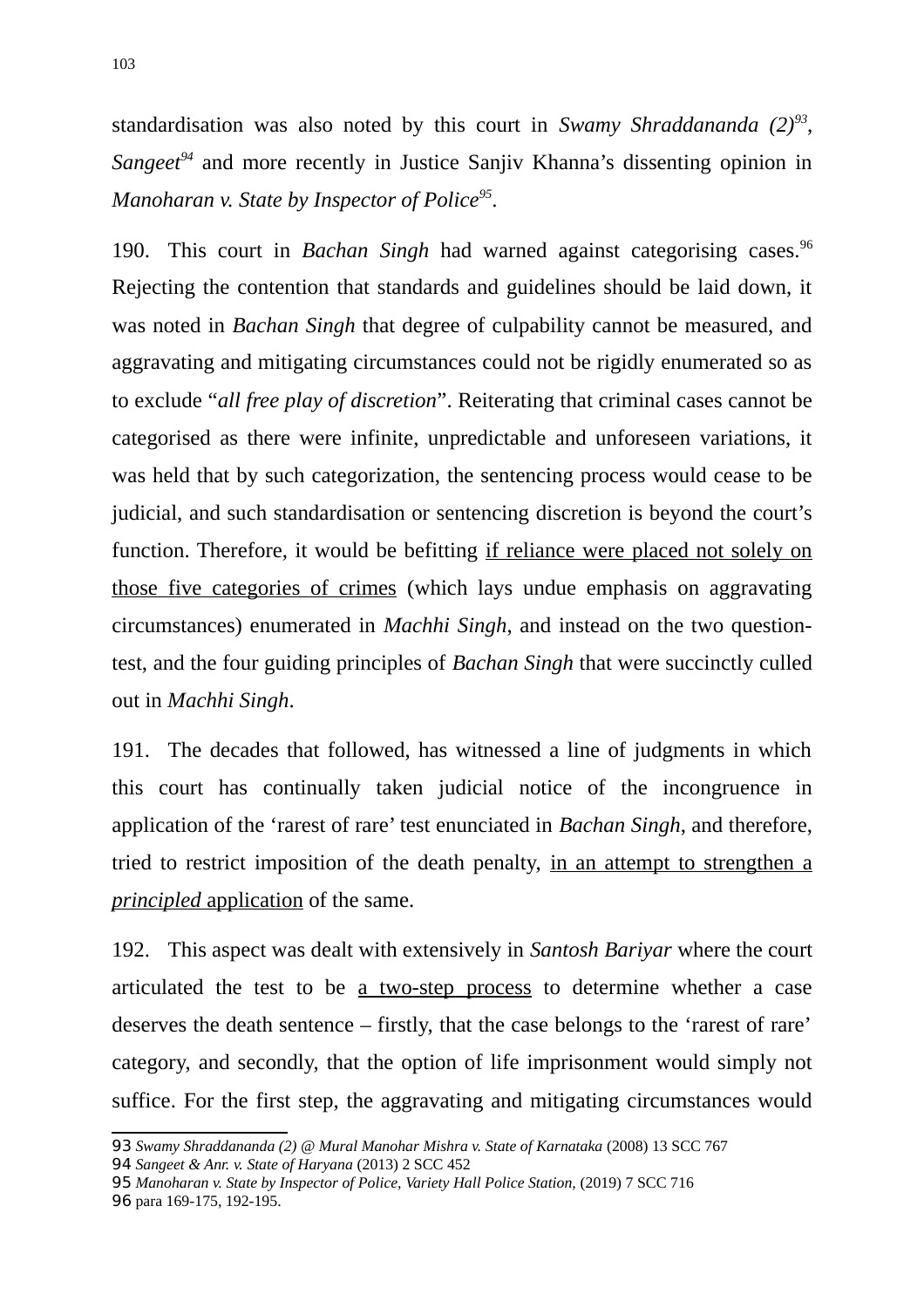have to be identified and considered equally. For the second test, the court had to consider whether the alternative of life imprisonment was unquestionable foreclosed as the sentencing aim of reformation was unachievable, for which the State must provide material.

193. About four years later, in *Sangeet[97](#page-103-0)*, this court lamented the continuing lack of attention given to circumstances of the criminal, reiterated that balancing of aggravating-mitigating circumstances and failure to apply the *Bachan Singh* sentencing framework uniformly, was leading to judge-centric and inconsistent jurisprudence in death penalty matters.

194. In *Shankar Kisanrao Khade[98](#page-103-1)* this court developed yet another framework of the 'crime test', criminal test' and 'rarest of rare test' (which, was held to be distinct from the 'balance test' that was discouraged in *Santosh Bariyar* and subsequently, in *Sangeet* as well):

*"52. …. In my considered view, the tests that we have to apply, while awarding death sentence are "crime test", "criminal test" and the "R-R test" and not the "balancing test". To award death sentence, the "crime test" has to be fully satisfied, that is, 100% and "criminal test" 0%, that is, no mitigating circumstance favouring the accused. If there is any circumstance favouring the accused, like lack of intention to commit the crime, possibility of reformation, young age of the accused, not a menace to the society, no previous track record, etc. the "criminal test" may favour the accused to avoid the capital punishment. Even if both the tests are satisfied, that is, the aggravating circumstances to the fullest extent and no mitigating circumstances favouring the accused, still we have to apply finally the rarest of the rare case test (R-R test). R-R test depends upon the perception of the society that is "society-centric" and not "Judge-centric", that is, whether the society will approve the awarding of death sentence to certain types of crimes or not. While applying that test, the court has to look into variety of factors like society's abhorrence, extreme indignation and antipathy to certain types of crimes like sexual assault and murder of intellectually challenged minor girls, suffering from physical disability, old and infirm women with those disabilities, etc. Examples are only illustrative and not exhaustive. The courts award death sentence since situation demands so, due to constitutional compulsion, reflected by the will of the people and not the will of the Judges."*

195. Recently, while considering a review petition, this court in *Rajendra Pralhadrao Wasnik v. State of Maharashtra[99](#page-103-2)* held that *Bachan Singh* had intended the test to be 'probability' and not improbability, possibility or

<span id="page-103-0"></span><sup>97</sup> *Sangeet & Anr. v. State of Haryana* (2013) 2 SCC 452

<span id="page-103-1"></span><sup>98</sup> *Shankar Kisanrao Khade v. State of Maharashtra* (2013) 5 SCC 546

<span id="page-103-2"></span><sup>99</sup> (2019) 12 SCC 460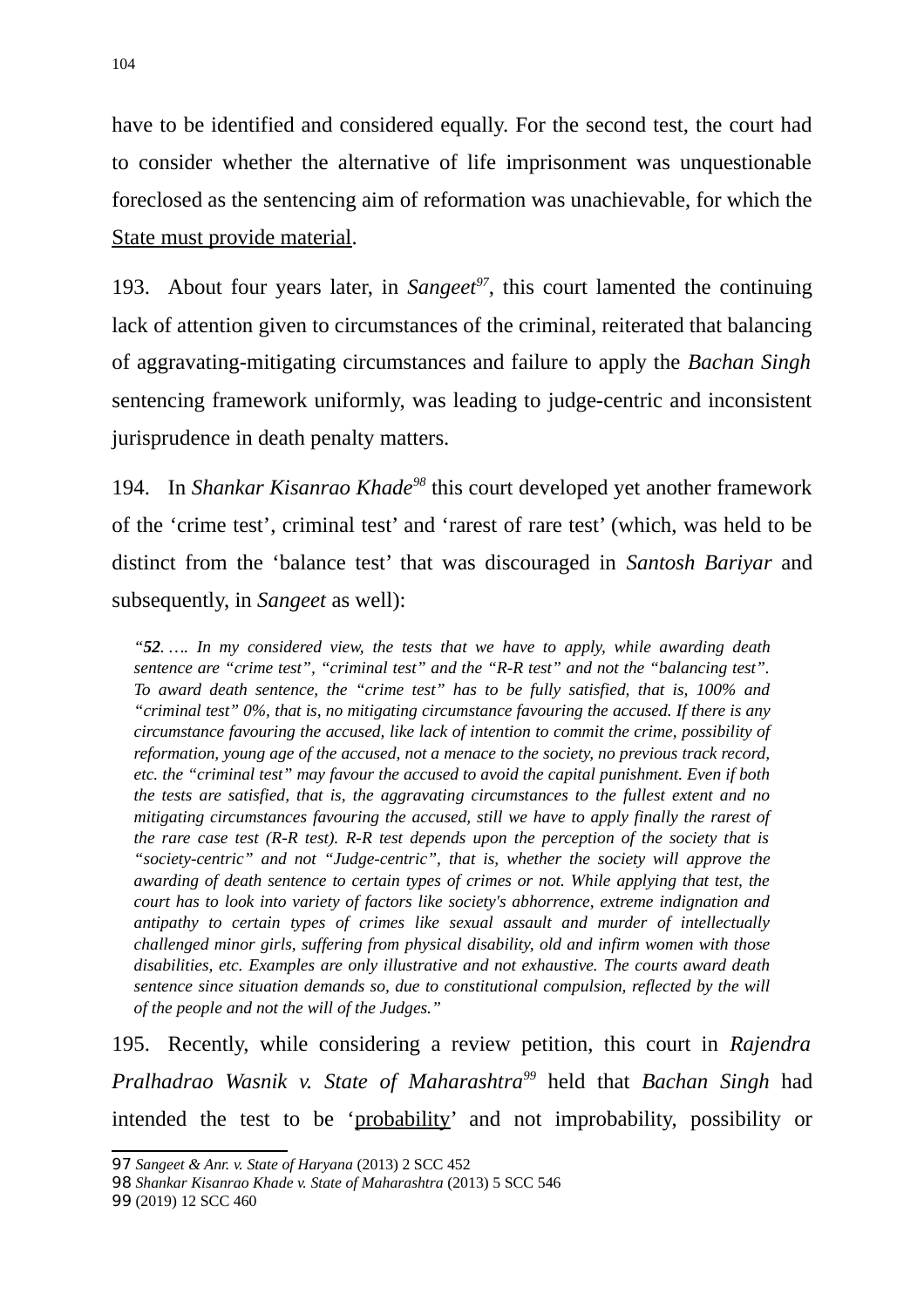impossibility of reformation and rehabilitation as a mandate of Section 354(4) CrPC.[100](#page-104-0) The court analysed numerous earlier precedents, noting that evidence by the state on this has been sparse and limited, but was essential for the courts to measure the probability of reform, rehabilitation and reintegration. The court located this requirement in the right of the accused, who regardless of being ruthless, was entitled to a life of dignity, notwithstanding his crime.<sup>[101](#page-104-1)</sup> While this process is not easy, it was noted that the neither is the process of rehabilitation since it involves reintegration into society. When this is found to be not possible in certain cases, a longer duration of imprisonment was instead permissible.

# *Uneven application of this framework and (in)consistency in sentencing*

196. An overall analysis of capital punishment cases decided by this court will perhaps reflect that that there is in fact, no pattern. While there are real and valid concerns in the non-uniform application of the *Bachan Singh* framework, discretion in sentencing, in itself – is not worrisome, and the concern needs to be dispelled. While generally judges may look to precedents for the comfort of numbers, that process only gives an indication of how similar instances have been dealt with and has a *limited* role when it comes to sentencing. The discretion afforded to the court in sentencing, is not for it to be judge-centric or result in disparate rulings, but in fact to enable the court with the *flexibility* of considering the case-specific factors relating to the crime and criminal, without falling into pre-determined patterns. Sentencing is not a mathematical equation and ought not be seen as one. This has been recognized in numerous cases starting from *Bachan Singh* itself. In *Santosh Bariyar,* analyzing the equality principle, due process and proportionality requirement in capital sentencing, it was held that rather than applying strict classification of the type of offences that warrant death sentence, the court must focus on *equally* considering the

<span id="page-104-0"></span><sup>100</sup> *Ibid* (para 45)

<span id="page-104-1"></span><sup>101</sup> *Ibid* (para 47)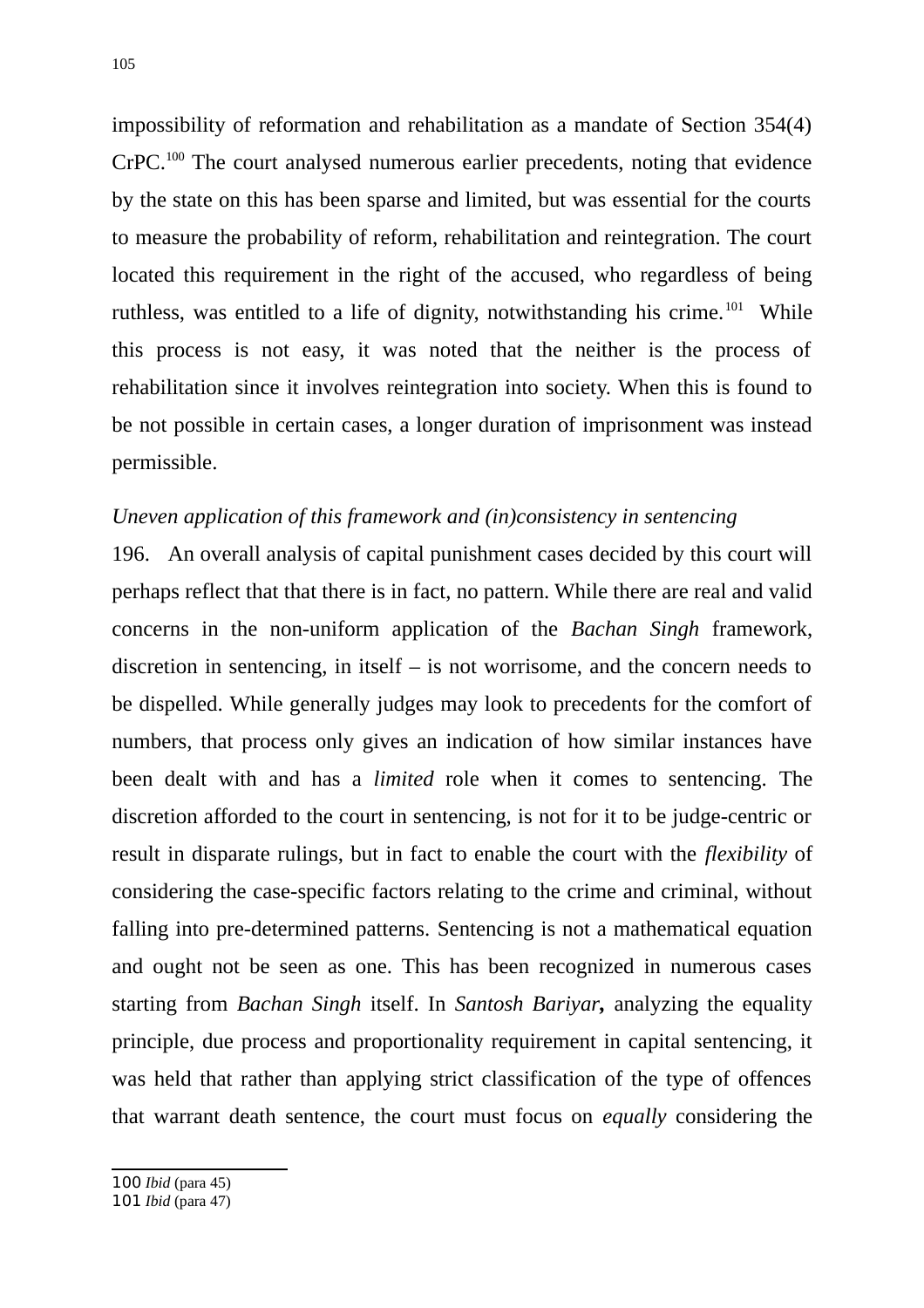aggravating and mitigating circumstances (in which commonality is to be drawn *across* cases), and arrive at individualized sentencing outcomes on a case-tocase basis. [102](#page-105-0) It was noted:

"*132. ….The imprecision of the identification of aggravating and mitigating circumstances has to be minimised. It is to be noted that the mandate of equality clause applies to the sentencing process rather than the outcome. The comparative review must be undertaken not to channel the sentencing discretion available to the courts but to bring in consistency in identification of various relevant circumstances. The aggravating and mitigating circumstances have to be separately identified under a rigorous measure.*

*133. Bachan Singh [(1980) 2 SCC 684 : 1980 SCC (Cri) 580] when mandates principled precedent-based sentencing, compels careful scrutiny of mitigating circumstances and aggravating circumstances and then factoring in a process by which aggravating and mitigating circumstances appearing from the pool of comparable cases can be compared. The weight which is accorded by the court to particular aggravating and mitigating circumstances may vary from case to case in the name of individualised sentencing, but at the same time reasons for apportionment of weights shall be forthcoming. Such a comparison may point out excessiveness as also will help repel arbitrariness objections in future. A sentencing hearing, comparative review of cases and similarly aggravating and mitigating circumstances analysis can only be given a go-by if the sentencing court opts for life imprisonment."*

#### *(emphasis supplied)*

197. The strength of 'precedent' and 'consistency' is perhaps, therefore, lowest when it comes to matters of sentencing, as long as it is within the confines of legality and resulting in 'principled sentencing'. In other words, the judicial incongruence when it relates to sentencing, would in fact be a positive indicator, rather than a negative one, provided it is still within the well-defined contours of 'principled' sentencing. For sentencing in capital offences, discretion to arrive at individualised sentences is encouraged, but must be constrained by the 'rarest of rare' principle, wherein the court considers aggravating circumstances of the crime, and mitigating circumstances of the criminal (a 'liberal and expansive' construction of the latter), which in turn must inform their consideration of whether the option of life imprisonment is unquestionably foreclosed owing to an impossibility<sup>[103](#page-105-1)</sup> to reform.

<span id="page-105-0"></span><sup>102</sup> *Santosh Bariyar* (para 172)

<span id="page-105-1"></span><sup>103</sup> held to be 'probability' and not 'impossibility' in *Rajendra Pralhadrao Wasnik v. State of Maharashtra*, (2019) 12 SCC 460.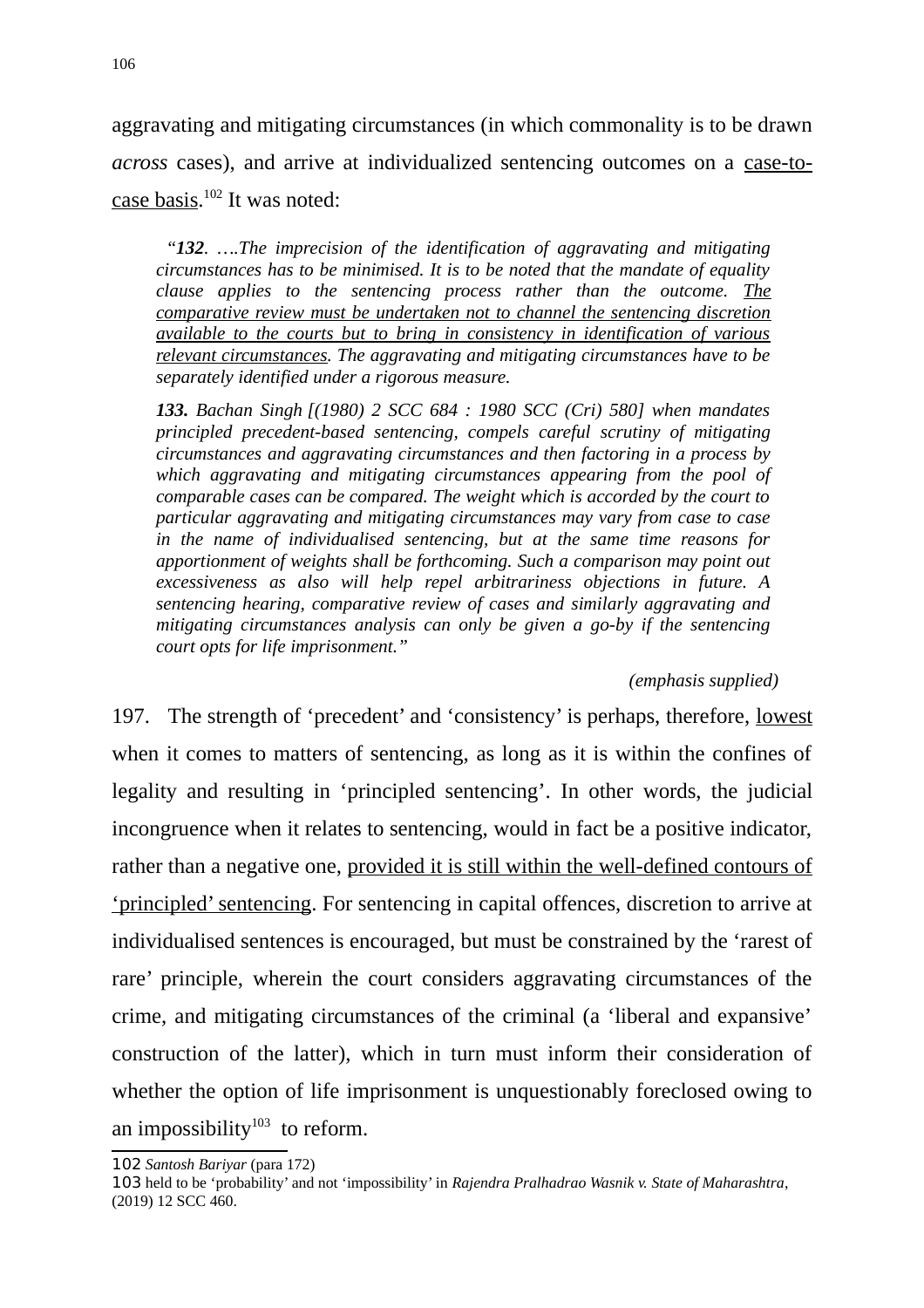198. Deviation from this principle, i.e., *unguided* discretion on the other hand, would quite obviously lead to bad law. For instance, *Ravji v. State of Haryana[104](#page-106-0) (*hereafter *'Ravji')*, in complete contravention of this court's earlier constitution bench decision of *Bachan Singh* (which focussed on both the crime, and criminal)*,* held that *"… it is the nature and gravity of the crime but not the criminal, which are germane for consideration of appropriate punishment in a criminal trial*". A line of cases<sup>[105](#page-106-1)</sup>, further relied on this (in this court's considered opinion, incorrect) decision in *Ravji* case, and concluded that the nature and gravity of the crime (i.e., its brutality or heinousness), were sufficient to impose capital punishment, without considering mitigating circumstances of the criminal. Subsequently, the decision in *Ravji* was -quite correctly- declared to be *per incuriam* by another bench of this court in *Santosh Bariyar*, for nonconsideration of circumstances of the criminal. Other cases that have focussed on brutality of the crime, as negating or washing away the need to consider mitigating circumstances, similarly serve as bad precedent.

199. This court in *Rajesh Kumar v. State[106](#page-106-2)* again reiterated that brutality in itself, was not enough to impose death sentence – the accused was convicted for murder of two children who offered no provocation or resistance to the brutal and inhuman fashion in which the accused committed the crime, however, it was held that due consideration to the mitigating circumstances of the criminal still had to be given. Evidence had to be placed on record by the State, demonstrating that he was beyond reform or rehabilitation, the absence of which was a mitigating circumstance in itself. The High Court had merely noted that he was a first-time offender and had a family to take care of – which this court noted was a very narrow and myopic view on the mitigating circumstances.

<span id="page-106-0"></span><sup>104</sup> (1996) SCC 2 175.

<span id="page-106-1"></span><sup>105</sup> *Surja Ram v. State of Rajasthan* (1996) 6 SCC 271; *Dayanidhi Bisoi v. State of Orissa* (2003) 9 SCC 310; *Mohan Anna Chavan v. State of Maharashtra*, (2008) 7 SCC 561; *Bantu v. State of Uttar Pradesh*, (2008) 11 SCC 113; *Shivaji v. State of Maharashtra*, (2008) 15 SCC 268; *State of Uttar Pradesh v. Sattan @ Satyendra and Ors.* (2009) 4 SCC 736; etc.

<span id="page-106-2"></span><sup>106</sup> *Rajesh Kumar v. State*, (2011) 13 SCC 706 (para 74)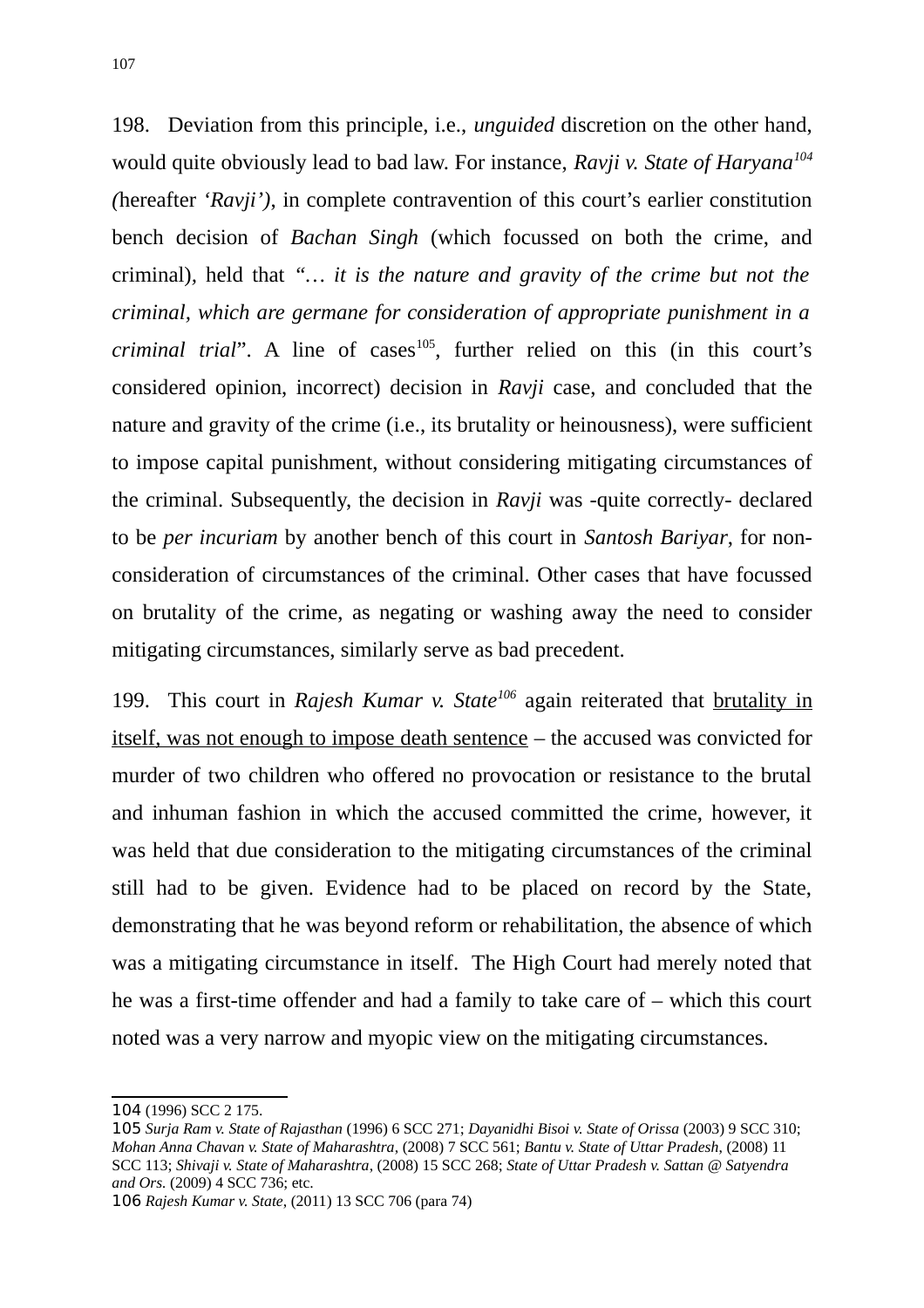200. Therefore, 'individualised, principled sentencing'  $-$  based on both the crime and criminal, with consideration of whether reform or rehabilitation is achievable (held to be '*probable'* in *Rajendra Pralhadrao Wasnik)*, and consequently whether the option of life imprisonment is unquestionably foreclosed – should be the only factor of 'commonality' that must be discernible from decisions relating to capital offences. With the creation of a new sentencing threshold in *Swamy Shraddananda (2)[107](#page-107-0) ,* and later affirmed by a constitution bench in *Union of India v. V Sriharan[108](#page-107-1)*, of life imprisonment without statutory remission (i.e., Article 72 and 161 of the Constitution are still applicable), yet another option exists, before imposition of death sentence. However, serious concern has been raised against this concept, as it was upheld by a narrow majority, and is left to be considered at an appropriate time.

## *Theories of punishment*

201. The  $262<sup>nd</sup>$  Report, speaks extensively to the penological justification of the death penalty. It finds that there is inconclusive evidence that this form of punishment has more of a deterrent effect, in comparison to life imprisonment. Dismissing the retributive theory of punishment on the ground that it suffers from lack of guidance on quantifying the punishment that would be appropriate to impose, it categorically states that:

"*Capital punishment fails to achieve any constitutionally valid penological goals….In focusing on death penalty as the ultimate measure of justice to victims, the restorative and rehabilitative aspects of justice are lost sight of. Reliance on the death penalty diverts attention from other problems ailing the criminal justice system such as poor investigation, crime prevention and rights of victims of crime*."

202. While the  $262<sup>nd</sup>$  Report recommends abolition of the death penalty on this ground, in addition to sentencing having become judge-centric or arbitrary, it has not prompted Parliamentary intervention. Whether the death penalty deserves a relook (as recommended by J. Kurian Joseph (dissenting) in

<span id="page-107-1"></span><span id="page-107-0"></span><sup>107</sup> *Swamy Shraddananda (2) v. State of Karnataka* (2008) 13 SCC 767 108 (2016) 7 SCC 1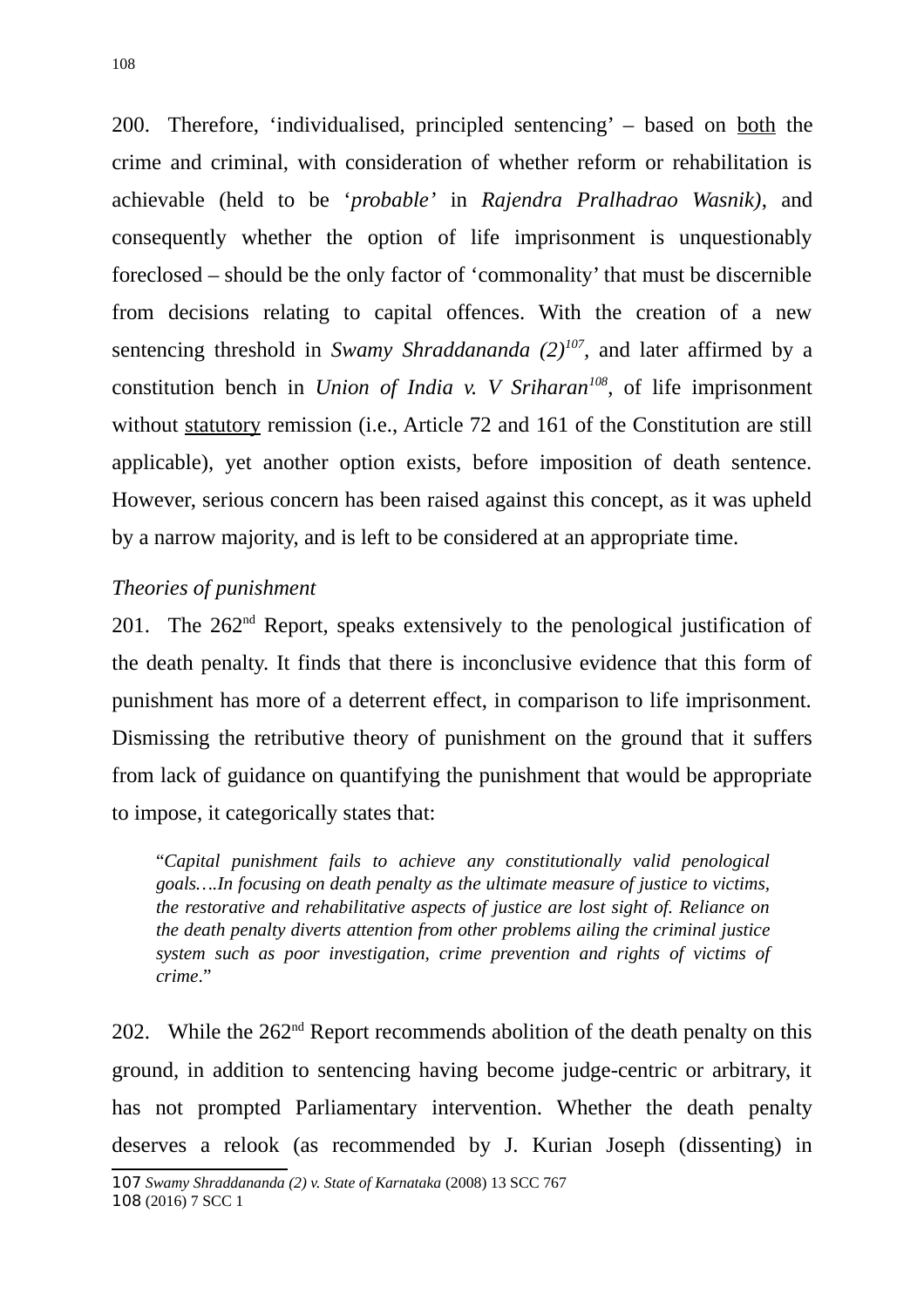*Chhannu Lal Verma*), in light of the 262<sup>nd</sup> Law Commission Report, evolving jurisprudence, public discourse and international standards of human rights, is outside the purview of this court's jurisdiction given the constitutional bench decision in *Bachan Singh,* and a question best left for the legislature to critically consider. In this backdrop, what this court can do, is try and bolster the existing sentencing framework. This is possible only by giving true meaning to the existing guidelines (without falling into the trap of 'categorising' crimes that *automatically* warrant death penalty). To do so, this court finds it necessary to lay out certain practical guidelines (elaborated below) that can facilitate consideration of mitigating circumstances as recognised in *Bachan Singh*, and consequently ensure uniform application of this framework.

203. The  $262<sup>nd</sup>$  Report recognised the paradigm shift, in policy and discourse, towards a reformative and rehabilitative response to crime, and the development of jurisprudence such that adjudging a case to be 'rarest of rare' was not sufficient, and special emphasis had to be placed in considering whether the offender is amenable to reform. Implicit in this shift is the understanding that the criminal is not a product of only their own decisions, but also a product of the state and society's failing, which is what entitles the accused to a chance of reformation. Thus, making life imprisonment the norm, and death penalty the exception. In, *Lehna v. State of Haryana[109](#page-108-0)* while deciding whether the facts in that case were appropriate for death penalty, traced this shift in approach:

<span id="page-108-0"></span>*"14. ..Section 302 IPC prescribes death or life imprisonment as the penalty for murder. While doing so, the Code instructs the court as to its application. The changes which the Code has undergone in the last three decades clearly indicate that Parliament is taking note of contemporary criminological thought and movement. It is not difficult to discern that in the Code, there is a definite swing towards life imprisonment. Death sentence is ordinarily ruled out and can only be imposed for "special reasons", as provided in Section 354(3). There is another provision in the Code which also uses the significant expression "special reason". It is Section 361. Section 360 of the 1973 Code re-enacts, in substance, Section 562 of the Criminal Procedure Code, 1898 (in short "the old Code"). Section 361 which is a new provision in the Code makes it mandatory for the court to record "special reasons" for not applying the provisions of Section 360. Section 361 thus*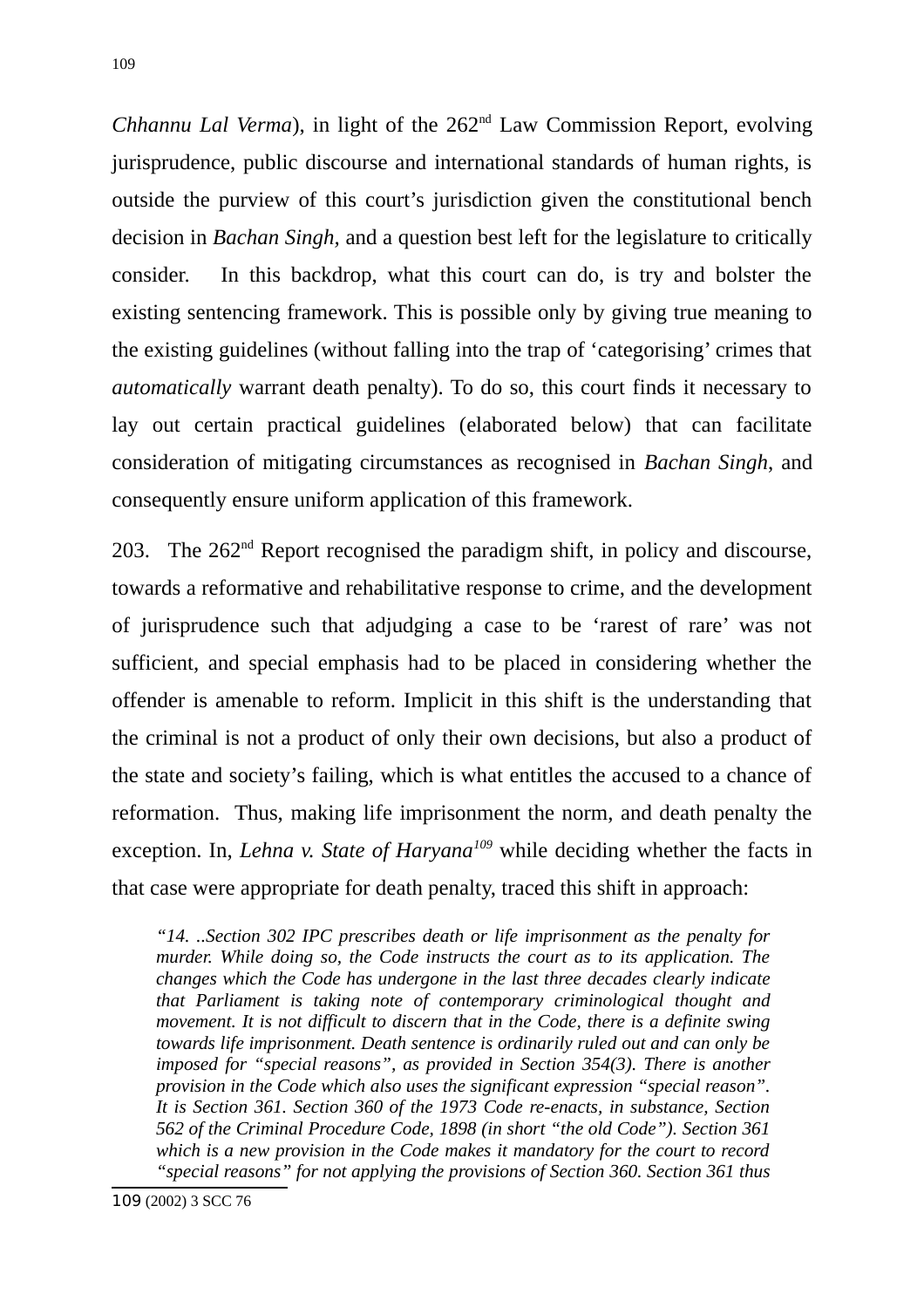*casts a duty upon the court to apply the provisions of Section 360 wherever it is possible to do so and to state "special reasons" if it does not do so. In the context of Section 360, the "special reasons" contemplated by Section 361 must be such as to compel the court to hold that it is impossible to reform and rehabilitate the offender after examining the matter with due regard to the age, character and antecedents of the offender and the circumstances in which the offence was committed. This is some indication by the legislature that reformation and rehabilitation of offenders and not mere deterrence, are now among the foremost objects of the administration of criminal justice in our country. Section 361 and Section 354(3) have both entered the statute-book at the same time and they are part of the emerging picture of acceptance by the legislature of the new trends in criminology. It would not, therefore, be wrong to assume that the personality of the offender as revealed by his age, character, antecedents and other circumstances and the tractability of the offender to reform must necessarily play the most prominent role in determining the sentence to be awarded. Special reasons must have some relation to these factors. Criminal justice deals with complex human problems and diverse human beings. A Judge has to balance the personality of the offender with the circumstances, situations and the reactions and choose the appropriate sentence to be imposed.*

*(emphasis supplied)*

204. Mitigating factors in general, rather than excuse or validate the crime committed, seek to explain the surrounding circumstances of the criminal to enable the judge to decide between the death penalty or life imprisonment. An illustrative list of indicators first recognised in *Bachan Singh[110](#page-109-0)* itself:

*"Mitigating circumstances.—In the exercise of its discretion in the above cases, the court shall take into account the following circumstances:*

*(1) That the offence was committed under the influence of extreme mental or emotional disturbance.*

*(2) The age of the accused. If the accused is young or old, he shall not be sentenced to death.*

*(3) The probability that the accused would not commit criminal acts of violence as would constitute a continuing threat to society.*

*(4) The probability that the accused can be reformed and rehabilitated. The State shall by evidence prove that the accused does not satisfy the conditions (3) and (4) above.*

*(5) That in the facts and circumstances of the case the accused believed that he was morally justified in committing the offence.*

*(6) That the accused acted under the duress or domination of another person.*

<span id="page-109-0"></span>*(7) That the condition of the accused showed that he was mentally defective and that the said defect impaired his capacity to appreciate the criminality of his conduct."*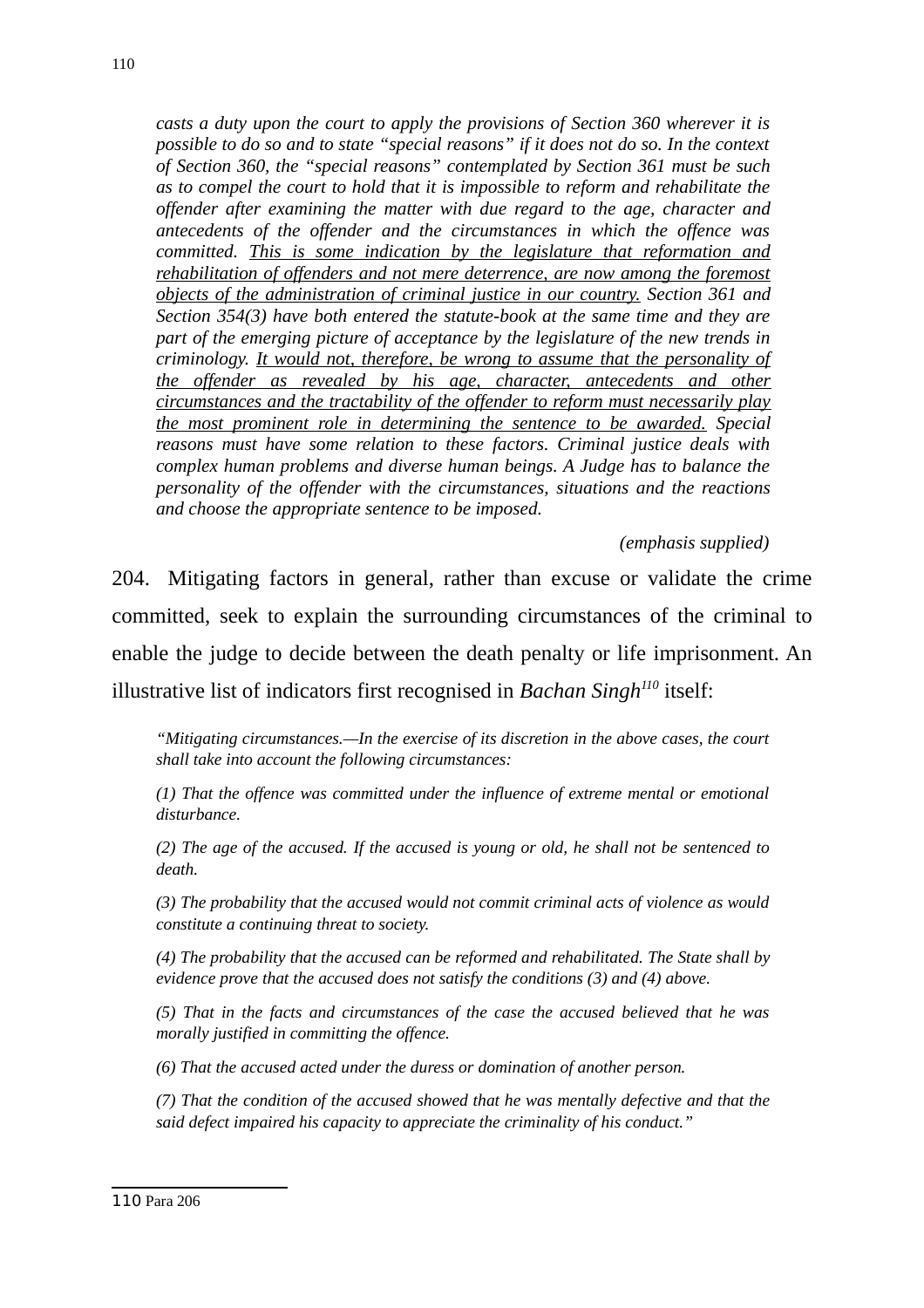These are hardly exhaustive; subsequently, this court in several judgments has recognised, and considered commutation to life imprisonment, on grounds such as young age<sup>[111](#page-110-0)</sup>, socio-economic conditions<sup>[112](#page-110-1)</sup>, mental illness<sup>[113](#page-110-2)</sup>, criminal antecedents $114$ , as relevant indicators on the questions of sentence. Many of these factors reflect demonstrable ability or merely the *possibility* even, of the accused to reform (i.e. (3) and (4) of the *Bachan Singh* list), which make them important indicators when it comes to sentencing.

# *Pre-sentence hearing – opportunity and obligation to provide material on the accused*

205. This court in *Bachan Singh* held that the introduction of pre-sentencing hearing to the accused in 1973 through Section 235(2) CrPC altered the *Jagmohan Singh* principle that the court is *primarily* concerned with the circumstances connected with crime. Therefore, now due consideration has to be given to the circumstances of the *criminal* as well, when adjudicating whether the case falls within 'rarest of rare' and if the option of life imprisonment as an alternative, is unquestionably foreclosed. In *Bachan Singh*, this court categorically stated that, "*the probability that the accused would not commit criminal acts of violence as would constitute a continuing threat to the society*", is a relevant circumstance, that must be given great weight in the determination of sentence. The sentencing hearing contemplated under Section 235(2), is not confined merely to oral hearing but intended to afford a real opportunity to the prosecution as well as the accused, to place on record facts and material relating to various factors on the question of sentence and if interested by either side, to have evidence adduced to show mitigating

<span id="page-110-0"></span><sup>111</sup> *Mahesh Dhanaji Shinde v. State of Maharashtra* (2014) 4 SCC 292, *Gurvail Singh v. State of Punjab* (2013) 2 SCC 713, etc.

<span id="page-110-1"></span><sup>112</sup> *Mulla & Anr. v. State of U.P.* (2010) 3 SCC 508; *Kamleshwar Paswan* v. *UT Chandigarh* (2011) 11 SCC 564; *Sunil Gaikwad* v. *State of Maharashtra* (2014) 1 SCC 129.

<span id="page-110-2"></span><sup>113</sup> *Shatrughan Chauhan v. Union of India* (2014) 3 SCC 1

<span id="page-110-3"></span><sup>114</sup> *Dilip Premnarayan Tiwari* v. *State of Maharashtra*, (2010) 1 SCC 775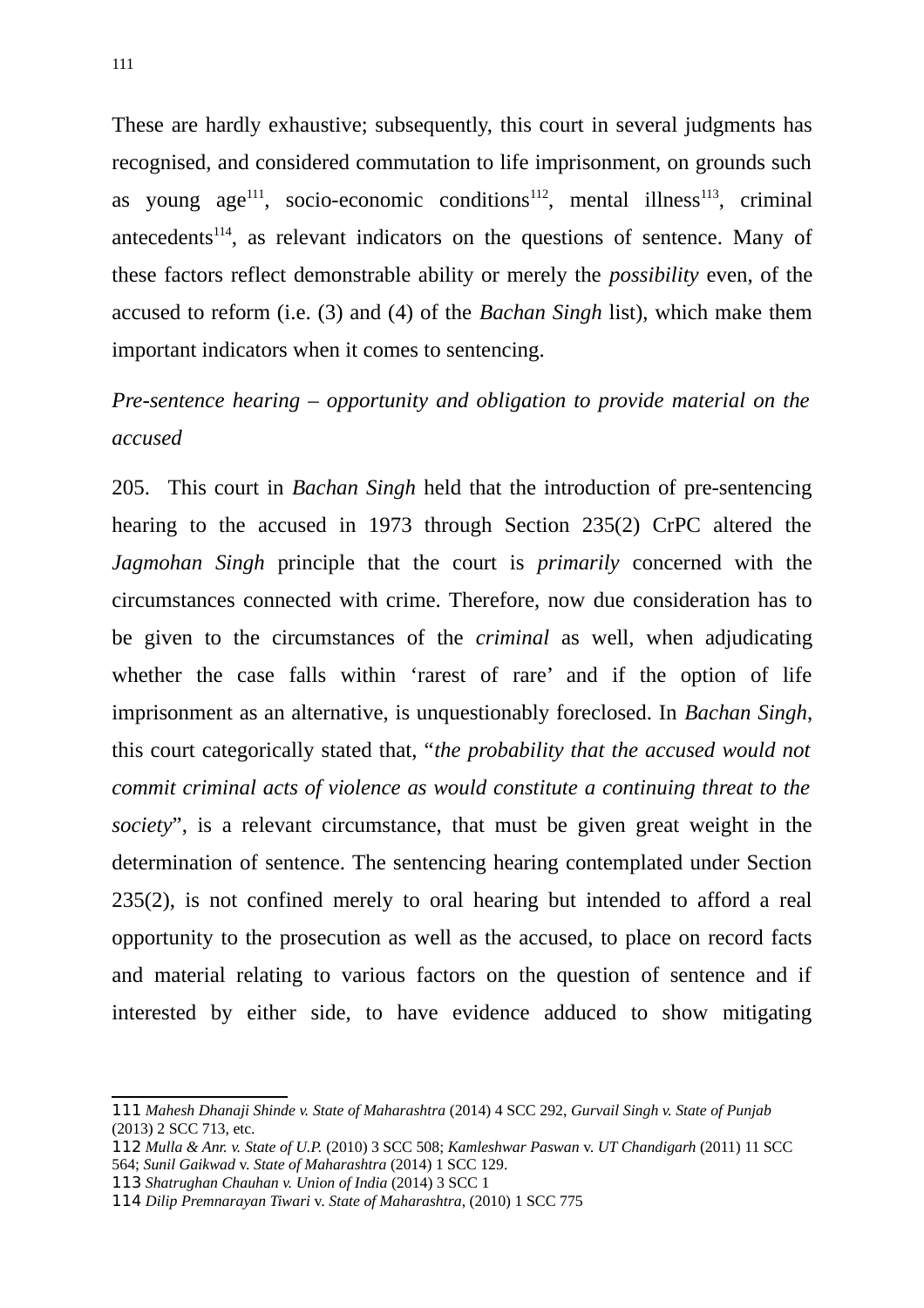circumstances to impose a lesser sentence or aggravating grounds to impose death penalty.<sup>[115](#page-111-0)</sup>

206. In the absence of an individual's capacity to effectively bring forth mitigating factors, this court in *Bachan Singh* placed the burden of eliciting mitigating circumstances on the court, which has to consider them liberally and expansively, whereas the responsibility of providing material to show that the accused is beyond the scope of reform or rehabilitation, thereby unquestionably foreclosing the option of life imprisonment and making it is a fit case for imposition of death penalty, is one which falls squarely on the State. This has been reiterated and further spelt out by this court in *Santosh Bariyar, Rajesh Kumar, Chhannu Lal Verma, and other decisions*<sup>[116](#page-111-1)</sup>. In *Santosh Bariyar*, making observations on nature of information to be collected at the pre-sentencing stage, this court further observed that

**"***56. At this stage, Bachan Singh [(1980) 2 SCC 684 : 1980 SCC (Cri) 580] informs the content of the sentencing hearing. The court must play a proactive role to record all relevant information at this stage. Some of the information relating to crime can be culled out from the phase prior to sentencing hearing. This information would include aspects relating to the nature, motive and impact of crime, culpability of convict, etc. Quality of evidence adduced is also a relevant factor. For instance, extent of reliance on circumstantial evidence or child witness plays an important role in the sentencing analysis. But what is sorely lacking, in most capital sentencing cases, is information relating to characteristics and socio-economic background of the offender. This issue was also raised in the 48th Report of the Law Commission."*

#### (*emphasis supplied)*

207. The state's duty is heightened in importance even more so, in the Indian context where a majority of the accused have a poor or rudimentary level of legal representation. The importance of collecting socio-economic factors in the context of our criminal justice system was critically noted by the 262<sup>nd</sup> Report as follows:

<span id="page-111-0"></span><sup>115</sup> *Malkiat Singh and Ors. v. State of Punjab* (1991) 4 SCC 341.

<span id="page-111-1"></span><sup>116</sup> Muniappan v. State of T.N. (1981) 3 SCC 11; Anil @ Anthony Arikswamy Joseph v. State of Maharashtra, (2014) 4 SCC 69, etc.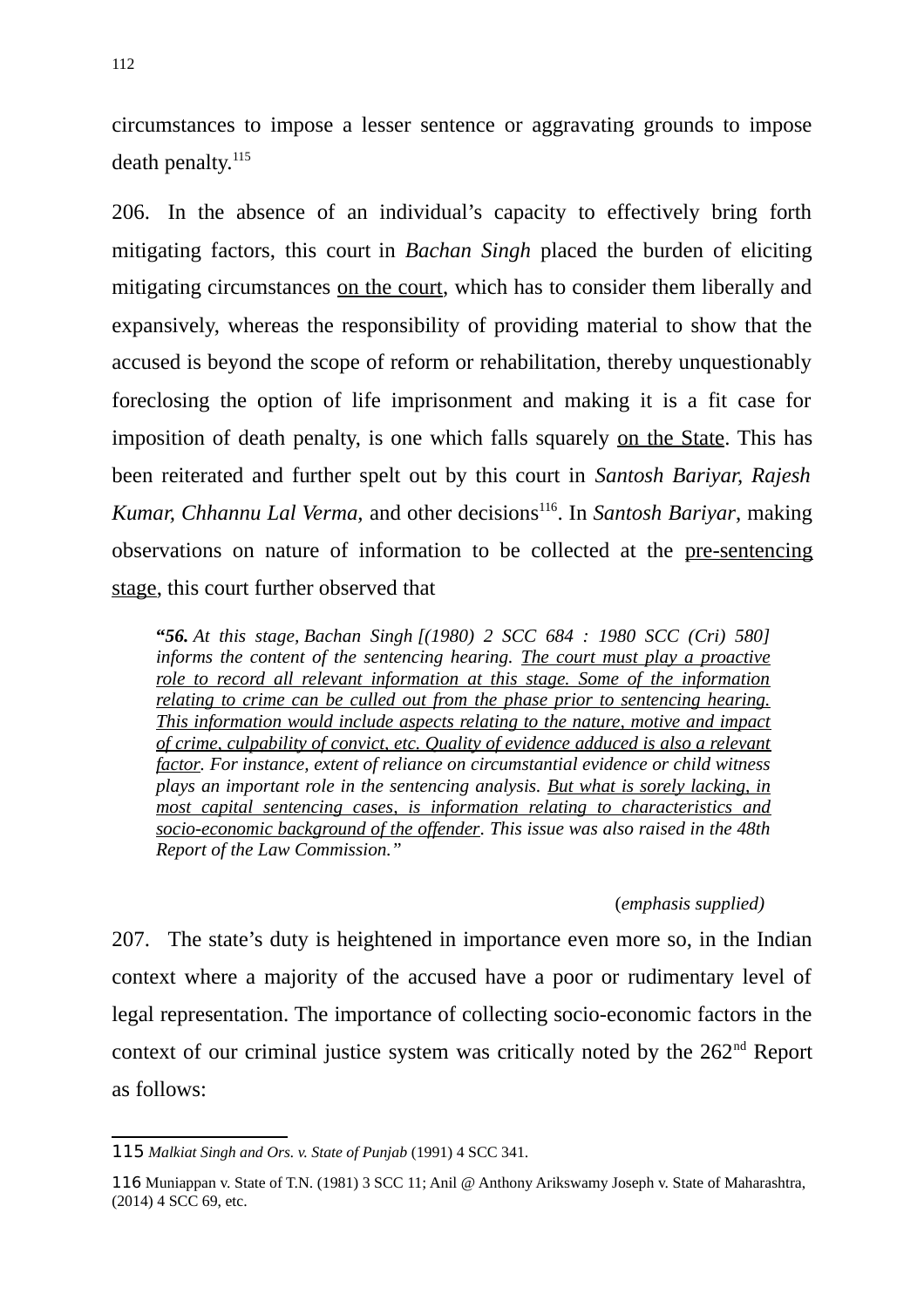*"7.1.6 Numerous committee reports as well as judgments of the Supreme Court have recognised that the administration of criminal justice in the country is in deep crisis. Lack of resources, outdated modes of investigation, over-stretched police force, ineffective prosecution, and poor legal aid are some of the problems besetting the system. Death penalty operates within this context and therefore suffers from the same structural and systemic impediments. The administration of capital punishment thus remains fallible and vulnerable to misapplication. The vagaries of the system also operate disproportionately against the socially and economically marginalised who may lack the resources to effectively advocate their rights within an adversarial criminal justice system."*

208. However, despite over four decades since *Bachan Singh* there has been little to no policy-driven change, towards formulating a scheme or system that elaborates how mitigating circumstances are to be collected, for the court's consideration. Scarce information about the accused at the time of sentencing, severely disadvantages the process of considering mitigating circumstances. It is clarified that mere mention of these circumstances by counsel, serve no purpose – rather, they must be connected to the possibility of reformation and assist principled judicial reasoning (as required under S. 235(2) CrPC). Constrained by this lack of assistance, this court (as mentioned above) in *Rajesh Kumar* has even gone so far as to hold that the very fact that the state had not given any evidence to show that the convict was beyond reform and rehabilitation was a mitigating circumstance, in itself.

209. The lack of forthcoming information has led to attempts by the courts, to look backwards – sometimes many years after the crime has been committed – to evaluate on the one hand, circumstances that could not have been paused in time, and on the other those which can be captured, but for which there exists no frame of reference from the past, for comparison. This inconsistency in some courts calling for reports, while others fail to – further contributes to our patchwork jurisprudence on capital sentencing, and in turn undermines the equality principle and due process protection that *Santosh Bariyar* recognises as existing, in favour of death row convicts.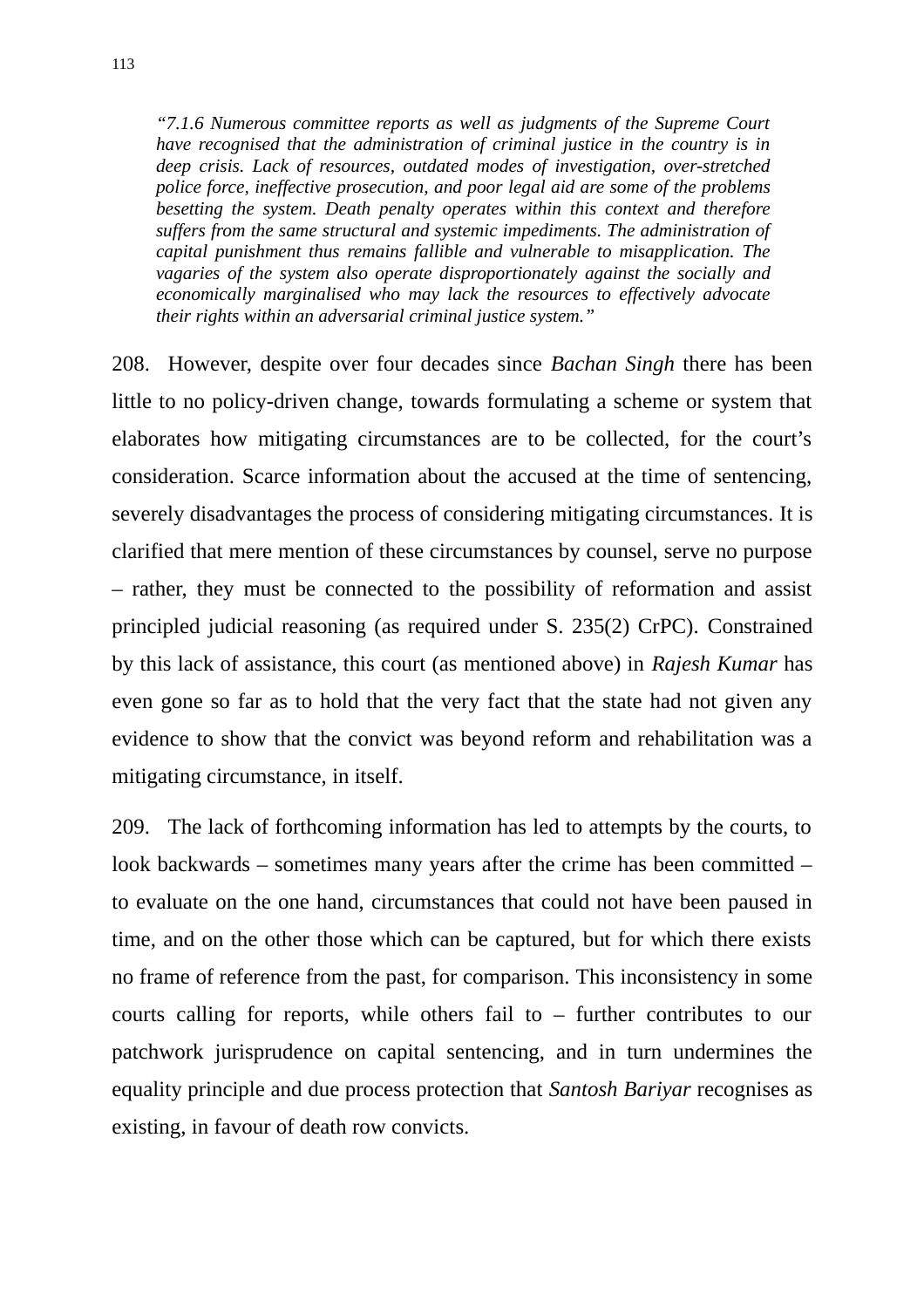210. The move to call for a Probation Officer's Report<sup>[117](#page-113-0)</sup> (as done by this court even in this case), is in fact a desperate attempt by the courts at the appellate stage, to obtain information on the accused – at present. Good conduct of the accused at the post-conviction stage in prison (through a jail report), and psychiatric evaluation to evaluate possibility of reform (*albeit* at the appellate sentencing stage), were considered recently in *Chhannu Lal Verma* as necessary indicators for considering mitigating circumstances:

*"15. …Since the appellant has been in jail, we wanted to know whether there was any attempt on his part for reformation. The Superintendent of the jail has given a certificate that his conduct in jail has been good. Thus, there is a clear indication that despite having lost all hope, yet no frustration has set on the appellant. On the contrary, there was a conscious effort on his part to lead a good life for the remaining period. A convict is sent to jail with the hope and expectation that he would make amends and get reformed. That there is such a positive change on a death row convict, in our view, should also weigh with the Court while taking a decision as to whether the alternative option is unquestionably foreclosed. As held by the Constitution Bench in Bachan Singh [Bachan Singh v. State of Punjab, (1980) 2 SCC 684 : 1980 SCC (Cri) 580] it was the duty of the State to prove by evidence that the convict cannot be reformed or rehabilitated. That information not having been furnished by the State at the relevant time, the information now furnished by the State becomes all the more relevant. The standard set by the "rarest of rare" test in Bachan Singh [Bachan Singh v. State of Punjab, (1980) 2 SCC 684 : 1980 SCC (Cri) 580] is a high standard. The conduct of the convict in prison cannot be lost sight of. The fact that the prisoner has displayed good behaviour in prison certainly goes on to show that he is not beyond reform.*

*16. In the matter of probability and possibility of reform of a criminal, we do not find that a proper psychological/psychiatric evaluation is done. Without the assistance of such a psychological/psychiatric assessment and evaluation it would not be proper to hold that there is no possibility or probability of reform. The State has to bear in mind this important aspect while proving by evidence that the convict cannot be reformed or rehabilitated"*

#### *(emphasis supplied)*

211. However, this too, is too little, too late and only offers a peek into the circumstances of the accused *after* conviction. The unfortunate reality is that in the absence of well-documented mitigating circumstances at the trial level, the aggravating circumstances seem far more compelling, or overwhelming, rendering the sentencing court prone to imposing the death penalty, on the basis of an incomplete, and hence, incorrect application of the *Bachan Singh* test.

<span id="page-113-0"></span><sup>117</sup> Birju v. State of M.P., (2014) 3 SCC 421; Anil @ Anthony Arikswamy Joseph v. State Of Maharashtra, (2014) 4 SCC 69; Bharat Singh vs. State (NCT of Delhi), Order dated 17.04.2014, DSR No. 1/2014.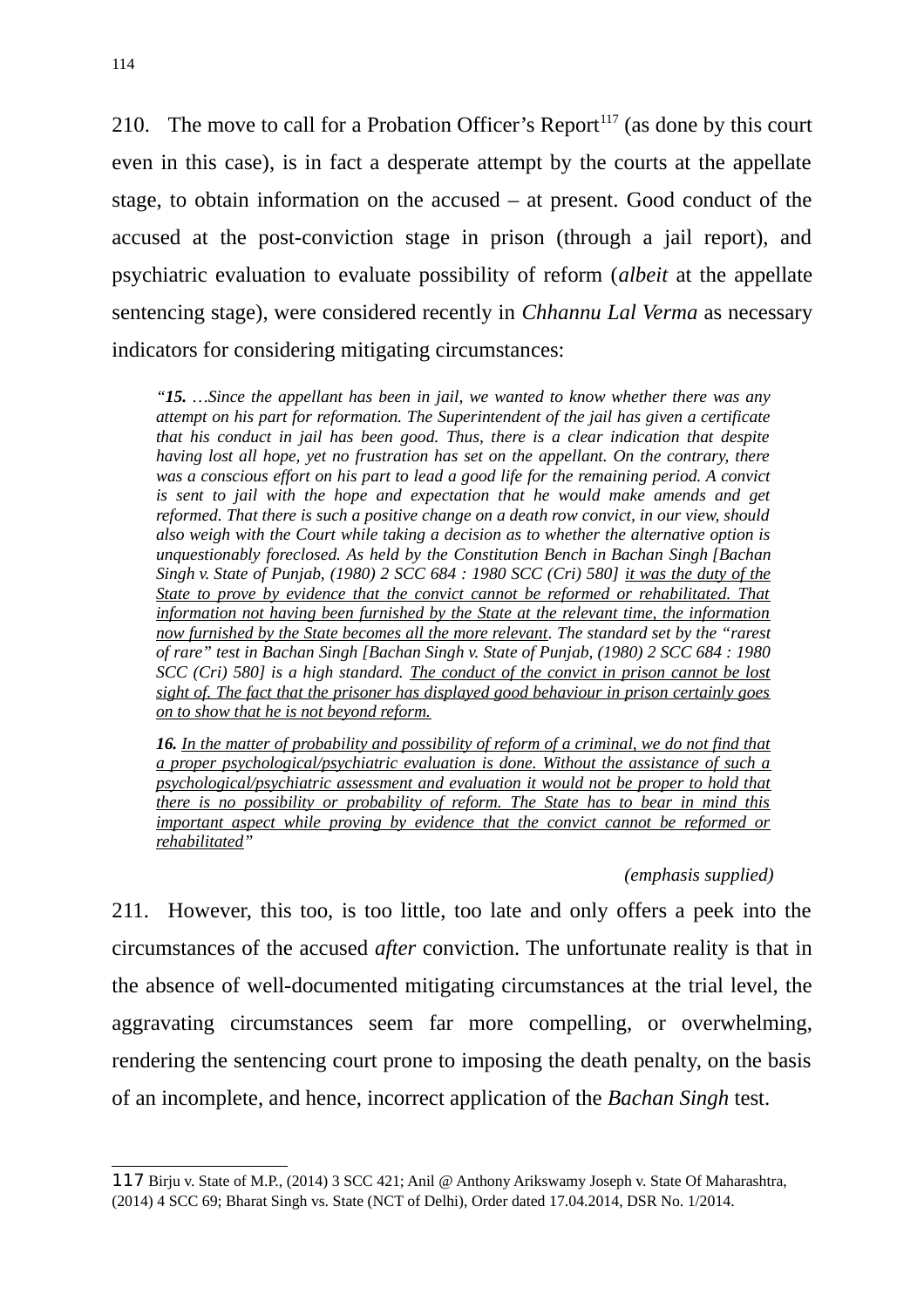212. The goal of reformation is ideal, and what society must strive towards – there are many references to it peppered in this court's jurisprudence across the decades – but what is lacking is a concrete framework that can measure and evaluate it. Unfortunately, this is mirrored by the failure to implement prison reforms of a meaningful kind, which has left the process of incarceration and prisons in general, to be a space of limited potential for systemic reformation. The goal of reformative punishment requires systems that actively enable reformation and rehabilitation, as a result of nuanced policy making. As a small step to correct these skewed results and facilitate better evaluation of whether there is a possibility for the accused to be reformed (beyond vague references to conduct, family background, etc.), this court deems it necessary to frame practical guidelines for the courts to adopt and implement, till the legislature and executive, formulate a coherent framework through legislation. These guidelines may also offer guidance or ideas, that such a legislative framework could benefit from, to systematically collect and evaluate information on mitigating circumstances.

# *Practical guidelines to collect mitigating circumstances*

213. There is urgent need to ensure that mitigating circumstances are considered at the trial stage, to avoid slipping into a retributive response to the brutality of the crime, as is noticeably the situation in a majority of cases reaching the appellate stage.

214. To do this, the trial court must elicit information from the accused and the state, both. The state, must - for an offence carrying capital punishment - at the appropriate stage, produce material which is preferably collected beforehand, before the Sessions Court disclosing psychiatric and psychological evaluation of the accused. This will help establish proximity (in terms of timeline), to the accused person's frame of mind (or mental illness, if any) at the time of committing the crime and offer guidance on mitigating factors (1), (5), (6) and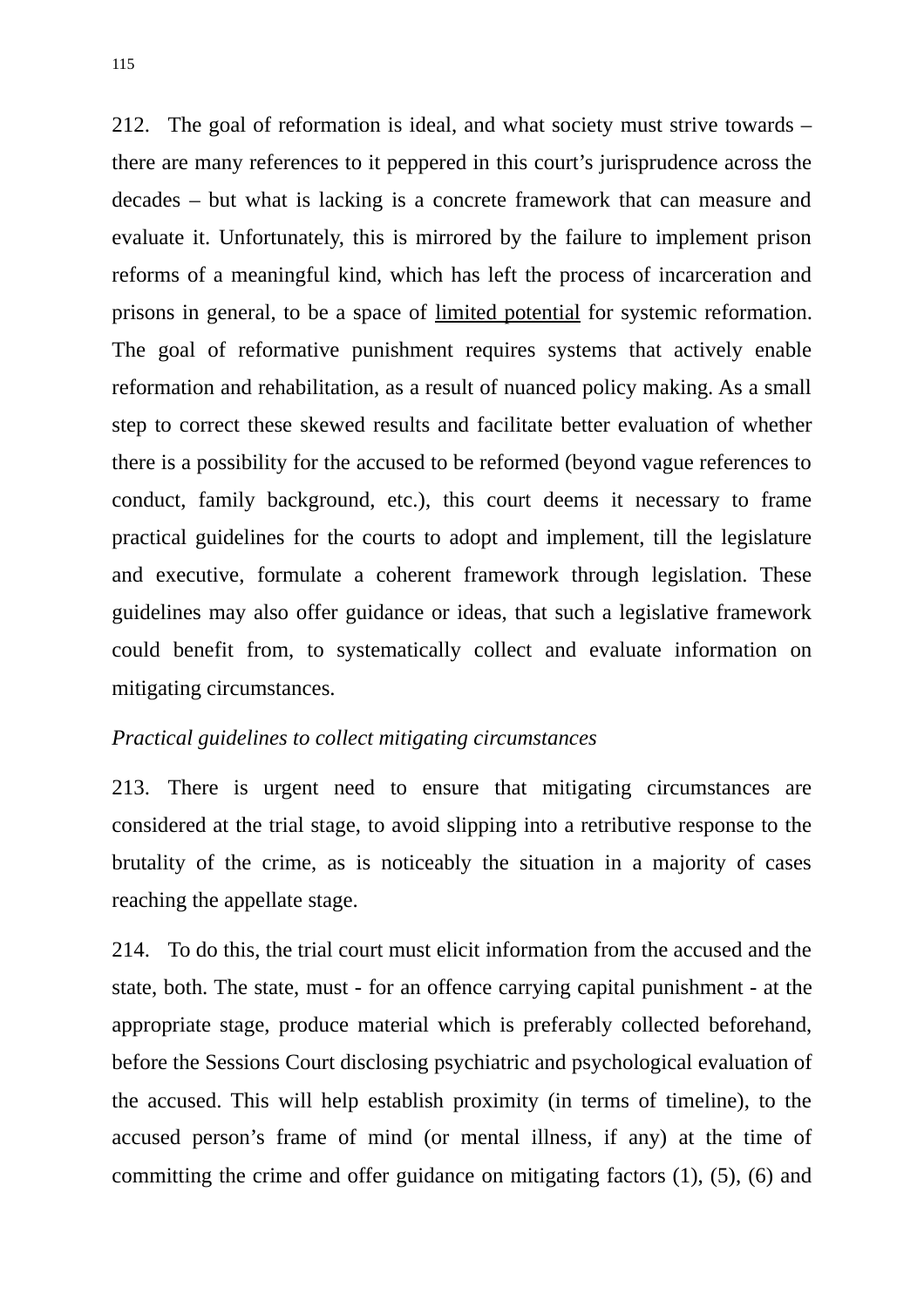(7) spelled out in *Bachan Singh*. Even for the other factors of (3) and (4) - an onus placed squarely on the state – conducting this form of psychiatric and psychological evaluation close on the heels of commission of the offence, will provide a baseline for the appellate courts to use for comparison, i.e., to evaluate the progress of the accused towards reformation, achieved during the incarceration period.

215. Next, the State, must in a time-bound manner, collect additional information pertaining to the accused. An illustrative, but not exhaustive list is as follows:

- a) Age
- b) Early family background (siblings, protection of parents, any history of violence or neglect)
- c) Present family background (surviving family members, whether married, has children, etc.)
- d) Type and level of education
- e) Socio-economic background (including conditions of poverty or deprivation, if any)
- f) Criminal antecedents (details of offence and whether convicted, sentence served, if any)
- g) Income and the kind of employment (whether none, or temporary or permanent etc);
- h) Other factors such as history of unstable social behaviour, or mental or psychological ailment(s), alienation of the individual (with reasons, if any) etc.

This information should mandatorily be available to the trial court, at the sentencing stage. The accused too, should be given the same opportunity to produce evidence in rebuttal, towards establishing all mitigating circumstances.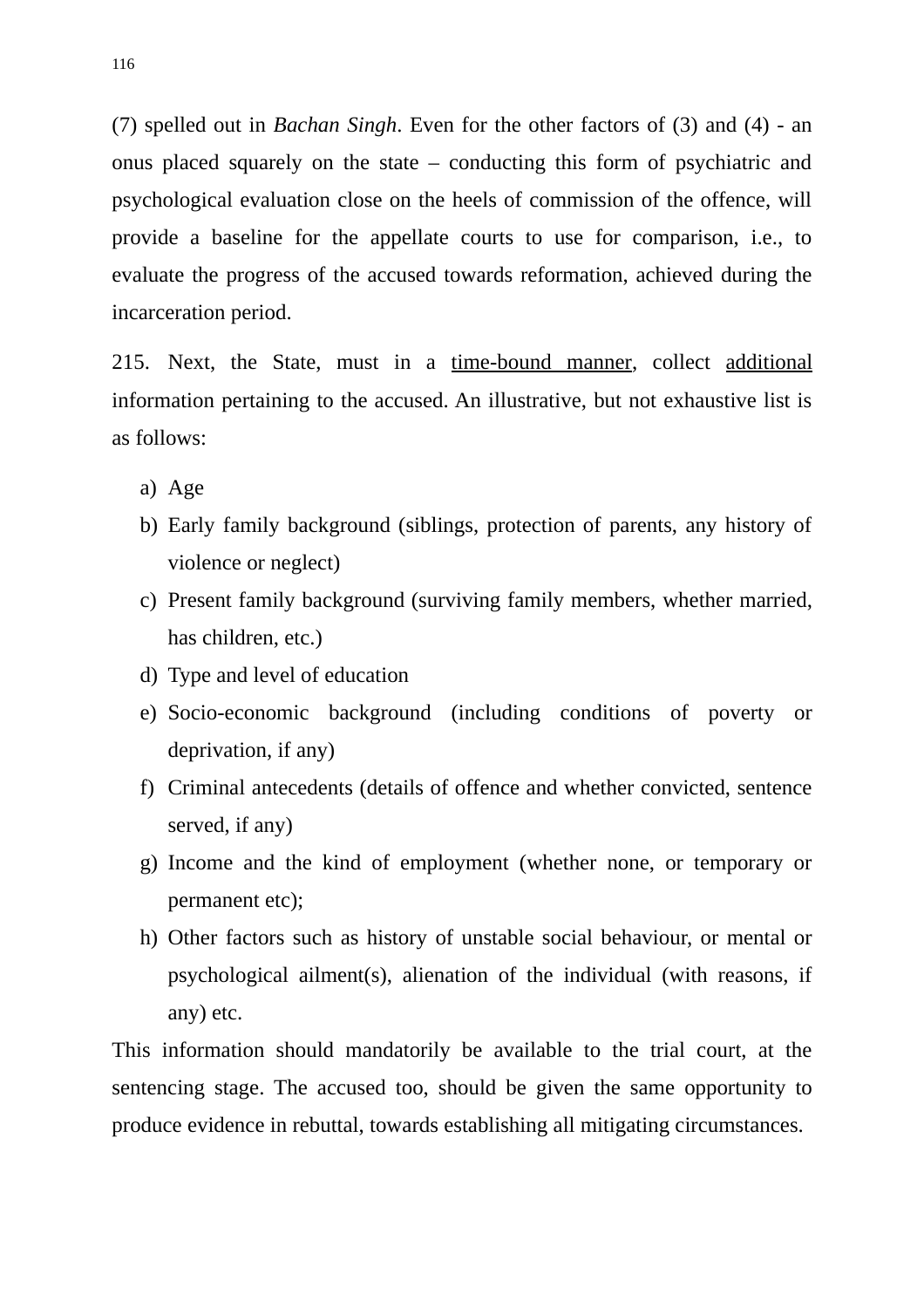216. Lastly, information regarding the accused's jail conduct and behaviour, work done (if any), activities the accused has involved themselves in, and other related details should be called for in the form of a report from the relevant jail authorities (i.e., probation and welfare officer, superintendent of jail, etc.). If the appeal is heard after a long hiatus from the trial court's conviction, or High Court's confirmation, as the case may be  $-$  a <u>fresh report</u> (rather than the one used by the previous court) from the jail authorities is recommended, for an more exact and complete understanding of the contemporaneous progress made by the accused, in the time elapsed. The jail authorities must also include a fresh psychiatric and psychological report which will further evidence the reformative progress, and reveal post-conviction mental illness, if any.

217. It is pertinent to point out that this court, in *Anil v. State of Maharashtra[118](#page-116-0)* has in fact directed criminal courts, to call for additional material:

*"Many a times, while determining the sentence, the courts take it for granted, looking into the facts of a particular case, that the accused would be a menace to the society and there is no possibility of reformation and rehabilitation, while it is the duty of the court to ascertain those factors, and the State is obliged to furnish materials for and against the possibility of reformation and rehabilitation of the accused. The facts, which the courts deal with, in a given case, cannot be the foundation for reaching such a conclusion, which, as already stated, calls for additional materials. We, therefore, direct that the criminal courts, while dealing with the offences like Section 302 IPC, after conviction, may, in appropriate cases, call for a report to determine, whether the accused could be reformed or rehabilitated, which depends upon the facts and circumstances of each case."* 

## *(emphasis supplied)*

We hereby fully endorse and direct that this should be implemented uniformly, as further elaborated above, for conviction of offences that carry the possibility of death sentence.

# *Sentencing of present accused*

<span id="page-116-0"></span>218. This court is of the opinion, that there can no doubt that the crime committed by the three accused was brutal, and grotesque. The three defenceless victims were women of different age groups (22, 46, 76 years) who 118 (2014) 4 SCC 69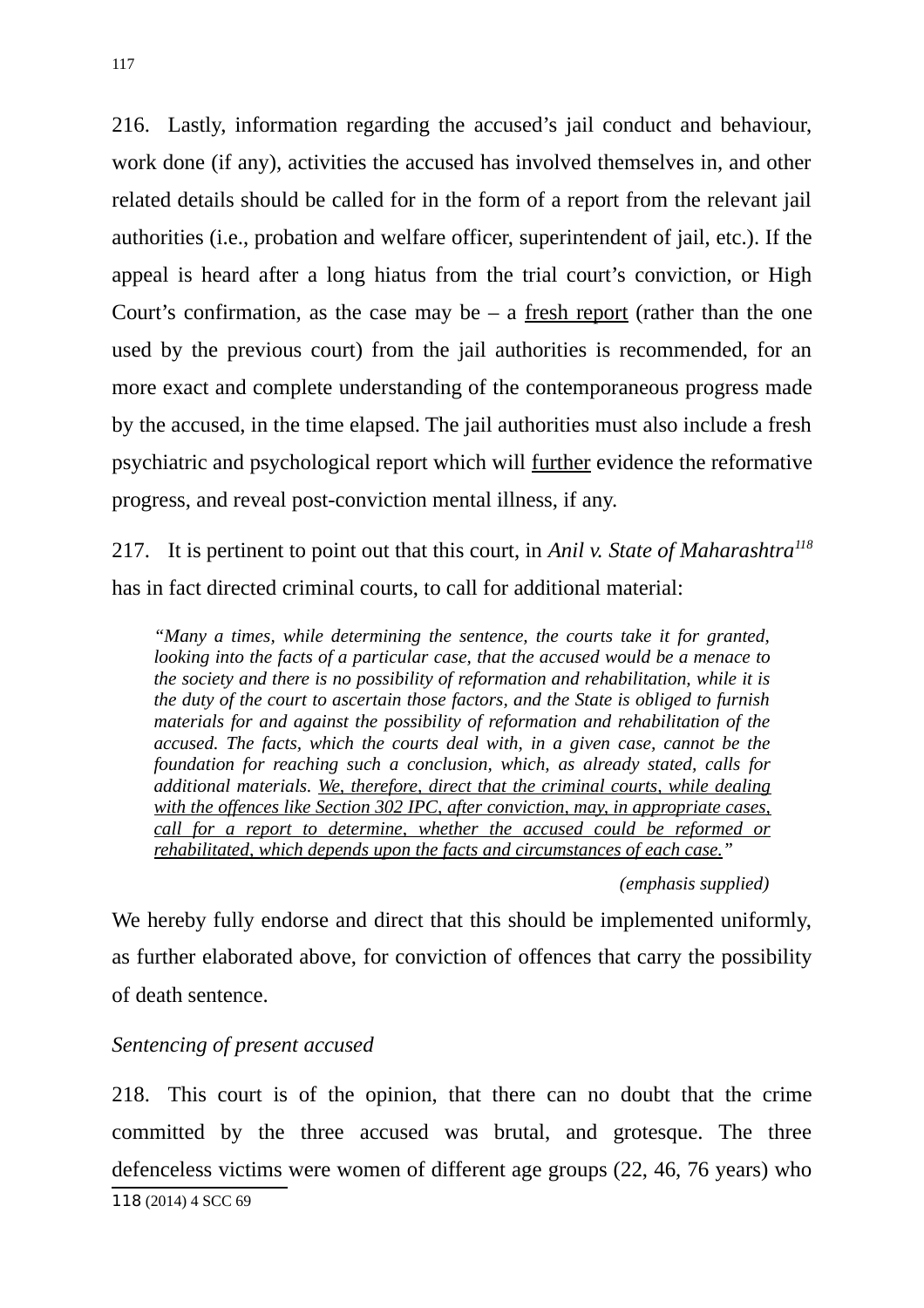were caught off-guard and severely physically assaulted, resulting in their death, in the safety and comfort of their own home. To have killed three generations of women from the family of PW-1, is without a doubt, grotesque. The manner of the offence was also vicious and pitiless – Ashlesha and Rohini, were stabbed repeatedly to their death, while Megha was shot point blank in the face. The post-mortem (Ex. P44) reflects that the stab wounds were extensive  $-$  ranging across the bodies of the victim. The extensive bleeding at the crime scene further reflects cruel and inhumane manner of attack, against the three women. The crime in itself, could no doubt be characterised as "*extremely brutal, grotesque, diabolical, revolting or dastardly manner so as to arouse intense and extreme indignation of the community*" [119](#page-117-0) as defined in *Machhi Singh.* These are the aggravating circumstances.

219. On an application of the *Bachan Singh* test (as clarified and explained, in numerous decisions elaborated above), however, the mitigating circumstances need to be considered (and that too, liberally and expansively). Prior to the hearing on sentencing before this court, a direction was issued the State to (on the basis of personal interviews and prison records) file for each of the accused – a Psychological Evaluation Report, a Probation Officer's Report, and Prison Report including material on their conduct and work done. Furthermore, each of the accused has placed material on record before this court, to demonstrate circumstances of the criminal. Given that in this case there are three accused – this court cannot baldly consider their circumstances collectively, and instead find that an individualised approach is necessary.

# (i) *Manoj*

220. The material states that Manoj's conduct appears to be disciplined, correctional in nature and overall satisfactory, barring one physical altercation during an earlier confinement period. He has a wife and two young children

<span id="page-117-0"></span><sup>119</sup> *Macchi Singh* (para 32)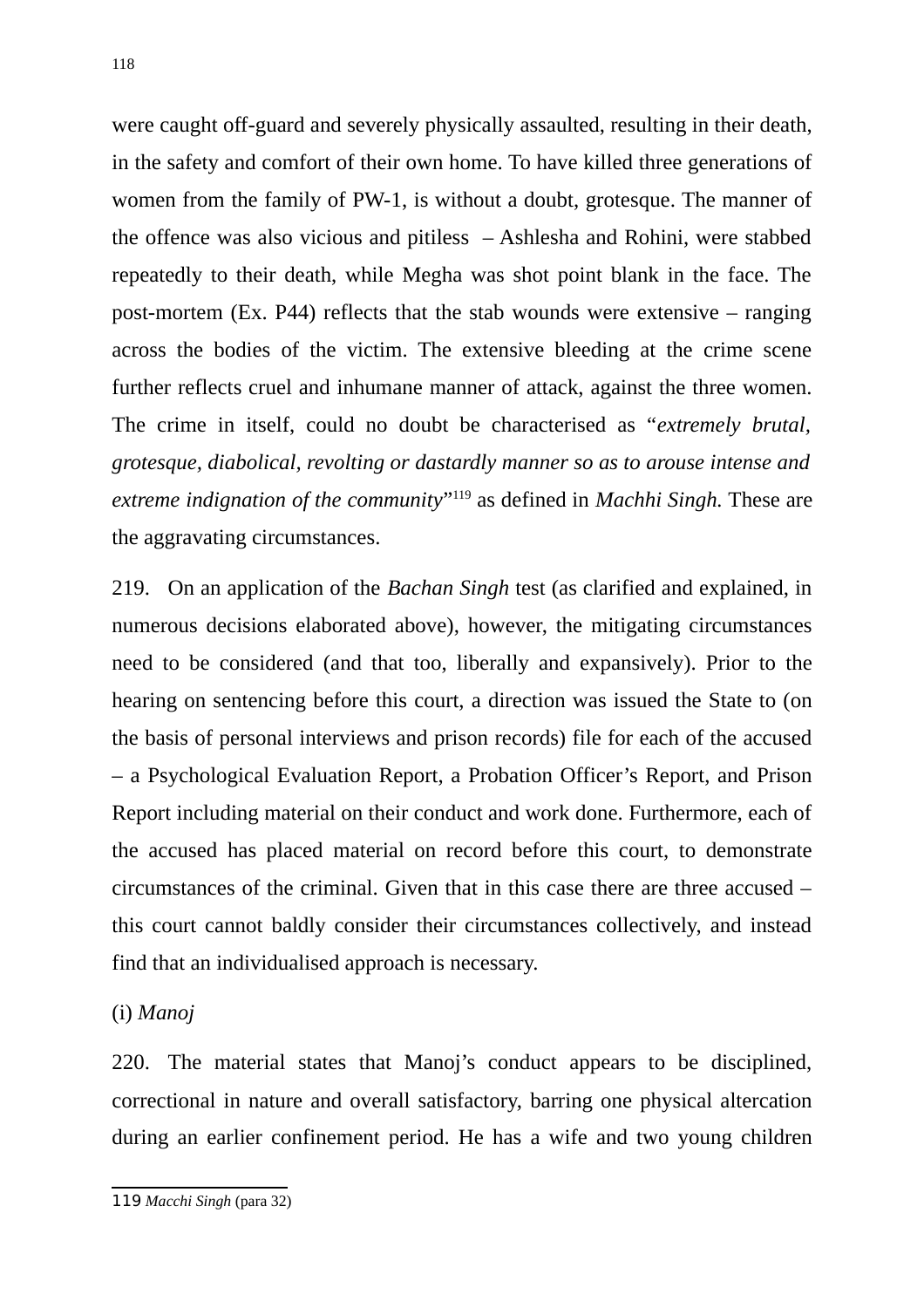with whom he has repaired relations and is regularly in touch with. He makes special effort to be a part of his growing children's lives, demonstrating strong continued family ties. While in prison, owing to his interest in cricket, he has also taken up the responsibility of being the Captain of the Jail Block team. The probation officer concludes that he seems remorseful, and keen to reintegrate into society with his family.

## (ii) *Rahul*

221. The report received from the Superintendent of Jail indicates that he too was involved in an altercation with another inmate in his previous confinement period, but his overall conduct appears to be normal, and correctional in nature. He has been voluntarily working as a health worker (based on his request) since 05.01.2021 wherein he helps transports sick inmates to the Jail Hospital. While in prison, he has completed  $12<sup>th</sup>$  standard education, and proceeded to pursue B. Com from IGNOU, New Delhi (in his final year). He actively participates in cultural and spiritual programmes conducted in the prison. His family consists of his ailing father, mother, and three married sisters. He expressed concern for his old parents and wished to help them financially by rejoining society.

#### (iii) *Neha*

222. Her prison record reflects that she had, on a few occasions, got into fights and exchanged abuses with the other female inmates, and lady guard officers in the jail. After counselling, however, her conduct has improved and was found to be disciplined and corrective in nature. While in prison, she actively participates in cultural programmes, has undergone training for embroidery, knitting and lamination. In 2017, she received a national award for *Jardosi* work in Indore District Court and has received numerous other accolades for her participation in activities. In prison, she teaches children of other female inmates. Before detention, she was pursuing her B. Com degree, which she completed in prison.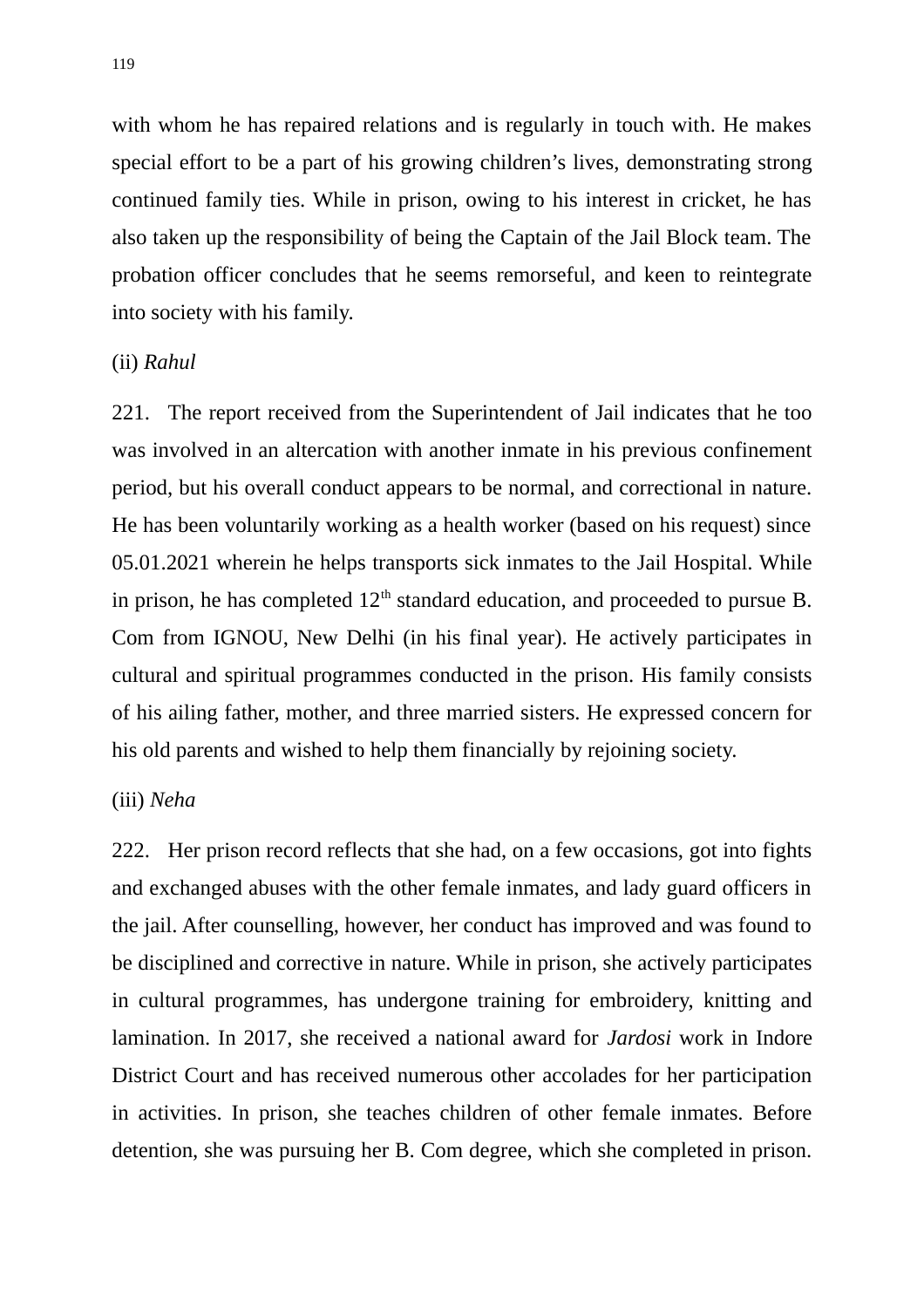Her family consists of her parents and two married brothers (of which one, is paralysed), who she is regularly in touch with.

### *Conclusion on sentence of the three accused*

223. It is unfortunate to note that both the trial Court, and High Court, failed to provide an effective sentencing hearing to the accused, at the relevant stage, which is a right under Section 235(2) CrPC recognised by this court in several cases.[120](#page-119-0) In fact, it was argued by the accused that the trial court in contravention of this court's judgments<sup>[121](#page-119-1)</sup>, had proceeded to hear on sentencing almost immediately, depriving the accused of the opportunity to put forth their case for a less stringent sentence. The trial court order on sentencing, records in passing - the plea of 'young age' and 'socio-economic factors' as mitigating circumstances, but reflects, at best, a mechanical consideration of the same. Swayed by the brutality of the crime and "shock of the collective and judicial conscience", the High Court affirmed imposition of the death penalty solely on the basis of the aggravating circumstances of the crime, with negligible consideration of mitigating circumstances of the criminal. This is in direct contravention of *Bachan Singh*.

224. The crime that the appellants have been held guilty of, is heinous; its execution was vicious and cruel, by any stretch of imagination. The deception practised by the appellants, in entering the flat, and, when encountering resistance, attacking the three women, was calculated and ruthless. The repeated stabbings of two of the deceased, almost in a frenzy, on the one hand, and the defenceless state of the victims, on the other, highlights that the accused were willing to go ahead with their plans (of robbing) after eliminating the women of

<span id="page-119-0"></span><sup>120</sup> *Bachan Singh* (para 152), *Md. Mannan @ Abdul Mannam v. State of Bihar* (2019) 16 SCC 584 (para 39), *Allaudin Mian v. State of Bihar* (1989) 3 SCC 5 (para 10), *Rameshbhai Chandubhai Rathod v. State of Gujarat* (2009) 5 SCC 740 (para 106), *Rajesh Kumar v. State (NCT of Delhi)* (2011) 13 SCC 706 (para 52), *Mukesh vv. State (NCT of Delhi)* (2017) 3 SCC 717 (para 9), *Chhannulal Verma v. State of Chhattisgarh* (2019) 12 SCC 438 (para 17).

<span id="page-119-1"></span><sup>121</sup> *Santa Singh v. State of Punjab* (1967) 4 SCC 190 (para 3, 4, 5, 7); *Allaudin Mian v. State of Bihar* (1989) 3 SCC 5 (para 10); *Rajesh Kumar v. State* (2011) 13 SCC 706 (para 52); *Ajay Pandit @ Jagdish v. State of Maharashtra* (2012) 8 SCC 43 (para 38, 47).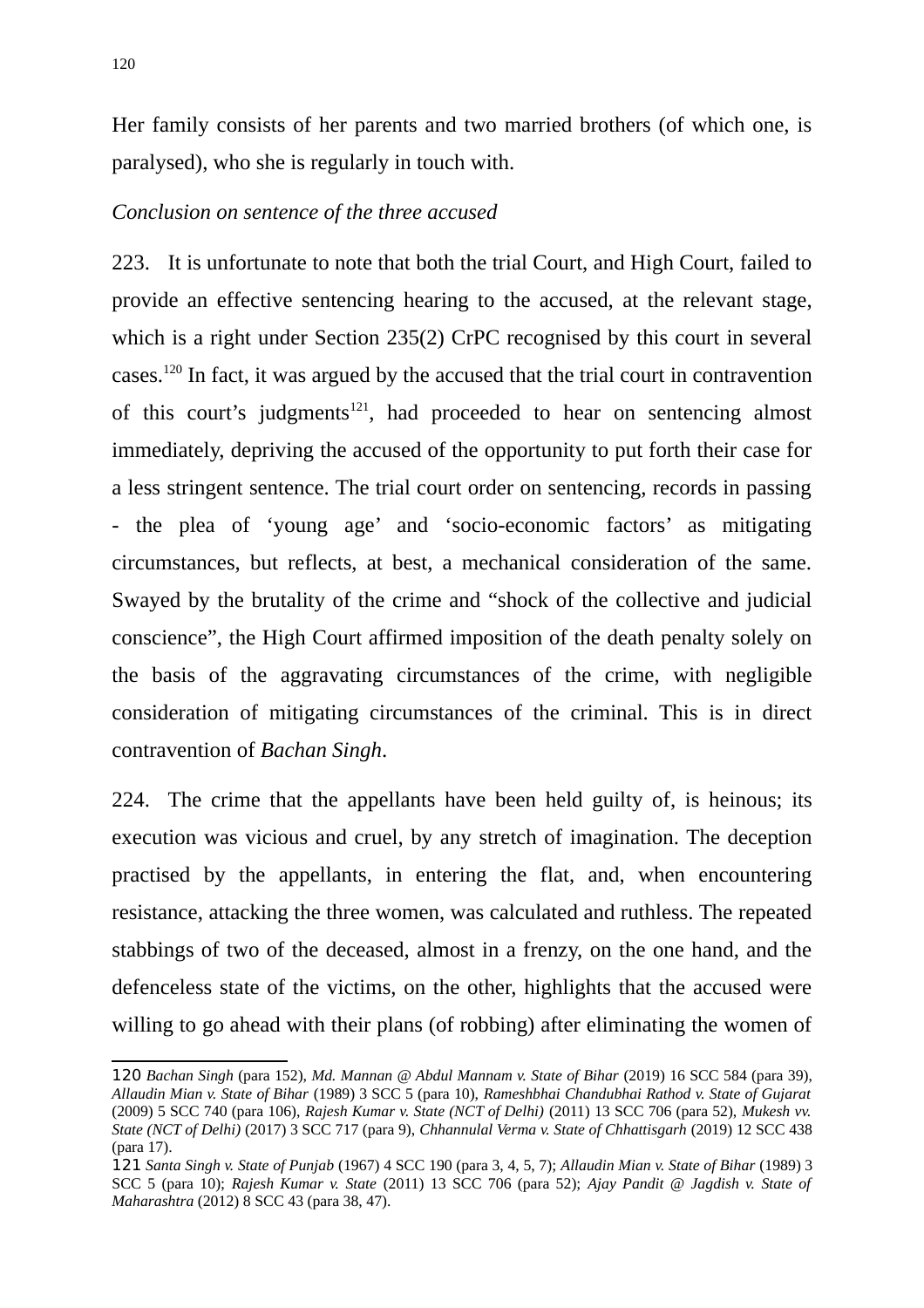three generations. No doubt, two of the victims appear to have put up resistance, if one looks at the stab wounds inflicted all over their bodies, including on their arms and faces. Yet, they were unarmed and weak.

225. At the same time, the young age of the accused at the time of the incident (35, 20, 22 respectively) and lack of criminal antecedents (except in the case of Manoj, who was allegedly involved in a case of petty theft) cannot be lost sight of. Further, the prosecution case is silent on any real motive that may have instigated or moved the three accused to have pre-planned for the commission of murder – other than robbery, itself. This coupled with the fact that Rahul was shot in his leg during the commission of the crime, indicates that perhaps it is reasonable to assume that they were amateurs in a robbing-gone-wrong situation, who were not intent on taking the lives of these three women. One can surmise that having ventured to rob, perhaps they did not contemplate the kind of resistance that was put up by the victims, which led them to act the way they did, to continue with their plan, and ensure that the victims did not survive to tell the tale.

226. The reports received from the Superintendent of Jail reflect that each of the three accused, have a record of overall good conduct in prison and display inclination to reform. It is evident that they have already, while in prison, taken steps towards bettering their lives and of those around them, which coupled with their young age<sup>[122](#page-120-0)</sup> unequivocally demonstrates that there is in fact, a *probability* of reform. On consideration of all the circumstances overall, we find that the option of life imprisonment is certainly not foreclosed.

227. While there is no doubt that this case captured the attention and indignation of the society in Indore, and perhaps the state of Madhya Pradesh,

<span id="page-120-0"></span><sup>122</sup>*Gurvail Singh & Anr v. State of Punjab* (2013) 2 SCC 713 (para 13, 19); *Amit v. State of Uttar Pradesh* (2012) 4 SCC 107 (para 22); *Shyam Singh @ Bhima v. State of Maharashtra* (2017) 11 SCC 265 (para 8) and *Ramnaresh & Ors. v. State of Chhattisgarh* (2012) 4 SCC 257 (para 88).